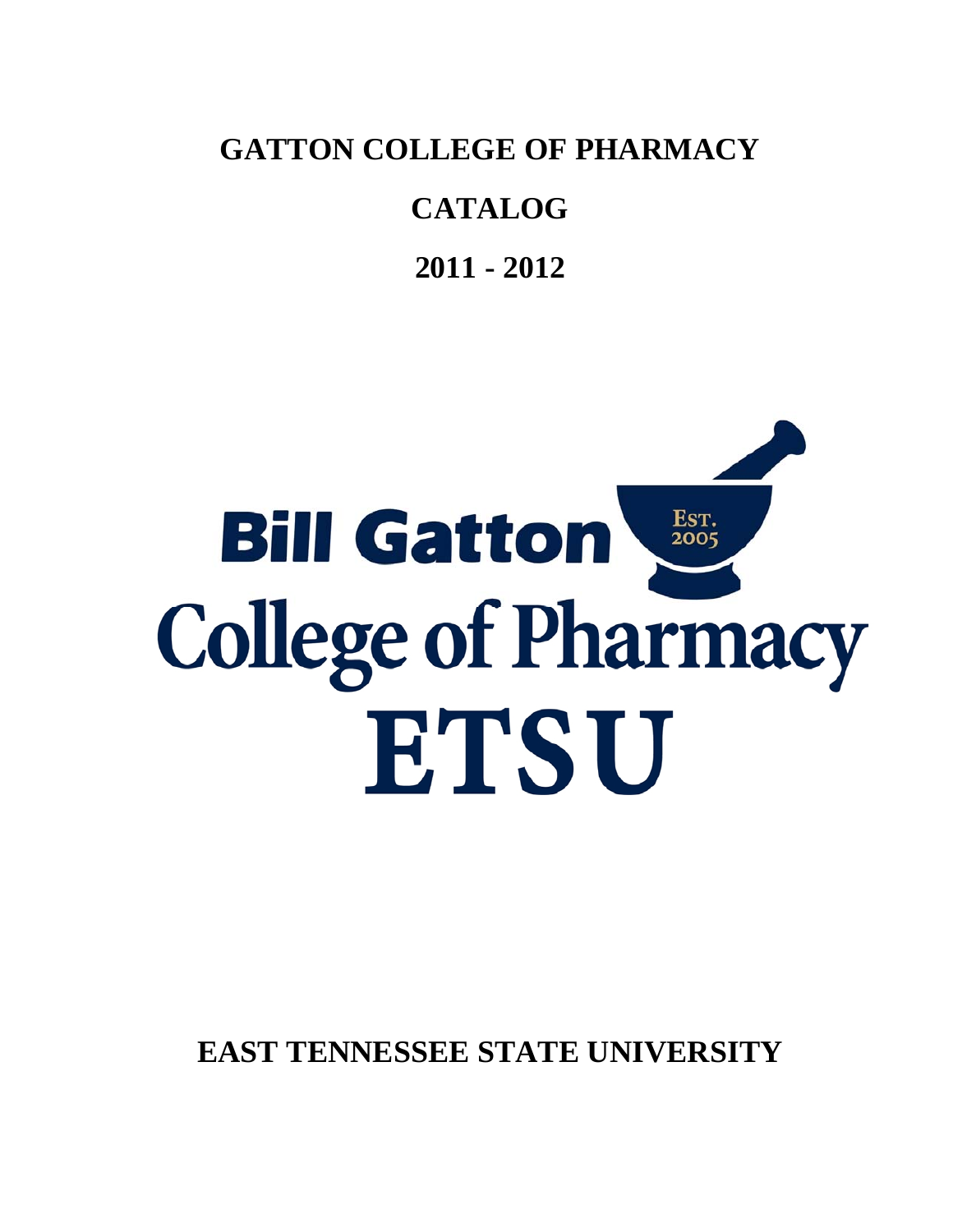### TABLE OF CONTENTS

| Family Educational Rights and Privacy Act           | 6  |  |
|-----------------------------------------------------|----|--|
| Directory Information                               | 7  |  |
| <b>Campus Security Report</b>                       | 7  |  |
| <b>Falsification of Credentials</b>                 | 8  |  |
| Student Conduct, Rights and Responsibilities        | 8  |  |
| Student's Bill of Rights                            | 8  |  |
|                                                     |    |  |
| Accreditation                                       | 11 |  |
| Memberships                                         | 11 |  |
| <b>ETSU Vision Statement</b>                        | 11 |  |
| <b>ETSU Mission Statement</b>                       | 11 |  |
| <b>ETSU Values</b>                                  | 12 |  |
|                                                     |    |  |
| <b>History</b>                                      | 13 |  |
| Accreditation                                       | 13 |  |
| Membership                                          | 14 |  |
| Diversity                                           | 14 |  |
| Vision                                              | 14 |  |
| <b>Mission</b>                                      | 14 |  |
| Values                                              | 14 |  |
| Guiding Principles and Goals to Achieve the Mission | 15 |  |
|                                                     |    |  |
| <b>Pre-Pharmacy Studies</b>                         | 17 |  |
| Early Decision Program                              | 17 |  |
| <b>Admission Requirements</b>                       | 18 |  |
| How to Apply                                        | 20 |  |
| <b>Selection Criteria</b>                           | 20 |  |
| Reconsideration of Admissions Committee Decision    | 21 |  |
| <b>Admission Technical Standards</b>                | 21 |  |
| <b>Class Reserved Deposit</b>                       | 22 |  |
| <b>Deferred Matriculation</b>                       | 22 |  |
| <b>Transfer Applicants</b>                          | 22 |  |
| <b>Requirements for Entering Students</b>           | 23 |  |
| <b>Insurance Requirements</b>                       | 25 |  |
| <b>Computer Requirements</b>                        | 25 |  |
| <b>Course Registration</b>                          | 26 |  |
|                                                     |    |  |
| <b>Cost of Attendance</b>                           | 27 |  |
| Financial Aid                                       | 27 |  |
| <b>Satisfactory Academic Progress</b>               | 28 |  |
| Grants, Scholarships and Awards                     | 29 |  |
| <b>Veterans Education Benefits</b>                  | 29 |  |
| Tuition and Payment                                 | 29 |  |
| <b>Tuition Refund Policy</b>                        | 30 |  |
|                                                     |    |  |
| Degree Offered and Requirements                     | 32 |  |
| Doctor of Pharmacy                                  | 32 |  |
| <b>Student Learning Outcome Expectations</b>        | 33 |  |
| Curriculum Outline                                  | 34 |  |
| <b>Elective Courses</b>                             | 36 |  |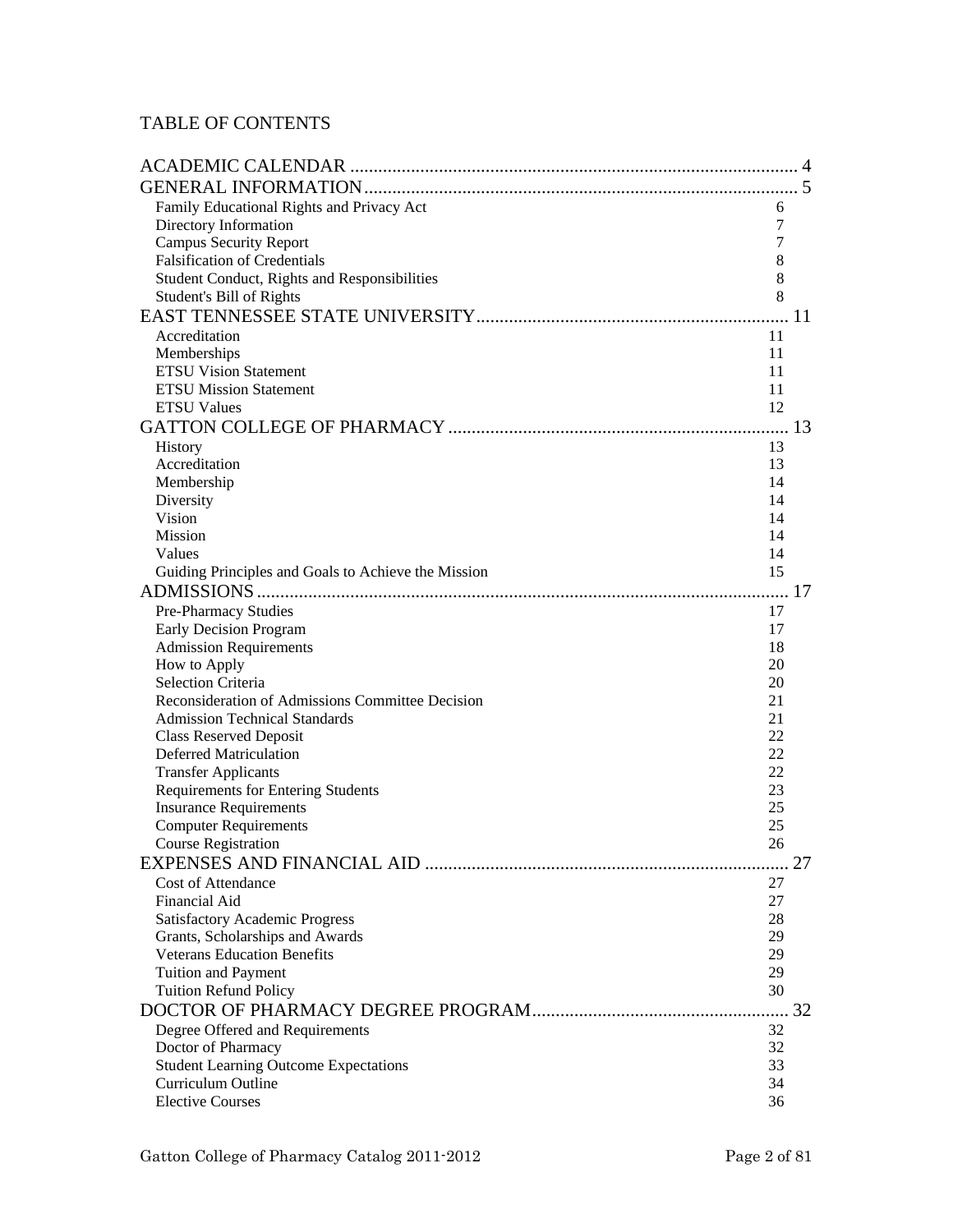| Pharmacy Practice Experience                                       | 37 |    |
|--------------------------------------------------------------------|----|----|
| <b>Course Descriptions</b>                                         | 38 |    |
|                                                                    |    |    |
| Office of Academic Affairs                                         | 60 |    |
| Academic Performance                                               | 60 |    |
| <b>Grading System</b>                                              | 60 |    |
| <b>Grade Appeal Process</b>                                        | 61 |    |
| <b>Grade Reports</b>                                               | 61 |    |
| Academic Honors                                                    | 62 |    |
| Academic Progression Committee                                     | 62 |    |
| Course Credit and Student Compensation Policy                      | 62 |    |
| <b>Required Trainings</b>                                          | 63 |    |
|                                                                    |    |    |
| <b>Office of Student Affairs</b>                                   | 64 |    |
| <b>Faculty Advisors</b>                                            | 64 |    |
| <b>Tutors</b>                                                      | 64 |    |
| <b>Library Resources</b>                                           | 64 |    |
| ID Card and College of Pharmacy Name Badge                         | 65 |    |
| Student Engagement and Leadership                                  | 66 |    |
| Alumni Association                                                 | 66 |    |
| <b>Athletic Events</b>                                             | 67 |    |
| Banking                                                            | 67 |    |
| <b>Bookstore</b>                                                   | 67 |    |
| <b>Buctainment</b>                                                 | 67 |    |
| <b>Campus Recreation</b>                                           | 67 |    |
| Center for Community Engagement, Learning and Leadership           | 68 |    |
| <b>Counseling Center</b>                                           | 68 |    |
| <b>Computing Resources</b>                                         | 68 |    |
| <b>Computer Resources Codes of Ethics</b>                          | 69 |    |
| Computer Network and Internet Access Privileges & Responsibilities | 69 |    |
| <b>Disability Services</b>                                         | 72 |    |
| Early Childhood Learning and Development                           | 73 |    |
| Housing and Residence Life                                         | 73 |    |
| <b>International Programs and Services</b>                         | 74 |    |
| <b>Public Safety</b>                                               | 74 |    |
| <b>Student Government Association</b>                              | 74 |    |
| <b>Student Health Services</b>                                     | 74 |    |
| University Center, D.P. Culp                                       | 75 |    |
| <b>ADMINISTRATIVE LISTING</b>                                      |    | 76 |
| Tennessee Board of Regents                                         | 76 |    |
| <b>ETSU</b> Administration                                         | 77 |    |
| College of Pharmacy Administration                                 | 77 |    |
| <b>FACULTY LISTING</b>                                             |    | 78 |
| Department of Pharmacy Practice                                    | 78 |    |
| Department of Pharmaceutical Sciences                              | 79 |    |
| <b>Faculty Affiliates</b>                                          | 80 |    |
| <b>Adjunct Faculty</b>                                             | 81 |    |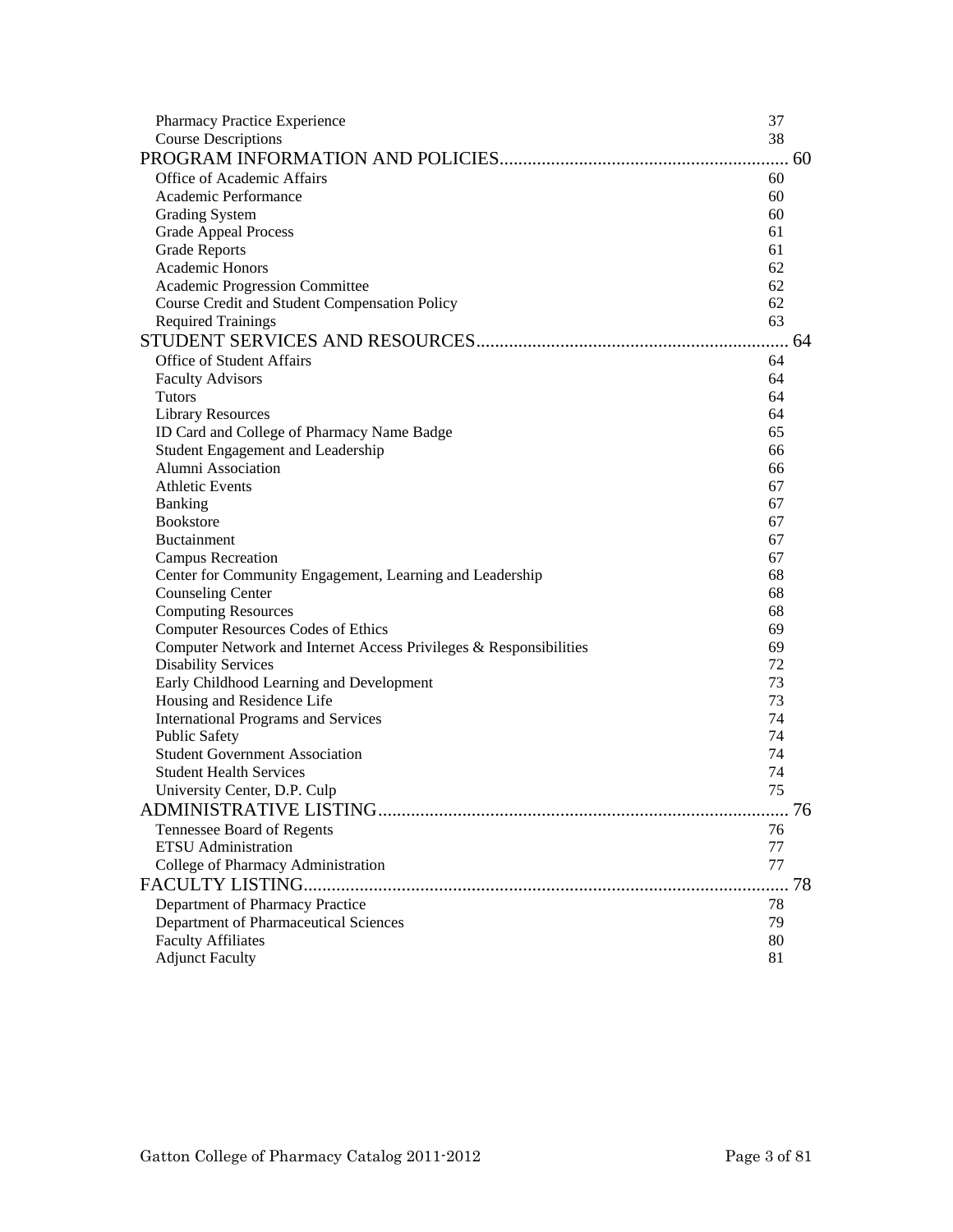#### **ACADEMIC CALENDAR Fall 2011 through Spring 2012**

*(Subject to Change)* 

#### <span id="page-3-0"></span>**P1, P2 and P3 Classes**

| <b>Fall 2011</b>                          |                           |
|-------------------------------------------|---------------------------|
| Orientation – Class of 2015               | August 1 - 4, 2011        |
| White Coat Ceremony $-$ Class of 2015     | August 5, 2011            |
| Classes begin                             | August 8, 2011            |
| Labor Day Holiday                         | September 5, 2011         |
| <b>Fall Break</b>                         | October 17 - 18, 2011     |
| <b>Thanksgiving Holiday</b>               | November $24 - 25$ , 2011 |
| Last day of classes                       | November 30, 2011         |
| Reading Days (alternate final exam dates) | December $1 - 2$ , 2011   |
| <b>Final Exams</b>                        | December 5 - 9, 2011      |

# **Spring 2012**

| Classes begin                                | January 9, 2012        |
|----------------------------------------------|------------------------|
| Martin Luther King Day Holiday               | January 16, 2012       |
| <b>Spring Break</b>                          | March 5 - 9, 2012      |
| Remote Area Medical (No classes on April 13) | April $13 - 15$ , 2012 |
| Last day of classes                          | May 2, 2012            |
| Reading Days (alternate final exam dates)    | May $3 - 4$ , 2012     |
| Final exams                                  | May $7 - 11$ , 2012    |

#### **Summer 2012 (P2 Class Only) - May 9 to August 5, 2011**

| IPPE-P2 – Community (two consecutive weeks)       |  |
|---------------------------------------------------|--|
| IPPE-P2 $-$ Institutional (two consecutive weeks) |  |

#### **P4 Class**

| <b>Advanced Pharmacy Practice Experience Schedule</b> |
|-------------------------------------------------------|
| <b>Session One</b>                                    |
| <b>Session Two</b>                                    |
| <b>Session Three</b>                                  |
| <b>Session Four</b>                                   |
| <b>Session Five</b>                                   |
| <b>Session Six</b>                                    |
| <b>Session Seven</b>                                  |
| <b>Session Eight</b>                                  |
| <b>Session Nine</b>                                   |
| <b>Session Ten</b>                                    |
| Hooding and Commencement                              |
|                                                       |

To be scheduled To be scheduled

June 1 - 30, 2011 July 1 - 31, 2011 August  $1 - 31, 2011$ September 1 - 30, 2011 October  $1 - 31$ , 2011 November  $1 - 30$ , 2012 January  $2 - 31$ , 2012 February  $1 - 29$ , 2012 March 1 – 30, 2012 April  $2 - 30$ , 2012 May 4, 2012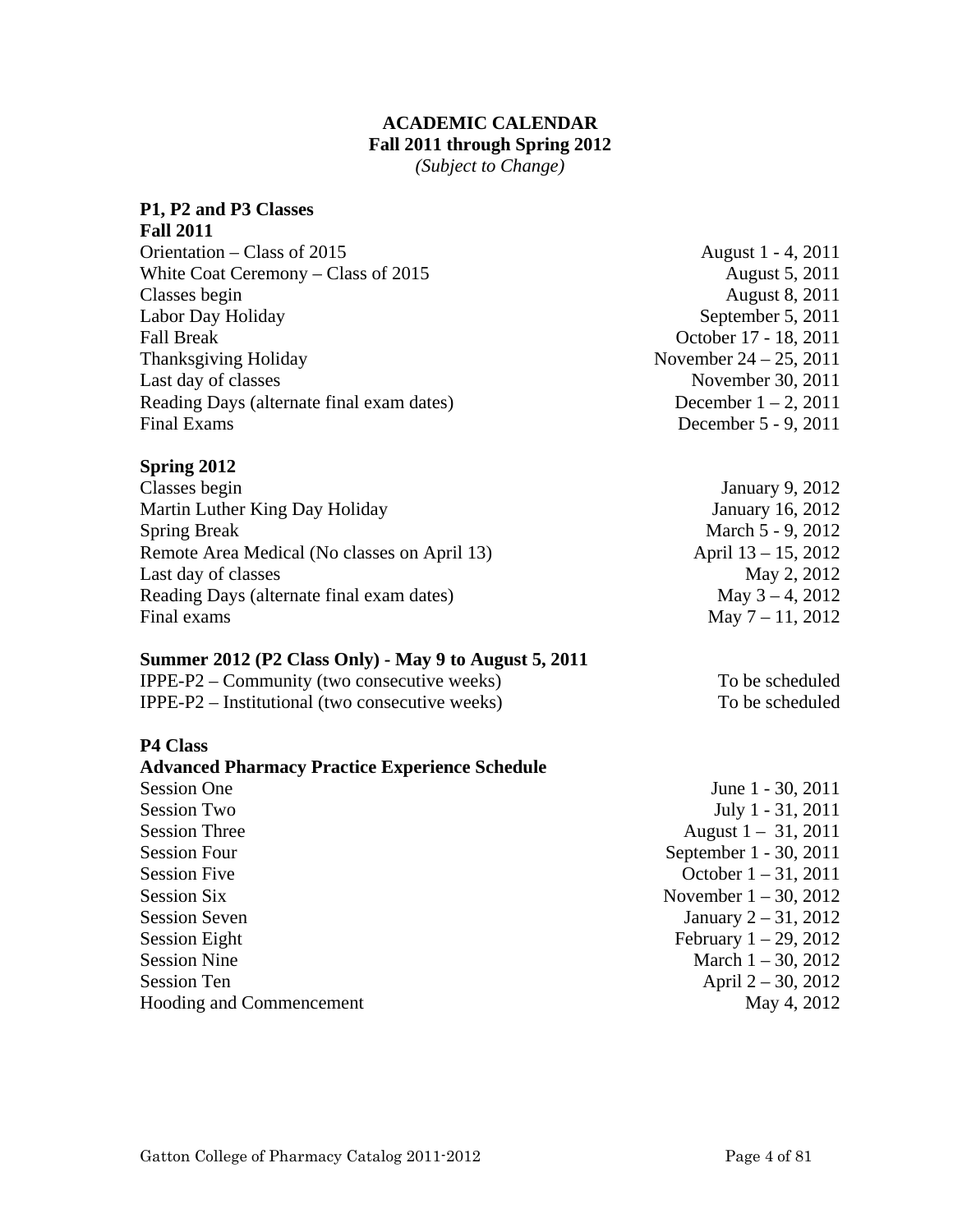# **GENERAL INFORMATION**

<span id="page-4-0"></span>East Tennessee State University is a Tennessee Board of Regents institution. The Tennessee Board of Regents is the nation's sixth largest higher education system, governing 45 postsecondary educational institutions. The TBR system includes six universities, 13 two-year colleges, and 26 technology centers. Public higher education in Tennessee is coordinated by the Tennessee Higher Education Commission and consists of two systems – the University of Tennessee campuses, governed by the University Of Tennessee Board Of Trustees, and the state universities, community colleges, and technology centers governed by the Tennessee Board of Regents. The General Assembly created the Commission in 1967 to achieve coordination and unity among the programs of Tennessee's public post-secondary institutions and to serve as a primary source of information concerning higher education in Tennessee.

Degree requirements for the programs of study initiated under provisions of this bulletin shall remain in effect for six years. Students not completing requirements within the six-year period may be required to meet subsequent criteria; it is further provided, however, that the time limitation may be extended for interruption by military service where enrollment is resumed immediately upon release from service.

The course offerings and requirements of ETSU are continually under examination and revision. This bulletin presents the offerings and requirements in effect at the time of publication, but is no guarantee that they will not be changed or revoked. However, adequate and reasonable notice will be given to students affected by any changes. This bulletin is not intended to state contractual terms and does not constitute a contract between the student and **ETSU.** 

East Tennessee State University reserves the right to make changes as required in course offerings, curricula, academic policies, and other rules and regulations affecting students to be effective whenever determined by the institution. These changes will govern current and formerly enrolled students. Enrollment of all students is subject to these conditions.

East Tennessee State University complies fully with the Family Educational Rights and Privacy Act of 1974, as amended. East Tennessee State University is fully in accord with the belief that educational and employment opportunities should be available to all eligible persons without regard to age, gender, color, race, religion, national origin, disability, veteran status, or sexual orientation.

East Tennessee State University provides the opportunity for students to increase their knowledge by offering programs of instruction in the various disciplines and programs through faculty who, in the opinion of ETSU, are qualified for teaching at the college level. The acquisition and retention of knowledge by any student are, however, contingent upon the student's desire and ability to learn while applying appropriate study techniques to any course or program. Thus, ETSU must necessarily limit representation of student preparedness in any field of study to that competency demonstrated at that specific point in time at which appropriate academic measurements were taken to certify course or program completion.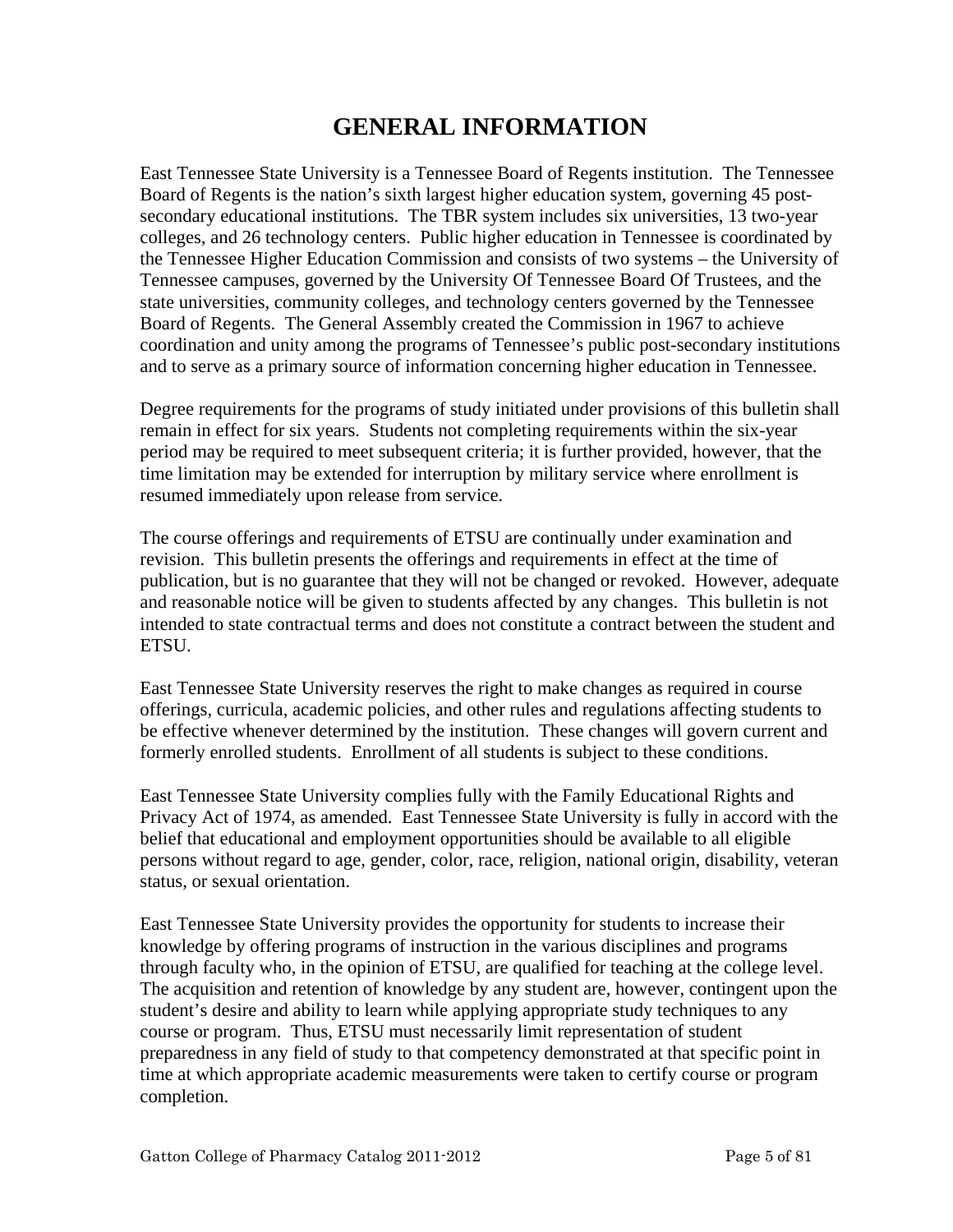#### <span id="page-5-0"></span>**Family Educational Rights and Privacy Act**

The Family Educational Rights and Privacy Act (FERPA) affords students certain rights with respect to their education records. They are:

#### *The right to inspect and review the student's education records within 45 days of the day the university receives a request for access.*

Students should submit to the registrar, dean, head of the academic department, or other appropriate official, written requests that identify the record(s) they wish to inspect. The university official will make arrangements for access and notify the student of the time and place where the records may be inspected. If the university official to whom the request was submitted does not maintain the records, that official shall advise the student of the correct official to whom the request should be addressed.

#### *The right to request the amendment of the student's education records that the student believes are inaccurate or misleading.*

Students may ask the university to amend a record that they believe is inaccurate or misleading. They should write the university official responsible for the record, clearly identify the part of the record they want changed, and specify why it is inaccurate or misleading.

If the university decides not to amend the record as requested by the student, the university will notify the student of the decision and advise the student of his or her right to a hearing regarding the request for amendment. Additional information regarding the hearing procedures will be provided to the student when notified of the right to a hearing.

#### *The right to consent to disclosures of personally identifiable information contained in the student's education records, except to the extent that FERPA authorizes disclosure without consent.*

One exception, which permits disclosure without consent, is disclosure to school officials with legitimate educational interests. A school official is a person employed by the university in an administrative, supervisory, academic, research, or support staff position (including law enforcement unit personnel and health staff); a person or company with whom the university has contracted (such as an attorney, auditor, or collection agent); or a student serving on an official committee, such as a disciplinary or grievance committee, or assisting another school official in performing his or her task. A school official has a legitimate educational interest if the official needs to review an education record in order to fulfill his or her professional responsibility.

Upon request, the university discloses education records without consent to officials of another school in which a student seeks or intends to enroll.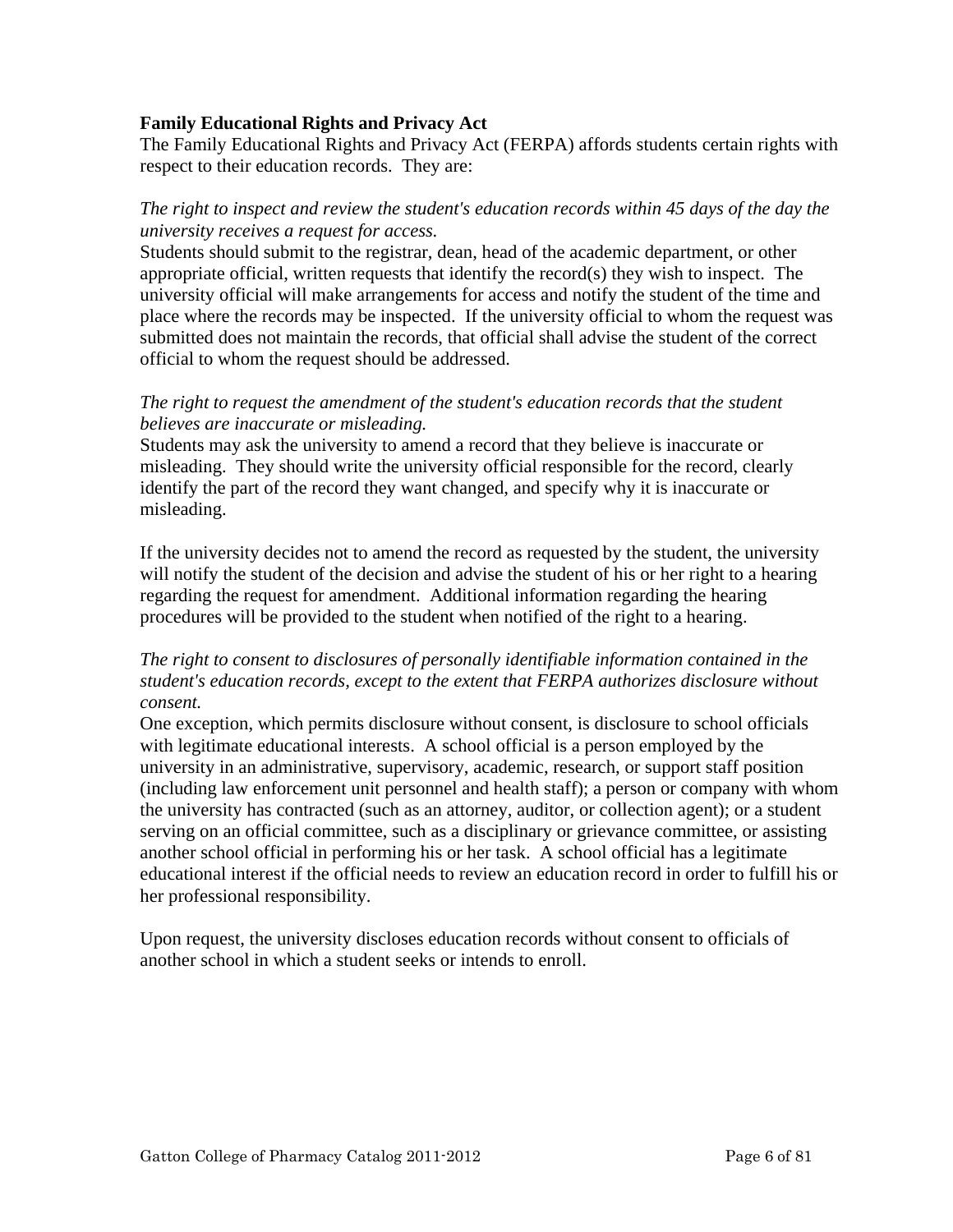<span id="page-6-0"></span>*4. The right to file a complaint with the U.S. Department of Education concerning alleged failures by East Tennessee State University to comply with the requirements of FERPA.* 

The name and address of the office that administers FERPA is: Family Policy Compliance Office U.S. Department of Education 400 Maryland Avenue, SW Washington, DC 20202-4605

#### **Directory Information**

East Tennessee State University contracts the publication of a directory, which shows student names, addresses (e-mail, mailing, and campus box), major, and phone number. In addition, ETSU may release other directory information. Other directory information is defined as: enrollment status, dates of attendance, classification, previous institution(s) attended, awards, honors, photographs, degrees conferred (including dates), hometown and residency placement information, and sports participation information.

If students prefer not to have these items released, they must submit a written request to prevent disclosure of this data. A non-disclosure form is provided during orientation and is available through the College of Pharmacy Office of Student Affairs. The form must be submitted prior to the start of classes for the term in which the student desires the restriction to go into effect. A new form for nondisclosure must be completed each academic year. A form submitted the last term of enrollment will remain in effect until the student re-enrolls.

#### **Student Photos (Permission for Photos of Students)**

The College and University provides information to news organizations about pharmacy students' accomplishments and activities during their enrollment and at the time of graduation, which may include the provision of photographs and other visual images of students. As a regular practice, photographs of students, faculty, staff, and visitors to campus are used in publications produced by the College and University for recruitment and general information. Any student who does not wish to appear in any photos used for these purposes must notify the College of Pharmacy Office of Student Affairs prior to the start of classes for the term in which the student desires the restriction to go into effect. Please note that the restriction does not apply to the use of photographs taken of general scenes, events, or classes in session where groups of students may appear.

#### **Campus Security Report**

East Tennessee State University makes available to prospective students and employees the ETSU Security Information Report. This annual report includes campus crime statistics for the three most recent calendar years and various campus policies concerning law enforcement, the reporting of criminal activity, and crime prevention programs. The ETSU Security Information Report is available upon request from East Tennessee State University, Department of Public Safety, Box 70646, Johnson City, TN 37614-1702. The report can be accessed on the Internet at: [http://www.etsu.edu/dps/security\\_report.asp](http://www.etsu.edu/dps/security_report.asp).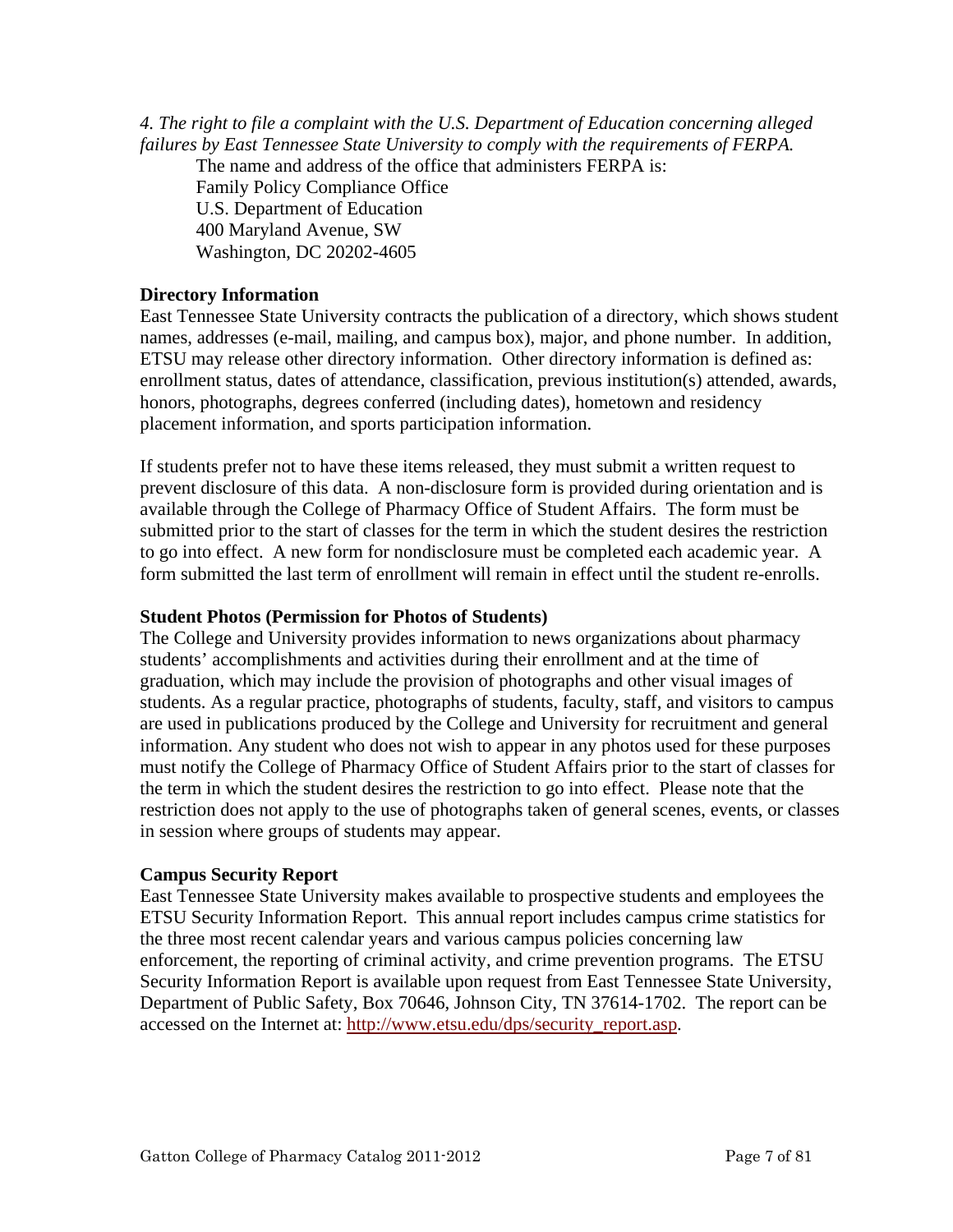#### <span id="page-7-0"></span>**Falsification of Credentials**

According to T.C.A. Sec. 49-7-133, it is a Class A misdemeanor to misrepresent academic credentials. A person commits the offense of misrepresentation of academic credentials who, knowing that the statement is false and with the intent to secure employment at or admission to an institution of higher education in Tennessee, represents, orally or in writing that such person:

- (1) Has successfully completed the required coursework for and has been awarded one (1) or more degrees or diplomas from an accredited institution of higher education;
- (2) Has successfully completed the required coursework for and has been awarded one (1) or more degrees for diplomas from a particular institution of higher education; or
- (3) Has successfully completed the required coursework for and has been awarded one (1) or more degrees or diplomas in a particular field or specialty from an accredited institution of higher education.

Eligibility for admission shall be determined without regard to age, sex, color, race, religion, national origin, disability, or sexual orientation.

#### **Student Conduct, Rights, and Responsibilities**

University students are citizens of the state, local, and national governments and of the academic community, and are, therefore, expected to conduct themselves as law-abiding members of each community at all times. Admission to an institution of higher education carries with it special privileges and imposes special responsibilities apart from those rights and duties enjoyed by non-students. In recognition of the special relationship that exists between the institution and the academic community which it seeks to serve, the Tennessee Board of Regents has authorized the president of the university to take such action as may be necessary to maintain campus conditions and preserve the integrity of the institution and its educational environment.

Pursuant to this authorization, the Tennessee Board of Regents has developed regulations that are intended to govern student conduct on the campus. In addition, students are subject to all national, state, and local laws and ordinances. If a student's violation of such laws or ordinances also adversely affects the institution's pursuit of its educational objectives, the institution may enforce its own regulations regardless of any proceedings instituted by other authorities. Conversely, violation of any section of the Tennessee Board of Regents regulations or university rules may subject a student to disciplinary measures by the institution whether or not such conduct is simultaneously in violation of state, local, or national laws.

A complete statement on institutional student disciplinary rules and procedures can be found in the university student handbook that is published annually and distributed to students as part of the campus telephone directory.

#### **Students' Bill of Rights**

Students, along with faculty, staff, and administrators, are all members of the East Tennessee State University community. Inherent with such membership is the responsibility to conduct oneself reasonably to maintain a civil community that respects the rights of all individuals.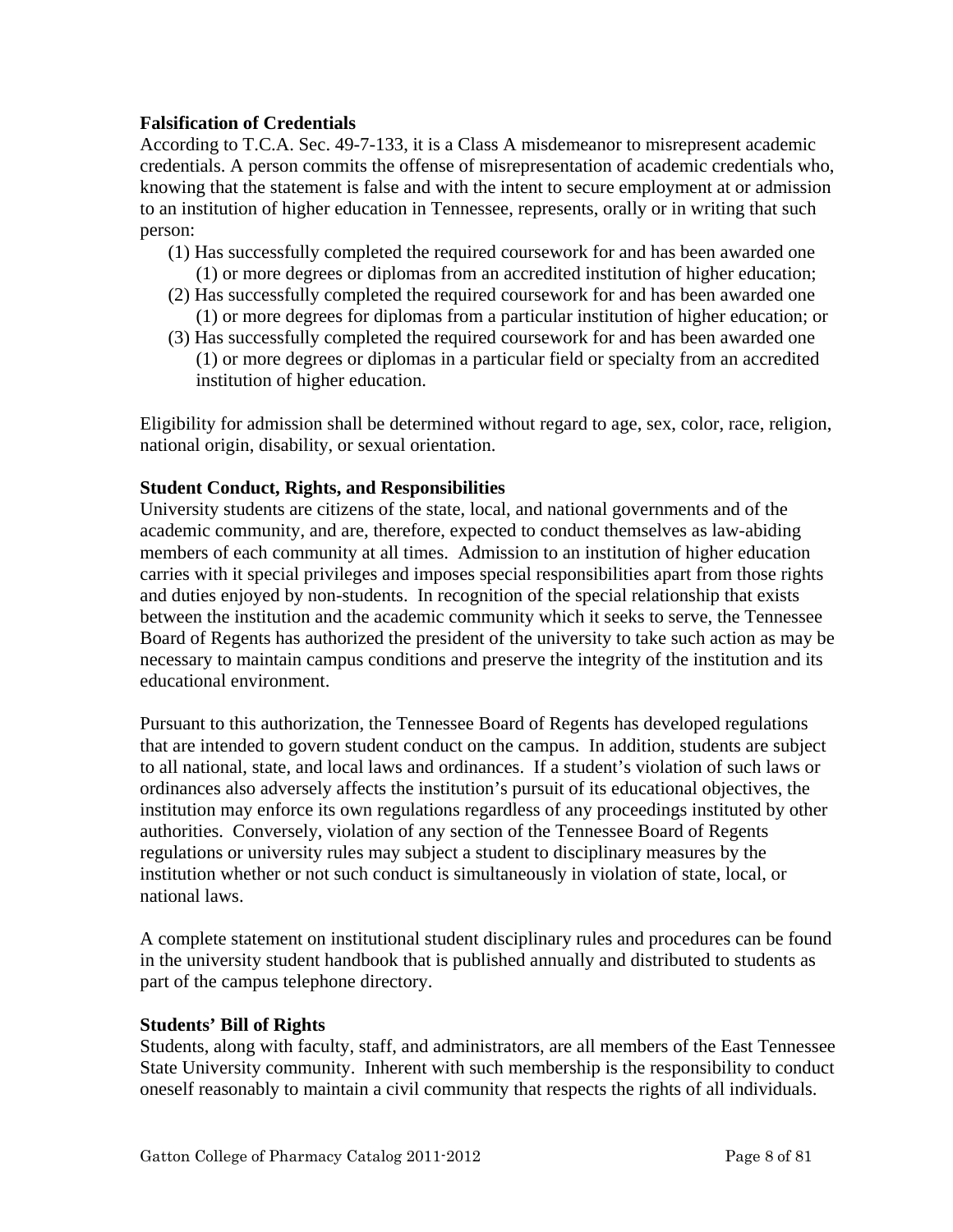The student has certain rights guaranteed by the Federal and State Constitutions or statutorily created legislation including:

- Freedom of inquiry, freedom of speech, and freedom of expression that is respectful or sensitive to the rights of individuals.
- The right to peaceably assemble, in accordance with federal, state, local, and ETSU regulations.
- Religious freedom and a clear division of church and state.
- Freedom from unreasonable search and/or seizure of person, or personal property.
- Freedom from discrimination or harassment on the basis of gender, age, race, color, religion, national origin, or other protected status.
- The right to privacy, including the maintenance of confidential records in accordance with provisions of the Family Educational Rights and Privacy Act of 1974 and 1975, qualified by the Tennessee Open Records Law.
- The right to due process.

The Tennessee Board of Regents grants additional rights including:

- The right to due process in disciplinary procedures of the university, including written notification of charges, an explanation of procedures, and a hearing before an appropriate administrator or committee.
- The right to expeditious review of disciplinary sanctions upon appeal.
- The right to participate in the decision-making process of the university through the Student Government Association, other student governance organizations, and membership on university standing and advisory committees.
- The right to affiliate with officially registered student organizations if the membership requirements of those organizations have been met, and the right to seek to establish, through official procedures, additional student organizations of one's choosing.

East Tennessee State University acknowledges that students have a legitimate expectation that:

- Classes meet as scheduled, and begin and adjourn on time.
- Course requirements are clearly specified.
- The instructor is prepared for class and possesses both oral and written communications skills.
- Paper project grades and test results are received in a timely manner.
- Information about progress in coursework is provided.
- The instructor is qualified to teach the subject matter.

Additionally, students have the right to expect:

- Accurate information concerning institutional services, regulations, policies, and procedures, in published form.
- Representation in the university governance system.
- Sound and accurate academic advice, information regarding courses required for graduation, and their schedule sequence.
- Reasonable notice of any changes in academic requirements or programs and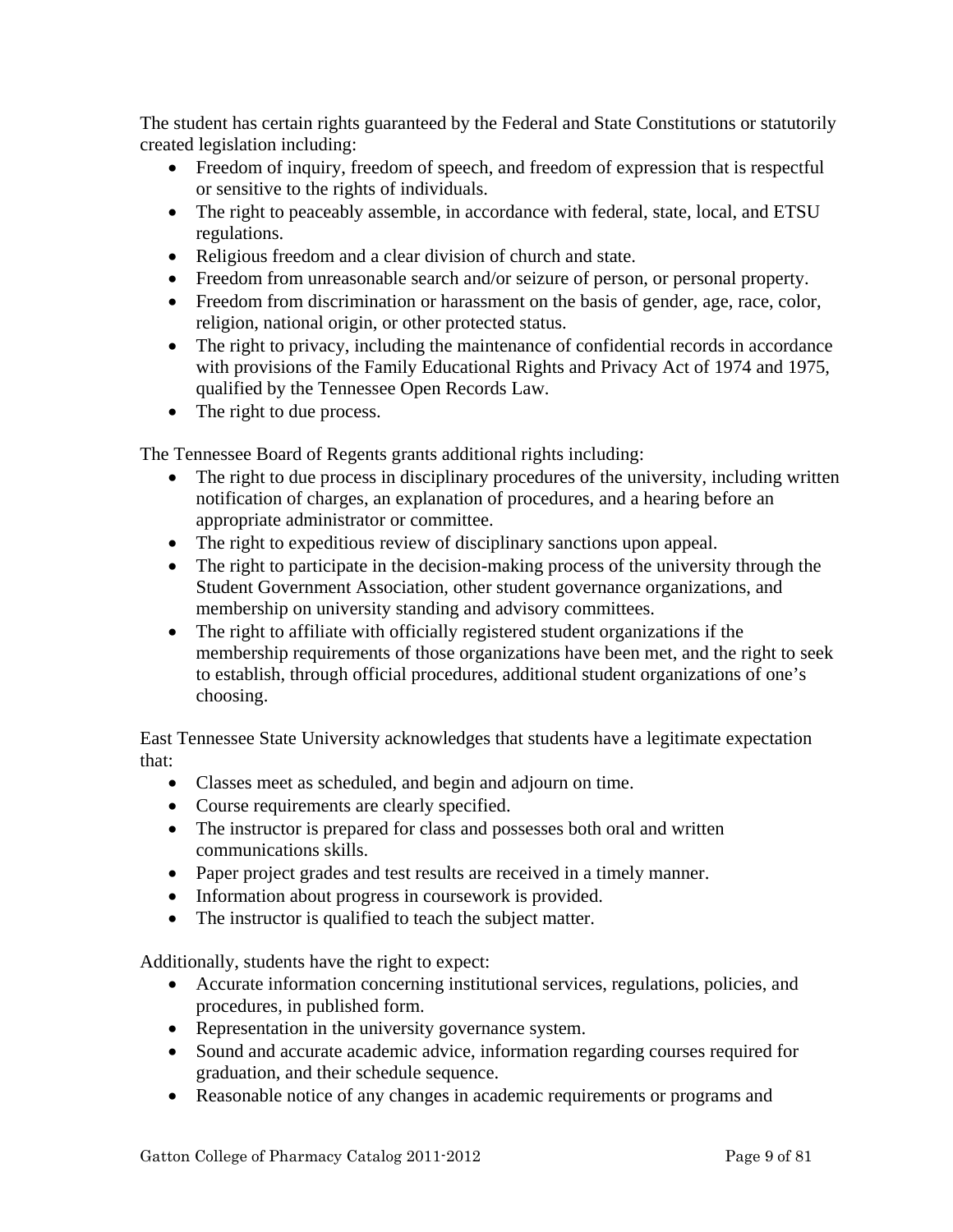assurance that such changes will not be made in a way that unduly impedes the academic progress of the student already enrolled.

- Flexibility in course scheduling (by dropping and adding) or withdrawing within university guidelines.
- Information about the various types of financial assistance available.
- Freedom to evaluate courses, programs and services, and provide input to appropriate segments of the campus administration.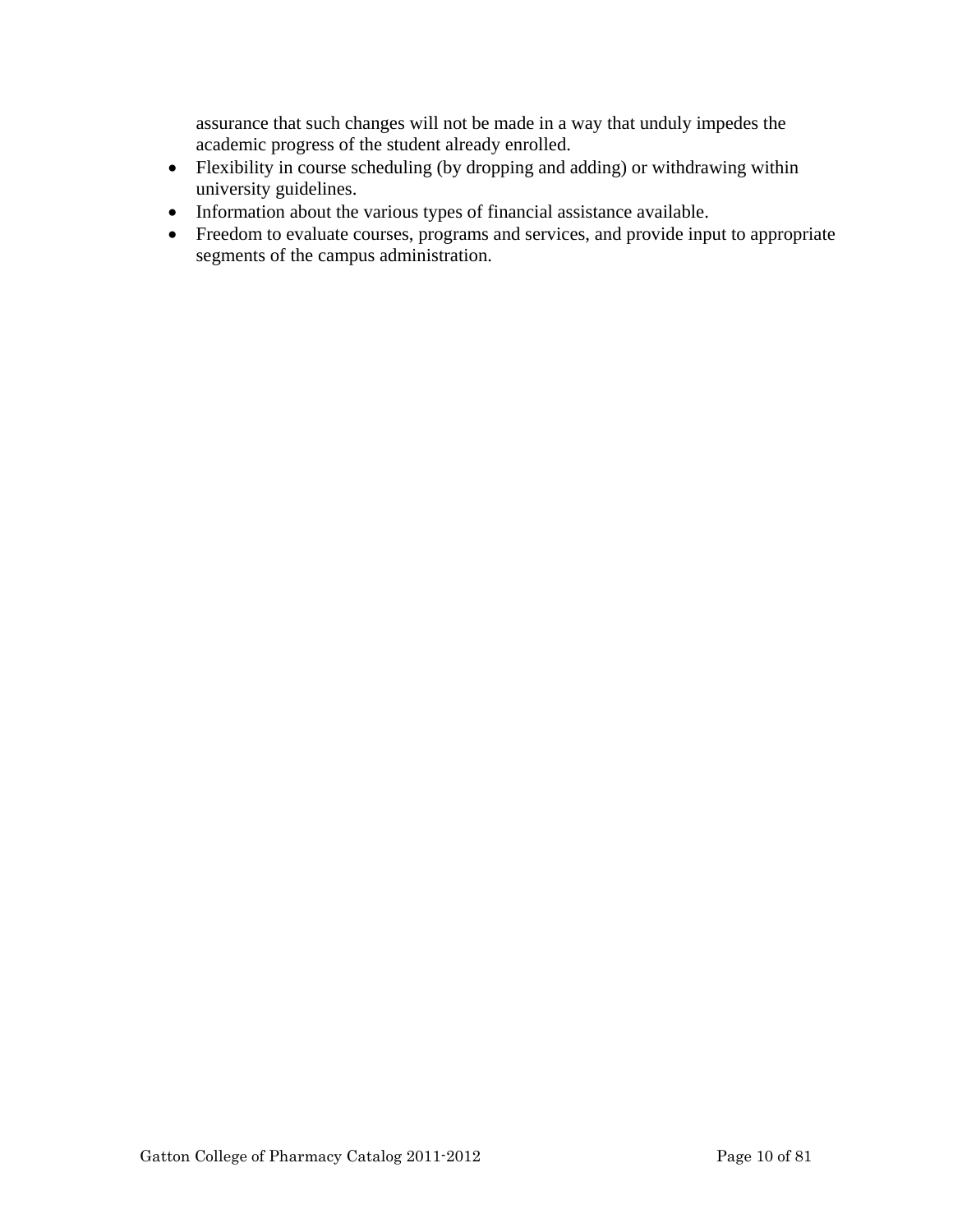# **EAST TENNESSEE STATE UNIVERSITY**

#### <span id="page-10-0"></span>**Accreditation**

East Tennessee State University is accredited by the Commission on Colleges, Southern Association of Colleges and Schools to award baccalaureate, masters, specialist, and doctoral degrees. Contact the Commission on Colleges at 1866 Southern Lane, Decatur, Georgia 30033-4097, telephone 404-679-4500, or Website: [www.sacscoc.org](http://www.sacscoc.org/) with any question regarding the accreditation of East Tennessee State University.

#### **Memberships**

- The American Council on Education
- The American Association of State Colleges and Universities
- The Tennessee College Association
- The Council for Advancement and Support of Education
- The Council of Graduate Schools in the United States
- The Council of Southern Graduate Schools
- The Council on Undergraduate Research
- The Tennessee Conference of Graduate Schools
- Association of Academic Health Centers
- Oak Ridge Associated Universities
- Institute of International Education
- National Collegiate Athletic Association
- Atlantic Sun Conference

#### **ETSU Vision Statement**

To become the best regional university in the country

#### **ETSU Mission and Purpose Statement**

East Tennessee State University prepares students to become productive, enlightened citizens who actively serve their communities and our world. Education is the university's foremost goal. ETSU provides outstanding programs of study, enhanced access to education, and distinctive educational and research opportunities to attract students from around the region and the world. ETSU affirms that a diverse population is necessary for the intellectual, social, economic, and professional development of our campus and regional communities. Innovation and integration of educational programs, opportunities and scholarly activities enable ETSU to enrich the cultural and intellectual environment, advance economic development, and increase the level of educational attainment of our community and region. Innovation is advanced through entrepreneurial initiatives, interdisciplinary collaboration, and community and international partnerships. The research mission of ETSU advances scholarly and creative activity that enhances the teaching and learning environment and benefits the regional, national, and global communities we serve.

ETSU awards degrees in over one hundred baccalaureate, masters and doctoral programs, including distinctive interdisciplinary programs. The university provides strong, comprehensive educational, research, and service programs in the health sciences that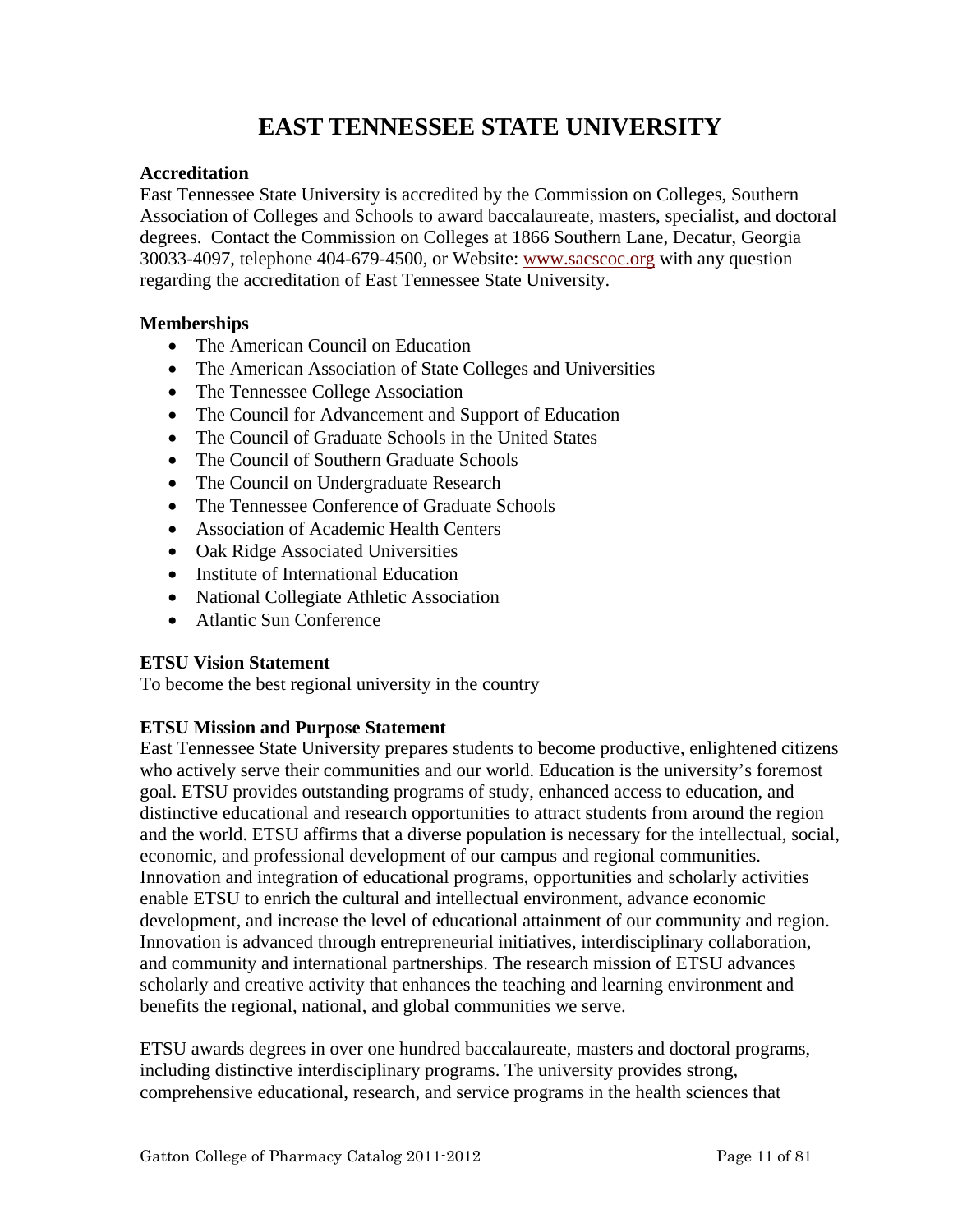<span id="page-11-0"></span>advance the health and wellness of people throughout Tennessee and Southern Appalachia and of rural populations around the world. ETSU affirms the value of a liberal education and life-long learning by providing broadly enriching experiences through opportunities such as honors education, student research and creative activities, international study, community service, internships, and professional development. ETSU also affirms the importance of a total college experience by offering a rich campus life of cultural and artistic programs, diverse student activities, a variety of residential opportunities, and outstanding recreational and intercollegiate athletic programs. (TBR Approved January 8, 2011).

#### **ETSU Values**

East Tennessee State University pursues its mission through a student-centered community of learning reflecting high standards and promoting a balance of liberal arts and professional preparation, continuous improvement, and based on core values where:

- PEOPLE come first, are treated with dignity and respect, and are encouraged to achieve their potential;
- RELATIONSHIPS are built on honesty, integrity, and trust;
- DIVERSITY of people and thought is respected;
- EXCELLENCE is achieved through teamwork, leadership, creativity, and a strong work ethic;
- EFFICIENCY is achieved through wise use of human and financial resources; and
- COMMITMENT to intellectual achievement is embraced.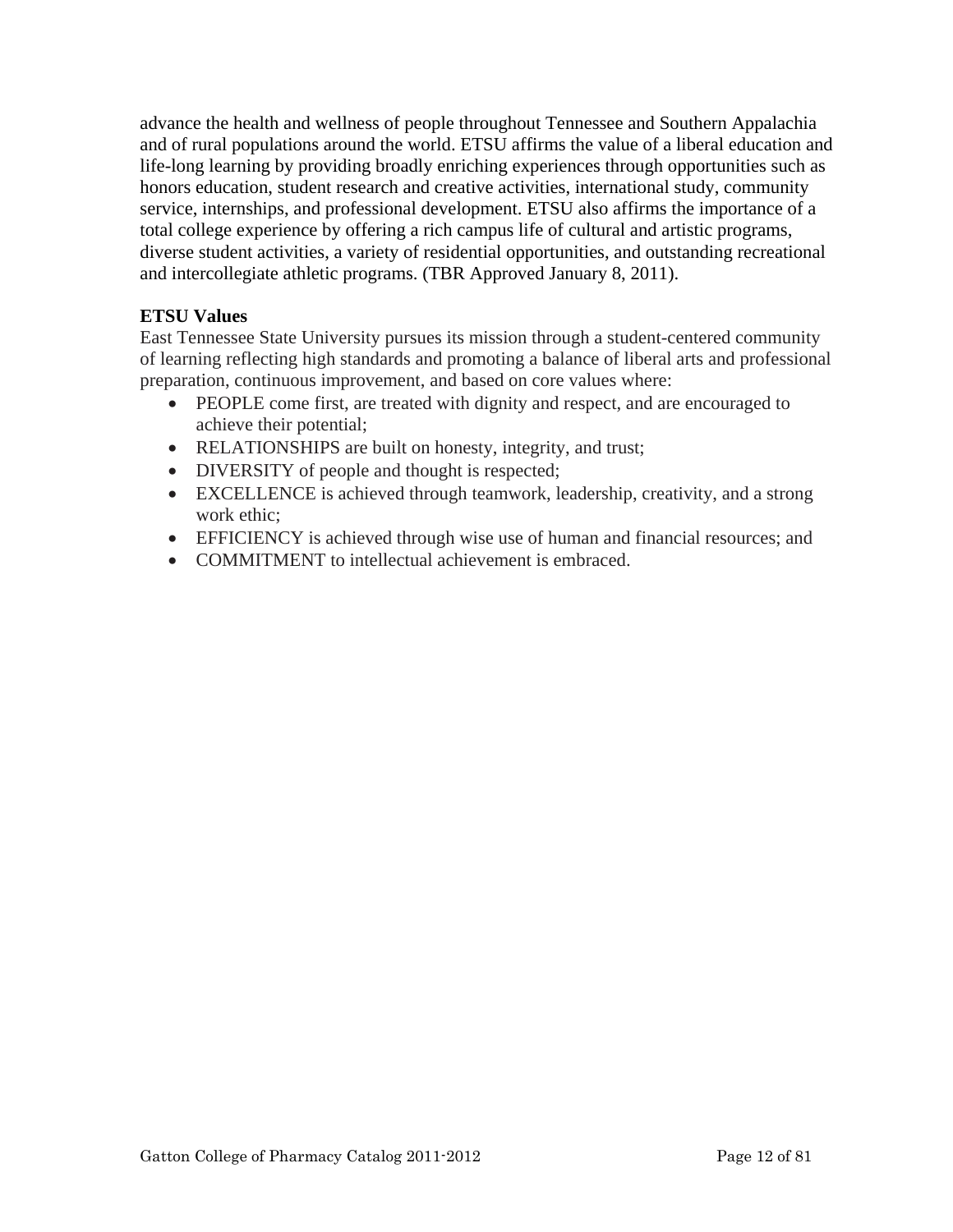# **GATTON COLLEGE OF PHARMACY**

<span id="page-12-0"></span>The Gatton College of Pharmacy is an integral component of the ETSU Division of Health Affairs which also includes J.H. Quillen College of Medicine, the College of Public Health, the College of Clinical and Rehabilitative Health Sciences and the College of Nursing. The College of Pharmacy is physically located on the grounds of the J.H. Quillen Veterans Affairs Medical Center (Mountain Home) in Johnson City. The College of Pharmacy's professional program, leading to a Doctor of Pharmacy Degree (PharmD), is designed to prepare pharmacists to work in rural community and institutional based practices.

#### **History**

The university along with community leaders had been investigating the feasibility of initiating a college of pharmacy for over a decade. Given the state's only college of pharmacy was almost 500 miles away, most students from this region chose to attend out-ofstate public and private institutions for their pharmacy education. As a result, few returned to this area to practice. That fact, plus the lack of state funds for a second state-funded college of pharmacy, fueled the demand for pharmacists in this Southern Appalachian region.

In January 2004, a tuition-funded, rural-focused model was developed as a possible solution to this dilemma. Realizing that considerable private support would be necessary for the model to work, a steering committee led by the Vice President for Health Affairs and comprised of ETSU faculty and staff, pharmacy community leaders, and community leaders at-large began to develop and implement such a plan.

After extensive effort, approval was obtained from the Tennessee Board of Regents and the Tennessee Higher Education Commission in the summer of 2005. Governor Phil Bredesen lent his support to this effort with the challenge to raise \$5 million in 90 days and an additional \$2.5 million before the first class of students entered the program. The \$5 million was raised in 58 days, and the College of Pharmacy passed the \$7.5 million mark on April 3, 2006, with Governor Bredesen personally making the announcement at ETSU. Recognizing the value of a College of Pharmacy at ETSU, over 900 individuals and organizations contributed financially to this effort. With the support and energy from the people of this region, the College of Pharmacy became a reality as the inaugural class of students began studies January 2007.

On May 22 2008, the College of Pharmacy was named the Bill Gatton College of Pharmacy at East Tennessee State University in honor of Bill Gatton, a local philanthropist, whose generosity made the establishment of the ETSU pharmacy school possible.

May 8, 2011 marked the achievement of a major milestone for the College as the first graduates (66 students) were hooded and received their diplomas. Full accreditation was received June 2011.

#### **Accreditation**

East Tennessee State University Bill Gatton College of Pharmacy's Doctor of Pharmacy program is fully accredited by the Accreditation Council for Pharmacy Education (ACPE),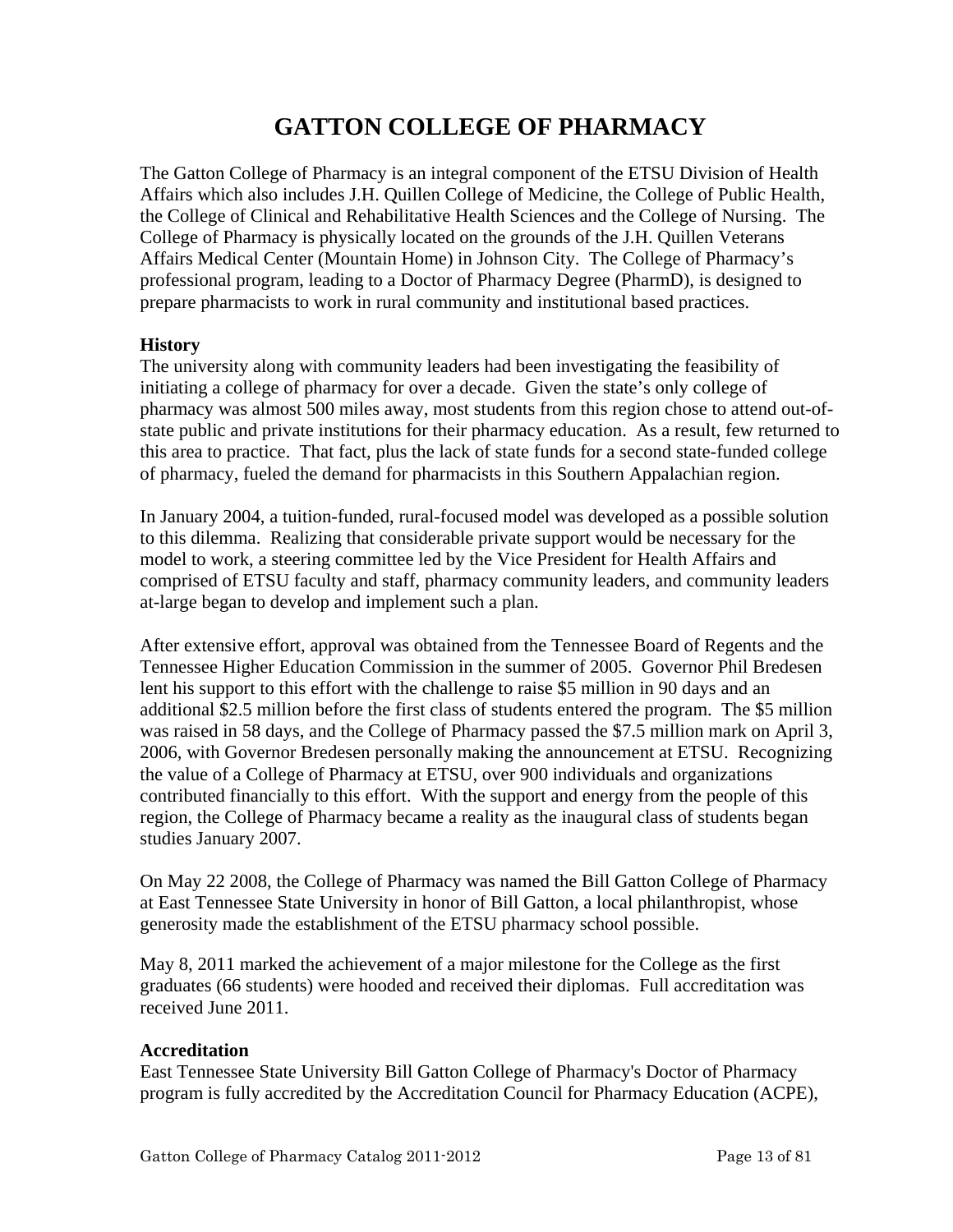<span id="page-13-0"></span>135 LaSalle Street, Suite 4100, Chicago, IL 60603, 312/664-3575, fax 312/664-4652, website [www.acpe-accredit.org.](http://www.acpe-accredit.org/) The ACPE accredits Doctor of Pharmacy programs offered by Colleges and Schools of Pharmacy in the United States and selected non-US sites.

#### **Membership**

American Association of Colleges of Pharmacy

#### **Diversity**

The Gatton College of Pharmacy and East Tennessee State University strive to develop an environment where the value of diversity among students, faculty and staff is accepted, encouraged and embraced. Diversity encompasses differences in race, creed, color, sex, religion, age, national origin, disabilities, veteran status or sexual orientation. The individual characteristics, talents and contributions of all people are valued and recognized for the unique contribution they make to the college.

#### **Vision**

The vision of the Gatton College of Pharmacy is to achieve excellence in innovative pharmacy education, scholarly research, service to society and the profession, and thus improve the healthcare of the rural Appalachian community.

#### **Mission**

The mission of Gatton College of Pharmacy is to provide a comprehensive and progressive education that promotes pharmacists to assume an active role in providing skilled, ethical, and compassionate patient care that improves the health and quality of life of residents in Northeast Tennessee and rural Appalachia. The College achieves its mission by maintaining a community of active and creative scholars devoted to the discovery, integration and dissemination of knowledge in the clinical and pharmaceutical sciences.

#### **Values**

The Gatton College of Pharmacy embraces the educational philosophy and values of East Tennessee State University and is committed to the following core values:

#### Academic Excellence

We strive to achieve excellence in teaching, scholarship, and service to the university, local, and professional communities.

#### Professionalism, Integrity, and Character

We aim to create an environment that instills professionalism, integrity, empathy, a high standard of ethical behavior, and the highest professional commitment to the patient, the community, and the employer.

#### A Caring Community

We endeavor to create a caring community characterized by mutual respect, patience, kindness, and generosity; and one that respects, values, and promotes the dignity and diversity of faculty and students.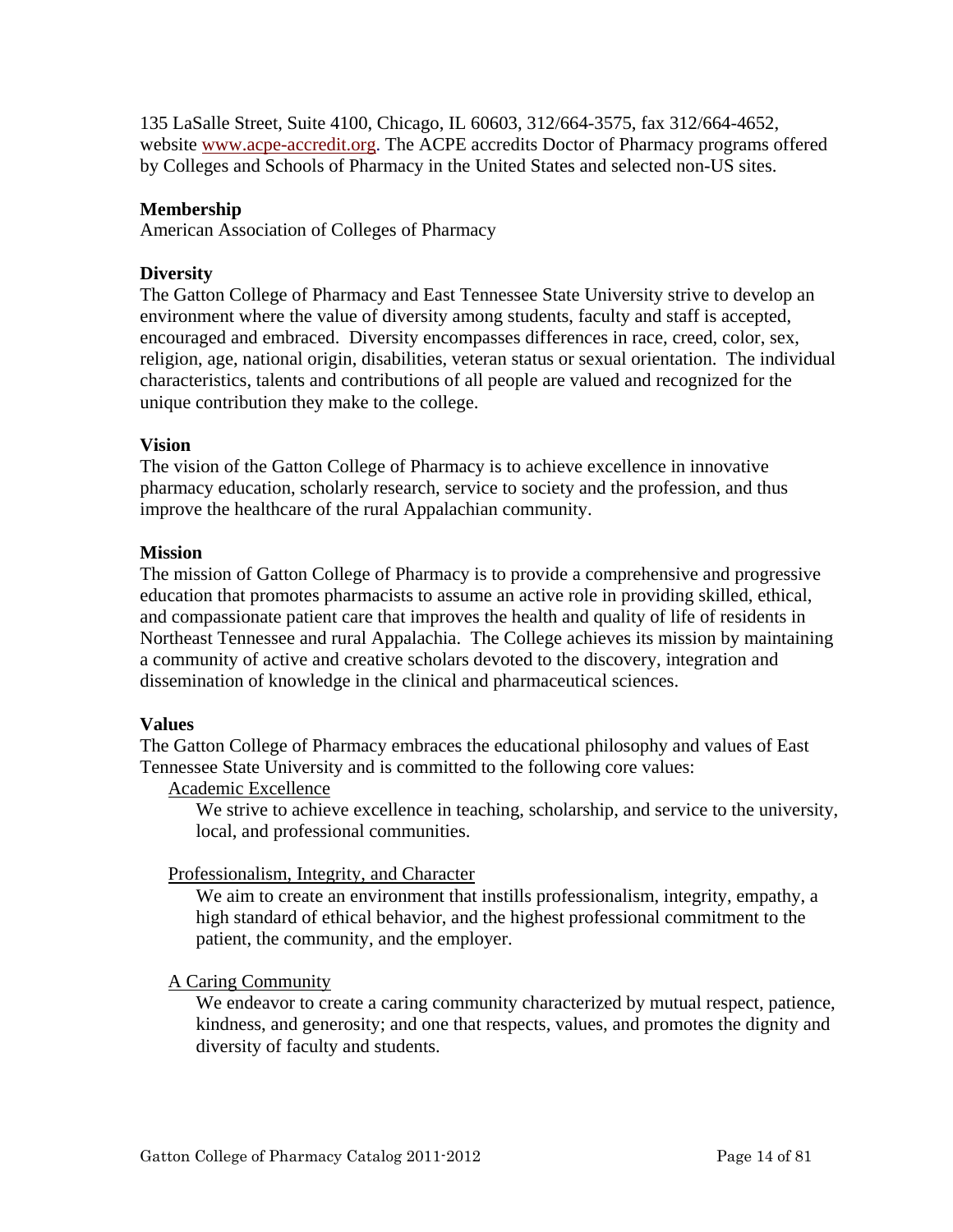#### <span id="page-14-0"></span>A Culture of Service

We strive to create a culture that values and promotes service to our patients, school, community, and profession.

#### Life-long Learning

We pursue a passion for life-long learning and a commitment to personal and professional growth as we serve our patients, community, and profession.

#### **Guiding Principles and Goals to Achieve the Mission**

Improving Care Through Excellence in Scholarship

- Provide students with the knowledge, skills, judgment, professional attitudes, and values to deliver contemporary patient care in a changing healthcare environment;
- Promote the development of teaching excellence, innovation, continuous quality improvement, and creativity in the context of interdisciplinary patient-centered care;
- Develop and enhance students' skills in problem solving, critical thinking, and individual and group communication;
- Facilitate and encourage the development of mature, independent, and life-long learners in a diverse student body with different learning styles.

#### Improving Care Through Excellence in Scholarship

- Recognize, value, and promote scholarly inquiry and outcomes assessment, clear reasoning, and the application of evidence-based practices as a means of improving the health outcomes of patients, especially the care of a rural underserved population;
- Contribute to the advancement of the clinical and basic medical and pharmaceutical sciences through independent and collaborative research, presentation and publication;
- Embrace the scholarship of teaching to optimize educational effectiveness.

Improving Care Through Excellence in Clinical and Professional Service

- Provide and teach pharmacist-delivered patient care, including medication therapy management services, to further advance an evolving profession that benefits society today and in the future;
- Foster a culture of service to the community and profession;
- Advance healthier lifestyles through health promotion, preventive healthcare, and education of the public;
- Promote active student involvement in the profession, community service projects, and volunteer activities;
- Collaborate with the professional community to serve as an agent of positive change, advancing the level of pharmaceutical care practiced within the community, thereby improving healthcare and enriching the lives of patients in the region.

#### Improving Care Through Professional Development

- Support and mentor faculty in their pursuit of scholarly activity and service recognizing that these activities are essential for continued professional growth;
- Encourage a commitment to and passion for lifelong learning and develop and equip students for postgraduate training;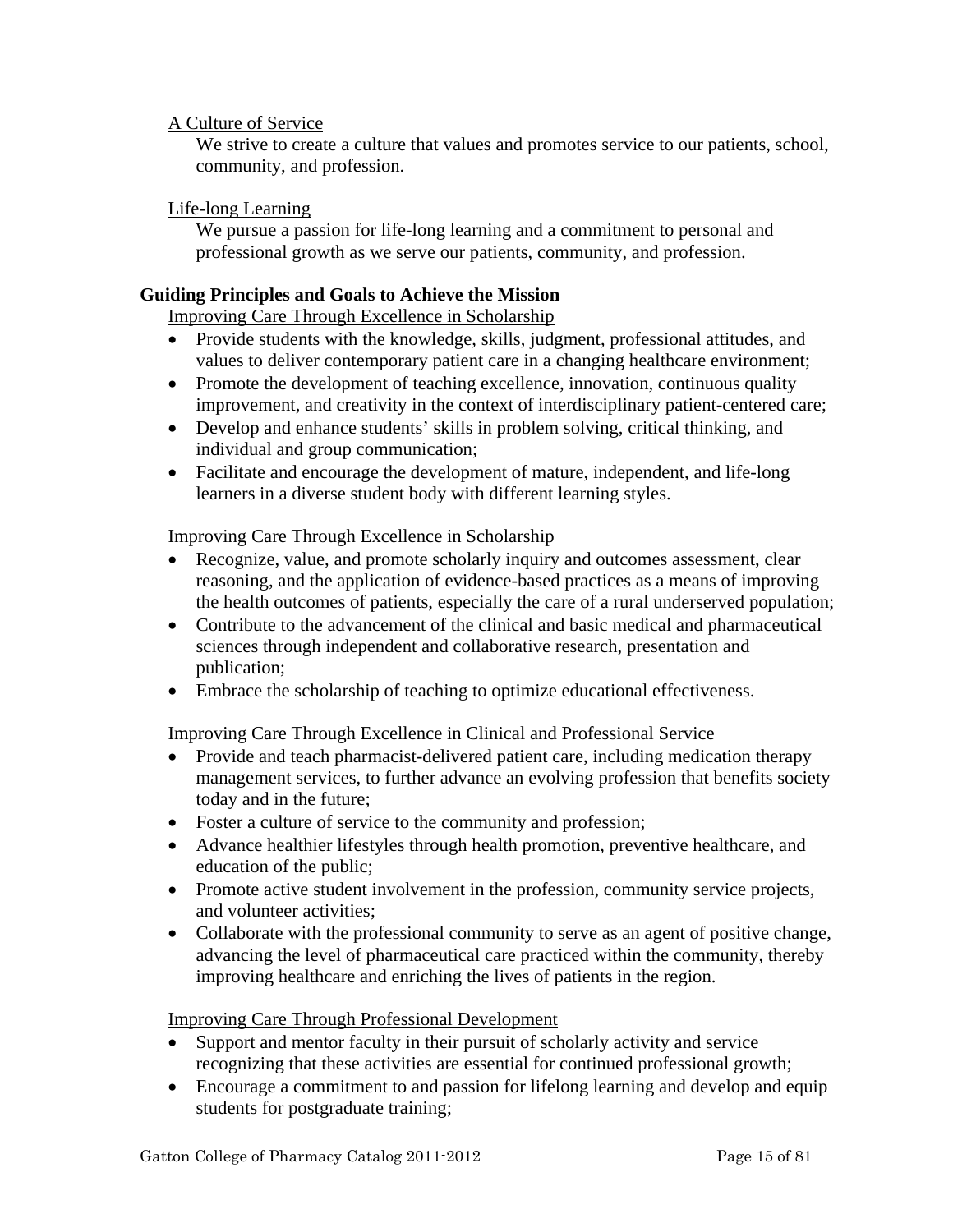- Encourage students, faculty, and preceptors to grow as professionals and to optimize their skills and capabilities in providing excellent patient-centered care;
- Support continuing professional development of alumni thereby fostering a positive and continuing relationship with graduates.

Improving Care Through Interdisciplinary Collaboration

- Cultivate an educational environment of inter-professional teamwork and collaboration among students, faculty, staff and administration within the Division of Health Sciences;
- Partner with local practitioners, health-care facilities, organizations, and patients to maximize the professional and educational experiences of our students;
- Create an interdisciplinary and collaborative learning experience as a fundamental model that prepares students for collaborative practice and shared responsibility.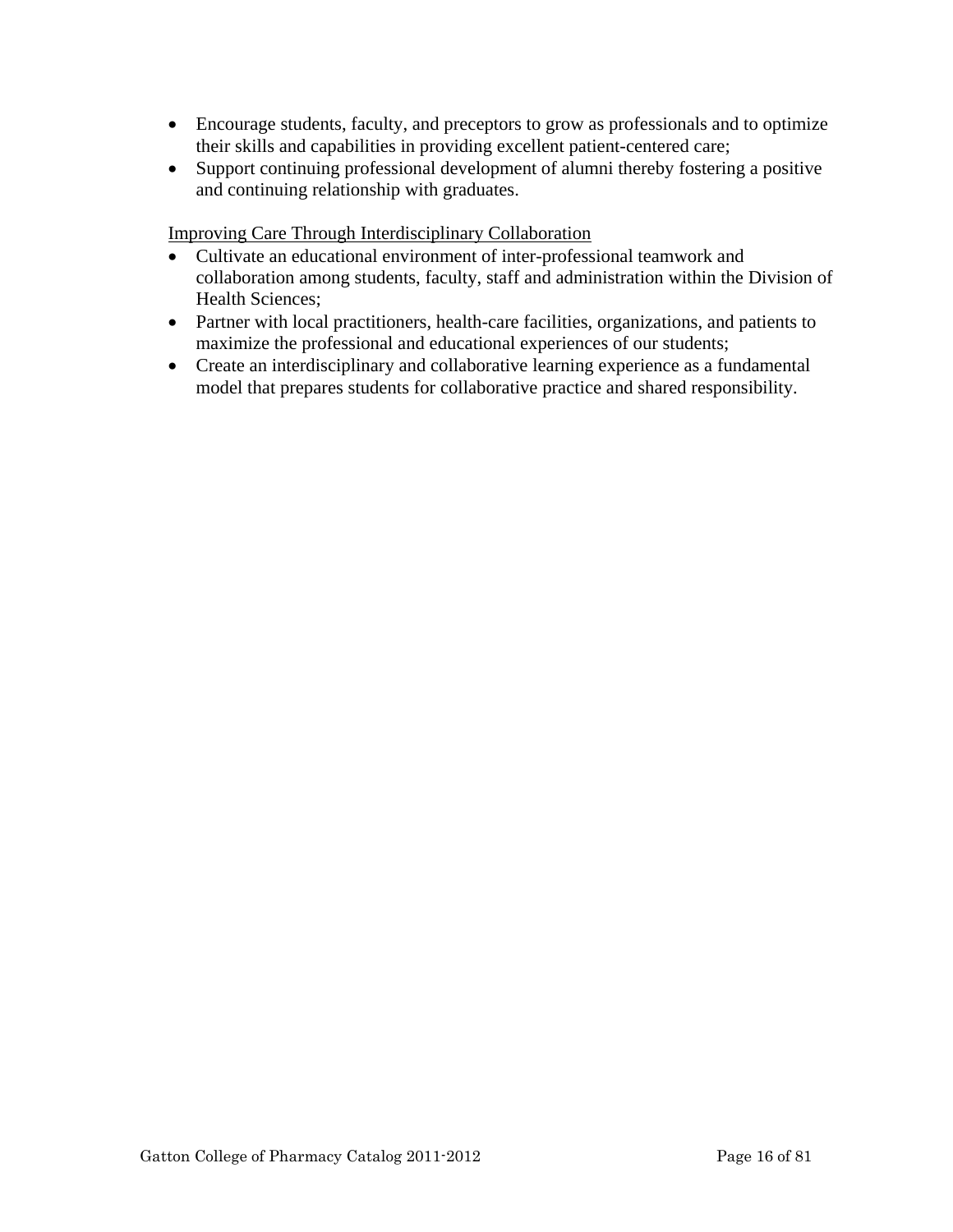## **ADMISSIONS**

<span id="page-16-0"></span>Admission to the Bill Gatton College of Pharmacy at East Tennessee State University is based on a competitive selection process involving applicants who meet the minimum requirements for admission. The Admissions Committee endeavors to select for admission those applicants who are the best qualified, with an emphasis on those who demonstrate a desire and propensity for rural pharmacy practice and an interest in rural health. The Gatton College of Pharmacy uses a rolling admission process which allows for interviews and final action on applications throughout the admission cycle. The College is committed to increasing the number of qualified pharmacists from currently underrepresented minority groups and from disadvantaged backgrounds. The school actively promotes and encourages applicants from these groups.

#### **Pre-Pharmacy Studies**

Pre-professional preparation should be in an area chosen strictly according to the interest of the individual student. A specific major or minor course of undergraduate study for entering students is not advocated. A well-rounded undergraduate education is highly desirable, and students are encouraged to pursue the undergraduate program of their choosing. In addition to acquiring specific knowledge, the pre-pharmacy student should acquire certain basic skills and aptitudes such as the ability to read with speed, comprehension, and retention; the ability to understand concepts and draw logical conclusions; the ability to adapt quickly to new and different circumstances; and the ability to communicate effectively in all circumstances. Evidence of these abilities is sought throughout the admission process. These skills and abilities are essential in becoming a practicing pharmacist and a self-directed, lifelong learner.

#### **Early Decision Program**

The College participates in the early decision admission program through the Pharmacy College Application Service (PharmCAS). This program allows applicants who are committed to attending the Gatton College of Pharmacy the opportunity to secure an admissions acceptance early during the admissions cycle. Applicants choosing this program cannot apply to any other pharmacy school prior to the receiving a decision and agree to attend the Gatton College of Pharmacy, if accepted.

The deadline to apply as an Early Decision applicant is September 2. Early Decision applicants are assured of receiving an admission decision no later than October 21. Please note that early decision applicants are not given preference over regular decision applicants by the Admissions Committee.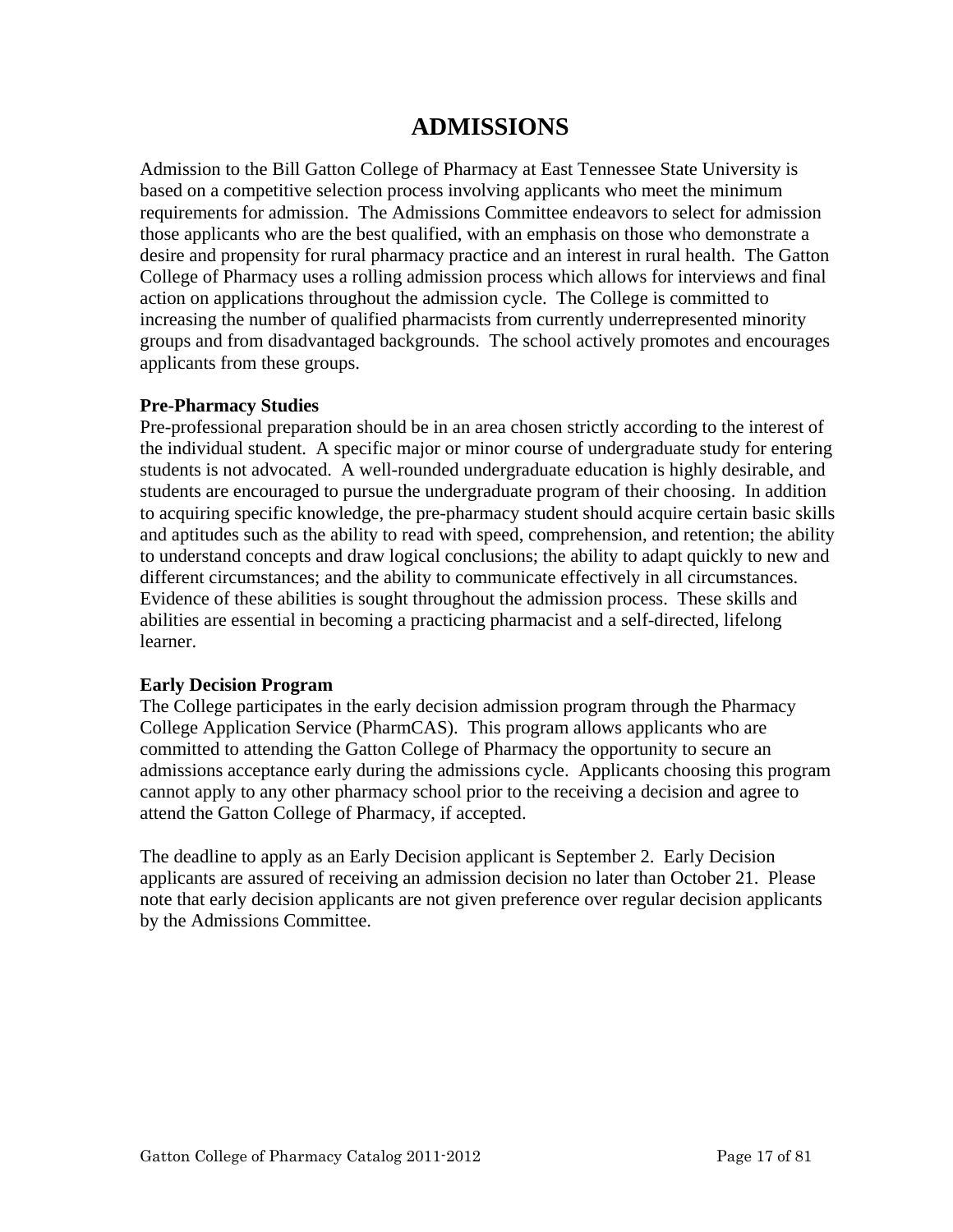#### <span id="page-17-0"></span>**Admission Requirements**

The minimum admission requirements set forth the criteria that must be met before the applicant can be considered for admission.

#### Citizenship

In order to be admitted, an applicant must be a U.S. citizen, possess a U.S. Permanent Resident Visa, or have been granted asylum status. Proof of eligibility is required for non-U.S. citizens.

#### *Pre-Pharmacy Course Prerequisites*

Admission to the Doctor of Pharmacy degree program requires that applicants complete at least 61semester hours of specified undergraduate courses at a college or university that is accredited by an accrediting agency recognized by the United States Department of Education. The prerequisites provide the minimum academic background essential to pharmacy education. Applicants who exceed the minimum stated requirements are more competitive.

| <b>Courses</b>                                               | <b>Semester</b><br><b>Hours</b> |
|--------------------------------------------------------------|---------------------------------|
| General Biology and Lab (applicable toward a science degree) | 4                               |
| Microbiology (must include an accompanying lab)              | 4                               |
| Biology Elective (applicable towards a science degree)       | 3                               |
| General Chemistry and Lab (applicable toward science degree) | 8                               |
| Organic Chemistry and Lab (applicable toward science degree) | 8                               |
| General Physics and Lab (applicable toward science degree)   | 4                               |
| Calculus                                                     | 3                               |
| <b>Statistics</b>                                            | 3                               |
| Economics                                                    | 3                               |
| Composition                                                  | 3                               |
| <b>Oral Communication</b>                                    | 3                               |
| <b>Additional Writing or Oral Communication</b>              | 3                               |
| Social Science, Behavioral Science, or Humanities Electives  | 9                               |
| General Elective (science course recommended)                | 3                               |

Applicants who are in the process of completing the required courses at the time of application should note these on their PharmCAS application as current courses. Courses for which the applicant earned a grade less than C- will NOT be utilized to satisfy prerequisites. All prerequisite coursework must be completed prior to enrollment.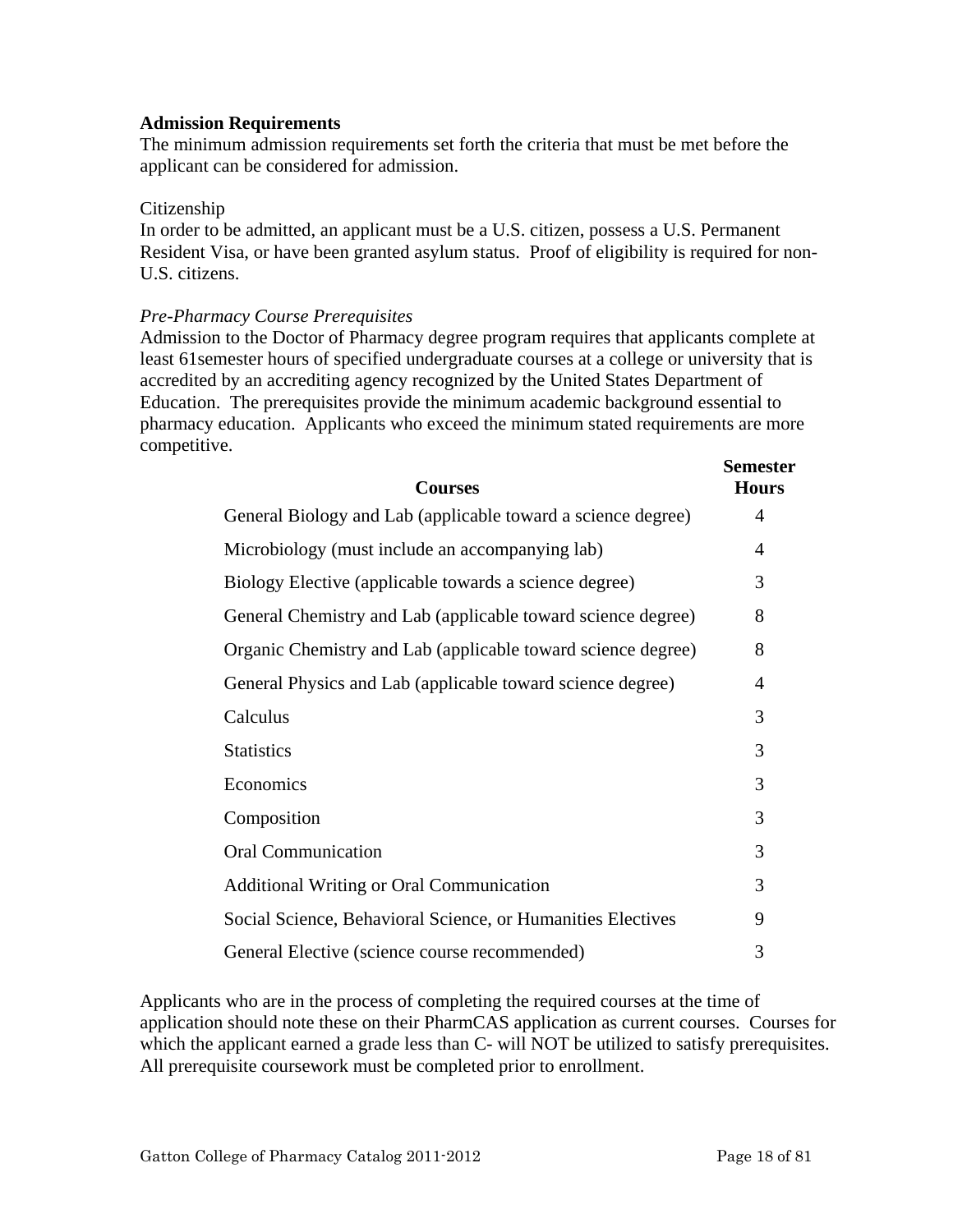#### *Use of Advanced Placement or CLEP Credit*

Advanced placement, CLEP, or other nontraditional credit in required non-science courses awarded by an accredited college or university may be utilized to satisfy academic prerequisites. Such credit may also be utilized to satisfy prerequisite science courses provided that applicants have taken additional course work in the same discipline. Prospective students should be aware that portions of the professional curriculum require solid skills in algebra and introductory integral calculus, and those skills, if not used, quickly diminish. As such, we strongly recommend that incoming students take appropriate steps to insure a high level of mathematical aptitude.

#### *Pharmacy College Admission Test (PCAT)*

All applicants are required to report scores from the Pharmacy College Admission Test (PCAT) by the close of the current application period. Applicants must officially report scores via PharmCAS (code 104). The PCAT must be taken within 3 years of the application deadline.

Applicants are advised to prepare adequately and thoroughly for this examination and to structure a curriculum that adequately prepares them prior to this important examination. Information regarding the Pharmacy College Admission Test may be obtained from the applicant's pre-professional advisor or at www.PCATweb.info.

#### *Letters of Reference*

Two letters of reference are required and must be submitted through PharmCAS (refer to PharmCAS for instructions). One letter must be from a science faculty member who has taught the student or from a pre-professional committee at the applicant's academic institution. The second letter may be from a source of the applicant's choosing; however, letters from the following evaluators will not be counted toward the two letters of reference: friend, co-worker, teaching assistant, clergy, and politician. Under no circumstances will letters from family members be accepted. Applicants are encouraged to choose evaluators capable of attesting to the applicant's potential as a future health care professional.

#### *Interview*

An in-person interview with members of the Admissions Committee is required. Only selected applicants will be invited to interview (all related expenses are the sole responsibility of the applicant). An invitation to interview does not guarantee admission or imply any specific action on the part of the Admissions Committee.

Interview dates are scheduled directly with the applicant by the Admissions Office. When the interview date is confirmed, information will be sent to the applicant regarding local overnight housing options. All travel and accommodation arrangements are the responsibility of the applicant.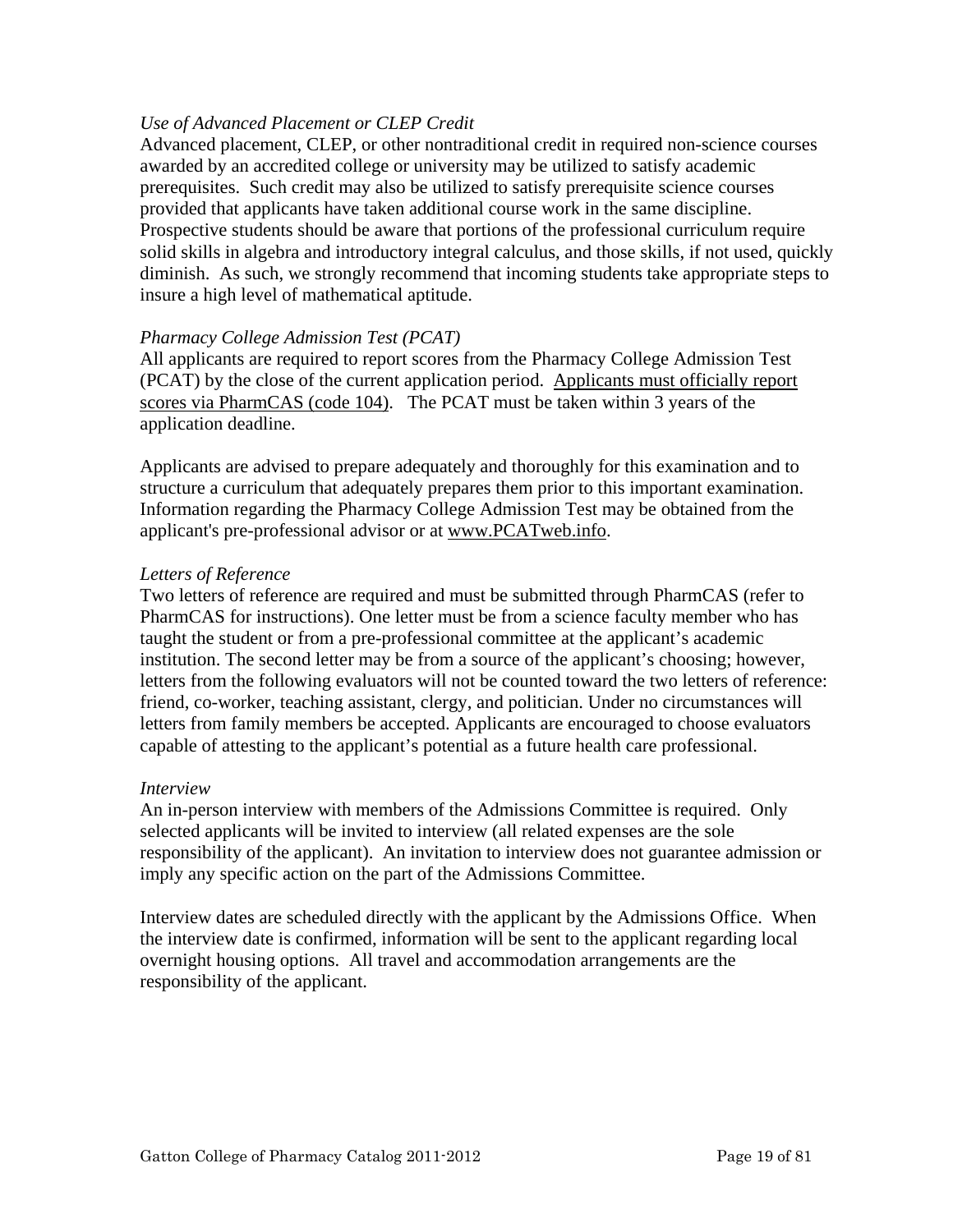#### <span id="page-19-0"></span>**Application Process**

#### *PharmCAS Application*

Application is made using the Pharmacy College Application Service (PharmCAS) via their website, www.PharmCAS.org. Repeat applicants are required to resend all test scores, letters of reference, and official transcripts to PharmCAS.

#### *Application Deadlines*

|                                                                    | <b>Regular</b><br><b>Applicants</b> | <b>Early Decision</b><br><b>Applicants</b> |
|--------------------------------------------------------------------|-------------------------------------|--------------------------------------------|
| Submission of PharmCAS Application                                 | February 1, 2012                    | September 2, 2011                          |
| <b>Supporting Application Transcripts</b><br>(Receipt by PharmCAS) | February 17, 2012                   | September 23, 2011                         |
| Submission of Supplemental Application<br>(Receipt by GCOP)        | February 17, 2012                   | September 23, 2011                         |
| PCAT (Receipt by PharmCAS)                                         | February 17, 2012                   | September 23, 2011                         |
| Letters of Reference (Receipt by<br>PharmCAS)                      | February 17, 2012                   | September 23, 2011                         |

**Important:** Applications are not considered by the Admissions Committee until all application materials have been received (i.e., PharmCAS application, PCAT scores, and required letters of reference).

#### *Supplemental Application*

All applicants are required to complete a supplemental application. Information on accessing the application will be provided by the Admissions Office following receipt of an applicant's application from PharmCAS. A non-refundable fee \$50 is associated with the Supplemental Application.

#### **Selection Criteria**

The Admissions Committee evaluates applicants on the basis of demonstrated academic achievement PCAT scores, letters of reference, pertinent extracurricular activities, evidence of non-scholastic accomplishments, evidence of strong knowledge and understanding of the profession, and demonstrated motivation for the study and practice of pharmacy consistent with the mission of the Gatton College of Pharmacy. Criteria for admission are integrity, willingness and ability to assume responsibility, high scholastic achievement, maturity, intellectual curiosity, and sound motivation.

#### *Academic Considerations*

In evaluating the applicant's coursework, the Admissions Committee will examine the time frame and difficulty of the pre-pharmacy course schedule, the correlation of the academic record with the PCAT scores, and extracurricular activities (particularly activities such as concurrent employment, collegiate athletics, and philanthropic/service activities) as an indication of the potential to succeed in the academically rigorous pharmacy curriculum.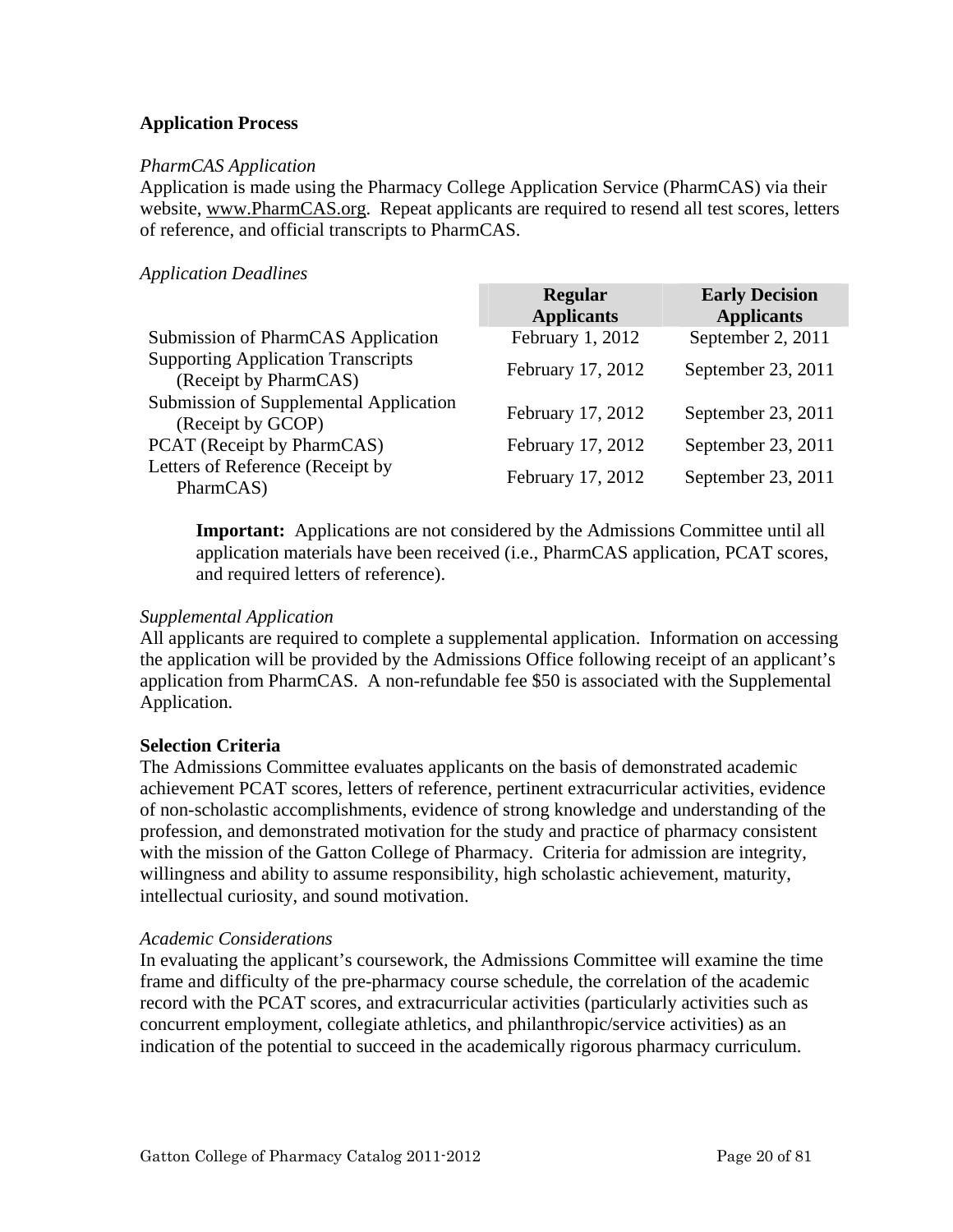<span id="page-20-0"></span>Applicants are expected to possess a solid academic foundation, particularly in the sciences and mathematics. Applicants who have taken prerequisite coursework more than 10 years prior to the application deadline should demonstrate contemporary content knowledge. This can be accomplished by acceptable performance on the PCAT and/or work experience. Such applicants are encouraged to address this issue in the PharmCAS personal statement or the College's supplemental application.

All prerequisite coursework must be completed prior to enrollment; however, students who will have completed the prerequisites by the end of the spring semester prior to desired enrollment will be more competitive for admission. Similarly, applicants completing the typically more demanding science courses such as Organic I, Physics I, or Microbiology by the end of the fall semester are more competitive. Applicants are strongly encouraged from leaving a significant number of prerequisites for completion during the summer preceding anticipated enrollment in pharmacy school.

#### *Experience*

Each application is examined for evidence of an applicant's firsthand exposure to health care as an indication of the applicant's motivation and that the applicant is familiar with the realities of pharmacy as a career. It is expected that applicants have a clear understanding of the pharmacy profession. Applicants without pharmacy work experience should consider volunteering, shadowing a pharmacist, or extensively researching the profession prior to applying for admission. The Admissions Committee seeks evidence that the applicant has made a serious and reasoned commitment to understand the profession of pharmacy.

#### *Residency*

The Gatton College of Pharmacy gives preference to applicants who are residents of Tennessee and residents of our contiguous Appalachian service area who are interested in our emphasis on the practice of rural institutional or community pharmacy. Because the Gatton College of Pharmacy is a tuition-funded program, tuition is the same for all students regardless of residency.

#### **Reconsideration of Admissions Committee Decision**

Admission decisions, once made, shall not be reviewed or reconsidered unless significant new information which was not available at the time of the original decision is discovered. The College reserves the sole right to determine the significance of any new information presented. Requests for reconsideration are rarely granted.

#### **Technical Standards for Admission**

Pharmacy education requires that the accumulation of scientific knowledge be accompanied by the simultaneous acquisition of skills and professional attitudes and behavior. PharmD graduates must have the knowledge and skills to function in a broad variety of clinical situations and to render a wide spectrum of patient care. While acknowledging Section 504 of the 1973 Vocational Rehabilitation Act and the Americans with Disabilities Act of 1990, the Admissions Committee asserts the following minimum technical standards must be present in prospective candidates.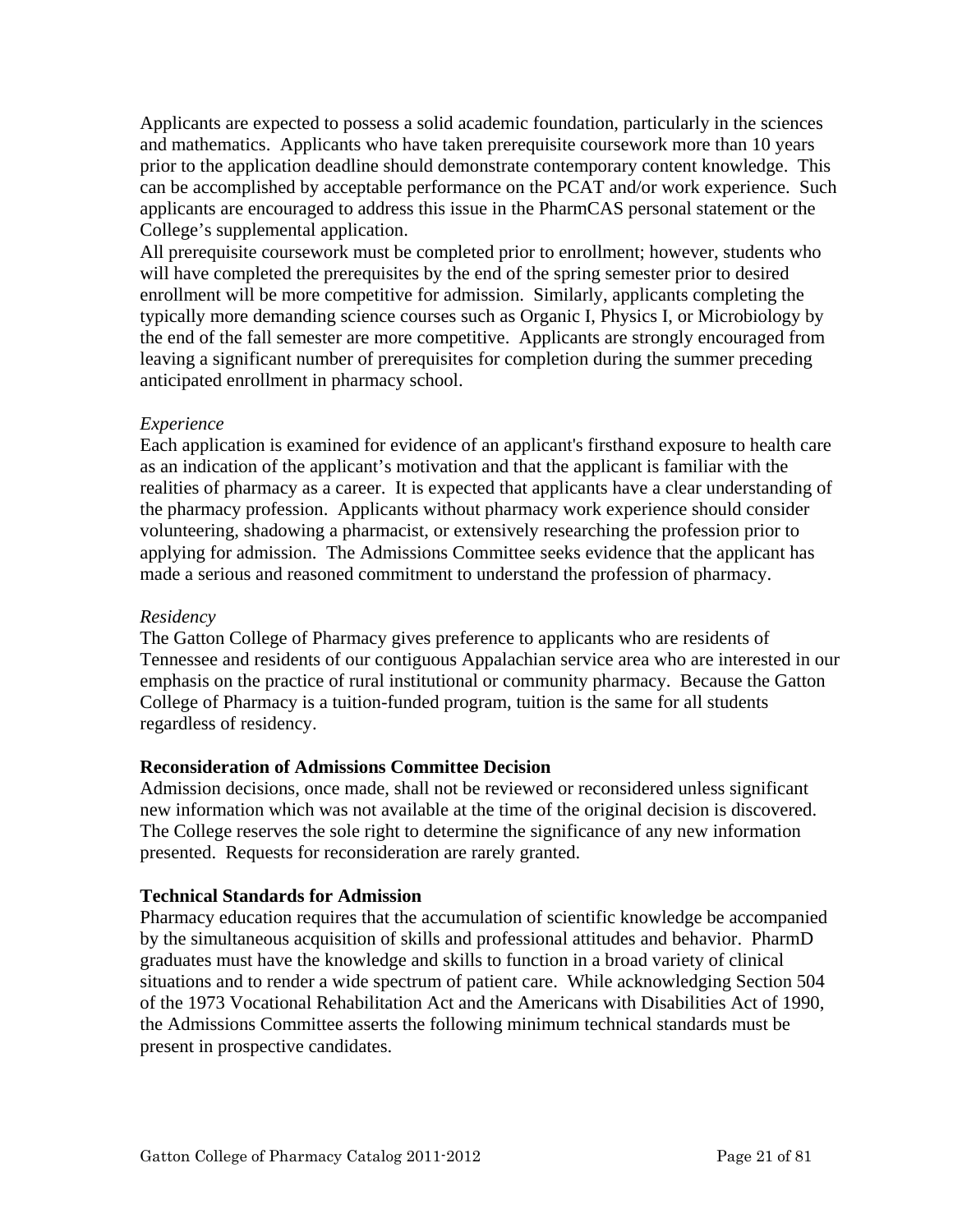<span id="page-21-0"></span>A candidate for the PharmD degree must have aptitude, abilities, and skills in five areas:

- Observation
- Communication
- Motor
- Conceptual, integrative and quantitative
- Behavioral and social

Technological compensation can be made for some disabilities in certain areas but a candidate should be able to perform in an independent manner.

Candidates for the PharmD degree must have somatic sensation and the functional use of the senses of vision and hearing. Candidates' diagnostic skills will also be lessened without the functional use of the senses of equilibrium, smell, and taste. Additionally, they must have sufficient exteroceptive sense (touch, pain, and temperature), sufficient proprioceptive sense (position, pressure, movement, stereognosis, vibratory), and sufficient motor function to permit them to carry out the activities described in the section above. They must be able to consistently, quickly, and accurately integrate all information received by whatever senses employed, and they must have the intellectual ability to learn, integrate, analyze, and synthesize data. The Admissions Committee considers any applicant demonstrating the ability to perform or learn to perform the skills listed. These skills and abilities are assessed during the interview and throughout the PharmD program. Students are judged not only on their scholastic accomplishments, but also on their physical and emotional capacities to meet the full requirements of the school's curriculum, and graduate as skilled and effective pharmacy practitioners.

#### **Class Reservation Deposit**

Upon notification of acceptance to the Gatton College of Pharmacy, the applicant will be required to pay a non-refundable class reservation deposit of \$500 in order to secure a position in the class. The offer of acceptance will be rescinded should an applicant fail to pay the deposit as requested.

#### **Deferred Matriculation**

Accepted applicants who have paid the class deposit may request deferred entrance into the Gatton College of Pharmacy until the following for previously unforeseen circumstances. In order to request deferred matriculation, the applicant must submit a written request explaining why a later matriculation is desired. The applicant, if approved for deferment, will be required to sign a contract agreeing to comply with specific conditions.

#### **Transfer Applicants**

Students desiring to transfer into the professional program from another ACPE accredited college of pharmacy will be evaluated on an individual basis; however, transfer admission is contingent upon space availability. Transfer applicants must meet the same citizenship and academic requirements as individuals applying for initial admission into the professional program. Additionally, transfer applicants must be in good standing with (i.e., eligible to return to the pharmacy school previously attended) and should have a competitive grade point average.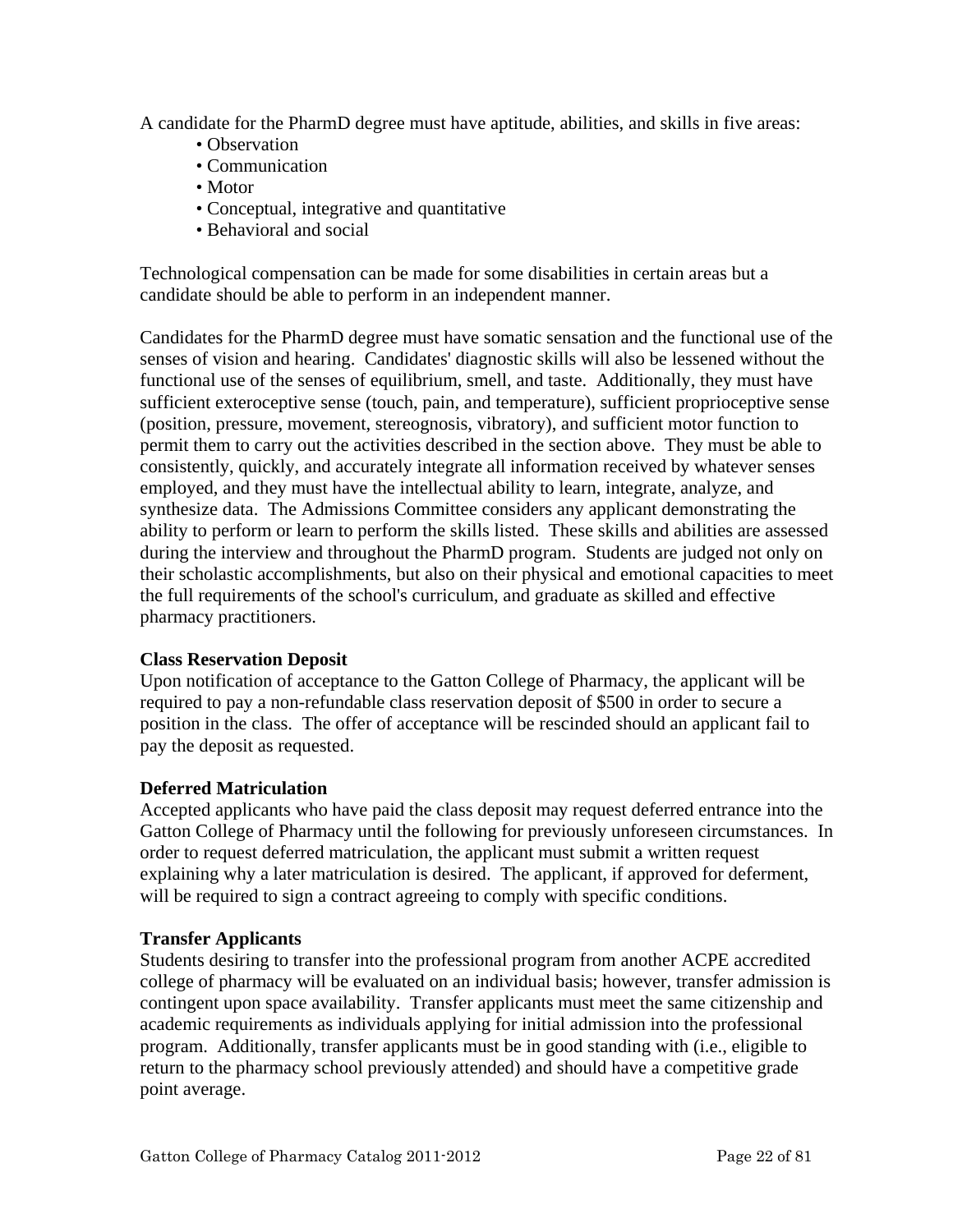<span id="page-22-0"></span>Transfer applicants apply directly to the Gatton College of Pharmacy by completing the transfer application (found on the web at [www.etsupharmacy.com\)](http://www.etsu.edu/pharmacy). Transfer applicants are required to submit a transcript from at all post-secondary institutions attended, PCAT scores and letters of reference as specified on the application. If the transfer applicant is determined to be qualified for admission, a personal interview will be required. Applicants are also required to submit the course syllabus from all pharmacy school courses completed.

Transfer credit and academic classification shall be determined based upon review of the transcripts and syllabi. Transfer students are required to complete at a minimum the last two years of the curriculum in order to receive the PharmD degree from the Gatton College of Pharmacy.

Interested applicants are encouraged to contact the Office of Student Affairs prior to applying.

#### **Matriculation Requirements for Entering Students**

#### *Criminal Background Checks*

The Gatton College of Pharmacy is committed to providing the public with well-trained pharmacists who possess the traits of high moral character and standards. Within Tennessee and nationally, due to state legislative and accreditation requirements, many healthcare entities require all people working in their settings to submit to a Background Check (BC). These institutions may require individuals training to become healthcare practitioners to undergo a BC before participating in any educational/patient care activities at their sites. Additionally, many states require a BC for all individuals seeking a license to practice healthcare within the state.

In light of the foregoing, the College has concluded that it is in the best interest of the College, our partner institutions, patients, and students for the College to determine at the outset if students seeking to complete the PharmD pose a potential risk, and whether such students meet eligibility requirements to participate in patient care activities at affiliated health care institutions by requiring all accepted applicants to undergo a BC as a condition of initial enrollment. This check shall be completed in a usual manner utilizing the services of recognized background screening company selected by the College. Enrollment is contingent upon satisfactory evaluation of the results of the BC. Results of the BC may also be released to affiliated institutions that require this information for student participation in patient care activities.

A letter from the College indicating a conditional acceptance will include notice of the BC requirement. Conditionally accepted applicants are required to cooperate completely with the College, or other authorized/approved investigative agency in granting permission/ authorization for the BC to be completed in a timely manner. All costs associated with the BC are the responsibility of the student and shall be paid directly to the vendor.

If an issue that may preclude a student's enrollment or participation in academic activities is identified, the case will be considered by an administrative subcommittee of the College,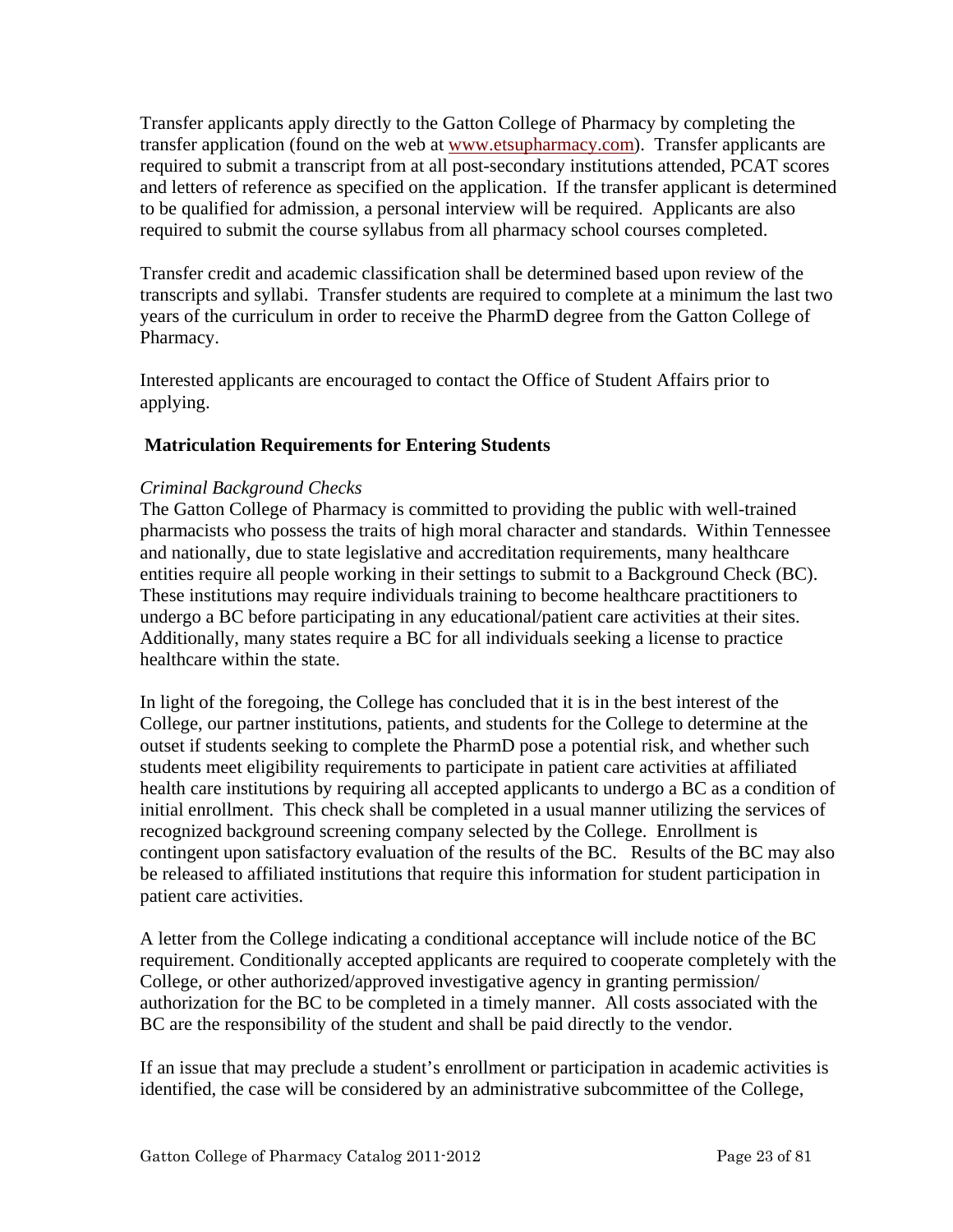which shall evaluate the information relative to the finding and make a recommendation regarding the individual's suitability for enrollment. The recommendation will be forwarded to the Dean of the College of Pharmacy for a final decision.

#### *Health and Immunization*

As a prerequisite for enrollment, Gatton College of Pharmacy students are required to demonstrate receipt of appropriate immunizations and/or testing for protection against exposure to certain infectious diseases as detailed below. Acceptable documentation must be submitted to the Office of Student Affairs by the specified deadline prior to initial matriculation. Failure to comply may result in the student not being allowed to enroll or permitted to participate in practice experiences.

Measles, Mumps, Rubella (MMR): Proof of immunity to measles (rubeola), mumps and rubella is required of all students through the documentation of receipt of two MMR vaccines. The first dose must have been given on or after the first birthday. MMR vaccinations must be given at least 30 days apart. Alternately, the student may prove immunity through documentation of blood serum titer indicating immunity.

Hepatitis B: Proof of immunity against hepatitis B is required of all students. Students are required to complete the vaccination series which consists of three injections given at recommended intervals. Additionally, students are required to obtain a blood serum titer test that demonstrates the student has developed an adequate level of antibody protection to indicate immunity. The titer should be received 1-2 months after completing the series of three injections.

If the hepatitis B titer is negative following completion of the initial series of three injections, the student will be required to repeat the series and have a repeat titer drawn. If the titer remains negative, the student will be required to receive appropriate clinical consultation.

Tetanus-Diphtheria: A current tetanus-diphtheria booster is required for all students. Students must provide documentation of receipt of a booster vaccine within 10 years of their expected graduation date. Effective October 2005, the CDC recommends administration of the TDAP in place of Td to promote protection against pertussis.

Varicella (chickenpox): Consistent with state law, students must demonstrate immunity to varicella through documentation of receipt of the varicella vaccination series or documentation of a blood serum titer indicating immunity.

Tuberculin (TB) Screening: Annual TB screenings are required while the student remains enrolled. The first screening should occur no earlier than June 1 of the year prior to initial enrollment in the College. If a student receives a positive test or has a history of testing positive, he or she will be required to provide documentation of a chest x-ray and the results thereof, including the recommendation and outcome regarding any therapy.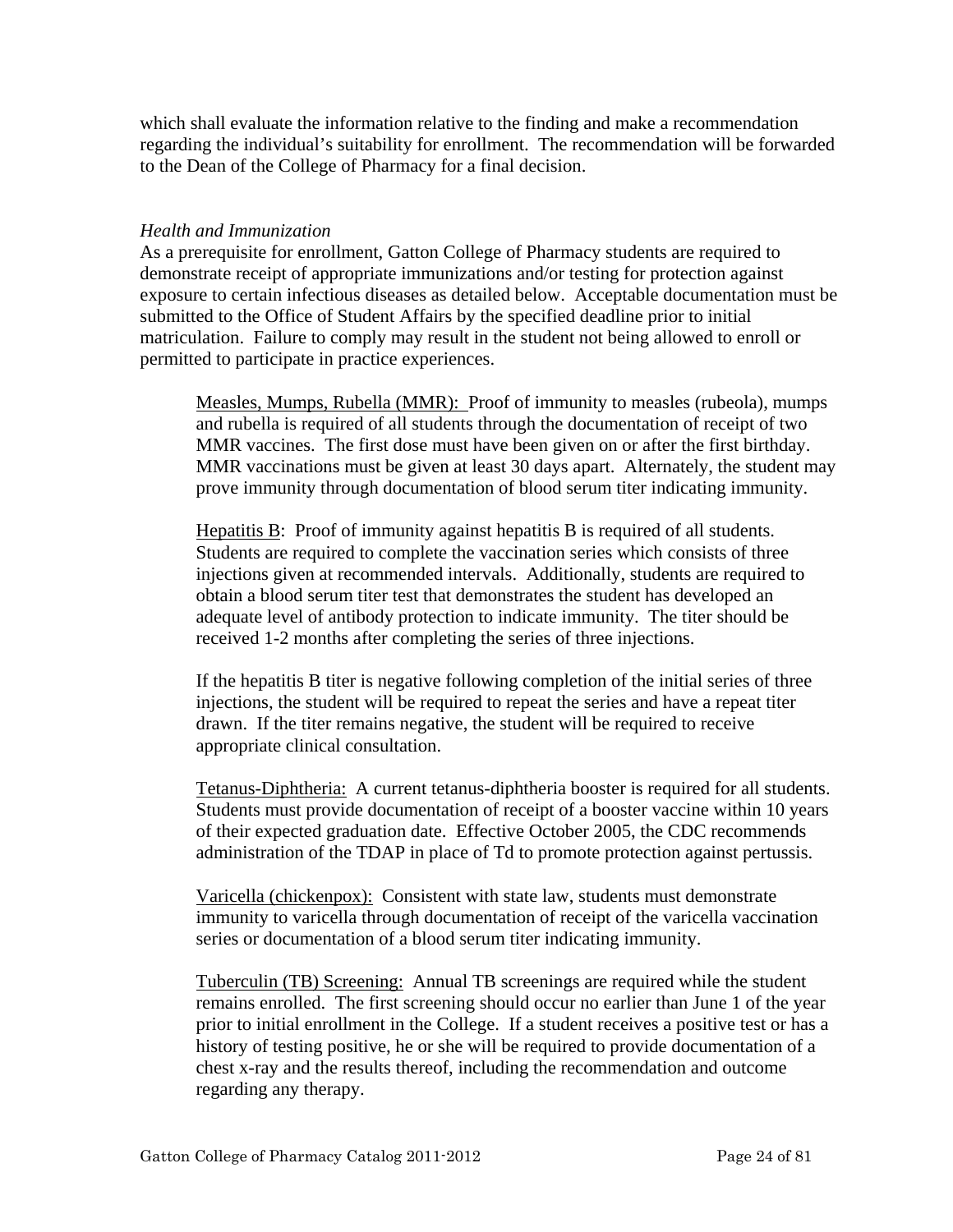<span id="page-24-0"></span>Acceptable Documentation: All documentation submitted in response to the above requirements must include the date of each immunization and/or titer as well as the results of the titer. Acceptable documentation may include a statement or progress notes from a healthcare provider; copy of immunization record; or copy of laboratory reports, as appropriate.

Acknowledgment of Information about Infectious Diseases: In accordance with legislation of the General Assembly, all students, upon initial enrollment in a postsecondary education institution, shall be informed of the risk factors and dangers of certain infectious diseases. Students are required to complete and sign a form that includes detailed information about hepatitis B (HBV) and meningococcal meningitis.

#### *Transcripts*

Entering students are required to submit an official transcript from ALL colleges or universities attended to the Admissions and Records Office directly from the institution. Transcripts marked issued to student will not be accepted without expressly given permission. Transcripts for courses in which the student is enrolled during the summer prior to matriculation should be sent after the summer grade and/or degree is posted.

#### *Basic Life Support Certification*

The Gatton College of Pharmacy requires that all student pharmacists be certified has having completed an approved basic life support (BLS) training program. Students are required to maintain certification throughout their entire pharmacy education program. All trainings are at the expense of the individual student. Documentation must be submitted to the Office of Student Affairs by the specified deadline prior to initial matriculation.

#### **Insurance Requirements**

#### *Professional Liability Insurance*

All PharmD students are required to carry professional liability insurance. Low cost coverage specifically designed for pharmacy students is available through Pharmacists Mutual Insurance Company. The premium is charged to the student's account upon registration.

#### *Medical Insurance*

Medical insurance is required of all PharmD students. Students will automatically be enrolled in the Tennessee Board of Regents student insurance program unless proof of medical insurance is provided by the student to the Office of Student Affairs. The cost of this insurance will appear on the student's fee bill for the semester.

#### **Computer Requirements**

All students are required to have a personal laptop computer appropriately configured to be compatible with university and college physical facilities, and Desire2Learn (D2L) on the web. D2L is a web-based teaching and learning tool utilized by the faculty for course delivery. Laptop computers are necessary for: retrieving course materials, including syllabi and handouts; retrieving primary literature and conducting internet searches; taking notes in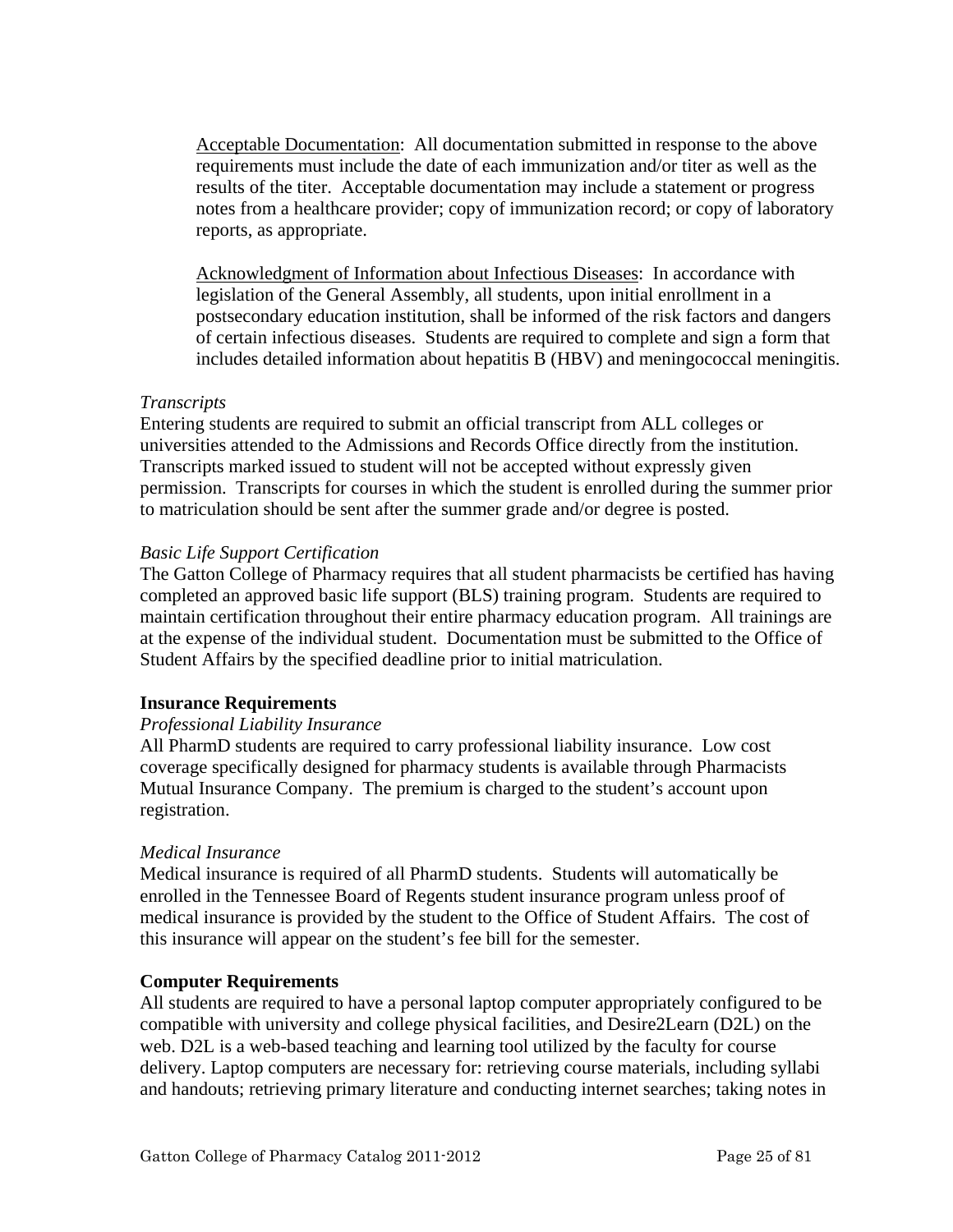<span id="page-25-0"></span>class, if permitted by the instructor; taking in-class exams and quizzes as required; and other projects and writing assignments. The large classrooms have wired internet access; other areas in the College of Pharmacy have wireless access to the ETSU network.

Students are expected to provide their own printing hardware and supplies. Other devices may suffice for many tasks, but the student is responsible for having functional and personal equipment for any in class quiz, exam, or exercise. Recommended minimum computer specifications can be found on the web at www.etsupharmacy.com.

#### **Registration for Classes**

Students enrolled in the Gatton College of Pharmacy are registered for a pre-determined set of courses each semester during the didactic years (P1-P3) of the curriculum by the Admissions and Records Office. Elective options exist within the P2 and P3 year. Courses during the didactic portion of the curriculum are offered once a year, and latitude within the curriculum is not allowable (i.e., reduced class schedule, or withdrawing from a semester) except in cases of extenuating circumstances. Poor academic performance is not considered an extenuating circumstance. Students have the opportunity to request specific practice experiences during the Advanced Pharmacy Practice Experience year (P4) according to location and scheduling preferences.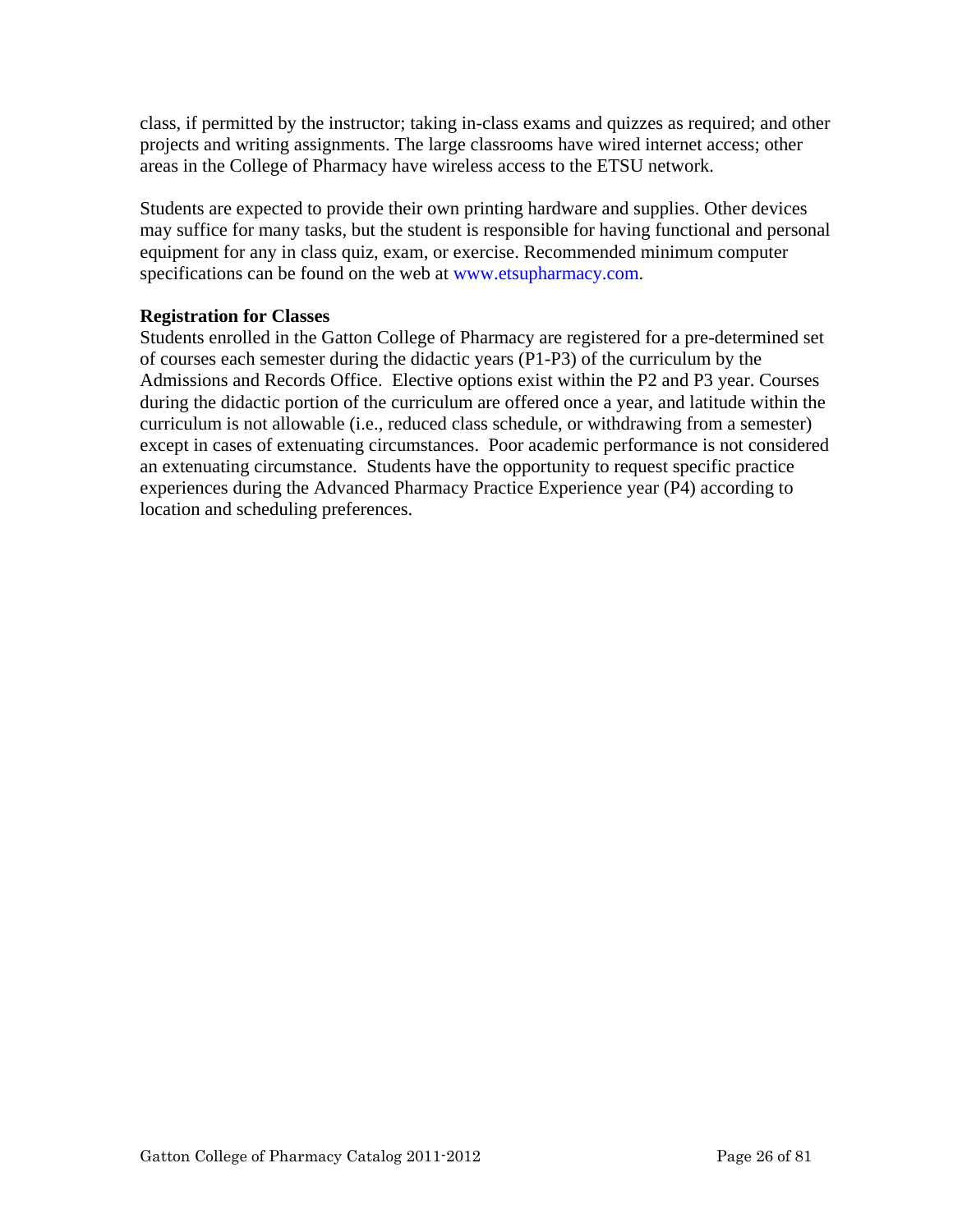# **EXPENSES AND FINANCIAL AID**

#### <span id="page-26-0"></span>**Annual Cost of Attendance**

(First-year based on 9 months; budgets for all years can be found on the web at [http://www.etsupharmacy.com\)](http://www.etsupharmacy.com/)

| Tuition and Fees <sup>1</sup>                                                                                                                                     | \$31,651 |
|-------------------------------------------------------------------------------------------------------------------------------------------------------------------|----------|
| Tuition $2$                                                                                                                                                       | 29,360   |
| <b>Student Fees</b>                                                                                                                                               | 993      |
| Liability Insurance                                                                                                                                               | 16       |
| Health Insurance*                                                                                                                                                 | 1,282    |
| (*premium for students 40 and over is \$1378;<br>premium can be waived with proof of medical insurance)                                                           |          |
| <b>Indirect Costs</b>                                                                                                                                             | \$8,635  |
| Books and Supplies (P1 year; subsequent years less) 2,050                                                                                                         |          |
| Transportation                                                                                                                                                    | 4,025    |
| Miscellaneous                                                                                                                                                     | 2,560    |
| <b>Room and Board</b>                                                                                                                                             | \$9,776  |
| Housing                                                                                                                                                           | 5,575    |
| Living Expenses                                                                                                                                                   | 4,201    |
| <b>Estimated Federal Loan Fees</b>                                                                                                                                | \$515    |
| <b>Total Base Budget (P1 year)</b><br><sup>1</sup> Tuition and fees are set annually by Tennessee Board of Regents<br>Tuition is the same regardless of residency | \$50,577 |

#### **Financial Aid**

Pharmacy students are served by the College's Financial Aid Office. The office makes every effort to assist pharmacy students in securing the financial resources to attend the College. Financial aid is awarded on the basis of demonstrated need, which is the annual cost of attendance less the expected family contribution as calculated by the federal government from information provided on the Free Application for Federal Student Aid (FAFSA).

Financial aid available to student pharmacists consists of federally sponsored programs and limited scholarships. Students may only borrow up to the cost of attendance (tuition, fees, living expenses, transportation, and personal and miscellaneous expenses). Student budgets are based on the expected educational expenses of the student; as such, it is increased only under extenuating circumstances.

In order to apply for any of the federal aid programs, a student must submit a FAFSA and indicate the Gatton College of Pharmacy as the college he or she plans to attend (Federal School Code E01254). Students eligible for the Tennessee Educational Lottery Scholarships should submit the FAFSA no later than April 1 of each year in order to ensure consideration for receipt of the lottery scholarship. The FAFSA may be completed online at [http://www.fafsa.ed.gov/.](http://www.fafsa.ed.gov/)

When completing the FAFSA, first-year student pharmacists will answer questions about their student status differently depending upon how many semester credit hours they will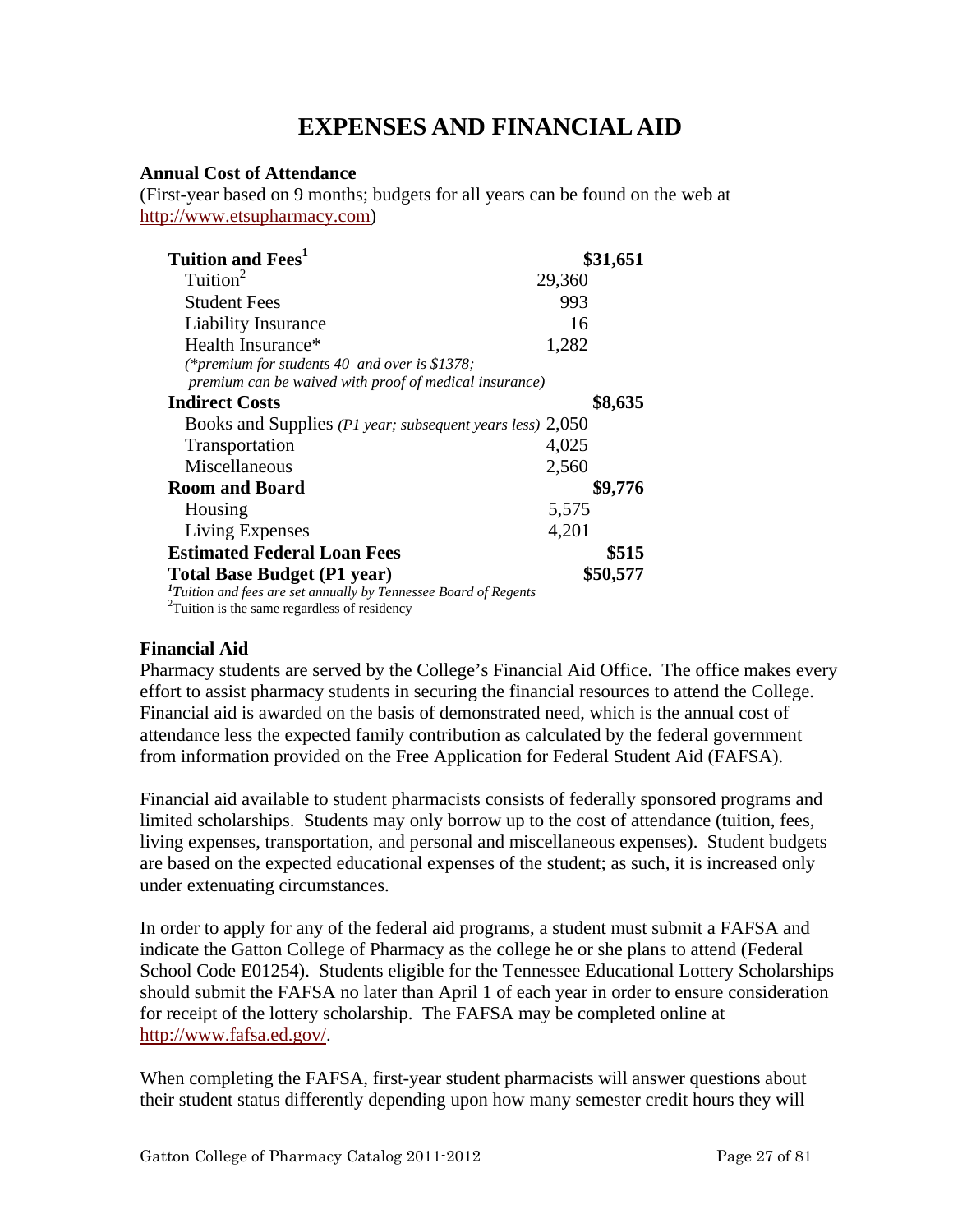<span id="page-27-0"></span>have earned prior to beginning the PharmD program (see table below). Student pharmacists who have earned less than 72 undergraduate semester credit hours will be considered undergraduates for the entire academic year for financial aid purposes. All other students will be considered professional students. Students who are considered professional students are no longer eligible for federal and state grants (e.g., Pell grant); however, students categorized as such are eligible for higher annual and aggregate loan amounts under the federal student loan program. Additionally, the professional classification allows students to be considered "independent" from their parents for most federal aid programs thus eliminating the requirement to report parental income on the FAFSA.

|                                                                                  | <b>Less than 72 hours</b><br>completed | 72 hours or more<br>completed    |
|----------------------------------------------------------------------------------|----------------------------------------|----------------------------------|
| What degree or certificate will you be<br>working on during the 2012 -2013 year? | 1 <sup>st</sup> Bachelor's degree      | Graduate or professional degree  |
| What will be your grade level when you<br>begin the $2012 - 2013$ year?          | $3rd$ year/Junior                      | $1st$ year graduate/professional |
| Will you have your first bachelor's<br>degree before July 1, 2013?               | N <sub>0</sub>                         | Answer accordingly               |

The federal government has the authority of selecting students for verification of information on the FAFSA. If selected, a student must submit a signed copy of the base year income tax form, W-2 form and the verification worksheet to the Office of Financial Aid.

Questions regarding financial aid for student pharmacists should be directed to College of Pharmacy Office of Financial Aid which may be reached by email (copfa@etsu.edu), phone (423-439-6238) or in person (VA Building 7, Room 214).

#### **Satisfactory Academic Progress**

Students are required to maintain satisfactory progress toward their degree in order to be eligible for federal financial aid programs. The Gatton College of Pharmacy's Policy of Satisfactory Academic Progress requires students to meet both a qualitative and a quantitative standard. All students must complete the curriculum of each year and receive a grade of "C" or better in all required courses before advancing to the next professional year of study or graduating. Students must complete all didactic requirements within five academic years. This time limit may be extended for interruption by military service where enrollment is resumed immediately upon release from service.

The Academic Progression Committee (APC) makes the determination for Satisfactory Academic Progress. The committee is responsible for reviewing the progress of students at the end of each semester. Continued enrollment, remedial work and/or repeat of one or more courses, must be approved by the APC; which approval implies the student is making satisfactory academic progress. Therefore, the continued enrollment as a student serves as indication the student is maintaining satisfactory academic progress. Financial Aid is notified of significant actions of the APC for monitoring purposes to ensure compliance with Title IV regulations.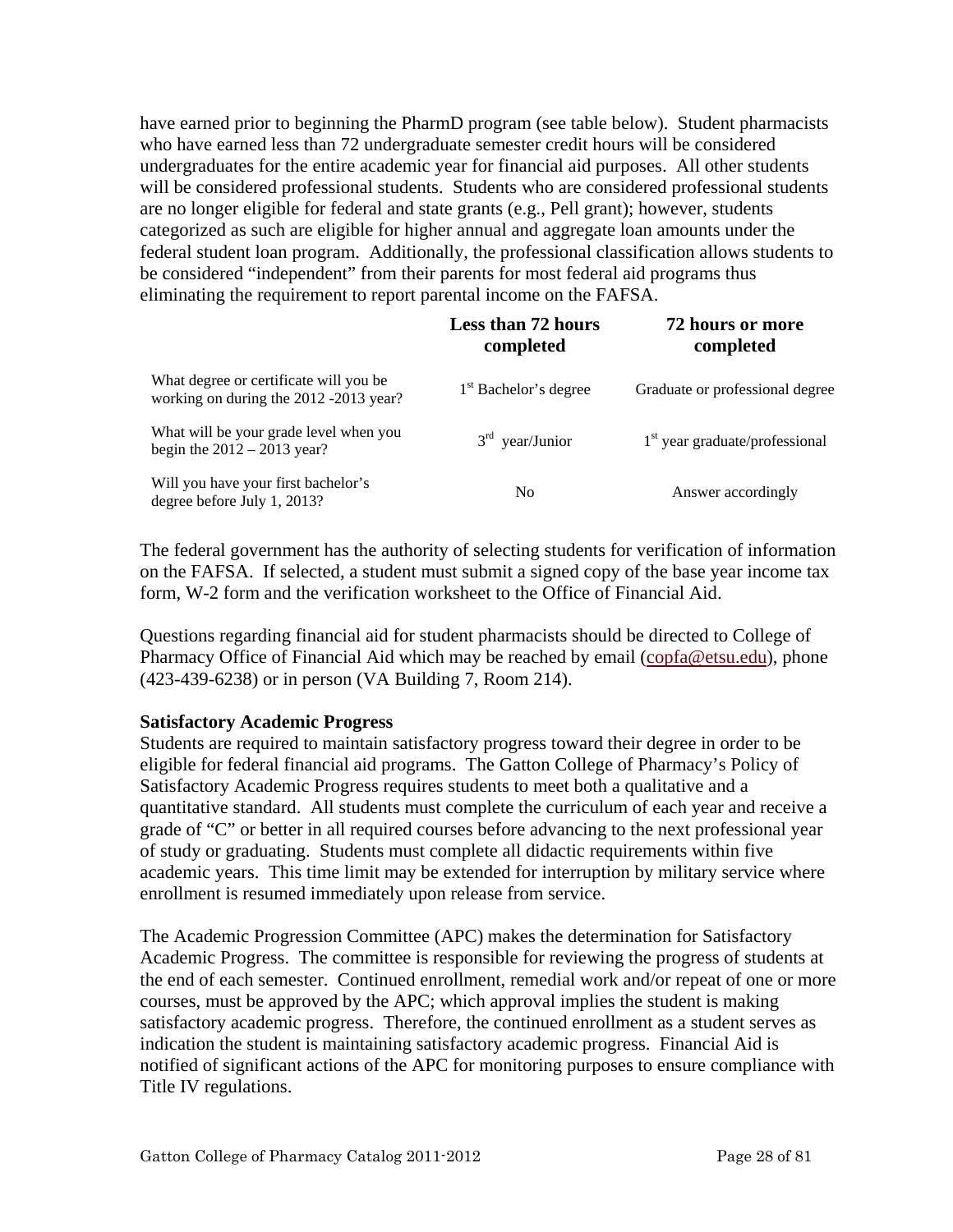#### <span id="page-28-0"></span>**Grants, Scholarships, and Awards**

The Gatton College of Pharmacy continues to explore the creation of grants, scholarships and awards. The most current information is maintained by the Office of Financial Aid and is available on the web at [www.etsupharmacy.com.](http://www.etsupharmacy.com/)

#### **Veterans Education Benefits**

The College of Pharmacy is approved for the training of veterans and other eligible persons under education benefit programs of the U.S. Department of Veterans Affairs (USDVA). The University Veterans' Affairs Office, which coordinates the delivery of military-related educational benefits of the USDVA to eligible service members, veterans, and certain disabled veterans dependents, can provide information and application assistance to student pharmacists who might be eligible for receipt of such assistance. Veterans Affairs is located in 101A Burgin E. Dossett Hall (administration building) on the main campus and can be contacted at 423.439.6819 or va@etsu.edu.

Primary entitlement programs administered by the Veterans Affairs office are:

- Montgomery GI Bill Active Duty (MGIB-AD) Educational Assistance Program [Authority: Chapter 30, Title 38 *United States Code (USC)*];
- Vocational Rehabilitation & Employment (VR&E) Program [Authority: Chapter 31, Title 38 *USC*];
- Reserve Educational Assistance Program (REAP) [Authority: Chapter 1607, Title 10 *USC*];
- Montgomery GI Bill Selected Reserve (MGIB-SR) Educational Assistance Program [Authority: Chapter 1606, Title 10 *USC*];
- Survivors' & Dependents' Educational Assistance (DEA) Program [Authority: Chapter 35, Title 38 *USC*];
- Veterans' Work-Study Allowance Program [Authority: Chapters 30, 31, 35 of Title 38 & Chapters 1606 & 1607 of Title 10 *USC*];
- Veterans' Tuition & Fee Deferment Program [Authority: § 49-7-104] *Tennessee Code Annotated (TCA)*]

Information on the above federal programs, except VR&E and state programs, may be found at www.gibill.va.gov. VR&E information can be found at [www.vba.va.gov/bln/vre/](http://www.vba.va.gov/bln/vre/).

#### **Tuition and Payment**

Students are required to make arrangements for payment of all university fees by the start of classes each semester. A student's registration is not completed until the university receives payment for the current amount due the university. Students who have loans, grants, scholarships, state or federal vocational rehabilitation, or any other type of financial aid covering all fees will have these funds applied to their student fees; all others should make payment through the Bursar's Office by cash, check or credit card. If payment is made with a check that is not honored (acknowledged bank errors withstanding), a late fee will be charged when the student redeems the unpaid check. If the unpaid check is not redeemed within 10 days of return, the student may be unenrolled.

Students in the Doctor of Pharmacy program at the Gatton College of Pharmacy attend on a full-time degree-seeking status and as such pay the prevailing tuition and fees as established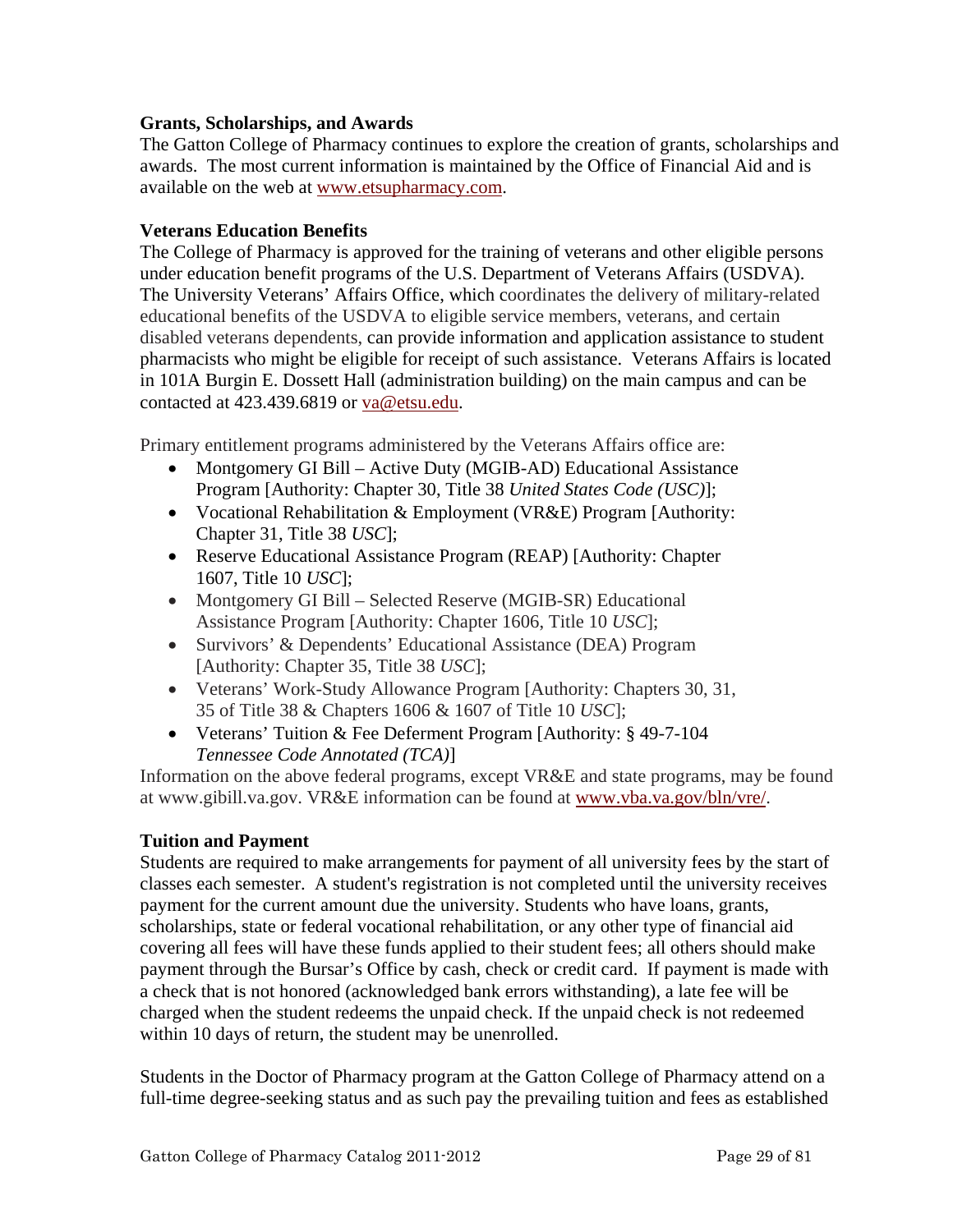<span id="page-29-0"></span>by the College for the current academic year. In rare situations in which a student may be enrolled as a part-time student (less than 12 credit hours) due to failure to meet normal academic progression standards or some unforeseen circumstance, tuition will be charged at pro-rated amount.

The Bursar's Office does not send bills to students for their [tuition and fees.](http://www.etsu.edu/comptrol/bursar_tuition_and_fees.htm) The university has taken this step in order to increase operating efficiencies by making full use of available technology. The best way for students to know their current financial obligation for the term is by viewing their account through [GoldLink](https://goldlink.etsu.edu/ahomepg.htm). Students who need a printed copy of their account statement may print a statement from [GoldLink.](https://goldlink.etsu.edu/ahomepg.htm)

Students may not re-enroll, graduate, or receive a transcript of their records until all indebtedness to the university is settled.

#### **Tuition Refund Policy**

Refunds for maintenance fees, tuition, and debt service fees are determined as follows.

*Change of a student's status which may permit a refund* 

• Change in schedule which results in reclassification from full-time to part-time status;

• Change in a part-time student's schedule which results in a class load of fewer hours.

*Situations which may permit a refund* 

- Dropping a course or courses;
- Withdrawing from the institution;
- Cancellation of a class by the institution;
- Death of the student.

#### *Refund Procedures*

The refund amount for students not receiving Title IV aid and for those students who are not first-time students receiving Title IV aid is based upon the stated policy listed below.

- Refunds are defined as the portion of maintenance and/or tuition and university housing charges due as a rebate when a student withdraws or is expelled from the university. The amount of the refund is determined according to the schedule below.
- For first-, second-, and third-year students, 75 percent of maintenance and other required fees will be refunded for drops or withdrawals within 14 calendar days beginning with and including the first official day of classes or within a proportioned period for short-term courses. Twenty-five percent of maintenance and other required fees will be refunded following the 14th calendar day through the expiration of one-fourth (25 percent) of the time covered by the term. No refund will be made thereafter. These refund procedures are also applicable to dormitory rent. For fourth-year students, refunds will be based on the portion of pharmacy practice experiences completed during each semester.
- One hundred percent of fees will be refunded for classes canceled by the institution. One hundred percent of fees will be refunded for drops or withdrawals prior to the first official day of classes for the regular academic terms and prior to the beginning of summer term. One hundred percent of fees will be refunded in case of student's death.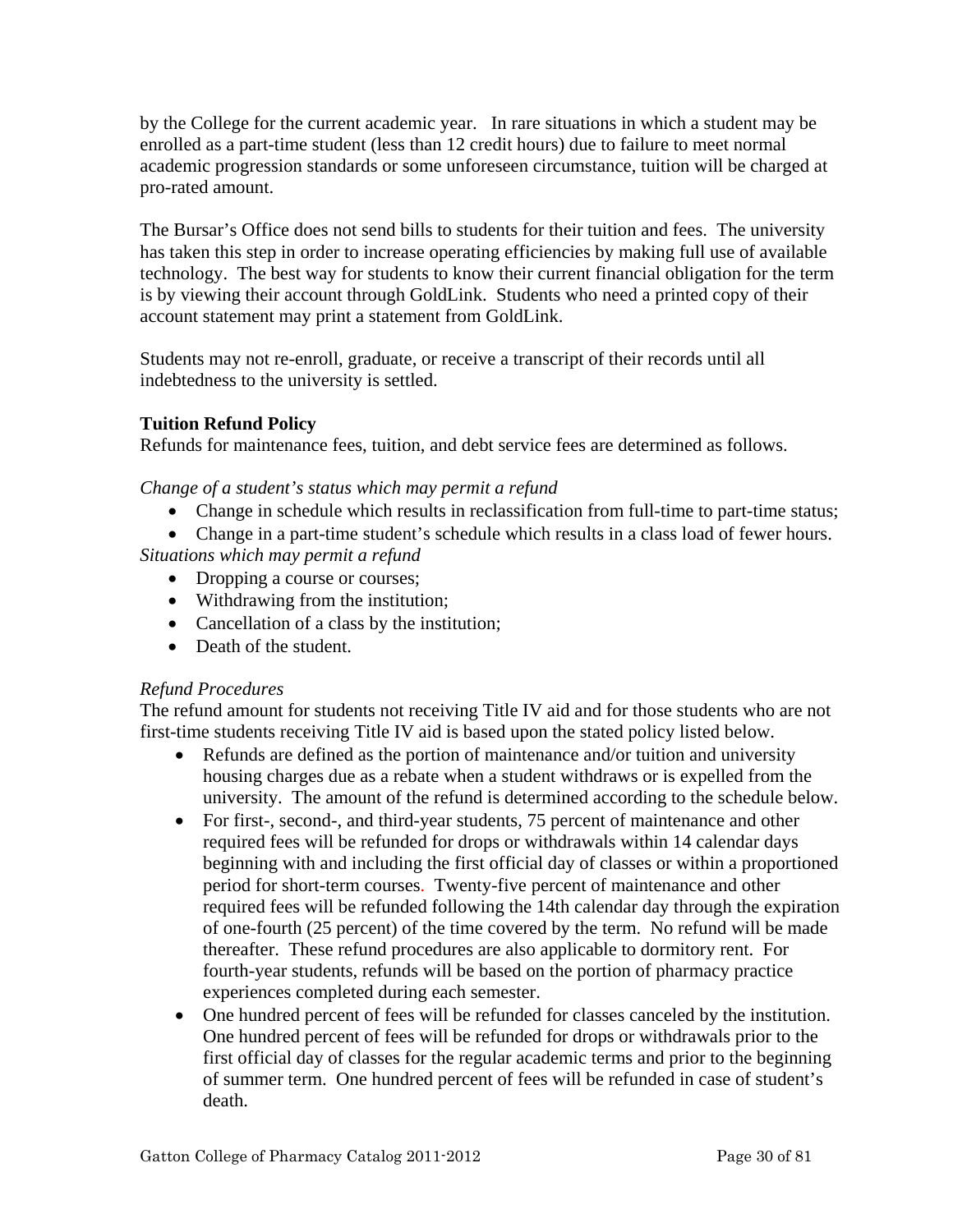#### *Return of Title IV Federal Student Aid*

This requirement applies to the student ONLY if the student receives federal student aid, AND the student withdraws prior to completing 60 percent of the period for which the aid was provided.

- The federal law requires federal aid recipients to "earn" the aid they receive by staying enrolled in college. Students who withdraw prior to completing 60 percent of the semester for which they received federal student aid may be required to return some or all of the aid they were awarded.
- The law assumes that the student used the Title IV student aid to pay his/her institutional charges–tuition, fees, dorm room, and board; thus, if the student withdraws prior to completing 60 percent of the semester for which aid was awarded, a pro-rata amount of that aid must be returned to the federal government.
- The university will restore to the appropriate federal fund source a proportional share of the institutional charges that the student paid. In general, the effect of the "return of Title IV aid" by the institution will be to reduce the student's outstanding loan balance. If the amount returned by the university is not enough to repay the entire "unearned" amount of student aid according to the length of enrollment, the student will be required to return portions of the federal student aid received to pay noninstitutional charges.
- Amounts that must be returned to federal aid sources (whether by the university or by the student) will first be applied to federal loans. With respect to any amount the student owes after the university has returned its share, the student will be permitted to repay loans based on the original terms of the loan agreement. In the case of "unearned" portions of federal grants or scholarships, the student will be expected to pay 50 percent of the "unearned" portion immediately.
- Any refund due to the student from the University for payment to cover institutional charges will first be applied to obligations to return "unearned" aid. Thus, portions of institutional refunds may be applied on the student's behalf to outstanding Stafford or Perkins loans or to the federal portions of grants or scholarships and not actually refunded to the student. (This policy is based on 34 CFR, Section 668.22 of Title IV of the Higher Education Act of 1965, as amended.)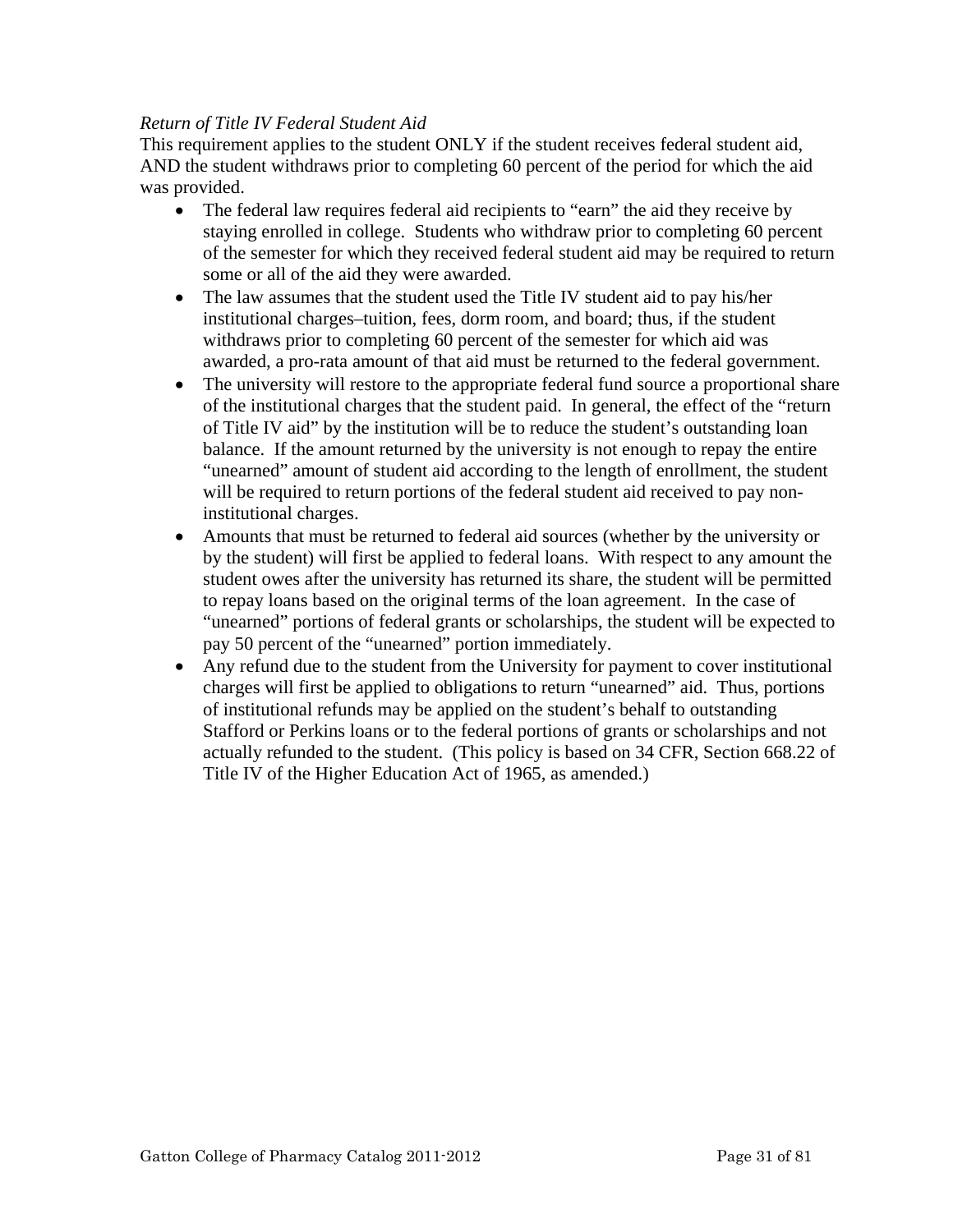# **DOCTOR OF PHARMACY DEGREE PROGRAM**

#### <span id="page-31-0"></span>**Degree Offered and Requirements**

The Gatton College of Pharmacy offers the Doctor of Pharmacy degree (PharmD). The degree is conferred by East Tennessee State University upon certification by the faculty that the student has successfully completed all requirements. All courses and practice experiences of the approved curriculum, required and elective, must be completed with a minimum passing grade of C. The student must complete the didactic portion of the curriculum (first three years) within five years of initial enrollment, unless the time has been extended for military service.

In addition to completing the prescribed curriculum and meeting the scholarship requirements of the program, students must have satisfied all financial obligations to the College or University in order to qualify for graduation and receipt of the degree.

#### **Doctor of Pharmacy**

The PharmD curriculum<sup>[1](#page-31-1)</sup> is intended to prepare pharmacists who will be able to:

- *provide patient-centered care*, through the ability to:
	- design, implement, monitor, evaluate, and adjust pharmacy care plans that are patient-specific; address health literacy, cultural diversity, and behavioral psychosocial issues; and are evidence-based
	- manage a successful patient-centered practice (including establishing, marketing, and being compensated for medication therapy management and patient care services rendered)
- *provide population-based care,* through the ability to develop and implement population-specific, evidence-based disease management programs and protocols based upon analysis of epidemiologic and pharmacoeconomic data, medicationuse criteria, medication use review, and risk-reduction strategies
- *manage human, physical, medical, informational, and technological resources,*  through the ability to ensure efficient, cost-effective use of these resources in the provision of patient care
- *manage medication use systems,* through the ability to apply patient- and population-specific data, quality improvement strategies, medication safety and error reduction programs, and research processes to minimize drug misadventures and optimize patient outcomes; to participate in the development of drug use and health policy; and to help design pharmacy benefits
- *promote the availability of effective health and disease prevention services and health* policy through the ability to apply population-specific data, quality improvement strategies, informatics, and research processes to identify and solve public health problems and to help develop health policy

l

<span id="page-31-1"></span><sup>&</sup>lt;sup>1</sup> As defined by the Accreditation Standards and Guidelines for the Professional Program in Pharmacy Leading to the Doctor of Pharmacy Degree. Adopted January 15, 2006. Accreditation Council for Pharmacy Education.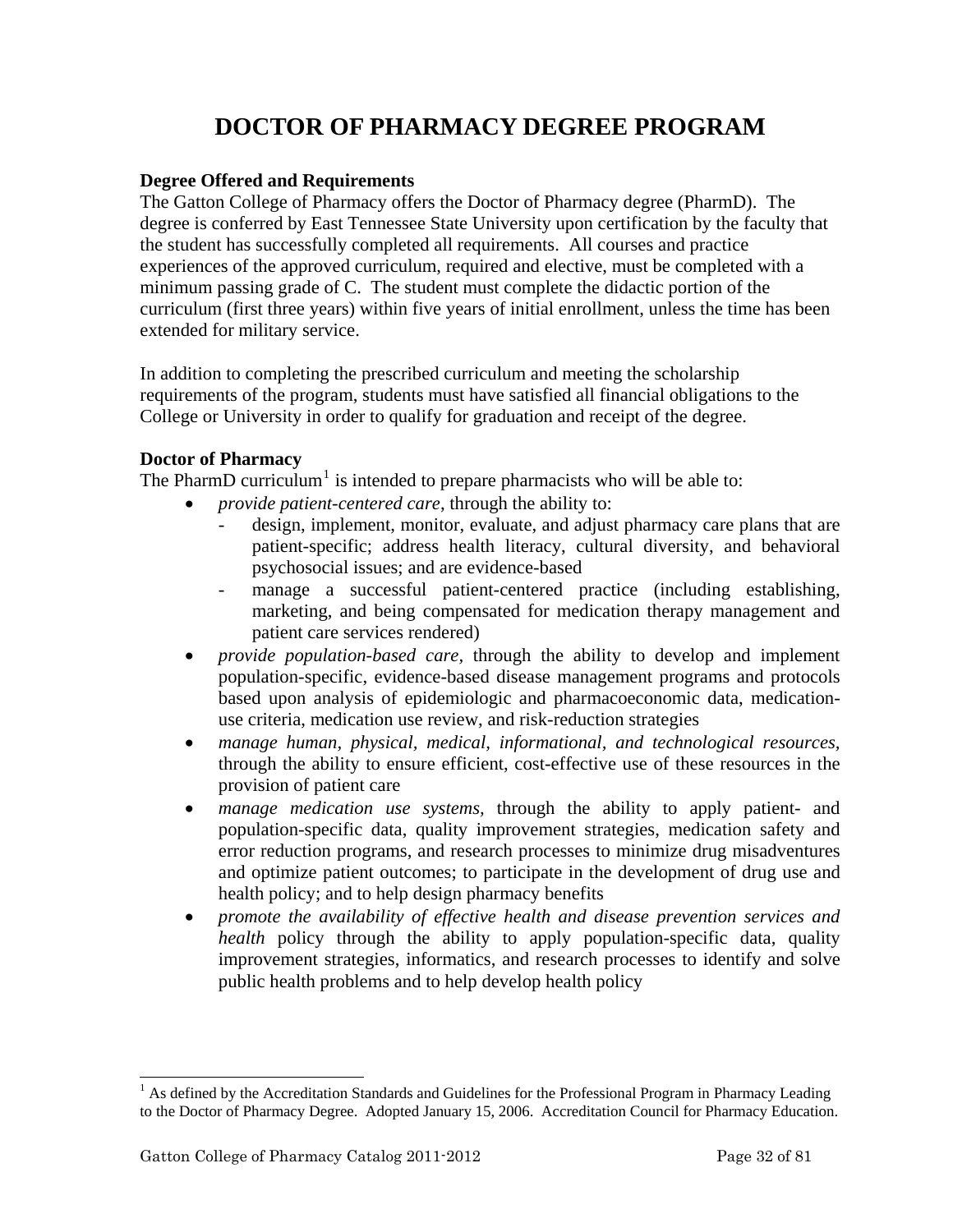<span id="page-32-0"></span>To be capable of the above, pharmacy graduates also must be able to:

- communicate and collaborate with patients, care givers, physicians, nurses, other healthcare providers, policy makers, members of the community, and administrative and support personnel to engender a team approach to patient care
- retrieve, analyze, and interpret the professional, lay, and scientific literature to provide drug information and counseling to patients, their families or care givers, and other involved healthcare providers
- demonstrate expertise in informatics
- carry out duties in accordance with legal, ethical, social, economic, and professional guidelines
- maintain professional competence by identifying and analyzing emerging issues, products, and services

**Student Learning Outcome Expectations** (approved by the Faculty Council on January 22, 2008) Upon graduating from the Doctor of Pharmacy program students will competently be able to:

Patient-centered care

- 1. Identify and assess the medical problems of patients.
- 2. Design a plan to address each of the medical problems of patients.
- 3. Work with healthcare providers and patients to implement a plan to address the medical problems of patients.
- 4. Monitor and evaluate patients and their medical problems and, when necessary, adjust the plan to address each problem.
- 5. Consider patients' health literacy, cultural diversity, economics, healthcare access and behavioral psychosocial issues when communicating with patients or when designing, evaluating or modifying therapeutic plans.
- 6. Counsel and provide information to patients, their caregivers and other healthcare providers on medications and other medical issues.
- 7. Document patient care activities.
- 8. Compound drugs in appropriate dosage forms.
- 9. Coordinate the accurate, safe and efficient distribution and dispensing of medications.
- 10. Administer vaccines and/or other medications to patients as appropriate.

#### Population-based care

- 11. Participate in the development of medication policies, health policies and pharmacy benefit programs.
- 12. Promote effective health and disease prevention services.
- 13. Identify and contribute to the interdisciplinary resolution of public health problems.
- 14. Develop, conduct and analyze medication use reviews.
- 15. Interpret epidemiologic, pharmacoeconomic and medication use reviews data.
- 16. Develop and implement population-specific disease management programs and protocols.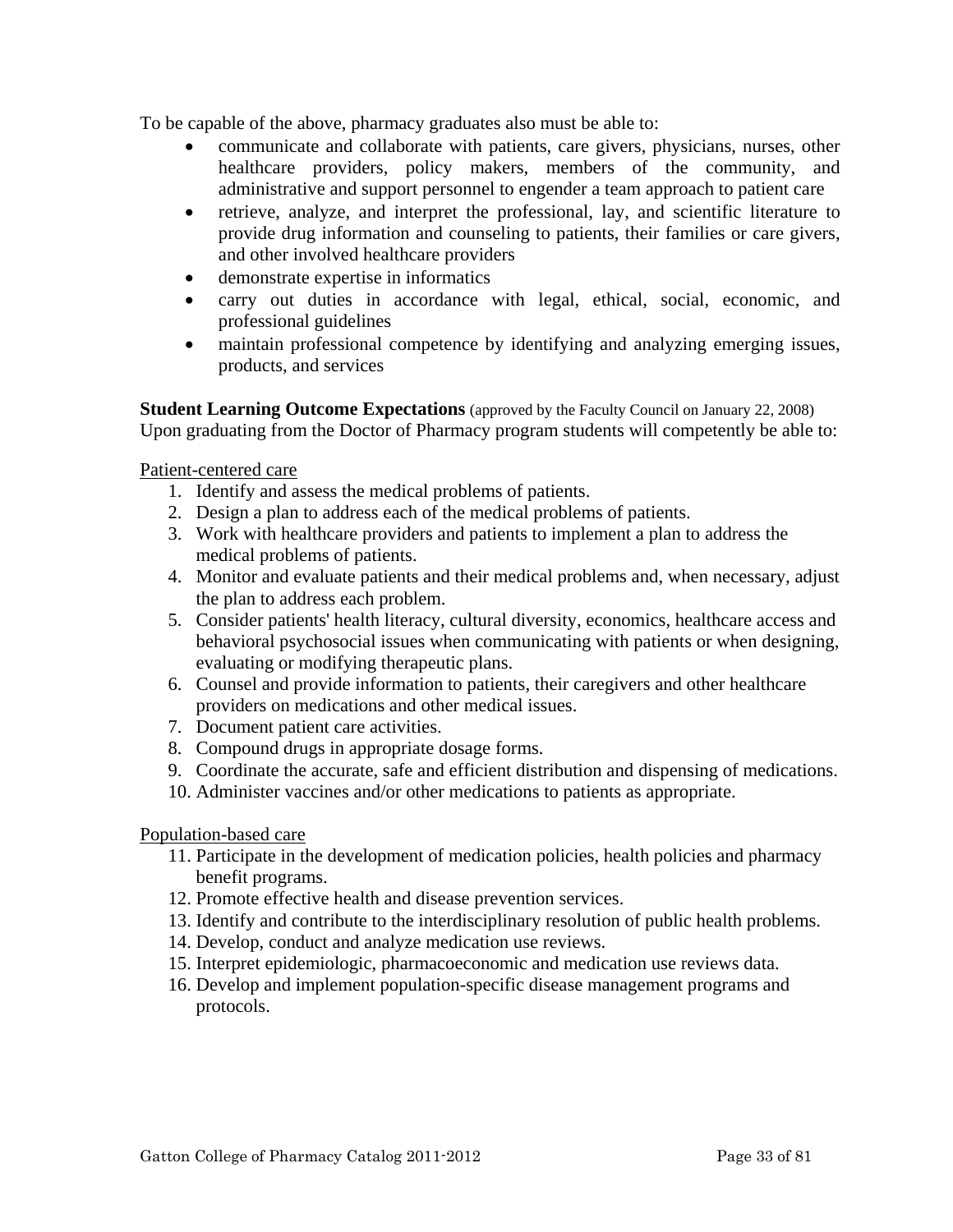#### <span id="page-33-0"></span>Resource Management

- 17. Develop, market and manage a patient-centered pharmacy practice.
- 18. Seek compensation for medication therapy management and patient care services rendered.
- 19. Manage human, physical, medical, financial, informational and technological resources to provide patient care.
- 20. Use quality improvement strategies, medication safety programs and research processes to minimize drug misadventures and optimize patient outcomes.

#### Professional Behavior and Essential Skills

- 21. Apply basic knowledge and principles of pharmaceutical sciences, clinical sciences and socio-behavioral sciences to engage in critical thinking and solve problems.
- 22. Use technology to enhance the practice of pharmacy.
- 23. Identify, retrieve, analyze and interpret the professional and scientific literature.
- 24. Make healthcare decisions that are based on the evidence in the professional and scientific literature.
- 25. Communicate and collaborate with patients, caregivers, healthcare providers and members of the community to improve healthcare.
- 26. Understand the needs of the Appalachian patient and the unique challenges of rural healthcare.
- 27. Carry out duties in accordance with legal, ethical, social, economic, and professional guidelines.
- 28. Maintain professional competence through lifelong learning and by identifying and analyzing emerging issues, products, and services.

 $V_{\text{corr}}$  1  $E_0$ ll Semester

29. Be a lifelong educator of patients, students, colleagues and other healthcare professionals.

#### **Curriculum Outline[2](#page-33-1)**

l

|                  |                | TVAL I - I AII DUIINSIUI                             |                             |
|------------------|----------------|------------------------------------------------------|-----------------------------|
| PMSC 3102        |                | Immunology                                           | $\mathcal{D}_{\cdot}$       |
| PMSC 3111        |                | <b>Medical Terminology</b>                           |                             |
| PMSC 3114        |                | Biochemistry, Molecular Biology and Genetics         | 4                           |
|                  | PMSC 3116/3110 | Anatomy and Physiology and Lab                       | 6.                          |
| PMSC 3122        |                | <b>Pharmacy Calculations</b>                         | $\mathcal{D}_{\cdot}$       |
| <b>PMPR</b> 3142 |                | Pharmacy Practice I - Introduction to Patient Care I | $\mathcal{D}_{\mathcal{L}}$ |
| <b>PMPR</b> 3141 |                | IPPE-P1 – Community or Institutional Practice        |                             |
|                  |                | <b>Semester Total Hours</b>                          | 18                          |
|                  |                |                                                      |                             |

<span id="page-33-1"></span> $2^{2}$  Prospective applicants are encouraged to view the current curriculum on the internet at [www.etsupharmacy.com](http://www.etsu.edu/pharmacy) as changes may have occurred.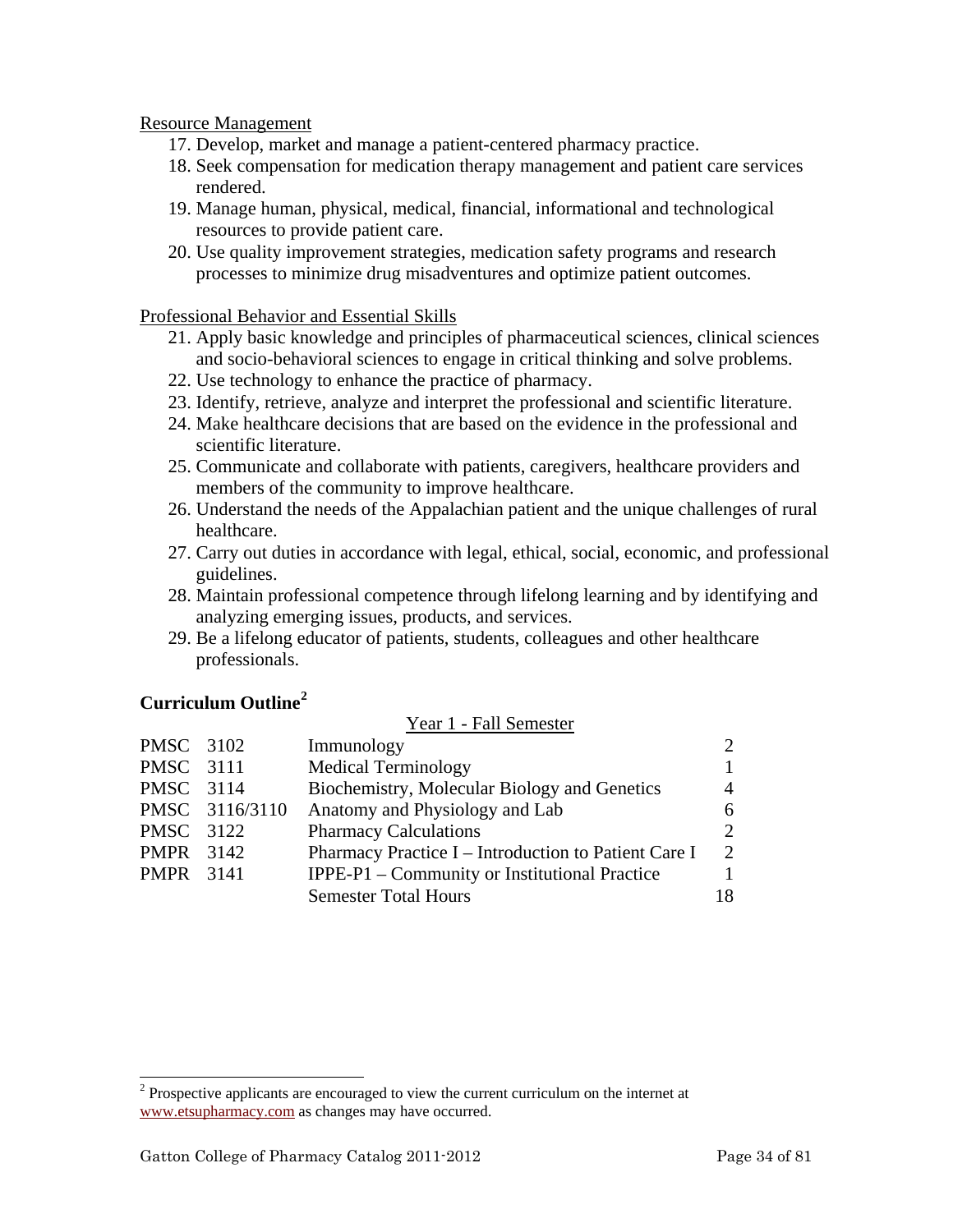|                  |            | $Year 1 - Spring Semester$                             |                                            |
|------------------|------------|--------------------------------------------------------|--------------------------------------------|
| <b>PMSC</b>      | 3204       | Pathophysiology                                        | 4                                          |
| <b>PMSC</b>      | 3223       | Pharmacology I                                         | $\mathfrak{Z}$                             |
| <b>PMSC</b>      | 3231       | Compounding and Dispensing Lab                         | $\mathbf{1}$                               |
| <b>PMSC</b>      | 3235       | Pharmaceutics and Biopharmaceutics                     | 5                                          |
| PMPR             | 3243       | Non-Prescription Pharmacotherapy and Self-Care         | 3                                          |
| PMPR             | 3242       | Pharmacy Practice II - Introduction to Patient Care II | $\sqrt{2}$                                 |
| PMPR             | 3241       | IPPE-P1 – Community or Institutional Practice          | $\mathbf{1}$                               |
|                  |            | <b>Semester Total Hours</b>                            | 19                                         |
|                  |            | Year 2 - Fall Semester                                 |                                            |
| <b>PMSC</b>      | 4123       | Pharmacology II                                        | 3                                          |
| <b>PMSC</b>      | 4124       | Principles of Medicinal Chemistry                      | $\overline{4}$                             |
| <b>PMSC</b>      | 4134       | Pharmacokinetics and Pharmacogenomics                  | $\overline{4}$                             |
| <b>PMPR</b> 4143 |            | Pharmacy Practice III - Evidence-Based Practice I      |                                            |
| <b>PMPR</b> 4163 |            | Introduction to Pharmacotherapy                        | $\frac{3}{3}$                              |
| PMPR             | 4182       | <b>Communication Skills for Health Professionals</b>   | $\overline{2}$                             |
|                  |            | <b>Semester Total Hours</b>                            | 19                                         |
|                  |            | <u>Year 2 – Spring Semester</u>                        |                                            |
| <b>PMPR</b>      | 4200       | Pharmacotherapy I                                      | 5                                          |
| <b>PMPR</b>      | 4201       | Pharmacotherapy I Lab                                  | $\mathbf{1}$                               |
| <b>PMSC</b>      | 4223       | Pharmacology III                                       | 3                                          |
| <b>PMPR</b>      | 4243       | Pharmacy Practice IV - Evidence-Based Practice II      | $\overline{3}$                             |
| <b>PMPR</b>      | 4283       | Pharmacy Law and Ethics                                | $\overline{3}$                             |
|                  |            | Elective course                                        | $1 - 4$                                    |
|                  |            | Semester Total Hours <sup>a</sup>                      | $16 - 19$                                  |
|                  |            | Summer Between Second and Third Year                   |                                            |
| <b>PMPR</b>      | 4322       | IPPE-P2 – Community Practice (80 hrs - 2 weeks)        | $\overline{2}$                             |
| <b>PMPR</b>      | 4332       | IPPE-P2 - Institutional Practice (80 hrs - 2 weeks)    | $\overline{2}$                             |
|                  |            |                                                        |                                            |
|                  |            | Year 3 - Fall Semester                                 |                                            |
| <b>PMPR</b>      | 5100       | Pharmacotherapy II                                     | 5                                          |
| <b>PMPR</b>      | 5101       | Pharmacotherapy II Lab                                 | $\mathbf{1}$                               |
| <b>PMPR</b>      | 5142       | <b>Natural Medicines</b>                               | $\begin{array}{c} 2 \\ 3 \\ 2 \end{array}$ |
| <b>PMPR</b>      | 5143       | Pharmacy Practice V - Institutional                    |                                            |
| <b>PMPR</b>      | 5152       | <b>Patient Assessment</b>                              |                                            |
| <b>PMPR</b>      | 5182       | Principles of Healthcare Delivery                      | $\overline{c}$                             |
| <b>PMPR</b>      | $5361^b$   | Clinical Seminar I                                     | $\overline{0}$                             |
| <b>PMPR</b>      | $4341^{b}$ | IPPE-P3 - Clinical                                     | $\boldsymbol{0}$                           |
|                  |            | Elective course                                        | $1 - 4$                                    |
|                  |            | Semester Total Hours <sup>a</sup>                      | $16 - 19$                                  |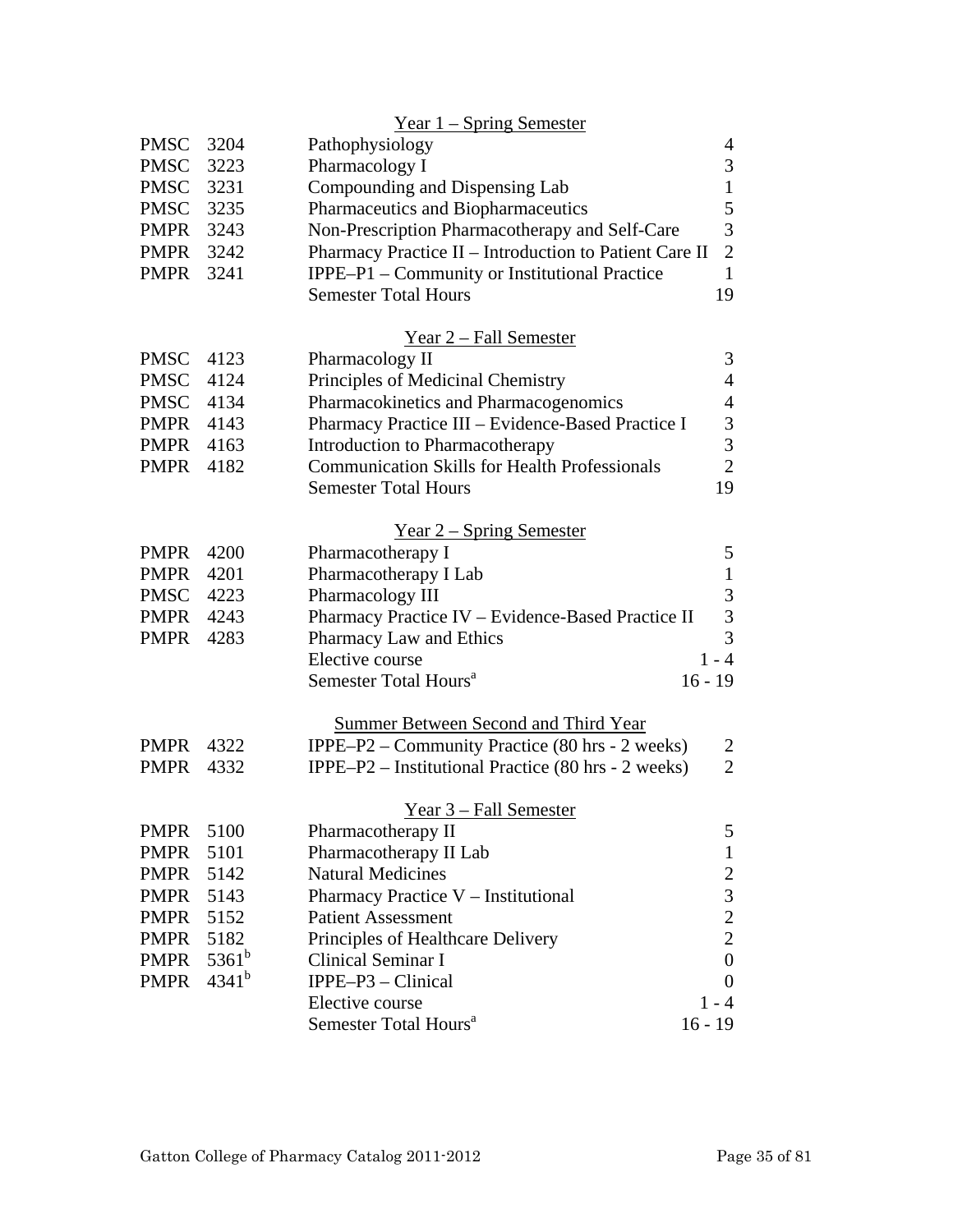<span id="page-35-0"></span>

|             |      | <u>Year 3 – Spring Semester</u>                                  |                |
|-------------|------|------------------------------------------------------------------|----------------|
| PMPR        | 5200 | Pharmacotherapy III                                              | 5              |
| PMPR        | 5201 | Pharmacotherapy III Lab                                          | $\mathbf{1}$   |
| <b>PMPR</b> | 5233 | <b>Clinical Pharmacokinetics</b>                                 | 3              |
| <b>PMPR</b> | 5243 | Pharmacy Practice VI – Community                                 | 3              |
| PMPR 5253   |      | <b>Advanced Clinical Practice Skills</b>                         | $\overline{3}$ |
| PMPR        | 5361 | Clinical Seminar I                                               | $\mathbf{1}$   |
| PMPR        | 4341 | IPPE-P3 - Clinical                                               | $\mathbf{1}$   |
|             |      | Elective course                                                  | $1 - 4$        |
|             |      | Semester Total Hours <sup>a</sup>                                | $18 - 21$      |
|             |      | <u>Year 4 – Clinical Calendar Year</u> <sup><math>c</math></sup> |                |
| <b>APPE</b> | 6001 | <b>Institutional Practice</b>                                    | $\overline{4}$ |
| <b>APPE</b> | 6002 | <b>Community Practice</b>                                        | $\overline{4}$ |
| <b>APPE</b> | 6003 | <b>Acute Care Practice I</b>                                     | $\overline{4}$ |
| <b>APPE</b> | 6004 | Ambulatory Care/Primary Care Practice I                          | $\overline{4}$ |
| <b>PMPR</b> | 5461 | <b>Clinical Seminar II</b>                                       | 1              |
|             |      | Selective (choose one of the following)                          |                |
| <b>APPE</b> | 6503 | Acute Care Practice II or                                        | $\overline{4}$ |
| <b>APPE</b> | 6504 | Ambulatory Care/Primary Care Practice II                         | $\overline{4}$ |
|             |      | Electives (total of four)                                        |                |
| <b>APPE</b> | 7xxx | <b>Elective APPE</b>                                             | $\overline{4}$ |
| <b>APPE</b> | 7xxx | <b>Elective APPE</b>                                             | $\overline{4}$ |
| <b>APPE</b> | 7xxx | <b>Elective APPE</b>                                             | $\overline{4}$ |
| <b>APPE</b> | 7xxx | <b>Elective APPE</b>                                             | $\overline{4}$ |
|             |      | Year 4 Total Hours                                               | 37             |

<sup>a</sup>Total semester hours vary depending on credits of elective chosen

<sup>b</sup>Course continues into the next semester; 1 hr credit is awarded following the spring semester <sup>c</sup>Students are required to complete nine 4-week advanced pharmacy practice experiences during the 12-month period beginning June and ending April of the following year.

#### **Elective Courses**

Students are required to complete three elective courses (totaling at least six credit hours) with the minimum passing grade prior to the start of Year 4. Only courses that appear on the Approved Electives list may be used to fulfill this requirement. Research or internship experiences may be utilized to meet requirements if approved by the Curriculum Committee. Students should refer to the Gatton College of Pharmacy Student Handbook for complete information about scheduling electives.

Students are expected to enroll in electives as sequenced in the curriculum outline; however, requests for enrolling in electives out of sequence may be made. Such requests require approval by the Associate Dean for Academic Affairs (ADAA) and are considered on a caseby-case basis. Students can enroll in only one elective in any one term unless granted permission, in writing, by the ADAA or designee. Students may complete additional electives in excess of the requirements with written permission of the ADAA or designee;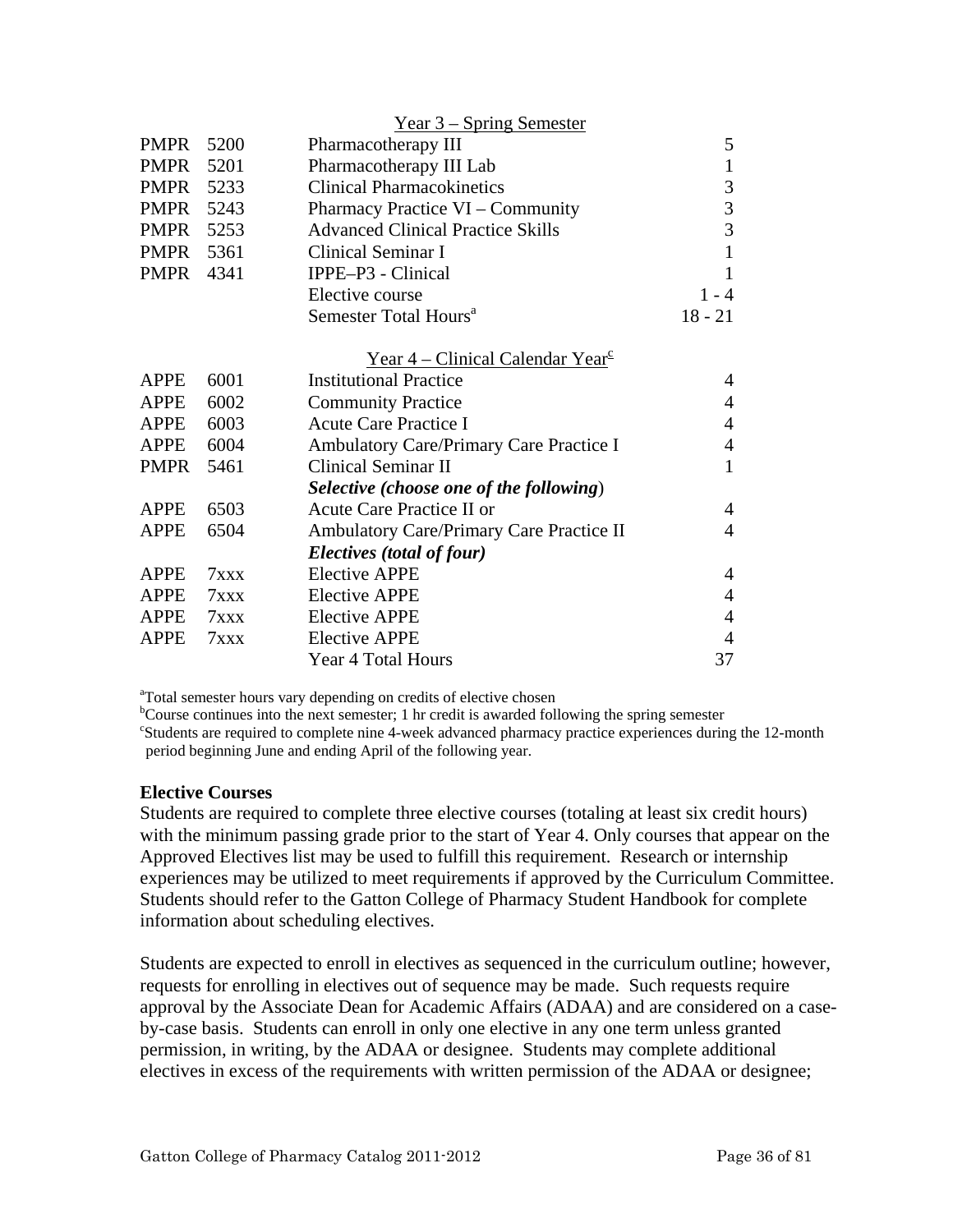however, these courses become part of the student's academic record and the grade assigned will be calculated in the student's GPA.

## **Professional Experience Program**

Students are required to participate in the Professional Experience Program (PEP) during all four years of the curriculum. Many of these experiences are offered in practice sites away from Johnson City. The student should be prepared to incur additional expenses while on PPEs. Assignments will normally be made as early as possible, giving the student time to secure housing and make plans for off-campus experiences. In addition, enrollment in experiential education courses requires appropriate immunization status and verification of such status.

Professional practice experiences are developed by the responsible faculty member and are approved by the College's Curriculum Committee. Students may recommend clinical sites for experiential rotations but cannot make arrangements with individual practitioners or agencies. All clinical experiences must be undertaken at sites with formal contracts between the affiliate and the College of Pharmacy, and with preceptors who hold formal appointments in the College or have some formal relationship with the College. Contracts or appointments, and preceptors and sites, need to be consistent with the philosophy and objectives of the educational program. This involves an assessment of the affiliate and/or potential faculty member to ensure a quality learning experience for the student.

Given that the necessary contracts and appointments are legal documents, they often require several months to finalize before a student may be assigned to a site. If a student wishes to recommend a particular clinical site or practitioner for a rotation, please contact the Director of Experiential Education. Please remember there are site and practitioner requirements that limit where and when students may be assigned, and not all sites may qualify. Students cannot be placed at an experiential site until all paperwork is completed and formal approval is given by the Director of Experiential Education.

Students will not be placed in sites where there is a conflict of interest in evaluating student performance. Such conflicts include, but are not limited to, assignment to a relative or close family friend, assignment to a site where the student has previously or is currently employed, and assignment to a preceptor who has a business or financial relationship with the student or a family member of the student.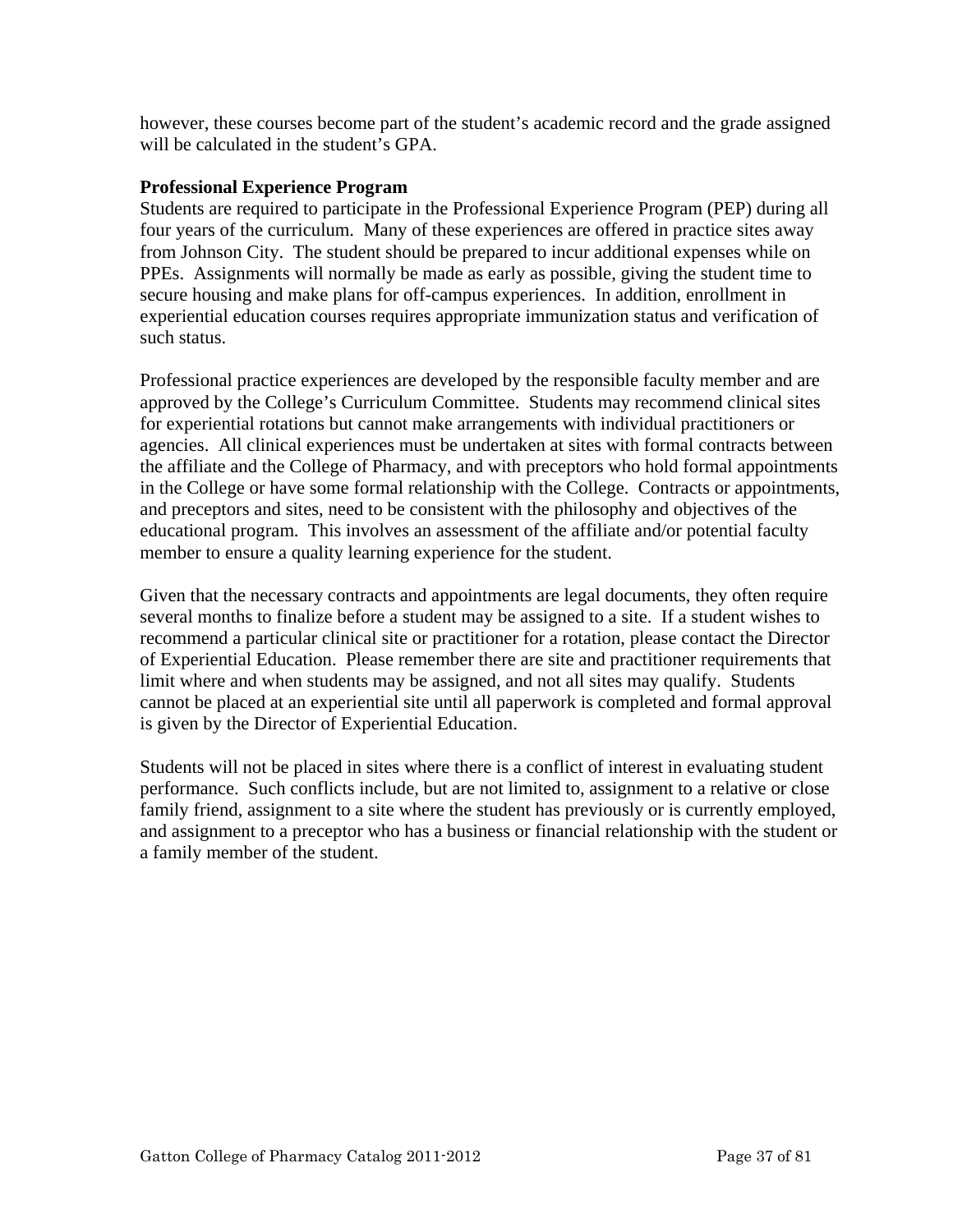#### **Course Descriptions**

NOTE: Course descriptions and prerequisite/co-requisite information provided is subject to change. Additionally, the frequency, number and type of elective course offerings are dynamic in nature. Please consult the web site ([www.etsupharmacy.com\)](http://www.etsu.edu/pharmacy) for the most current information.

#### **Department of Pharmaceutical Sciences (David S. Roane, Ph.D., Professor and Chair)**

#### PMSC 3102 Immunology

A basic immunology course designed to introduce pharmacy students to major concepts in the innate and the acquired immune system.

#### PMSC 3111 Medical Terminology

Medical terminology is the basis of written and verbal communication between all healthcare professionals. The course will examine the root, prefixes, and suffixes of medical terms, and present the language basis of the major medical terms for the organ systems of the body. This course will provide a foundation for subsequent vocabulary building throughout the educational and post-educational career in the health professions.

#### PMSC 3114 Biochemistry, Molecular Biology and Genetics

Biochemical understanding of proteins, sugars, lipids, vitamins and nucleic acids is fueling the explosion of knowledge in physiology and medicine. This course will demonstrate how basic principles of biochemical structure govern metabolic pathways in normal human health, malfunction of these pathways in disease, and the chemical basis for drugs that are prescribed to correct these malfunctions.

#### PMSC 3116/3110 Anatomy and Physiology with Lab

This course should provide students with an understanding of the basic principles and concepts of anatomy and cellular and organ system physiology, leading to an appreciation of the sites and mechanisms of action of drugs in producing both therapeutic and adverse effects. This course should also provide an excellent foundation for understanding of the physiological basis of pharmaceutical and patient-centered care. Laboratory activities will include the use of microscopes with prepared slides, physiology demonstration/exploratory labs, physiology tutorials, anatomical models, and a few dissections.

#### PMSC 3122 Pharmacy Calculations

Course content includes an introduction to the history of pharmacy, prescription terminology, systems of measurement and pharmacy calculations. Students will apply appropriate mathematical concepts found within the practice of pharmacy, including prescription compounding and patient specific determinations. Emphasis will be placed on improving and applying problem-solving skills for the needs of an individual patient within the practice of pharmacy.

#### PMSC 3204 Pathophysiology

Provides students with an understanding of the basic principles and concepts of cellular, organ system, and generalized pathophysiology, leading to an appreciation of disease and pharmacotherapy, and the course should provide an excellent foundation for understanding of the basis of patient-centered care. *Prerequisite: PMSC 3116 and 3110*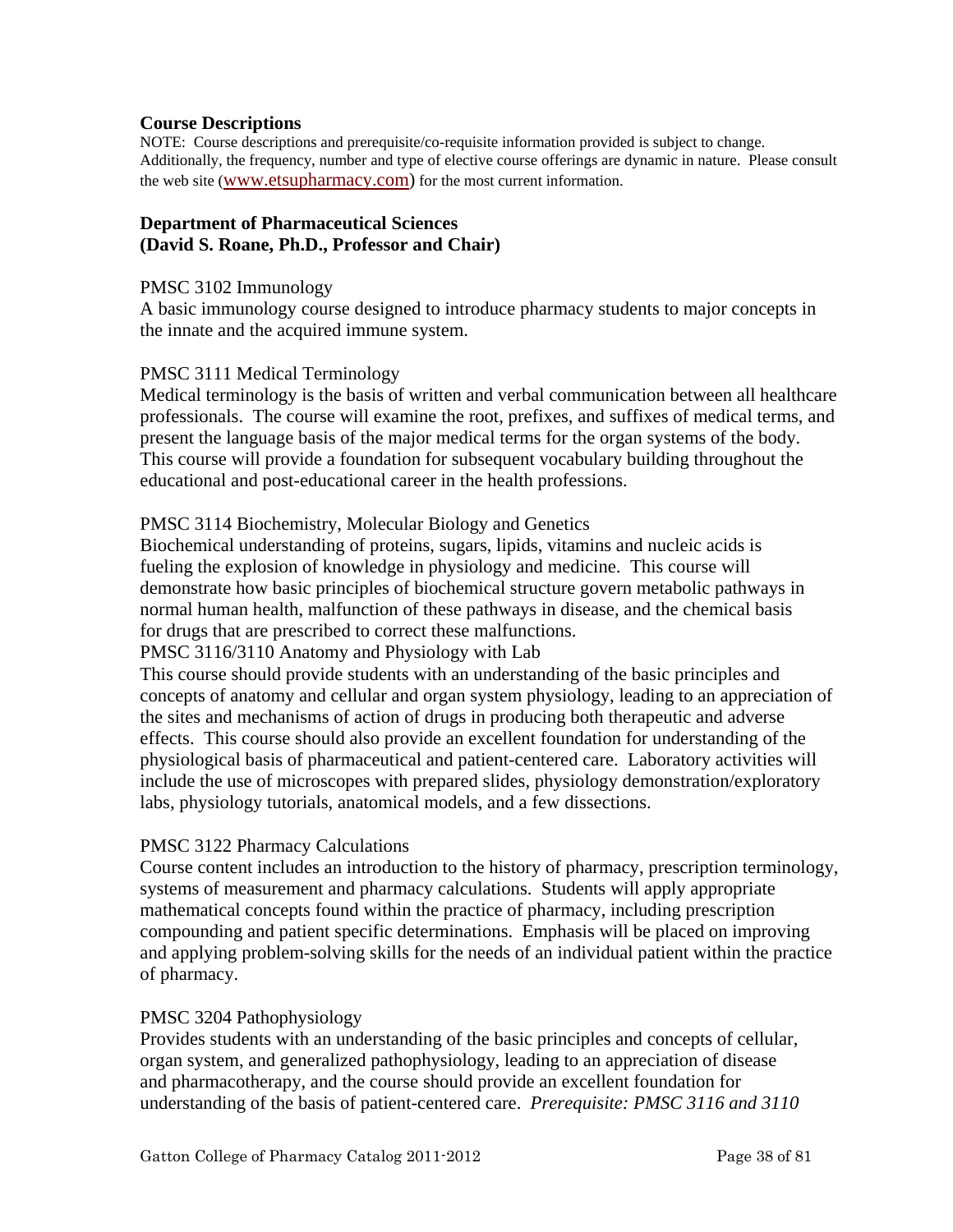#### PMSC 3223 Pharmacology I

Pharmacology I is the first of a three part lecture series designed to provide an understanding of how drugs exert their effects on living systems. Drug mechanisms of action, metabolic fates, indications and adverse effects will be presented, with an emphasis upon the pharmacology of autacoids, antimicrobial, anti-inflammatory and antineoplastic agents. *Prerequisites*: *PMSC 3116 and 3110, PMSC 3114, and PMSC 3102* 

#### PMSC 3231 Compounding and Dispensing Lab

This course involves processing a prescription or medication order, the preparation and dispensing of pharmaceutical solution, emulsion, suspension, semi-solid and solid dosage forms and development and practice of the patient counseling skills necessary for proper use of the compounded product. During the laboratory session, emphasis will be placed on the selection of proper excipients, based on physico-chemical principles, for use in the extemporaneous compounding preparation*. Co-requisite: PMSC 3235; Prerequisite: PMSC 3122* 

#### PMSC 3235 Pharmaceutics and Biopharmaceutics

The principles of this course include the preparation, physicochemical evaluation, stability, liberation, absorption, distribution and action of drugs from pharmaceutical drug delivery systems. The course includes the study of the pharmaceutical principles for solid, liquid and disperse systems and the mechanisms of drug release with emphasis on solid and semi-solid systems, the formulation and development of a variety of immediate release, modified release and novel drug delivery systems, the study of physiochemical principles and pharmaceutical drug delivery systems and their composition both outside and inside a living organism, principally humans, and the implications and relationship with patient-centered care. In addition, this course will provide an in-depth knowledge of the preparation, drug liberation and absorption of drugs from various drug delivery systems. Students also learn about the design and evaluation of dosing regimens and drug delivery systems that overcome barriers and optimize drug action, and minimize adverse effects. Drug absorption processes, bioavailability and bioequivalence determination and interpretation will be included as an introduction to pharmacokinetic principles. *Prerequisite: PMSC 3122; Corequisite: PMSC 3231* 

#### PMSC 4123 Pharmacology II

Pharmacology II is the second of a three-course lecture series designed to provide an understanding of how drugs exert their effects on living systems. Drug mechanisms of action, metabolic fates, clinical use(s) and adverse effect(s) will be presented. The emphasis of this course will be on the pharmacology of the following systems: autonomic nervous, the cardiovascular, renal, pulmonary, gastrointestinal, and drugs affecting the vascular compartment. *Prerequisites: Successful completion of all PMSC courses during P1 year* 

#### PMSC 4124 Principles of Medicinal Chemistry

This course will provide students with an understanding of the basic principles and concepts of medicinal chemistry, including an overview of the relationship of drug structure to pharmacological activity and an understanding of the processes involved in the design and development of modern pharmaceuticals.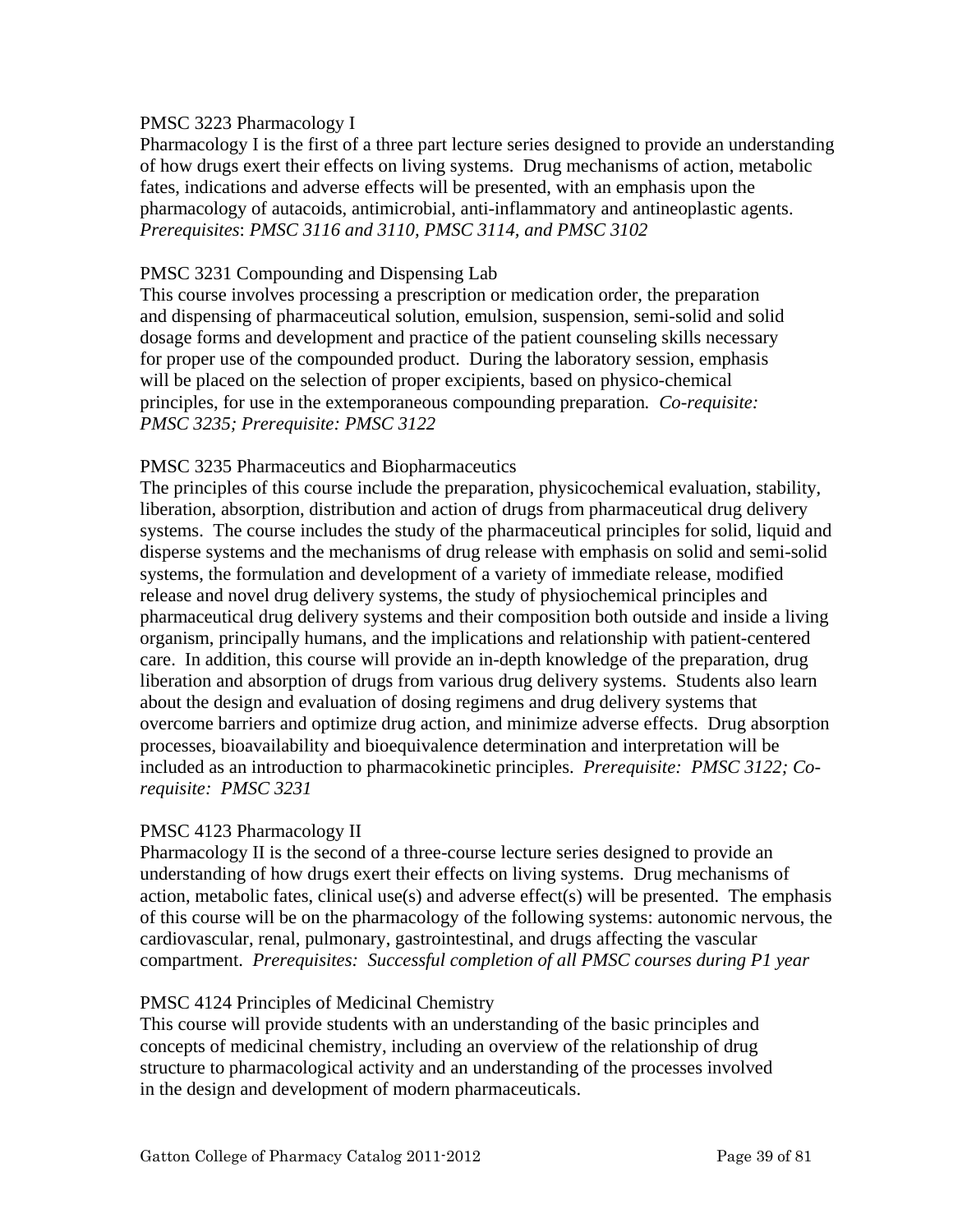#### PMSC 4134 Pharmacokinetics and Pharmacogenomics

This course provides students with an understanding of the concepts of absorption, distribution, metabolism, and elimination of drugs. Students learn how to apply mathematical principles to the study of pharmacokinetics. Also, students understand the physiological factors may change pharmacokinetic parameter. In addition, the pharmacokinetic and pharmacodynamic factors involved in drug response variability are discussed. *Prerequisites*: *PMSC 3235 and PMSC 3231* 

#### PMSC 4223 Pharmacology III

.

The final course of the three-part series, this course is designed to provide an understanding of the biological basis of drug actions. Topics include drug mechanisms of action, metabolic fates, indications, and adverse effects, with a focus on the pharmacology of drugs that act on the central nervous system and endocrine system. *Prerequisite: PMSC 4123* 

## **Department of Pharmacy Practice (Ralph A. Lugo, PharmD, Professor and Chair)**

#### PMPR 3142 Pharmacy Practice I – Introduction to Patient Care I

The first of a two-course sequence, this course is designed to introduce the first-professional year pharmacy student to the role of the pharmacist in the community pharmacy and healthcare system. Students will survey the history of the profession, be introduced to the laws and regulations that govern the practice of pharmacy, and will receive an introduction to community practice, issues of professionalism and ethics, interpersonal communication and patient counseling, and the top 200 drugs in community practice.

#### PMPR 3242 Pharmacy Practice II – Introduction to Patient Care II

The second of a two-course sequence, this course is designed to introduce the firstprofessional year pharmacy student to the evolving practice of pharmacy. An introduction to institutional practice will be presented, including order processing, medication administration records, sterile product preparation, and the salient elements of the medical record. Students will learn general elements of patient assessment, including taking medication histories and vital signs. The social aspects of health and illness in the rural Appalachian region will be explored. Students will begin learning medical terminology using an organ system approach.

#### PMPR 3243 Nonprescription Pharmacotherapy and Self-Care

This course will serve as an introduction to nonprescription medications and remedies in the treatment of common community illnesses for which pharmacists are consulted. Students will be given an introduction to the pathophysiology of the illness; the pharmacology of the nonprescription agents used to treat the illness, and will be expected to counsel patients on nonprescription drug use in the community pharmacy setting.

#### PMPR 4143 Pharmacy Practice III – Evidence-Based Practice I

The course introduces students to the evidence base for pharmacy practice including research design, data analysis, and biostatistics in the interpretation and critical analysis of biomedical literature with the purpose of developing evidence-based care recommendations for patients or patient populations.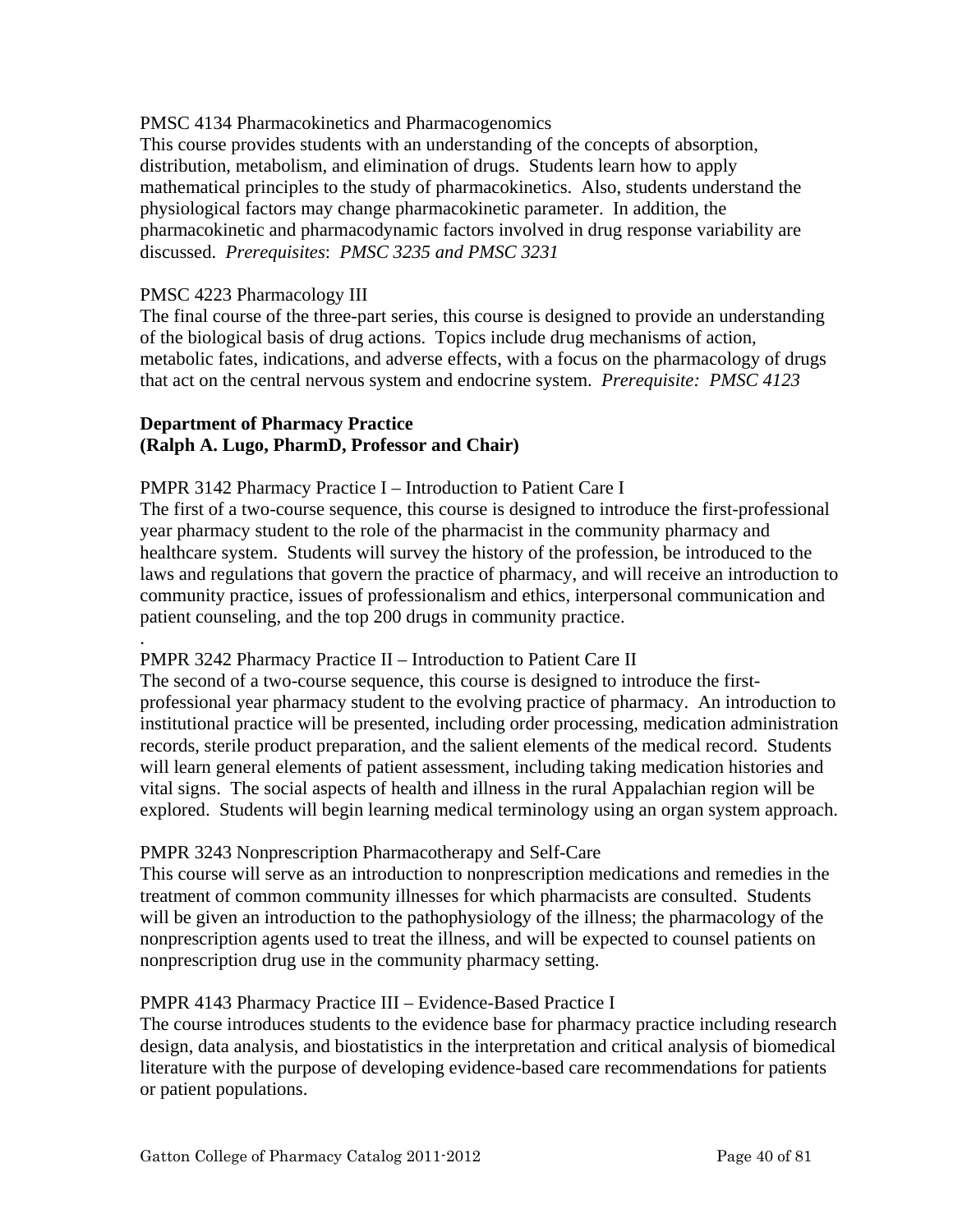## PMPR 4163 Introduction to Pharmacotherapy

This course will provide a broad overview of the medication therapy, or pharmacotherapy, of diseases and other medical problems. A particular emphasis will be placed upon interpreting patient's laboratory values and making clinical decisions based on those interpretations. The knowledge and skills learned in this course will be utilized heavily in the upcoming Pharmacotherapy series. *Prerequisite: Must have progressed to P2 year.* 

## PMPR 4182 Communication Skills for Health Professionals

Communication is the foundation upon which professionalism develops. The skills that are necessary are well defined and are not the same as social communication skills. These skills can be learned, and if learned, will lead to satisfaction and positive outcomes. When not learned, the opposite frequently occurs. The course is designed to help students develop initial communication competencies. *Prerequisite: Must have progressed to P2 year* 

#### PMPR 4200 Pharmacotherapy I

This course series will teach students to identify and assess medical and drug-related problems in patients and to recommend the appropriate pharmacotherapy to achieve positive patient outcomes. The course consists of 5 hours of lecture each week. *Prerequisite: Must have progressed to the P2 year* 

#### PMPR 4201 Pharmacotherapy I Lab

This course series will teach students to identify and assess medical and drug-related problems in patients and to recommend the appropriate pharmacotherapy to achieve positive patient outcomes. The course consists of one laboratory session each week. *Prerequisite: Must have progress to the P2 year* 

#### PMPR 4243 Pharmacy Practice IV – Evidence-Based Practice II

This course expands on the literature evaluation and evidence-based medicine concepts presented in the Evidence-Based Practice I course and serves as an introduction to the principles of drug information. Students will learn: processes for answering drug information questions; how to differentiate between and within the different types of literature; how to search for information using a variety of resources; how to develop evidence-based care recommendations; how to communicate responses to drug information questions; and how to effectively provide written drug information. The course series will provide students with the skills to effectively analyze and interpret medical literature and will introduce students to the basic concepts of evidence-based medicine. *Prerequisites: Successful completion of PMPR 4143 and must have progressed to P2 year* 

#### PMPR 4283 Pharmacy Law and Ethics

This course consists of a study of federal and state pharmacy, drug, and related laws. Through self-study, lecture, and case studies, students learn the substance of these laws and their application to pharmacy practice. Discussion of societal and healthcare system issues, such as abortion and the right to die, demonstrates the broader societal role of the pharmacist. In light of continuing expansion of the pharmacist's role in the delivery of healthcare services, attention is given to ethical and legal issues surrounding direct patient care services, including an examination of professional liability (civil, criminal, and disciplinary).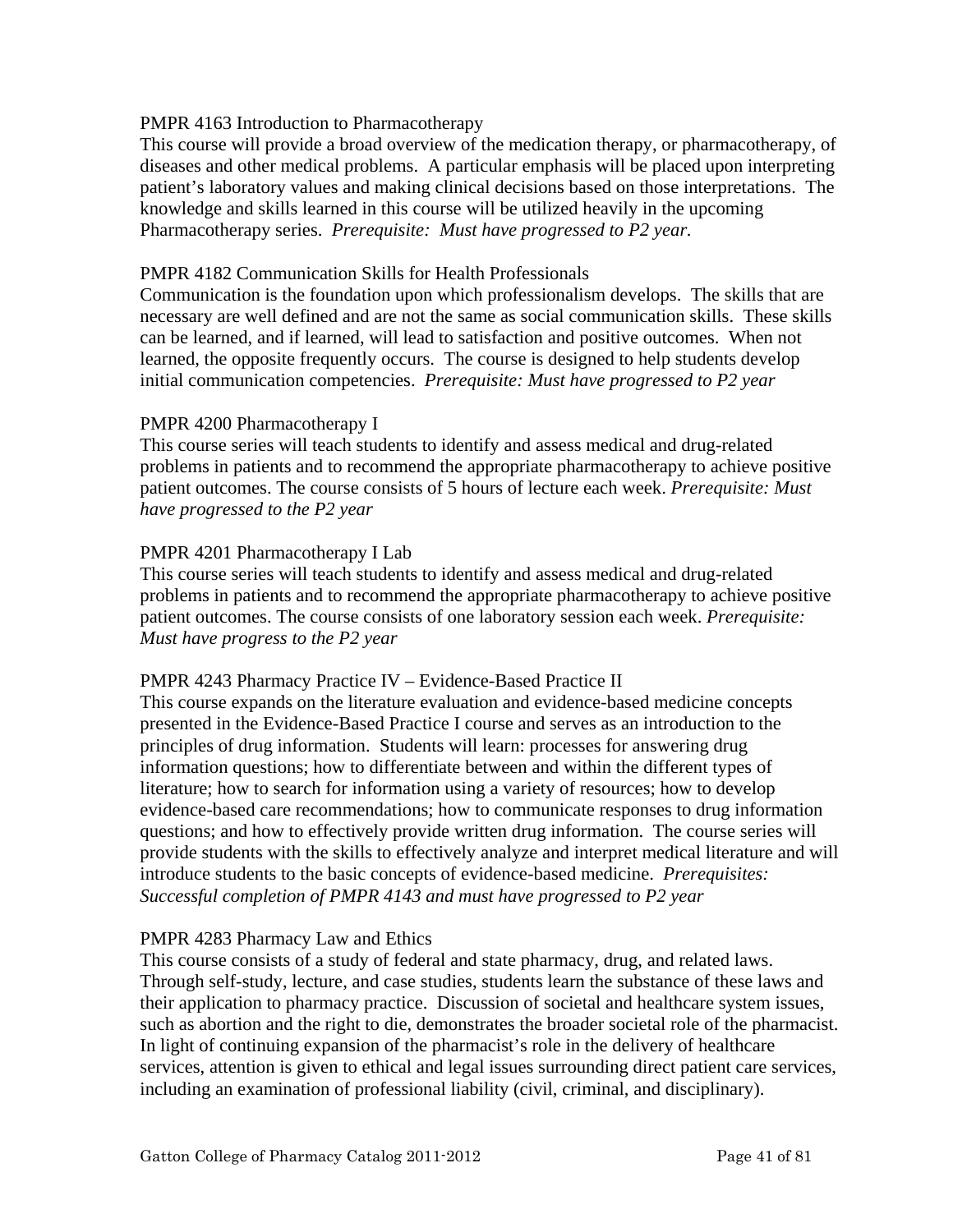#### PMPR 5100 Pharmacotherapy II

This course series will teach students to identify and assess medical and drug-related problems in patients and to recommend the appropriate pharmacotherapy to achieve positive patient outcomes. The course consists of 5 hours of lecture each week. *Prerequisite: Must have progressed to P3 year* 

#### PMPR 5101 Pharmacotherapy II Lab

This course series will teach students to identify and assess medical and drug-related problems in patients and to recommend the appropriate pharmacotherapy to achieve positive patient outcomes. The course consists of one laboratory session each week. *Prerequisite: Must have progressed to P3 year*

#### PMPR 5142 Natural Medicines

This course is designed to give the student an overall perspective of Natural Medicine with respect to the history, philosophy, and methodology of this science. The body of literature regarding the safety and efficacy of complementary and alternative medicine is growing, although research for many of these therapies does not exist or is in early phases. This class includes a comprehensive review of selected herbs and supplements, designed for use by the clinicians. The topics covered are selected based on utilization data, sales trends, frequency of information requests, and safety concerns.

#### PMPR 5143 Pharmacy Practice V – Institutional

Pharmacy Practice V is intended to expose the student to the complexities of institutional pharmacy in its various forms. The emphasis will be on hospital pharmacy but will also include long-term care, nuclear pharmacy, hospice care, and the pharmaceutical industry.

#### PMPR 5152 Physical Assessment

This course will introduce students to basic physical assessment of patients, including pharmacy-specific aspects (medication histories, drug adverse effects, and point-of-care testing). The student will be trained in the conduct of physical assessment using standardized patients. Elements of the physical exam covered in this class include: vital signs, including measurement of blood pressure, respiratory rate, heart rate, and temperature; inspection, palpation, percussion, and auscultation of the cardiovascular, pulmonary, and gastrointestinal systems; basic eye examinations; neurologic assessment; and inspection and examination of the integument and musculoskeletal systems. The knowledge and skills learned in this course will be utilized heavily on advanced practice experiences and in clinical pharmacy practice. *Prerequisite: Must have progressed to P3 year; Co-requisite: PMPR 5100 and PMPR 5101* 

#### PMPR 5182 Principles of Healthcare Delivery

To provide an understanding of the professional, economic, and public policy aspects of pharmacy and the healthcare system, including anticipated changes in healthcare and the role of pharmacists.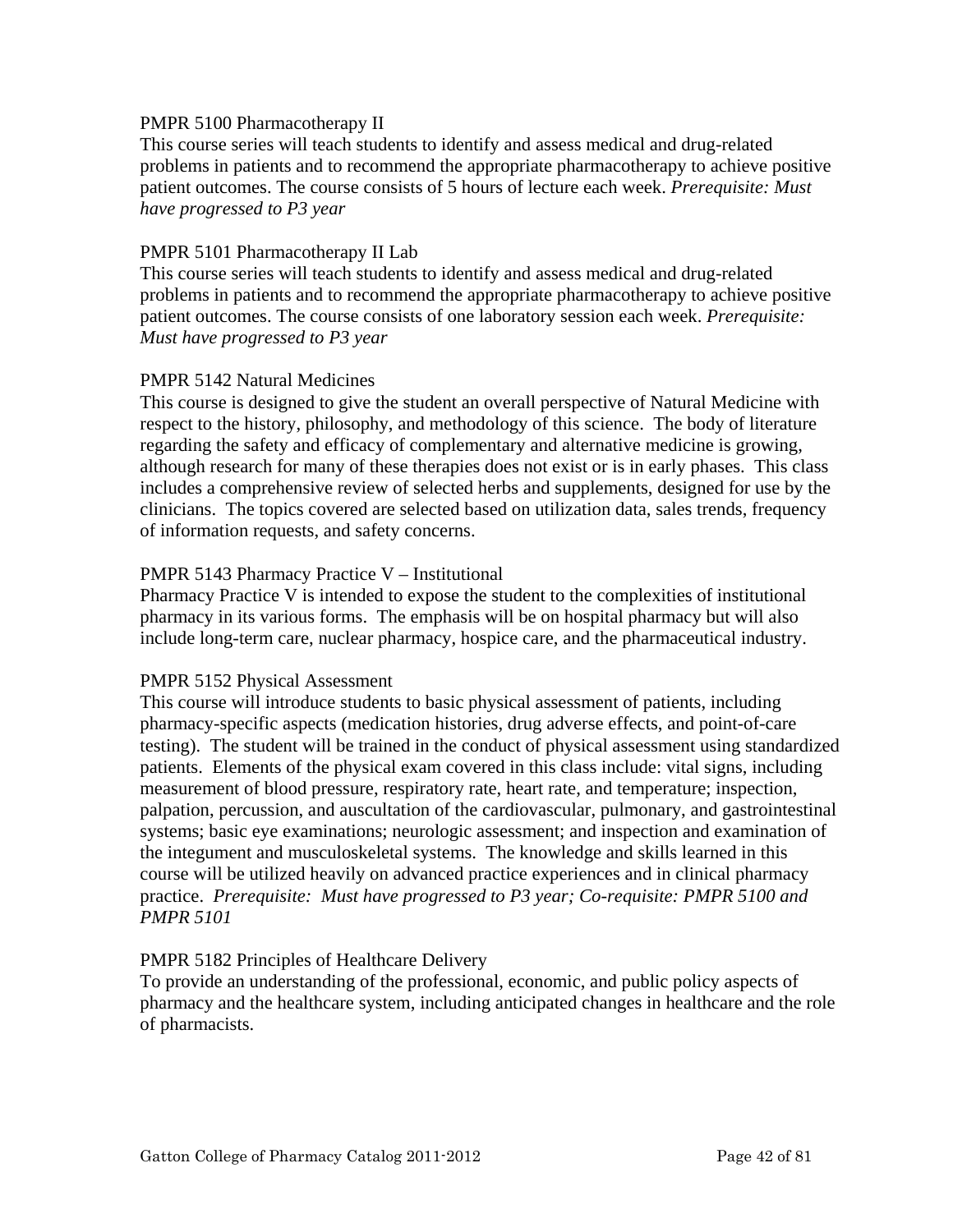#### PMPR 5200 Pharmacotherapy III

This course series will teach students to identify and assess medical and drug-related problems in patients and to recommend the appropriate pharmacotherapy to achieve positive patient outcomes. The course consists of 5 hours of lecture each week. *Prerequisites: Must have progressed to P3 year* 

#### PMPR 5201 Pharmacotherapy III Lab

This course series will teach students to identify and assess medical and drug-related problems in patients and to recommend the appropriate pharmacotherapy to achieve positive patient outcomes. The course consists of one laboratory session each week. *Prerequisite: Must have progressed to P3 year* 

#### PMPR 5233 Clinical Pharmacokinetics

This is an advanced course on pharmacokinetics and pharmacodynamics of the time course of drugs in the body. Pharmacokinetic aspects include absorption, distribution, metabolism and elimination and they apply to patient dosing, initial and maintenance dosing and dosing adjustments. Pharmacodynamic aspects include quantitative relationships between drug concentrations and wanted or undesired effects and dosing adjustment based upon appropriate monitoring. *Prerequisite: PMSC 4134* 

#### PMPR 5243 Pharmacy Practice VI – Community

This course is designed to provide a broad overview of management skills and marketing considerations to pharmacy students. Basic marketing, management, accounting and personnel issues will be covered. Emphasis will be placed on steps and skills necessary in developing a service from a perceived need to fruition. Consideration of personal finance and self-wealth goals will also be addressed.

#### PMPR 5253 Advanced Clinical Practice Skills

This course will have a large emphasis on active learning. Students will be expected to use knowledge from the basic as well as clinical sciences and apply this information to the direct care of patients. Students should heavily rely on basic skills from the Pharmacotherapy series and build upon their current knowledge base using drug information and literature evaluation skills to develop appropriate evidence-based plans for patient cases. Approximate times will be a 2-hour small group session, a 1-hour large group session, and outside of class group time to complete assignments.

#### PMPR 5361 Clinical Seminar I

This year-long course is the first in the Clinical Seminar series, and provides the foundation and formal instruction for the series. In this class, students will receive instruction on the preparation of formal clinically oriented seminars, observe and evaluate seminars presented by 4th year pharmacy students during the fall session of the class, and observe and evaluate previously recorded faculty seminars. These activities are designed to prepare students to synthesize and present a 45 minute seminar during the P4 year. *Prerequisites and/or Corequisites: Must have progressed to P3 year.*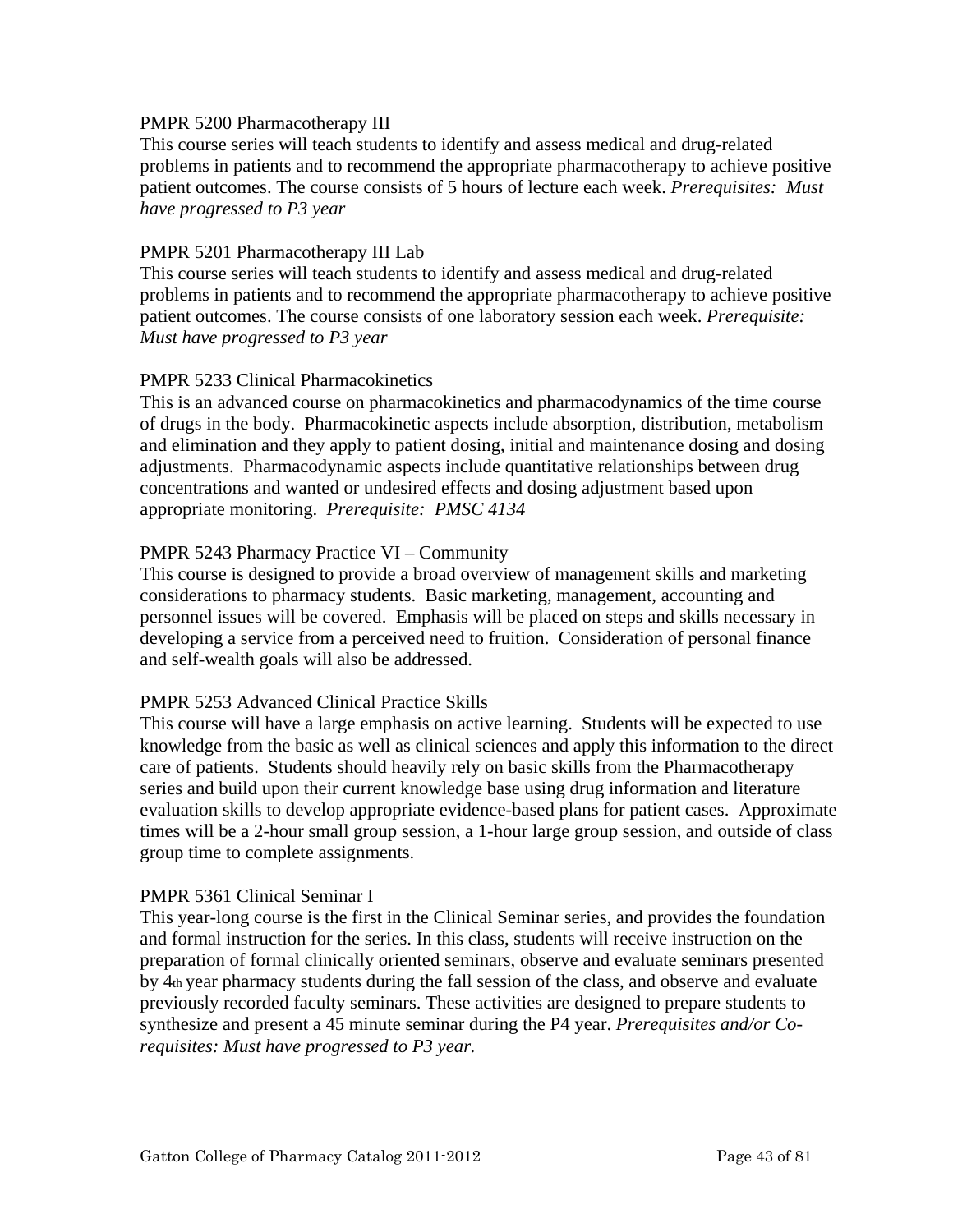## PMPR 5461 Clinical Seminar II

This course is the second in the Clinical Seminar series, and provides the final opportunity for students to construct and present a clinical seminar. In this class, students will be mentored by faculty on the development and presentation of a 35-45 minute seminar on a topic of their choosing (may select from a list provided by faculty, or may suggest another topic for approval by the course coordinators). These activities are designed to allow students to practice their presentation skills in front of their peers, and provide experience and feedback on the preparation of a formal, clinically relevant, evidence-based seminar. *Prerequisite: Successful completion of PMPR 5361; Co-requisite: Must be currently participating in Advanced Pharmacy Practice Experiences (APPEs)*

## **Professional Experience Program Courses**

## Introductory Practice Experiences

## PMPR 3141 IPPE-P1 – Community or Institutional Practice

Students will participate in an Introductory Pharmacy Practice Experience (IPPE) by spending 3 hours per week for 13 weeks in a community or institutional pharmacy. The IPPE promotes an introduction to pharmacy practice in a structured and supervised setting and enhances students' awareness of many aspects of the profession. Students are exposed to the role and responsibilities of the community and institutional pharmacist; the importance of effective communication between pharmacists, patients and other healthcare providers; and the application of local, state and federal laws governing pharmacy practice.

# PMPR 3241 IPPE-P1 – Community or Institutional Practice

Students will participate in an Introductory Pharmacy Practice Experience (IPPE) by spending 3 hours per week for 13 weeks in a community or institutional pharmacy. The IPPE promotes an introduction to pharmacy practice in a structured and supervised setting and enhances students' awareness of many aspects of the profession. Students are exposed to the role and responsibilities of the community and institutional pharmacist; the importance of effective communication between pharmacists, patients and other healthcare providers; and the application of local, state and federal laws governing pharmacy practice. At the end of the semester, classroom time will be assigned to provide reflection on experiences.

# PMPR 4322 IPPE-P2 – Community Practice

This is an early pharmacy practice experience in a community pharmacy practice setting involving the application of knowledge and skills acquired by the student during the first two academic years. This will consist of two consecutive weeks at forty hours per week, to be scheduled during the time between semester 4 and semester 5 of the program.

# PMPR 4332 IPPE-P2 – Institutional Practice

This is an early pharmacy practice experience in an institutional pharmacy practice setting involving the application of knowledge and skills acquired by the student during the first two academic years. This will consist of two consecutive weeks at forty hours per week, to be scheduled during the time between semester 4 and semester 5 of the program.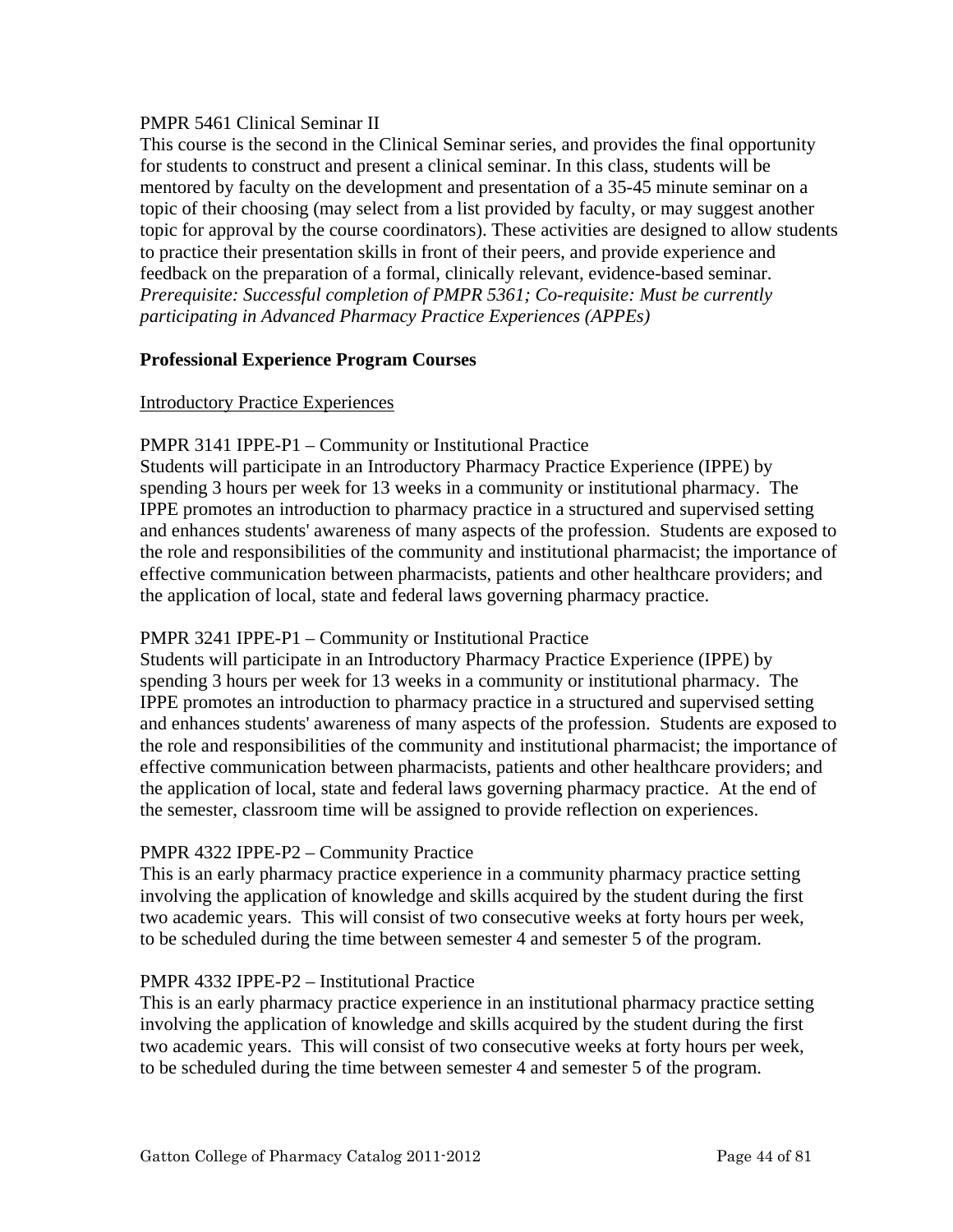#### PMPR 4341 IPPE-P3

Students will complete their required IPPE hours during the year by participating in patientcentered care in various healthcare settings including: inpatient acute care, ambulatory care, long-term care facility, Dispensary of Hope, immunization clinics, and health-related service projects. This is a year-long course.

#### Advanced Practice Experiences - Required

#### APPE 6001 Institutional Practice

This pharmacy practice experience in an inpatient hospital setting exposes the student to the wide variety of daily duties often required of the pharmacist while in an institutional pharmacy. Some of the areas that will be explored include the medication use process, drug distribution, sterile products preparation, automation, operations management, resource management and institutional legal and regulatory standards. P*rerequisite: Good standing as a 4th year student in the professional program.* 

#### APPE 6002 Community Practice

This pharmacy practice experience in a community pharmacy setting is intended to expose the student to a variety of patient-centered services. These services include but are not limited to medication dispensing, patient counseling, drug therapy monitoring, medication therapy management, and drug information services. Resource management and operations management will also be incorporated into the experience. P*rerequisite: Good standing as a 4th year student in the professional program.* 

#### APPE 6003 Acute Care Practice

This pharmacy practice experience focuses on providing patient-centered care to hospitalized patients. The student will apply their therapeutic knowledge to assess and develop therapeutic plans for patients in collaboration with other healthcare professionals, especially physicians. The student will also be involved in taking medication histories, monitoring patient progress and providing drug information to health care professionals and patients. P*rerequisite: Good standing as a 4th year student in the professional program.* 

#### APPE 6004 Ambulatory Care/Primary Care Practice

This pharmacy practice experience is focused on providing patient-centered care of patients who are receiving care in a clinic, physician office or other ambulatory setting. Students will gain experience in communication and assessment skills, physical assessment, chronic disease management and preventative care, and therapy modifications for special patient groups. Other skills developed include drug literature analysis, patient education and counseling, interprofessional communication, and designing and implementing safe, efficacious and cost effective drug therapy to the patient. P*rerequisite: Good standing as a 4th year student in the professional program.*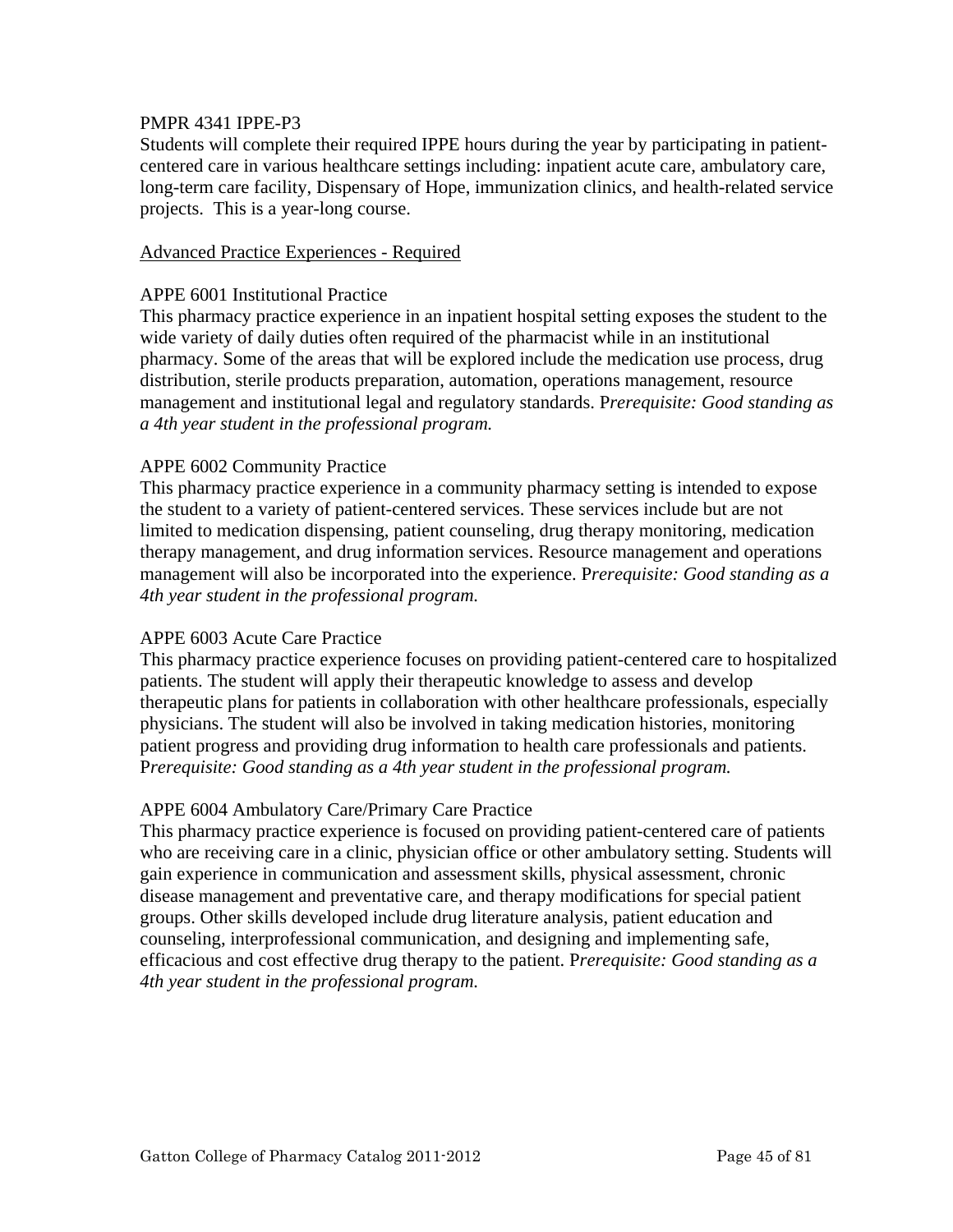## Advanced Practice Experiences - Selectives

# APPE 6503 Acute Care Practice II

This pharmacy practice experience focuses on providing patient-centered care to hospitalized patients. The student will apply their therapeutic knowledge to assess and develop therapeutic plans for patients in collaboration with other healthcare professionals, especially physicians. The student will also be involved in taking medication histories, monitoring patient progress and providing drug information to health care professionals and patients. P*rerequisite: Good standing as a 4th year student in the professional program.* 

## APPE 6504 Ambulatory Care/Primary Care Practice II

This pharmacy practice experience is focused on providing patient-centered care of patients who are receiving care in a clinic, physician office or other ambulatory / primary care setting. Students will gain experience in communication and assessment skills, physical assessment, chronic disease management and preventative care, and therapy modifications for special patient groups. Other skills developed include drug literature analysis, patient education and counseling, interprofessional communication, and designing and implementing safe, efficacious and cost effective drug therapy to the patient. *Prerequisite: Good standing as a 4th year student in the professional program.* 

#### Advanced Practice Experiences - Electives

#### APPE 7001 Institutional Practice

This pharmacy practice experience in an inpatient hospital setting exposes the student to the wide variety of daily duties often required of the pharmacist while in an institutional pharmacy. Some of the areas that will be explored include the medication use process, drug distribution, sterile products preparation, automation, operations management, resource management and institutional legal and regulatory standards. P*rerequisite: Good standing as a 4th year student in the professional program.*

#### APPE 7002 Community Practice

This pharmacy practice experience in a community pharmacy setting is intended to expose the student to a variety of patient-centered services. These services include but are not limited to medication dispensing, patient counseling, drug therapy monitoring, medication therapy management, and drug information services. Resource management and operations management will also be incorporated into the experience. P*rerequisite: Good standing as a 4th year student in the professional program.*

#### APPE 7005 Diabetes Patient-Centered Care

The focus of this elective APPE will be comprehensive patient centered care for the ambulatory patient with diabetes. These patients may be seen occasionally in the institutional setting. The student will become well versed in medication counseling and calculations, nutrition counseling, and physical activity counseling. The student will also learn to become a patient advocate for those affected by diabetes. *Prerequisite: Good standing as a 4th year student in the professional program*.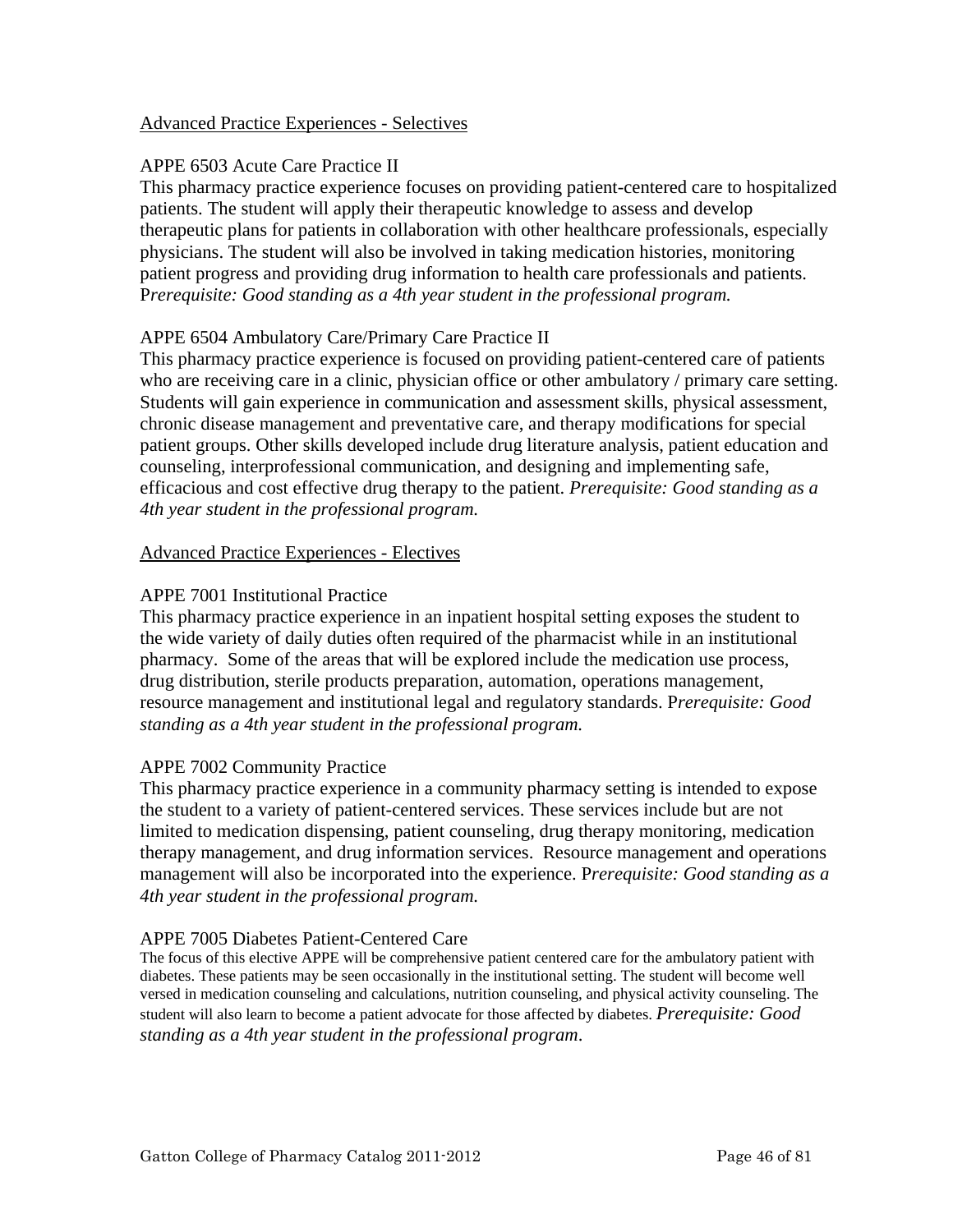#### APPE 7006 Retail Management Administrative

This pharmacy practice experience focuses in a community chain pharmacy administrative setting is intended to expose the student to the role and responsibilities of a pharmacy district supervisor and administrator. The student will be exposed to the business aspects of pharmacy operations. This will include not only the financial resource aspects but also the human resource aspects of pharmacy management within a corporate environment. P*rerequisite: Good standing as a 4th year student in the professional program.*

#### APPE 7007 Institutional Management Administrative

This elective pharmacy practice experience in a hospital pharmacy administrative setting is intended to expose the student to the role and responsibilities of the Director of Pharmacy and administrator. The student will be exposed to the management of pharmacy operations. This will include financial and human resource management within an institutional environment. P*rerequisite: Good standing as a 4th year student in the professional program.*

#### APPE 7008 Institutional Formulary Management

This elective pharmacy practice experience will focus on population-based care and the management of drug formularies. Students will be exposed to techniques to address prescribing habits within an institution, pharmacoeconomic analyses in the managed care environment, PBMs, evidence-based medicine, formulary management, and patient outcomes. P*rerequisite: Good standing as a 4th year student in the professional program.*

#### APPE 7009 Community Based Infusion Services

This elective pharmacy practice experience will focus on providing infusion services from a community-based pharmacy operation. The student will gain experience in parenteral and enteral nutrition and formulations. Research, preparation and distribution of intravenous products and supplies to home bound or specialty institutionalized patients will be a routine part of the student's experience. P*rerequisite: Good standing as a 4th year student in the professional program.*

#### APPE 7010 Clinical Management Services

This is an elective advanced pharmacy practice experience. While working with Clinical Management Services the student will be exposed to a pharmacy benefit and wellness operation. At the conclusion of the rotation, each student should have an understanding of the services a PBM provides to their employer clients, individual employees, third party administrators, contracted pharmacies, and internal employees. Student participation and observation of services include therapeutic substitution recommendations, drug utilization review activity, prior authorizations (PAs), clinical and pharmacoeconomic steering committees, client quarterly reviews and implementation of benefit policies which reflect current clinical and economic environments. P*rerequisite: Good standing as a 4th year student in the professional program.*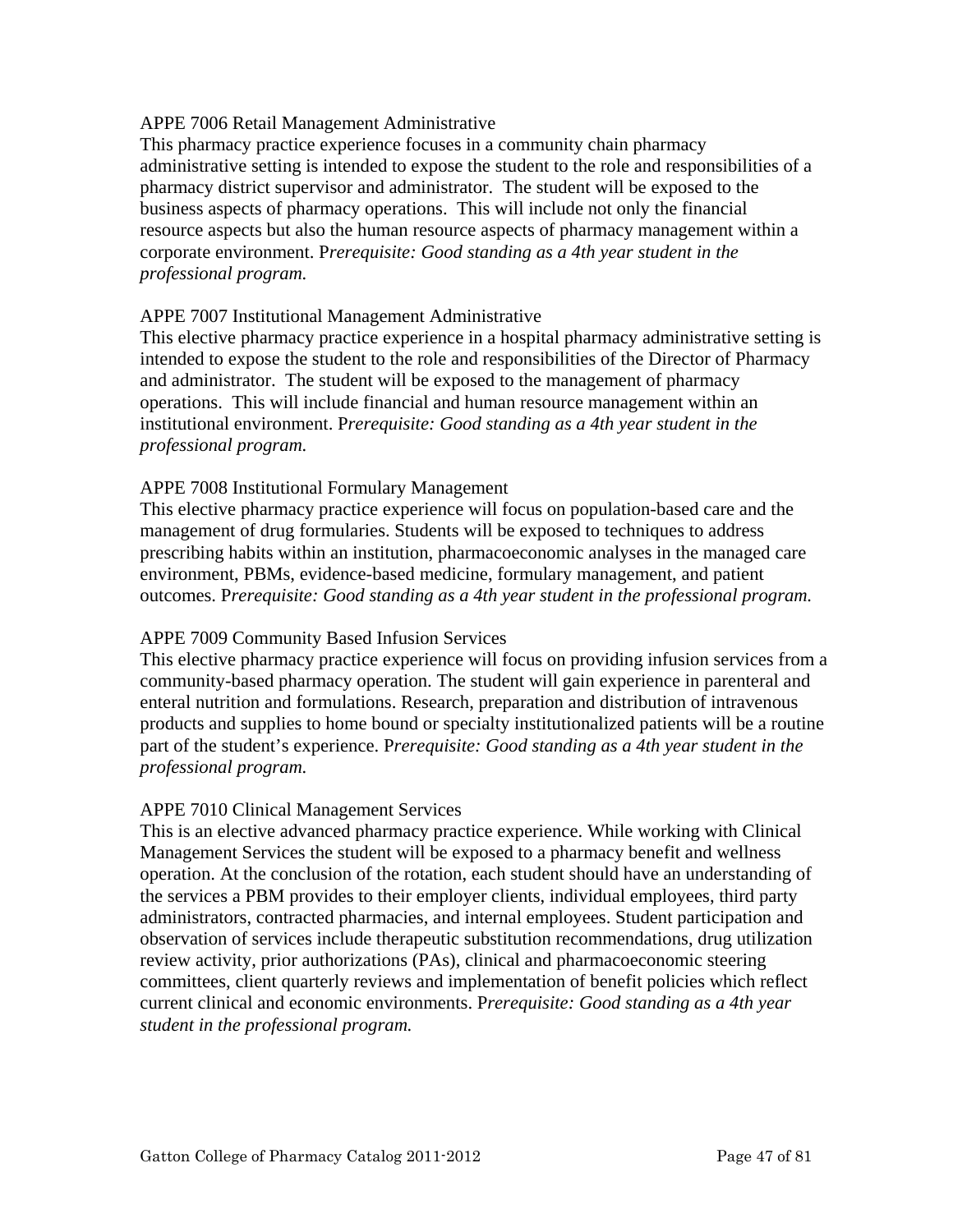## APPE 7011 Nuclear Pharmacy and Pharmaceuticals

This elective pharmacy practice experience introduces the student to the practice of nuclear pharmacy. The nuclear pharmacy experience will concentrate on pharmaceutical care and radiopharmaceutical compounding, quality assurance, health physics and regulatory compliance. The student will have the opportunity to communicate with the nuclear medicine personnel and participate in the clinical use of diagnostic and therapeutic radiopharmaceuticals. P*rerequisite: Good standing as a 4th year student in the professional program.*

## APPE 7012 Pharmacist State Association

This elective pharmacy practice experience is designed to broaden the student's knowledge and understanding of pharmacy association management. It is structured to provide experiences in national and state practice issues, education, member services, student development, policy and advocacy, and public relations. P*rerequisite: Good standing as a 4th year student in the professional program.*

## APPE 7013 Institutional Practice III

This pharmacy practice experience in an inpatient hospital setting exposes the student to the wide variety of daily duties often required of the pharmacist while in an institutional pharmacy. Some of the areas that will be explored include the medication use process, drug distribution, sterile products preparation, automation, operations management, resource management and institutional legal and regulatory standards. *Prerequisite: Good standing as a 4th year student in the professional program.* 

# APPE 7014 Community Practice III

This pharmacy practice experience in a community pharmacy setting is intended to expose the student to a variety of patient-centered services. These services include but are not limited to medication dispensing, patient counseling, drug therapy monitoring, medication therapy management, and drug information services. Resource management and operations management will also be incorporated into the experience. *Prerequisite: Good standing as a 4th year student in professional program*

# APPE 7017 Compounding Specialty Pharmacy

This elective pharmacy practice experience in a community pharmacy setting will provide the student with the experience of compounding specialty medications that are not commercially available in necessary dosage forms for unique patient populations. Regulations, special equipment and space considerations will be addressed. Marketing of this specialized service will also be part of the learning experience. P*rerequisite: Good standing as a 4th year student in the professional program.*

#### APPE 7018 Geriatric Care

This elective pharmacy practice experience is designed to provide the student with an indepth experience in the provision of pharmaceutical care to older patients and those requiring long term care services. Training involves providing for the special needs of elderly patients through knowledge of geriatric disease states, aging organ function and related drug response alterations, including pharmacokinetic and pharmacodynamic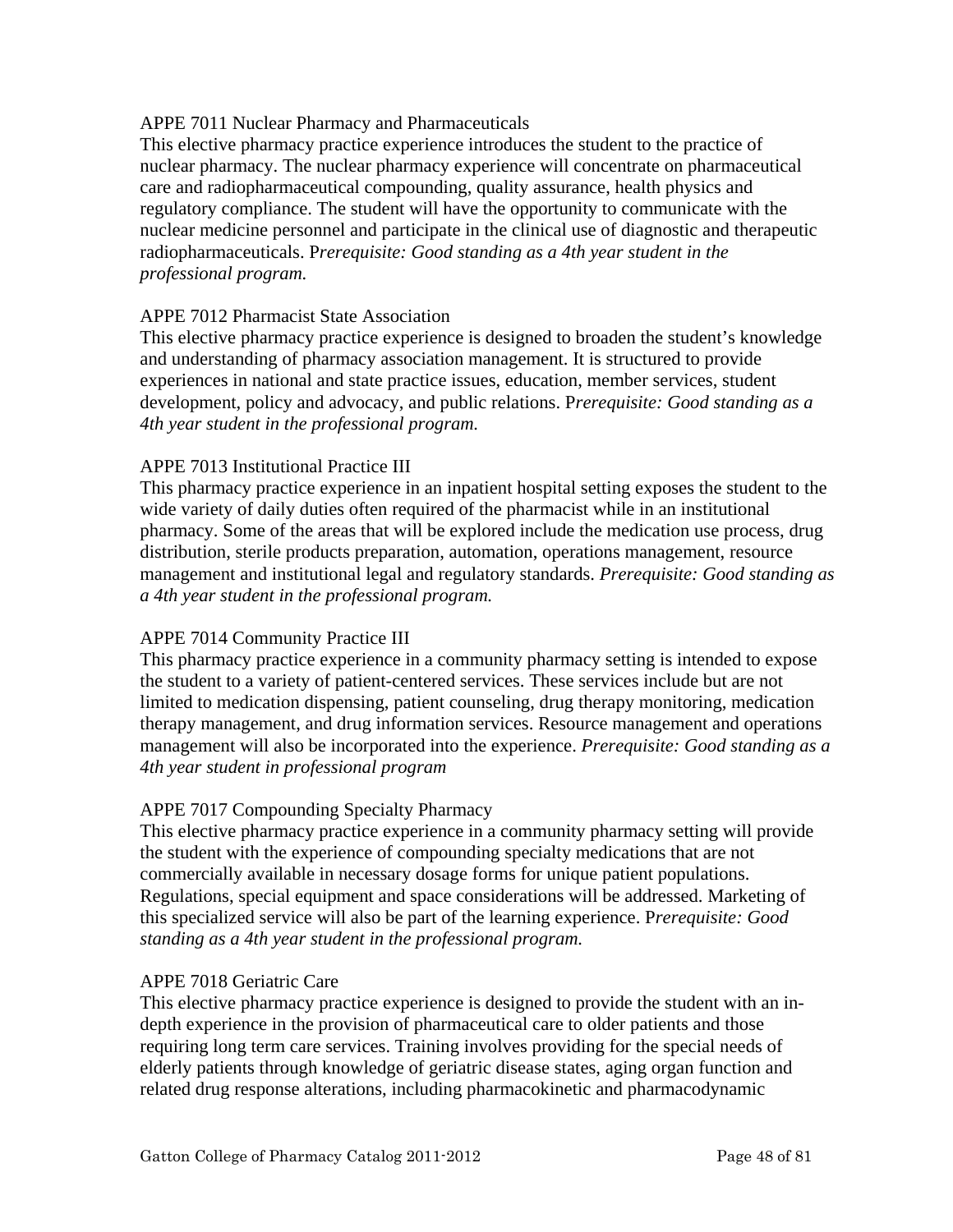alterations. Other issues such as health maintenance, compliance, patient education, and social issues are also emphasized. P*rerequisite: Good standing as a 4th year student in the professional program.*

# APPE 7019 Critical Care

This elective APPE is an inpatient experience designed to enable the student to acquire skills and knowledge regarding basic principles of specific critical care disease states and their treatment. Students will spend time in the intensive care units gaining experience in areas such as hemodynamic monitoring, shock, burns, infectious disease, analgesia, and drug overdose management. Treatment of critical pathology associated with pulmonary, cardiac, renal, neurological, and hepatic organ systems is stressed. P*rerequisite: Good standing as a 4th year student in the professional program.*

## APPE 7020 Advanced Community Pharmacy Services

This elective pharmacy practice experience in a community pharmacy setting is intended to expose the student to a variety of patient-centered value added services. These practices provide services that are not limited to patient counseling, drug therapy monitoring, and drug information services. Other activities such as Medication Therapy Management consultations, specialty compounding and immunizations are routine value added services for these practices. Resource management and operations management will also be part of the educational endeavors the student will experience. P*rerequisite: Good standing as a 4th year student in the professional program.*

APPE 7021 Alternative and Complementary Medication and Therapies Research This elective pharmacy practice experience will provide the student with the opportunity to improve and polish drug information investigative and writing skills. Excellent writing and communication skills are required for this experience. Alternative medications and complementary medications are fully explored. Activities for the student include active participation in such things as yoga and reflexology. P*rerequisite: Good standing as a 4th year student in the professional program.*

# APPE 7022 Psychiatry

This elective pharmacy practice experience will provide in-depth exposure to the pharmacotherapy of mental health. The student will gain experience in applying therapeutic knowledge to develop an assessment and plans for patient care while collaborating with other health care professionals to monitor drug therapy of patients with psychiatric diseases or drug abuse problems. The student will gain experience in treating diverse psychiatric and behavioral problems, including schizophrenia, depression, mania, bipolar disease, phobic states, substance abuse, personality disorders and related behavioral problems. P*rerequisite: Good standing as a 4th year student in the professional program.*

#### APPE 7023 Nutritional Support

This experience is designed to provide the student with the opportunity to gain knowledge, skills, and practical experience in basic nutritional principles, nutritional assessment, and management of the patient requiring enteral and/or total parenteral nutrition. Students will participate in managing patients through assessing and diagnosing nutritional status, and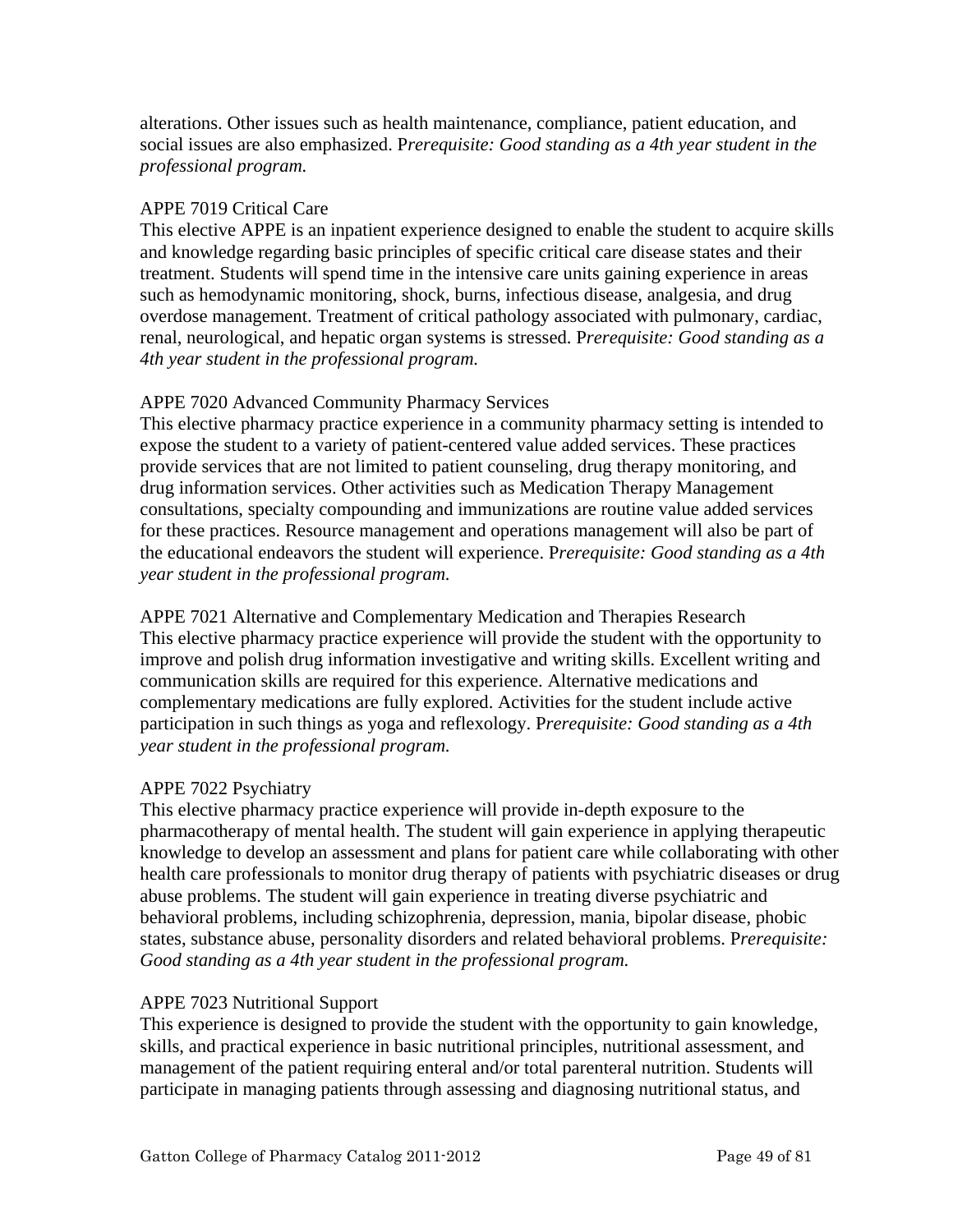designing and monitoring nutritional and electrolyte treatment plans. Experience is gained working with a broad spectrum of patients, including trauma and surgical patients, patients having endocrine abnormalities, and renal- and hepatic-compromised patients. The student will also learn about various infusion techniques and systems for administering nutritional agents. P*rerequisite: Good standing as a 4th year student in the professional program.*

#### APPE 7024 Pediatrics

This elective pharmacy practice experience is designed to enable the student to acquire skills and knowledge regarding basic principles of pharmacotherapy for common childhood diseases. The student will gain experience in applying therapeutic knowledge to develop an assessment and plans for patient care while collaborating with other healthcare professionals. Students will gain experience caring for pediatric patients with acute and chronic conditions in such areas as infectious disease, cardiology, pulmonology, oncology, and rheumatology. Training involves knowledge of pediatric conditions, developmental organ function and related dose-response alterations, and pharmacokinetic and pharmacodynamic predictions. P*rerequisite: Good standing as a 4th year student in the professional program.*

#### APPE 7025 Pharmacokinetics

This elective pharmacy practice experience is designed to give the student hands-on experience in clinical pharmacokinetics. The student will assess the utility of population averages in prediction drug concentration of dosage as well as learn to base therapeutic recommendation on measured drug concentrations. This experience is directed toward monitoring drug therapy based on patient response rather than the sheer manipulation of numbers. Expertise in calculations is expected from didactic course work. P*rerequisite: Good standing as a 4th year student in the professional program.*

#### APPE 7026 General Medicine

This elective pharmacy practice experience in an in-patient hospital setting is designed to give the student a basic understanding of disease states encountered in internal medicine. While participating in the team based approach to health care, application of therapeutics in patient care and skill development in taking medication histories, monitoring patients, providing drug information as well as patient information will be emphasized. P*rerequisite: Good standing as a 4th year student in the professional program.*

#### APPE 7027 Family Practice

This elective pharmacy practice experience is intended to provide the student with a basic understanding of common disease states encountered in family practice medicine. The student will obtain training and experience in the areas of clinical pharmacokinetics, drug therapy evaluation, interpretation of laboratory results, effective communication with other members of the healthcare team, drug interaction screening, drug literature and new product evaluation, formulary research for the P & T Committee, and patient education. P*rerequisite: Good standing as a 4th year student in the professional program.*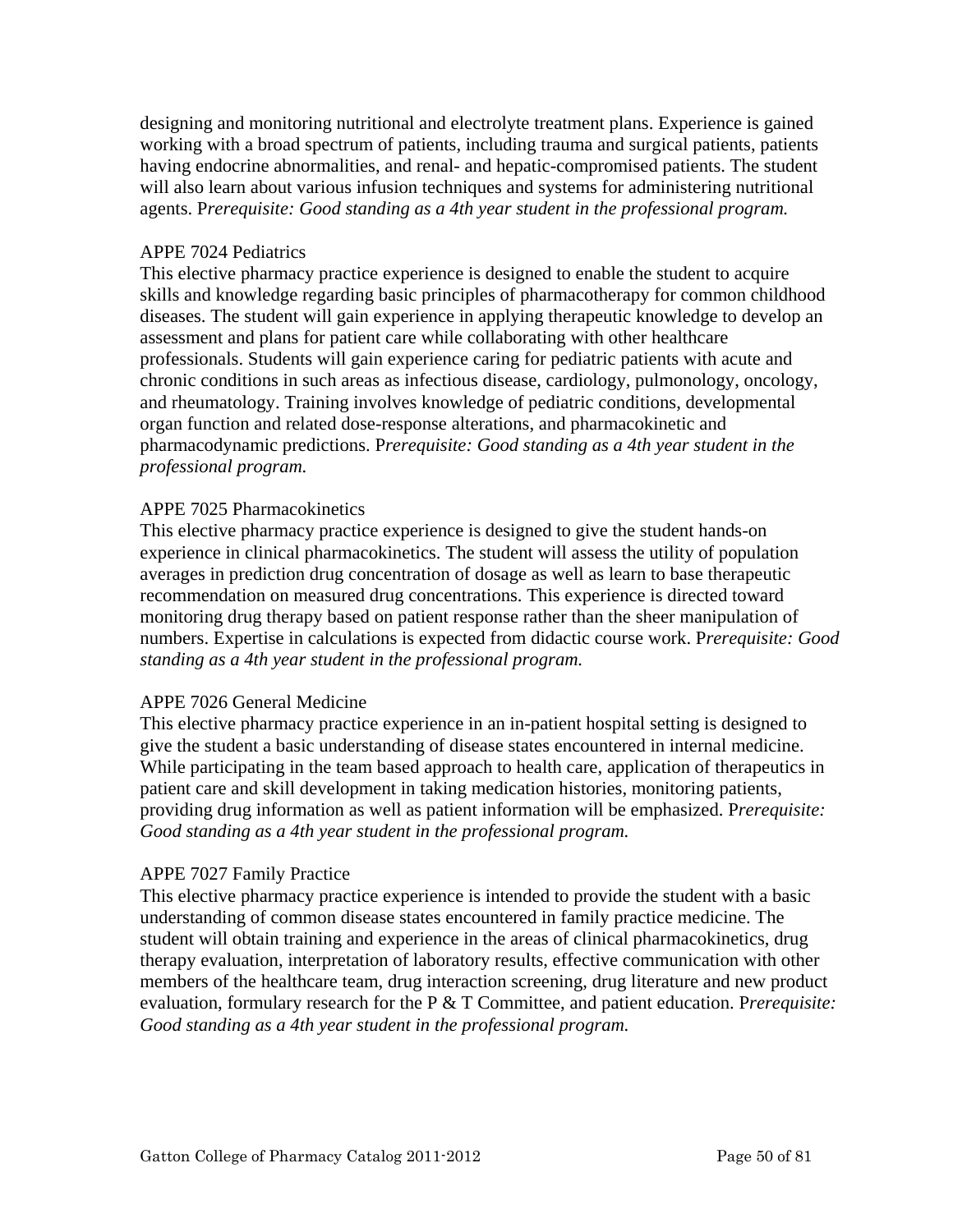#### APPE 7028 Infectious Disease

Pharmacy practice experience in an institutional setting intended to expose the student to appropriate utilization of antimicrobial agents in the hospital setting. Antimicrobial resistance and its effect on antibiotic utilization will be discussed and reviewed. The student will receive training and experience in the areas of clinical pharmacokinetics, drug therapy evaluation, interpretation of laboratory results, effective communication with other members of the healthcare team, drug interaction screening, drug literature and new produce evaluation, formulary research for the P&T Committee, and patient education. P*rerequisite: Good standing as a 4th year student in the professional program.*

#### APPE 7029 Internal Medicine

This elective pharmacy practice experience is designed to develop an understanding of pharmacotherapy for the patients followed by the medical team. An ancillary goal is to allow the student to develop the ability to effectively gather and disseminate information, and communicate with patients, nurses, the physician, the pharmacist and other health care practitioners specific information necessary in the care of patients. P*rerequisite: Good standing as a 4th year student in the professional program.*

#### APPE 7031 Surgery

This elective pharmacy practice experience is designed to provide students with experience in the fundamentals of surgery pharmacy. After completing this clerkship, the student will have a better understanding of the drugs used in surgery, surgical procedures and general patient care. P*rerequisite: Good standing as a 4th year student in the professional program.*

#### APPE 7032 Academic Pharmacy Practice

Students will participate in all parts of the academic process including literature review of teaching methods, facilitating small groups, preparing lectures, syllabi, and examination questions, preparing equipment for laboratory sessions, grading selected assignments, evaluating the current curriculum, and being an active participant in committee meetings and decision-making at the college level. Students will work with the primary preceptor(s) in discussions, as well as independently to accomplish assigned tasks to expose the student to what it means to be an academician in all three pillars of academia. P*rerequisite: Good standing as a 4th year student in the professional program. NOTE: Cannot be counted towards the required 36 weeks of APPEs; Requires permission of the instructor.* 

#### APPE 7033 Renal Failure/Dialysis/Solid Organ Transplant

A CMS requirement for credentialing is to have full participation from a clinical pharmacist on the fully integrated interdisciplinary team that treats and monitors renal and solid organ transplant patients. This pharmacy practice experience focuses on providing patient-centered care to hospitalized and ambulatory renal failure patients, dialysis patients and solid organ transplant patients. The focus of the transplant care will be on kidney transplants but some liver and pancreatic transplant care will be involved as well. The student will apply their therapeutic knowledge to assess and develop therapeutic plans for patients in collaboration with the other healthcare professionals. The student will also be involved in taking medication histories, monitoring patient progress and providing drug information to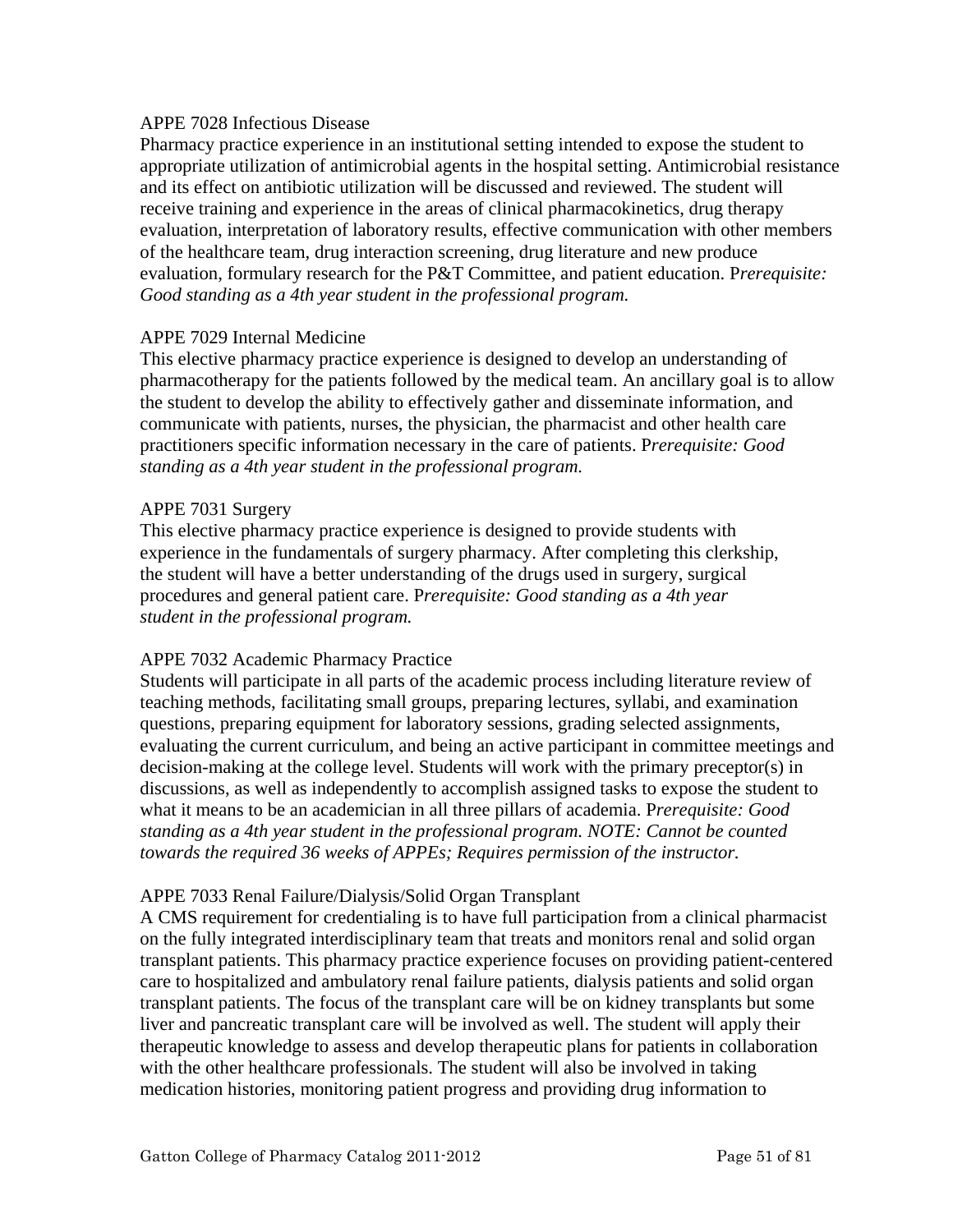healthcare professionals and patients. Outpatient education at both pre and post op will be a vital responsibility of the student. P*rerequisite: Good standing as a 4th year student in the professional program.*

# APPE 7034 Outpatient Oncology/Hematology

This experience is designed to provide the student with the opportunity to gain knowledge, skills, and practical experience in working with outpatients and inpatients with neoplastic disease and the rational therapy with oncological agents. The student will work closely with the healthcare team and patients in pain management, nausea/vomiting management, and side effects management. The student will participate in designing customized medication patient regimens and educating the patients regarding their therapy. The student will also be assisting in monitoring patients while they are receiving intravenous chemotherapeutic medications on site. Some compounding of chemotherapeutic agents will be required. P*rerequisite: Good standing as a 4th year student in the professional program.*

## APPE 7035 Post-Op Orthopedic Care

This experience focuses on providing patient-centered care to patients who have undergone orthopedic surgery. This experience is with a dedicated clinical pharmacist who is responsible for post orthopedic patients of the decentralized practice area in the Joint Camp. This experience is unique to post orthopedic surgery; no other post surgery patients are serviced by this practice. Participation in "speed rounds" with the orthopedic surgeons and team will be part of the student responsibilities by applying their therapeutic knowledge to assess and develop collaborative therapeutic plans for patients in the surgery and physical rehabilitation center. The student will also be involved in taking medication histories, monitoring patient progress and providing drug information. The student will be monitoring and adjusting anticoagulation medications and optimizing patient profiles by performing Medication Therapy Management functions. Pharmacokinetics of vancomycin and the aminoglycosides will be an essential function of the student. P*rerequisite: Good standing as a 4th year student in the professional program.*

#### APPE 7036 Indian Health Service

This experience is designed to provide the student with the opportunity to work within the hospitals and clinics provided by the Department of Health and Human Services through the agency, Indian Health Service. This agency is responsible for providing American Indians and Alaska Natives with federal health services. In this course, students will learn how to incorporate modern and currently accepted healthcare practices into the Indian cultures and traditional tribal healing methods. Students will gain valuable knowledge into cultural diversity and the unique needs of these patient populations. Students will be involved in counseling on every new outpatient medication using the I.H.S. format, with the goal of no patient knowledge gaps regarding therapy and medications. Participation in the anticoagulation, lipid, hypertension and dialysis clinics reviewing and monitoring therapy and making therapy adjustment will also be part of the student's experience. Students will have the opportunity to spend time in the inpatient areas as well. Inpatient time will be spent on the floor and at patient bedside performing kinetic calculations and monitoring therapy. Students will have the opportunity to compound necessary IV medications if needed.*.* P*rerequisite: Good standing as a 4th year student in the professional program.*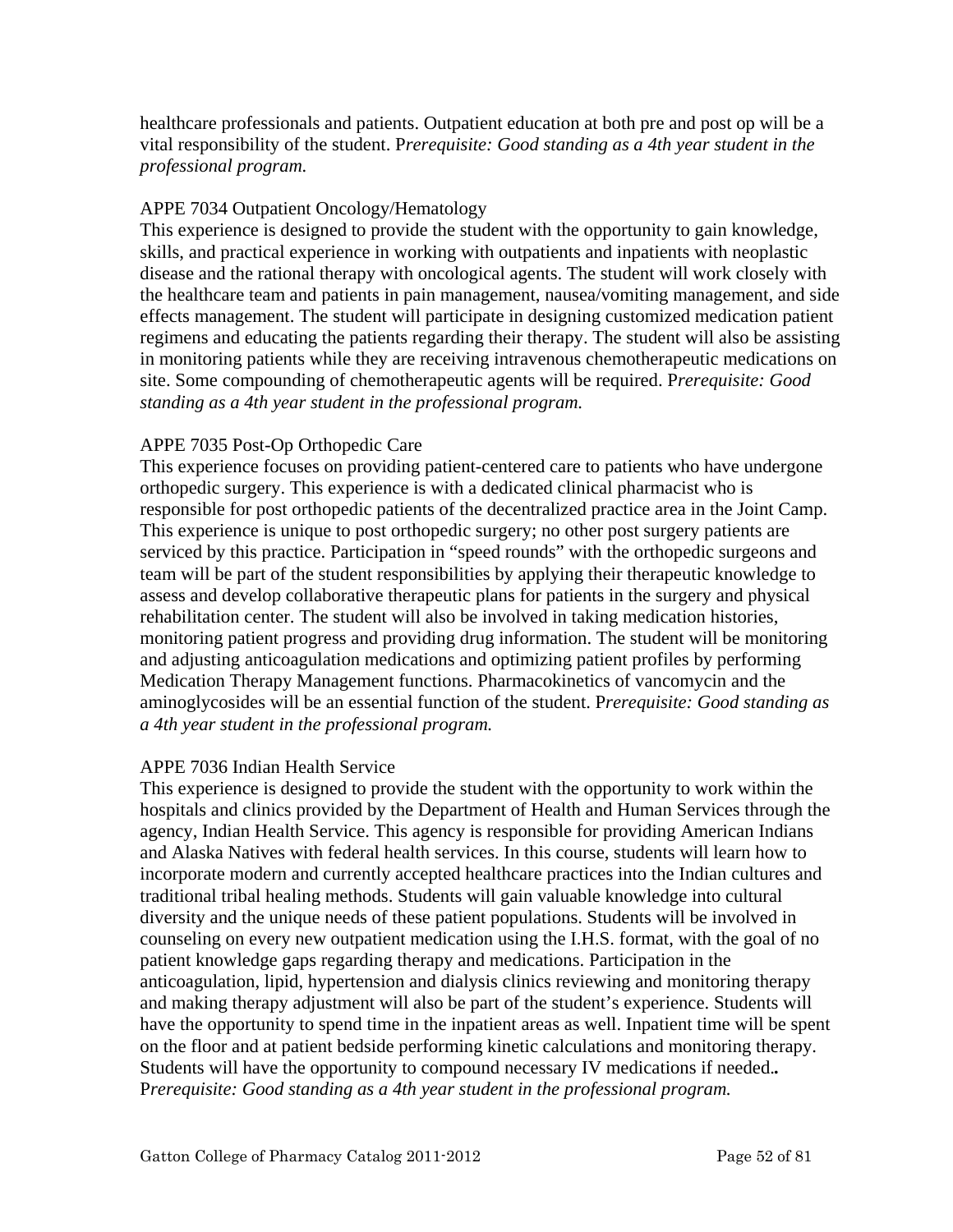## APPE 7037 Pharmaceutical Industry-Drug Information

Pharmacy practice rotation will provide the student with insight into the roles responsibilities and daily activities of Pharmacists in drug information within the Pharmaceutical Industry. The student will not only become familiar with the process of obtaining and evaluating information from the medical literature, but will be able to present the information among other professionals. This course will provide the student the ability to learn how to apply information obtained from various sources to answer drug information questions received from healthcare professionals, patients/caregivers and the general public. The student will also become familiar with the medical and technological resources utilized to provide accurate information as well as the ethical issues pertaining to communicating drug information. P*rerequisite: Good standing as a 4th year student in the professional program.*

# APPE 7038 Global Health Outreach

The Global Health Outreach Elective Rotation is an advanced pharmacy practice elective for P4 students. This elective rotation exposes students to pharmacy-related opportunities in non‐traditional settings focused on an indigent population. The student will provide pharmaceutical care to patients at a multidisciplinary healthcare clinic, as well as, serve as a drug information consultant to other healthcare professionals. P*rerequisite: Good standing as a 4th year student in the professional program.* Note: *Student is required to travel internationally with the partnering organization. Student will pay international travel costs.* 

# APPE 7039 Cardiology

This elective pharmacy practice experience is designed to provide the student with an indepth experience in providing care for patients in the cardiology setting. The rotation will allow students to develop and apply knowledge of cardiology topics. Students will develop individualized pharmaceutical care plans for assigned patients in the cardiovascular units and/or clinics. Students may have the opportunity to counsel patients on anticoagulant or antiarrhythmic medications. P*rerequisite: Good standing as a 4th year student in the professional program.*

#### APPE 7040 Anticoagulation

This elective pharmacy practice experience is designed to expose the student to comprehensive anticoagulation management including vitamin K antagonists, direct thrombin inhibitors, and heparins. Students participate in inpatient and outpatient anticoagulation, including patient education, monitoring, and dosing. P*rerequisite: Good standing as a 4th year student in the professional program.*

#### APPE 7041 Emergency Medicine

This elective pharmacy practice experience is designed to provide the student with an experience in providing care for patients in an emergency department and /or trauma setting. Students will gain enhanced foundation skills in patient assessment and drug therapy assessment, monitoring, and management. Knowledge in therapeutics and decision making skills will be enriched. Students will have exposure to a variety of disease states which will allow them to gain experience in gathering and evaluating patient data and making therapeutic decisions and monitoring drug data. P*rerequisite: Good standing as a 4th year student in the professional program.*.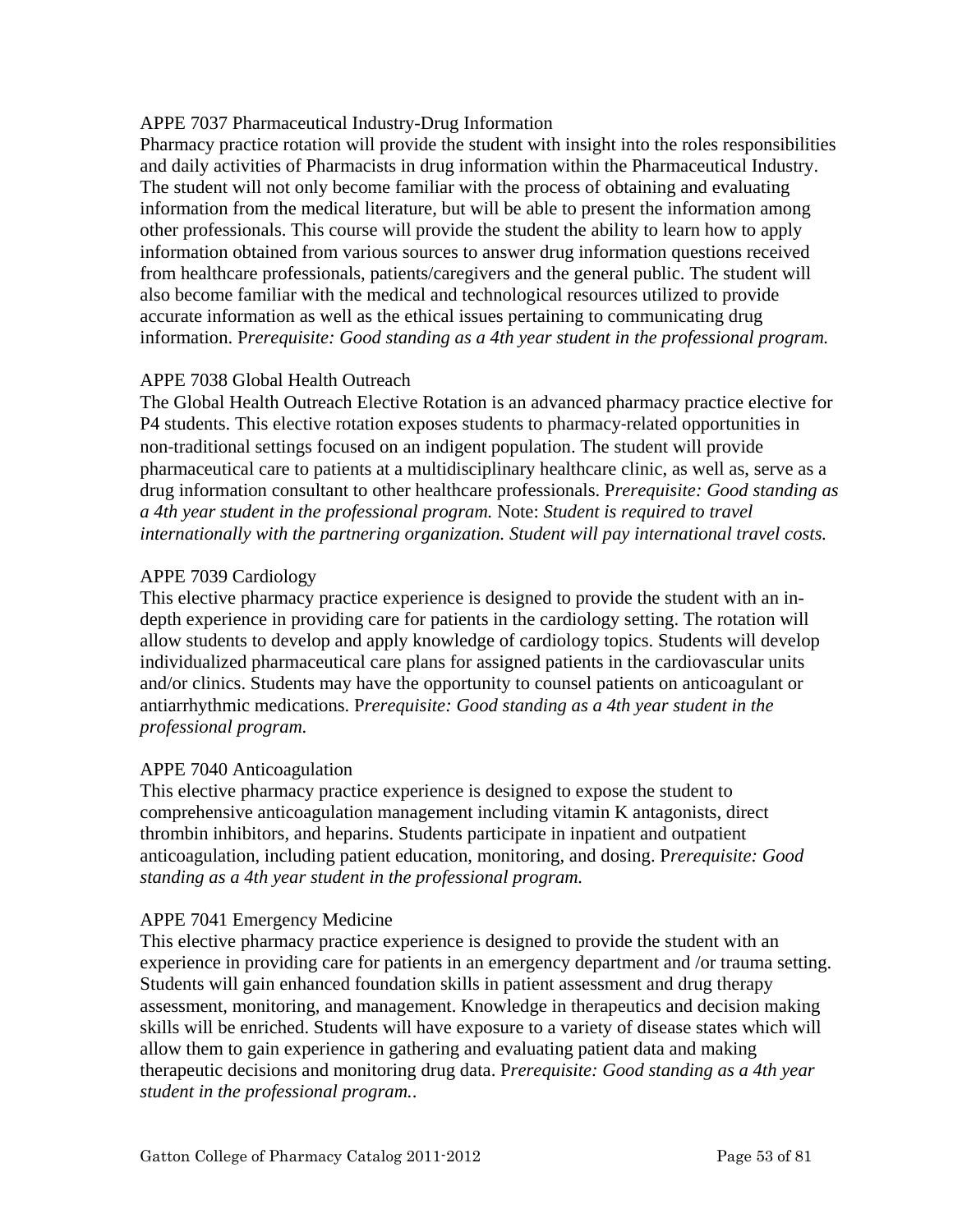# **Approved Didactic Electives**

#### College of Pharmacy Offerings

PMPR 7101 Folk Medicine and Remedies of Southern Appalachia (2 credit hours) An introduction to Appalachian folk medicine will be presented, including the examination of health, illness, and the treatment of disease from a pharmacist's perspective. This includes discussion of various theories of illness, types of healers, nostrums, and the empirical basis for the remedies and alternative forms of therapy. Some of the medicinal properties of the treatments prescribed in the rural Appalachian region will be discussed.

PMPR 7102 Professional Development for Healthcare Professionals (2 credit hours) This course will help facilitate successful careers of young healthcare professionals. The course consists primarily of topic discussions covering an array of issues related to professional development but centered on leadership, organizational, and relational skills. This course will be valuable to those interested in administrative or high level clinical positions, as well as students planning to pursue post-graduate residency training. *Note: Cannot receive credit for PMPR 7102 and ELPA 6450.* 

#### PMPR 7103 Evidenced-Based Diabetes Management (2 credit hours)

This web-based, self-directed elective will utilize the DM Educate™ course content (available at [www.dmeducate.org\)](http://www.dmeducate.org/) to provide an effective, efficient, and flexible mechanism to assure that entry level health professionals have a strong foundation in the principles of diabetes therapy and management. The contributing online faculty are outstanding educators and practitioners from the fields of pharmacy, nursing, medicine, behavioral psychology, dietetics, and exercise physiology. The online learning will be enhanced by biweekly group discussions and other active learning activities designed to supplement the learning objectives of the course curriculum. *Prerequisite: Successful completion of the P2 year in the pharmacy curriculum or with permission of the Department of Pharmacy Practice* 

PMPR 7104 Pharmacy and Health Disparities in the Appalachian Region (2 credit hours) The U.S. healthcare system is often criticized for its high national costs and outcomes that are less than favorable when compared to other nations. Many poorer outcomes can be observed in differences of health risk, illness, health services utilization and mortality that vary by gender, race and ethnicity, age, and place of residence. This course will engage students in teams to explore regional health disparities and define the influence of the presence or absence of pharmacy-related services and initiatives on regional health.

#### PMPR 7105 Interprofessional End-of-Life Clinical Care (3 credit hours)

This course is an interprofessional elective course with content related to death/dying and quality end-of-life care for graduate students in Social Work, Public Health, Medicine, Nursing, and Pharmacy. This course is designed to assist students in exploring important elements of palliative and end-of-life care to effectively recognize and address the needs of those nearing the end of their lives. Topics to be addressed include pain and symptom management, palliative care and hospice models, end-of-life conversations, ethical dilemmas, grief and bereavement, spirituality, and social, economic and legal issues at the end of life.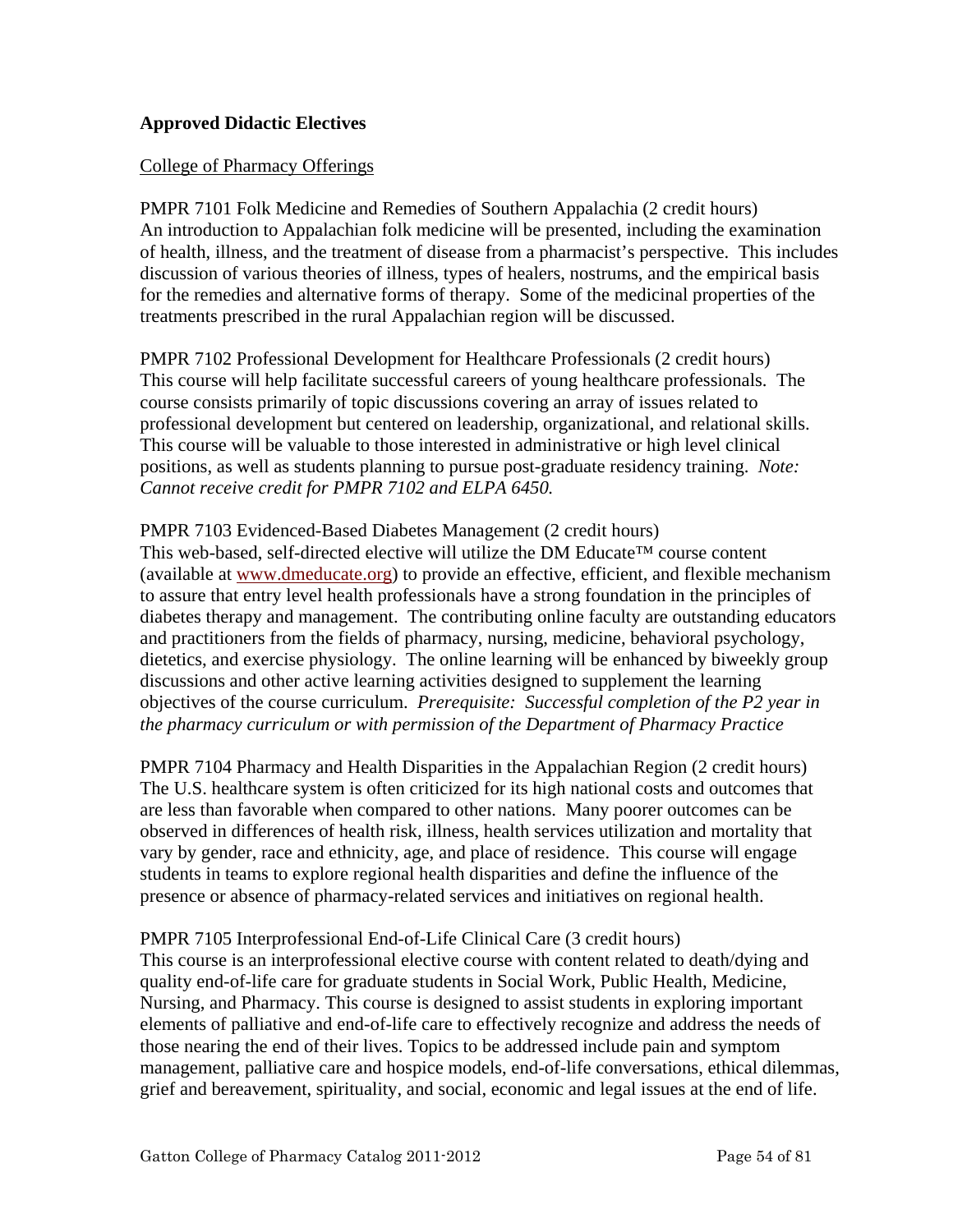## PMPR 7106 History of Pharmacy (2 credit hours)

History of Pharmacy will survey the historical development of Medicine and drugs from Ancient times through the present. The emergence of Pharmacy and Pharmacists as a distinct profession and professionals will be highlighted, along with the development of the educational, legal, and social framework which supported this development. Through coursework, readings, discussion, and projects students will develop an appreciation for the living history of the profession of Pharmacy and their place in it.

## PMPR 7107 Drug-Induced Diseases (2 credit hours)

This course is designed to help the second and third-professional year pharmacy students to develop the knowledge and skills needed to properly address drug induced diseases. Societal expectations regarding medication safety have changed dramatically over the years. Patients expect to be fully informed about the risks of prescribed drugs. Patients expect the pharmaceutical industry, regulatory agencies, and health care providers to protect them from drug-induced diseases. The effects of drugs are not always entirely beneficial. Although they may cure or positively affect a disease, drugs are also capable of causing new diseases or exacerbating those that already exist. The purpose of this class is to provide comprehensive information regarding detection, prevention, and management of drug induced diseases. Every time a patient presents with a new disease or exacerbation of an existing condition, someone needs to ask, "Could this be drug induced?" If the answer is yes, then, "How do we treat it?" Simply knowing that a given drug may cause a particular disease is not enough.

## PMPR 7108 Ambulatory Care Issues in Appalachia (3 credit hours)

Elective intended to increase a student's proficiency in the management of chronic diseases commonly encountered in the adult ambulatory environment. Active learning activities within the course will equip the student pharmacist with the knowledge and skills necessary to interact directly with a patient and the patient's ambulatory care provider team. Pharmacotherapy intervention combined with behavior and lifestyle modification is the most effective management option for most patients. After completion of this course student pharmacists should have the background and practical knowledge for instructing and encouraging patients towards evidence based pharmacotherapy regimens and implementation of lifestyle modifications specific to their disease burden. Additionally, students will develop active learning skills to be used throughout the students' professional career. The student will also have an increased knowledge of evolving opportunities in ambulatory care practice. This course is designed to build upon the foundational knowledge and skills acquired in the pharmacotherapy series. *Prerequisite: Good standing as a 3rd year student in the professional program* 

# PMPR 7109 Women's Health (3 credit hours)

Elective intended to broaden the student's knowledge and understanding of women's health issues. This course will have three areas of foci: formal lectures and active learning activities designed to emphasize the pharmacist's role in providing healthcare to women across all the spectrums of life, debates/discussions focused on controversial issues facing women's health, and service learning hours in an area of the student's choosing which evaluates the impact on women in the community in order to better appreciate community needs and issues. *Prerequisite: Good standing as a 3rd year student in the professional program*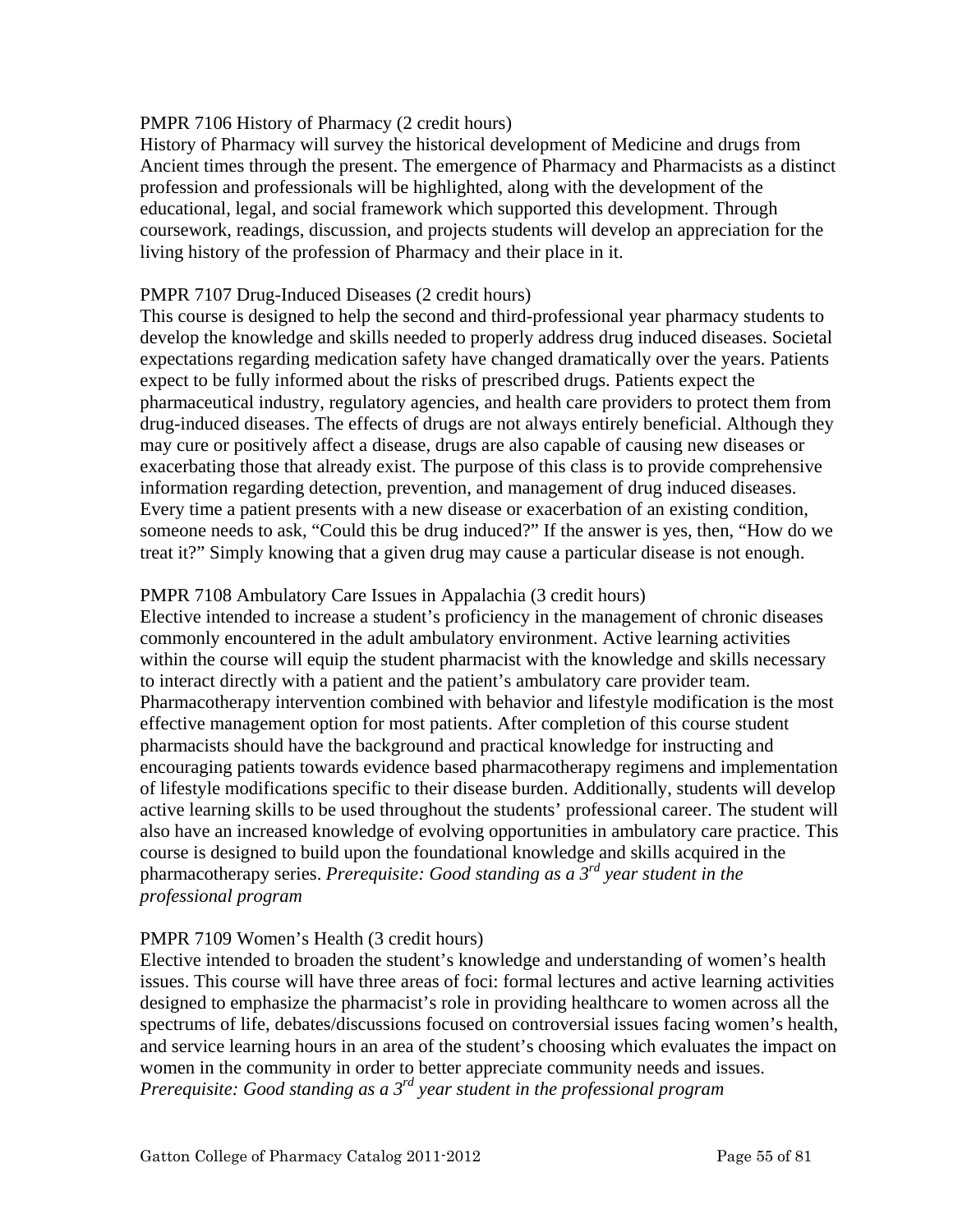## PMPR 7110 Anticoagulation (1 credit hour)

This course will develop the fundamental skills acquired in the Pharmacotherapy course series and provide an in-depth training at managing various anticoagulation treatments and related diseases. The course will offer additional training focused on all areas of practice including both acute and ambulatory care. *Prerequisite: Successful completion of Pharmacotherapy I and II; Good standing as a 3rd year student in the professional program* 

## PMPR 7111 Advanced Oncology Pharmacy (1 credit hour)

This course series will supplement the oncology material covered in the Pharmacotherapy series. Emphasis will be placed on malignancies and high level oncology topics not covered in class. Malignancies not covered in the Pharmacotherapy series will be taught using a traditional lecture format. High level topics will be taught through the use of case studies that will foster/develop self-directed learning. *Prerequisite: Good standing as a 3rd year student in the professional program* 

## PMPR 7112 Advanced Pediatric Pharmacy (1 credit hour)

This course series will supplement the pediatrics material covered in the Pharmacotherapy series. Emphasis for the course will be placed on practical issues involving infants and children that the pharmacist will encounter. This will be accomplished through a variety of readings, case studies and presentations. *Prerequisite: Good standing as a 3rd year student in the professional program* 

PMPR 7113/7114/7115 Pharmacy Practice Research/Scholarship I/II/III (1-4 credit hours) This course will provide the student the opportunity to learn about a practice-based research project through its conception, design, execution and reporting by working independently with a faculty advisor on a selected project. Each specific agreement will include a description of the objectives intended for this offering in the agreement. *Prerequisite: Signed agreement between the student and a faculty advisor, approved by the department chair* 

# PMSC 7201 Veterinary Pharmacy (2 credit hours)

This class contains an overview of biologicals and pharmaceuticals commonly encountered in the practice of veterinary medicine, concentrating on those drugs and diseases that could be encountered by a pharmacist. The course will include agents that are used solely as veterinary pharmaceuticals as well as drugs used in human medicine that have unique application in veterinary practice. Theoretical and practical aspects of veterinary compounding will be discussed and accomplished. The most common companion animal diseases and pharmacotherapy options will be presented and discussed. Diseases communicable between animals and humans (zoonotic disorders) will also be presented.

#### PMSC 7202 Principles of Toxicology (2 credit hours)

This course will provide students with an understanding of the basic principles and concepts of toxicology, including various mechanisms of toxicological response. The course will also present clinical applications, including the toxicology of various drug classes, vitamins, alcohols, metals, environmental chemicals, and agents used for chemical and biological warfare.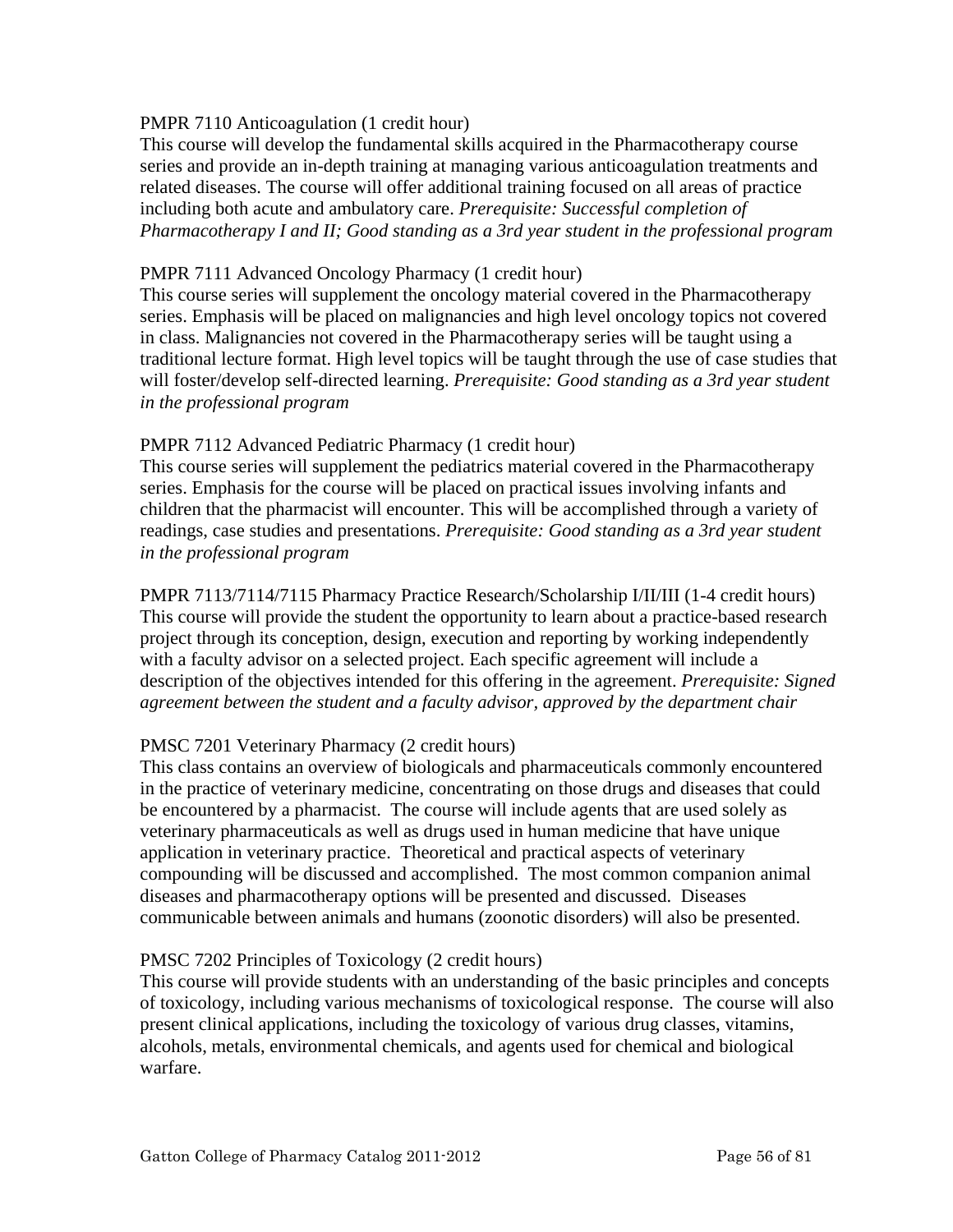## PMSC 7203 Non-Medicinal Drug Use (2 credit hours)

This course covers a wide range of topics centered around the use of drugs for non-medicinal purposes. Inherent in the course is the discussion on the continuum of legitimate versus nonlegitimate drug use, or medical versus non-medical use. The major focus of the subject material pertains to issues of drug abuse, particularly in Appalachia and other rural environments. Other issues such as ergogenic drugs, entheogenics, and cultural drug use, both current and historical, will be considered. Multiple faculty participate in the course.

PMSC 7204/7205/7206 Pharmaceutical Sciences Research I/II/III (1-4 credit hours) This course will provide the student the opportunity to learn about laboratory research through experimental conception, design and execution by working independently with a faculty advisor on a selected research project. Each specific agreement will include a description of the objectives intended for this offering in the agreement. *Prerequisite: Signed agreement between the student and the faculty advisor, approved by the department chair* 

#### PMSC 7207 Fundamentals of Clinical Trials (2 credit hours)

This course will familiarize the student with the main aspects of clinical trials in industry, academia and government settings. It will provide the student with an overview of the FDA and regulatory requirements in the drug development process, as well as the responsibilities of a PharmD as the Principal Investigator (P.I.) of a clinical trial.

#### Non-College of Pharmacy Offerings

Enrollment in courses offered by other colleges may be dependent upon class space, instructor permission, and/or scheduling constraints.

#### ACCT 5050 Health Care Accounting and Finance (3 credit hours)

This course applies the concepts of accounting and finance within the context of the health care industry. Course coverage includes basic accounting and finance principles and how these principles are applied in the health care arena. Topical coverage includes financial statement preparation and analysis, cash flow analysis, cost behavior control, capital acquisition, budgeting, reimbursement mechanisms, and managed care. NOTE: A background in basic accounting is strongly recommended.

# ANTH 3500 Appalachian Folk Medicine (3 credit hours)

The study of folk medical beliefs and practices, focusing on Southern Appalachia from the late 1800s to 1940. Topics examined include folk *materia medica* and therapeutics, magicoreligious beliefs and practices, folk healers, folk concepts of illness and human physiology.

#### ELPA 6450 Leadership Studies (3 credit hours)

This seminar develops a more in-depth understanding of theory and research related to the study of leadership. Although there will be a brief review of traditional theories from traditional approaches (trait, behavioral, etc.) through contemporary approaches (situational, transformational, symbolic, etc.), the focus of this class is on "cutting-edge" ideas. Students are strongly encouraged to explore nontraditional approaches to thinking about how leadership can be conceptualized, explored, and understood, as well as how to relate their ideas to current models. Emphasis will be given to student-initiated exploration of themes, which underlie leadership. *NOTE: Cannot receive credit for ELPA 6450 and PMPR 7102.*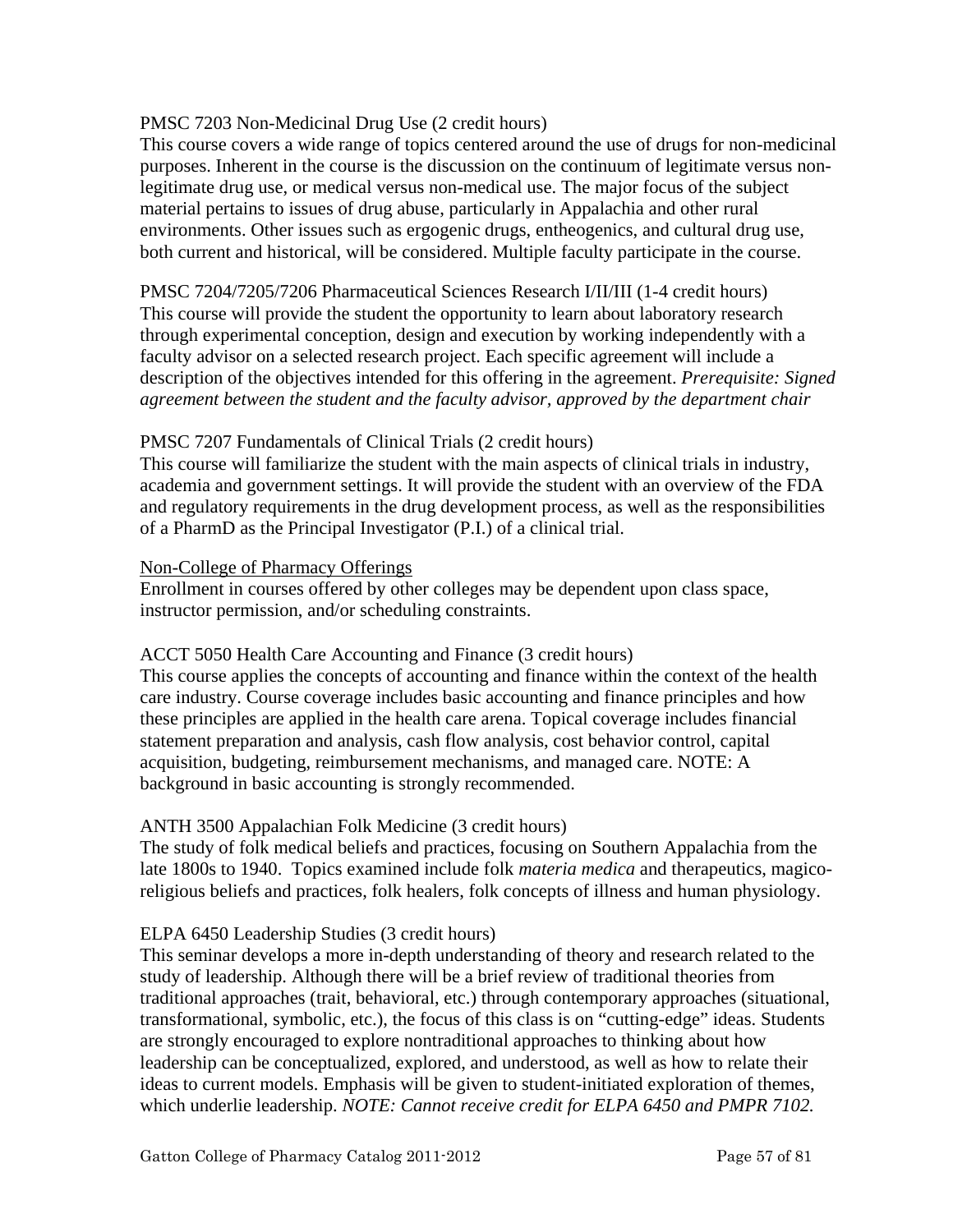## ENVH 4357/5357 Toxicology (3 credit hours)

A study of the essentials of toxicology, including toxicity determinations and measurements, and biologic factors important in understanding toxicity. A review of toxic substances in air, water, foods, and the workplace with a consideration of exposure limits, their rationale and evaluation methods. *Prerequisite(s): CHEM 2011/ 11 and HSCI 3320, or permission of instructor* 

## FCNU 4957/5957 Cultural Outreach: Education and Health (3 credit hours)

This is an interdisciplinary community-based course focused on the education, health and wellness of the Hispanic population in rural Tennessee. The course combines online didactic content and a substantial cultural immersion field experience with Hispanic adults, children and families at off-campus community sites in rural eastern TN. Through an interdisciplinary approach, students are exposed to knowledge from different fields which contribute to a global understanding of bio/psycho/social and educational issues that impact the Hispanic population. Social, cultural, political, economic, environmental, educational, and health issues will be explored.

#### IDMD 1940 Rural Health Research and Practice (3 credit hours)

Student and faculty teams in rural communities partner with communities to assess health priorities and develop plans to address identified needs. Students develop an understanding of interdisciplinary working relationships among health professional disciplines. Students will develop an understanding of issues associated with research involving human subjects and receive IRB Training.

#### IDMD 2950 Rural Community-Based Health Project (3 credit hours)

In this course students work in interdisciplinary teams to develop a community-based health proposal in collaboration with their rural community partners. Through implementing and evaluating the proposed community-based project, students gain hands-on experience in using participatory methods to promote the health of a selected rural population. Students enhance their formal presentation skills through presenting the results of their communitybased project.

#### PUBH 3080 Principles of Epidemiology (3 credit hours)

This course is an introduction to epidemiology and the application of epidemiologic principles to the investigation, control, and prevention of disease. The primary aim of the course is to provide a working knowledge of the fundamentals of epidemiology as well as to serve as a foundation for more advanced study of epidemiologic methods. *Prerequisite): PUBH 3000 or permission of instructor*. *Cannot receive credit for PUBH 3080 and PUBH 5400.* 

PUBH 3330 Cultural Competence and Spirituality in Health Care (3 credit hours) Health care effectiveness increases when the spiritual and cultural traditions of the patient are addressed. In this class, students will receive an orientation to the practices and concerns of diverse cultural and religious groups.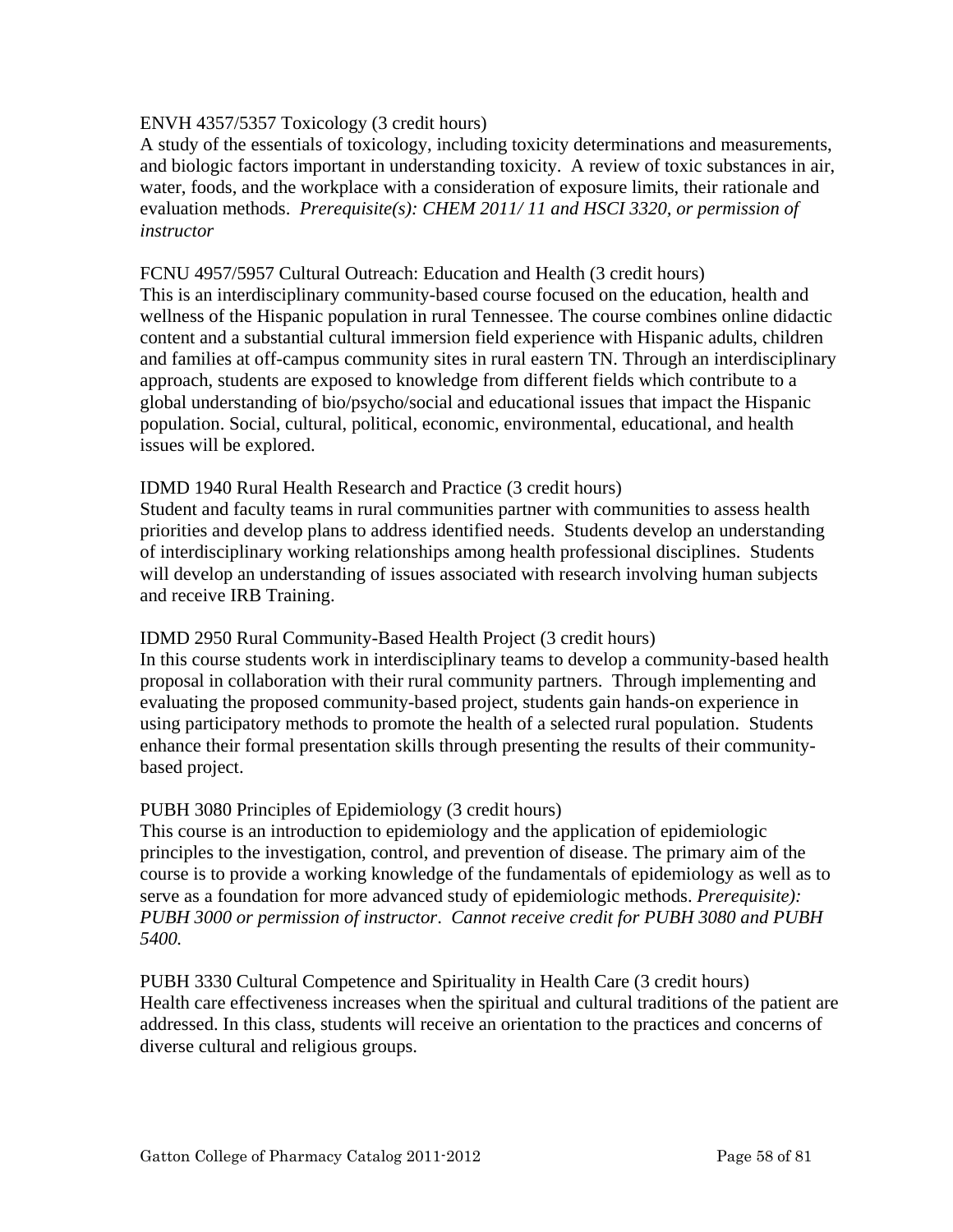PUBH 4927/5927 Cultural Competence and Spirituality in Health Care (3 credit hours) Health care effectiveness increases when the spiritual and cultural traditions of the patient are addressed. In this class, students will receive an orientation to the practices and concerns of diverse cultural and religious groups.

# PUBH 4937/5937 Stress Management (3 credit hours)

Acquaints the student with the literature and research on stress and provides a holistic introduction into the theory and practice of stress management that encompasses physical, emotional, psychological, and spiritual dimensions of stress responses. The course uses an experiential approach to applying coping strategies and relaxation techniques covered in class by requiring students to develop and implement a personal stress management project.

## PUBH 5310 Biostatistics I (3 credit hours)

This course introduces the principles of Biostatistics with emphasis on collection, organization, analysis and interpretation of numerical data for populations and individuals. The course presents many statistical methods that have a broad application in health services and biological sciences. Major topics include data presentation, summary measures, probability, confidence interval, hypothesis testing, correlation analysis and simple linear regression. The method of instruction emphasizes understanding of key concepts and statistical techniques through readings assignments and exams, as well as application of Biostatistics principles to cases in public health practice. The course has multiple opportunities to assess competence of students, including grasp of key concepts, statistics methods and application skills.

#### PUBH 5400 Introduction to Epidemiology (3 credit hours)

This course is an introduction to epidemiology and the application of epidemiologic principles to the investigation, control, and prevention of disease. The use and analysis of health statistics are emphasized. *Cannot receive credit for PUBH 3080 and PUBH 5400.*

SPAN 1011 Beginning Spanish for Healthcare I (3 credit hours)A study of the four language skills of speaking, listening, reading and writing, with an emphasis on vocabulary and cultural situations appropriate for healthcare professions.

#### SPAN 1021 Beginning Spanish for Healthcare II (3 credit hours)

Continuation of the study of the four language skills of speaking, listening, reading and writing with an emphasis on vocabulary and cultural situations appropriate for healthcare professions. *Prerequisite: SPAN 1011*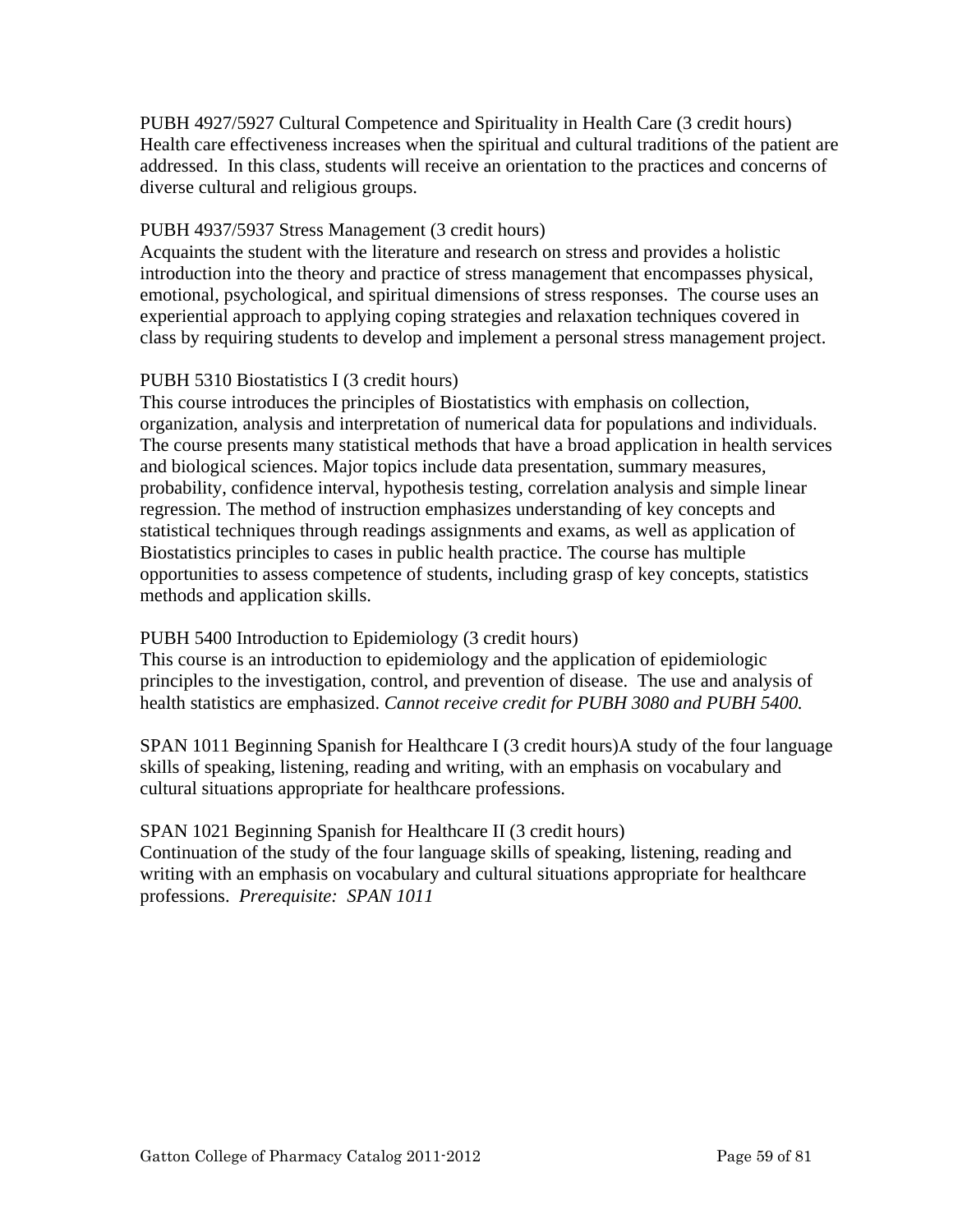# **PROGRAM INFORMATION AND POLICIES**

## **Office of Academic Affairs**

The Office of Academic Affairs is responsible for all academic aspects of the PharmD program. This includes curriculum issues, notification of students achieving the "Dean's List," compilation, distribution and oversight of the class and examination schedule, and implementation of recommendations from the Academic Progression Committee. The office is located in Room 204 of Building 7 on the J.H. Quillen Veterans Affairs Medical Center campus (VA). Students can also reach the office by calling 423-439-6334.

#### **Academic Performance**

Students are required to pass all courses applicable towards the PharmD degree with a minimum grade of "C" during each semester of enrollment. Students failing to meet this standard shall be subject to the action of the Academic Progression Committee (APC).

## **Grading System**

The College of Pharmacy utilizes a standard letter grading system of A, B, C, D and F. Faculty for an individual course may elect to augment the grading system through use of the plus/minus system; however, the grades of C-, D+, and D- are not used.

The method by which letter grades are assigned is determined by the course coordinator for each course and is included in the course syllabus. Once the method for assigning letter grades is in place for a course during a given semester, it cannot be made more stringent; however, the grading scale can be altered provided the scale is not made more difficult.

Grades of D and F are not considered passing grades and require that a student receiving such grades remediate the course (see Academic Progression policy for definition of remediation).

Other grades utilized by the College of Pharmacy are P (pass), I (incomplete) and W (withdraw). A grade of P is assigned to students successfully completing a course graded on a Pass-Fail basis. A grade of I is a temporary grade that may be assigned in cases in which a student, for acceptable reasons, is unable to complete all the requirements of a course. A student must make arrangements to complete the course within twelve months or the grade of I automatically becomes an F. A grade of W is assigned in cases in which a student has been granted permission to withdraw from a course according to the following. A student approved to withdraw from a course up to one-quarter of the course's duration will receive no penalty (i.e., no record of enrollment). Approved withdrawals occurring after one-quarter and up to three-quarters of the course's duration will result in a grade of W. Withdrawal after three-quarters of the course has elapsed is not allowed except under documented extenuating circumstances; in such cases, a grade of W will be assigned. Grades of P, I, and W carry no quality points and have no bearing on the GPA.

Grading symbols of  $+$  and  $*$  are also utilized. A " $+$ " symbol indicates that a course continued beyond the current semester. An "\*" symbol indicates that additional work was required by a student to obtain the specified course grade.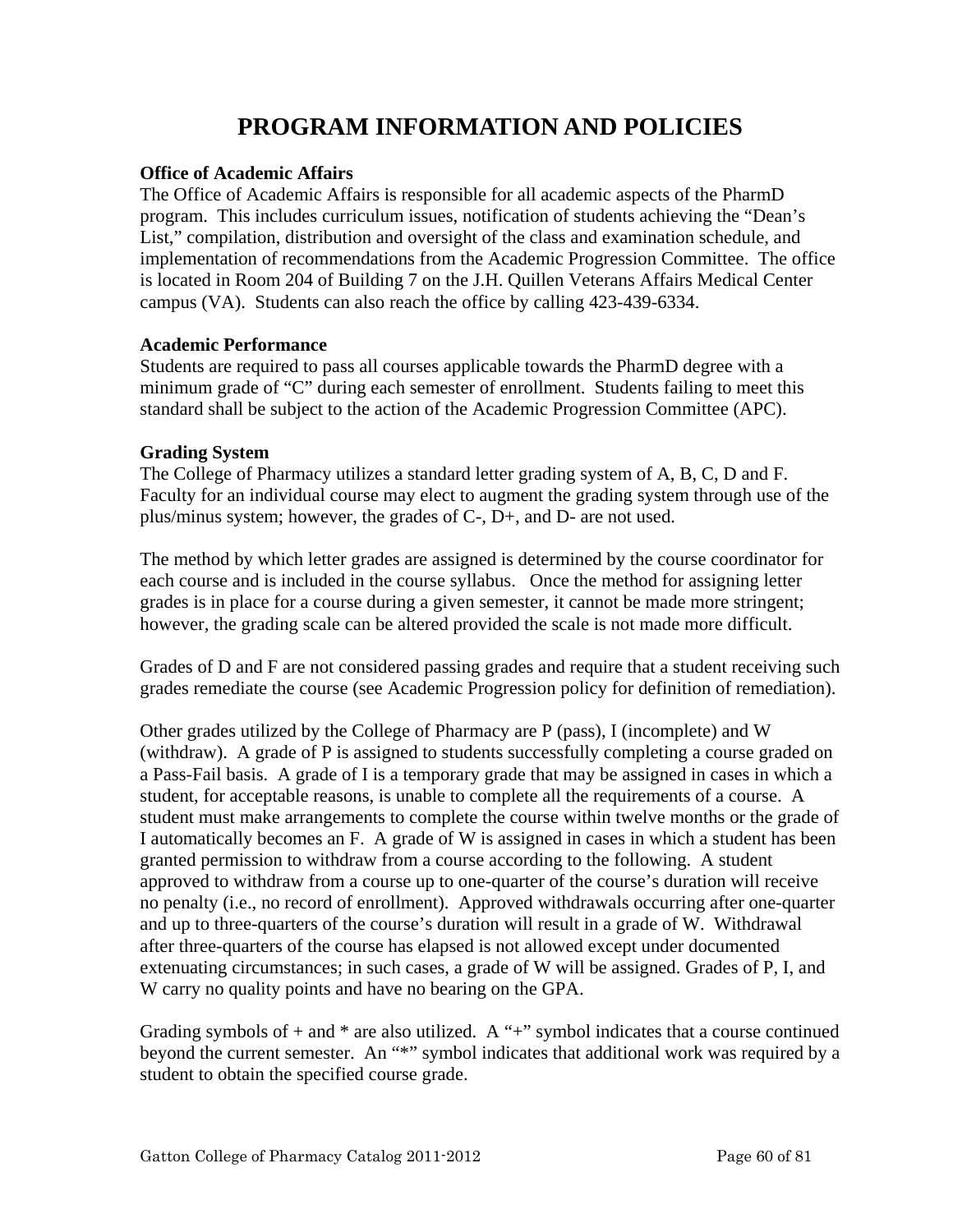Grading policies also apply to elective course taken outside of the College of Pharmacy.

The GPA is the weighted average of quality points earned relative to the number of credit hours attempted on a 4.000 scale. To calculate a GPA, the point value of the grade received in a course (see below) is multiplied by the number of credit hours the course is worth to determine the quality points for a course. The sum of quality points earned is then divided by the sum of credit hours attempted.

Letter grade point-values are as follows.

| A 4.000    | $B+ 3.300$     | $($ +        | 2.300 |
|------------|----------------|--------------|-------|
| A- 3.700   | <b>B</b> 3.000 | $\mathbf{C}$ | 2.000 |
| $B+ 3.300$ | $B - 2.700$    | $\mathbf{D}$ | 1.000 |
|            |                | Е.           | 0.000 |

The GPA is calculated utilizing grades received in all courses attempted. Class rank based upon GPA is determined at the end of each semester, and is used for internal purposes as necessary.

# **Grade Appeal Process**

The grade appeal process affords students the opportunity to pursue a formal course of action to dispute a final course grade. This process does not apply to erroneous grades that result from mistakes in transcription, data entry, simple calculations or other unintentional causes. Changes of erroneous grades are handled quickly and informally, without the need for a grade appeal.

A student may appeal a final course grade if the student has evidence that the grade was assigned in a malicious, capricious, or arbitrary manner. The following steps provide a guideline for the appeals process. All persons concerned with this process should adhere to the time schedule outlined herein. Note that the timeframe may be adjusted due to extenuating circumstances, such as university closings or holidays, at the discretion of College of Pharmacy administration.

The grade appeal process is outlined in Gatton College of Pharmacy Student Handbook, available online at [www.etsupharmacy.com](http://www.etsu.edu/pharmacy). Students wishing to appeal a grade must begin the process within 21 days of when the final course grade is reported to the registrar.

# **Grade Reports**

Grades are available to students online via *[GoldLink,](http://goldlink.etsu.edu/)* the University's student information system. Academic departments retain grade documentation for a period of one year. Student concerns regarding academic records will only be addressed within one academic year from the date when the grades in question were posted.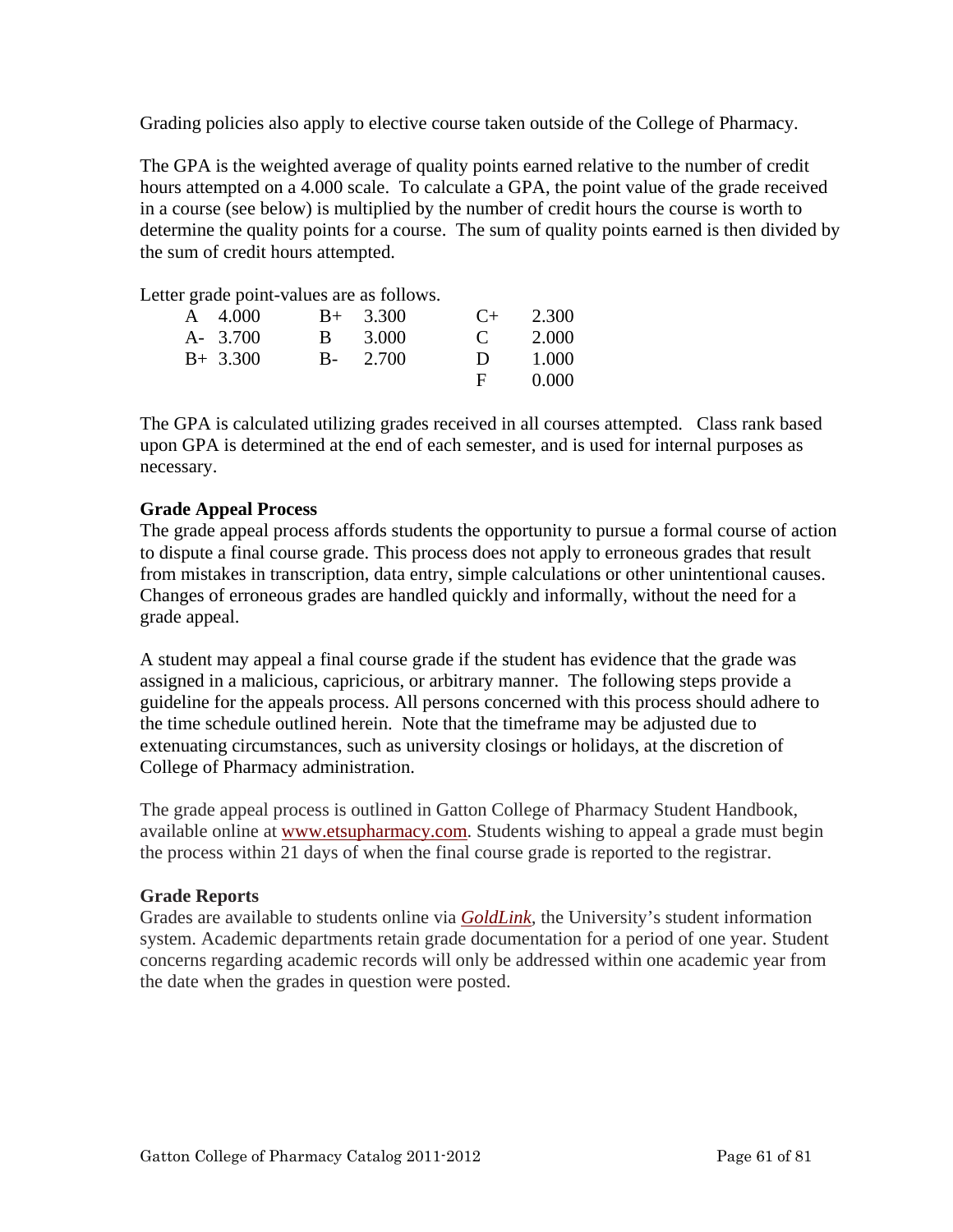## **Academic Honors**

#### *Dean's List*

The Academic Affairs office will publish an honor roll each semester (Dean's List), consisting of students who demonstrated academic excellence by achieving a 3.5 GPA or better (with no grade below a B-) while enrolled full-time in the Gatton College of Pharmacy with at least twelve hours taken for a letter grade. For each semester in which this is accomplished, the student will receive a letter of recognition signed by the Dean. The student's name may also be published in the College newsletter or other publications.

#### *Graduation Honors*

The Gatton College of Pharmacy confers three academic distinctions at graduation which will appear on student diplomas:

*Summa Cum Laude* - students graduating with a pharmacy GPA of 3.900 to 4.000 *Magna Cum Laude* - students graduating with a pharmacy GPA of 3.750 to 3.899 *Cum Laude* - students graduating with a pharmacy GPA of 3.500 to 3.749

#### **Academic Progression Committee**

The Academic Progression Committee (APC), in consultation with the Office of Academic Affairs, is charged with monitoring students' performance during each semester and progress throughout the curriculum. The APC acts on behalf of the faculty as an advocate for student learning, faculty teaching and academic integrity. The committee serves to mediate and facilitate student remediation and retention issues, within the boundaries of academic standards. The emphasis is on learning, understanding and applying the material and skills that are taught throughout the curriculum. The APC becomes involved in academic issues when a student's academic performance falls below the level needed for the successful completion of one or more courses and makes decisions regarding student's retention and progression in the program. The APC Policy, including the composition and function of the APC, is detailed in the Gatton College of Pharmacy Student Handbook found on the web at [www.etsupharmacy.com](http://www.etsu.edu/pharmacy).

#### **Course Credit and Student Compensation Policy**

Students on pharmacy practice experiences may **not** be paid for their activities by the site to which they are assigned. This is an accreditation standard and **cannot** be waived. Students may receive housing, meal and travel allowances from the experiential site for off-campus educational experiences.

Students who work on research projects with faculty or in summer internship experiences with off-campus pharmaceutical companies, regulatory agencies or professional societies/associations, may receive either Independent Study course credit or payment for their work, **but not both**. Further information about the credit and compensation policy can be found in the Gatton College of Pharmacy Student Handbook found at [www.etsupharmacy.com](http://www.etsu.edu/pharmacy).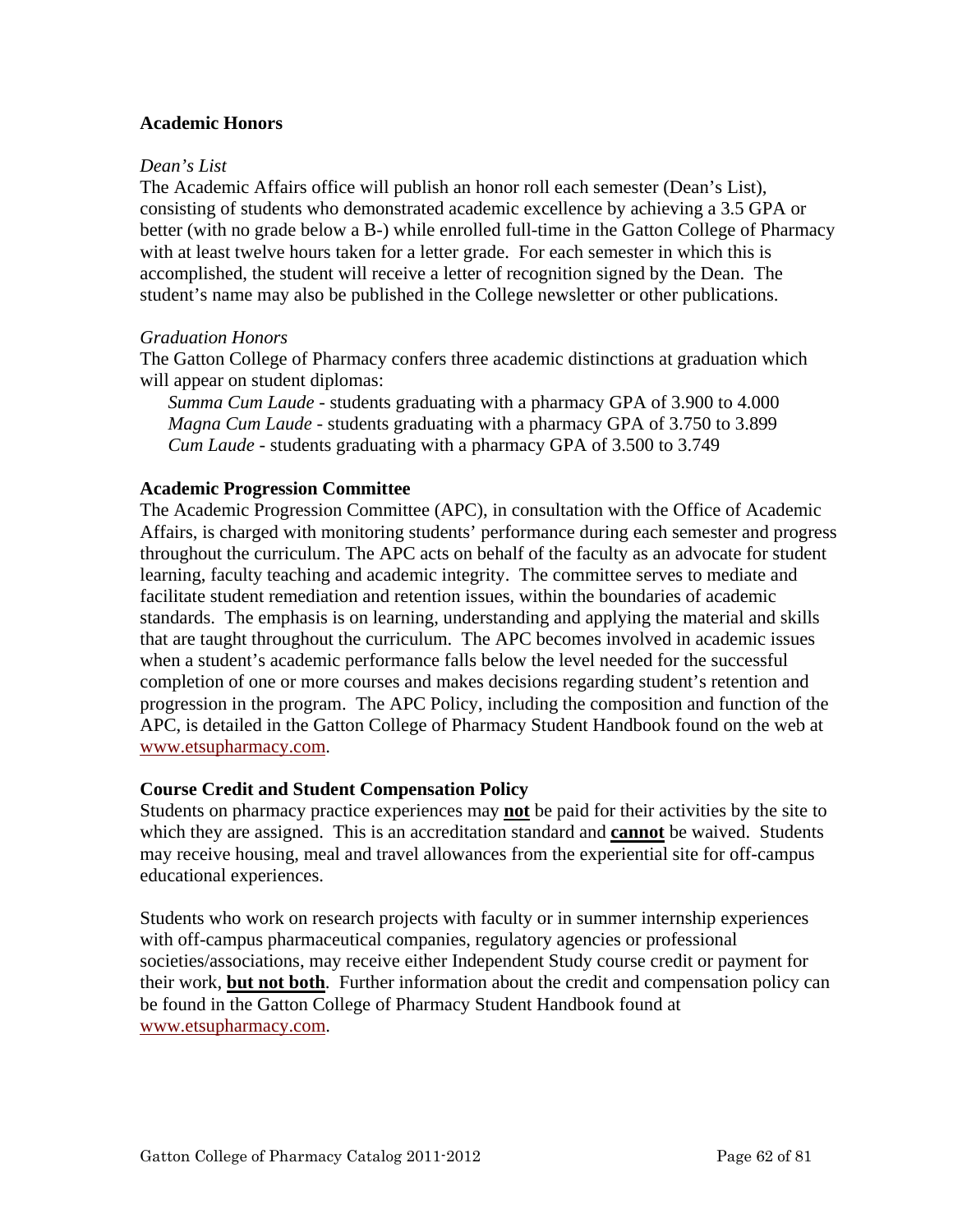## **Required Trainings**

#### *Immunization Certification*

Students will be required to complete the American Pharmacists Association (APhA) Immunization Certification training during the first month of the first professional year. Training will be scheduled as part of the Introductory Pharmacy Practice Experience (IPPE). This certification consists of a self-study exam, a didactic lecture, a final exam and a practicum. This certification will be at the expense of the individual student. The certification will be active as long as the individual maintains active BLS certification.

#### *Occupational Safety and Hazard Administration Certification*

Students will be required to complete an online occupational safety and health (OSHA) training to prepare them for participation in PPEs. The training is completed via an independent study program and must be completed before a student will be allowed to begin his/her introductory PPE. Annual training is required.

#### *Sexual Harassment Training*

Consistent with the university's mission and vision, the Gatton College of Pharmacy is committed to treating people with dignity and respect. This ideal involves all employees and students as we strive to work together in an atmosphere conducive to building relationships on honesty, integrity, and trust. Towards this end, student pharmacists will be required to complete training in Preventing Sexual Harassment upon initial enrollment in the College. The training is complete online as a self-study program. Students are required to submit a copy of the certificate of completion to the Office of Student Affairs.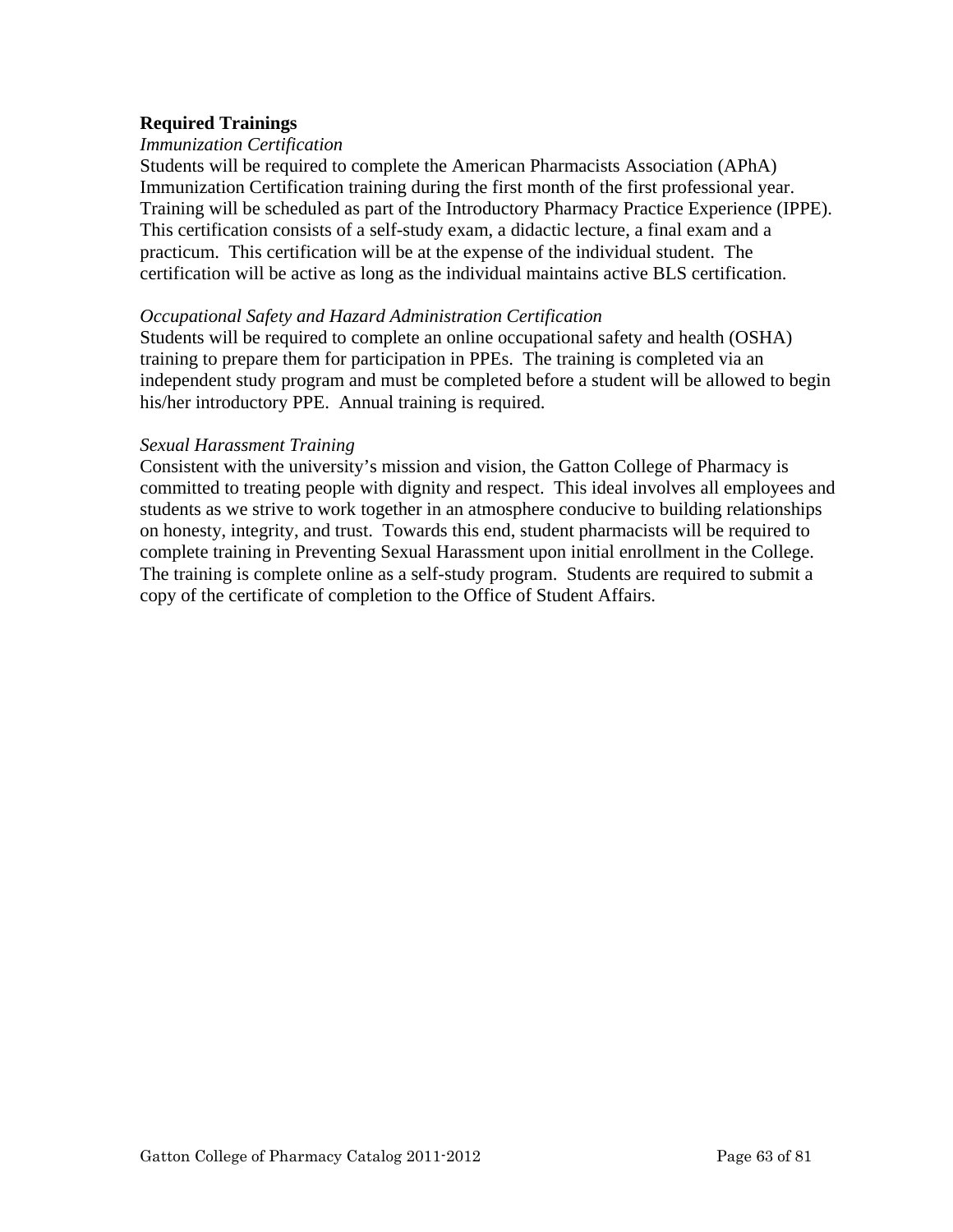# **STUDENT SERVICES AND RESOURCES**

## **Office of Student Affairs**

The Office of Student Affairs coordinates a number of services for students, including academic advising, tutorial assistance, financial aid, and assistance with personal issues. The office also provides support for the College's student organizations and coordinates special events and programming for students. Information about pertinent services and programs is detailed below. Student Affairs is located in Room 212 of VA Building 7 (Pharmacy Building) and may be reached at 423-439-6338.

## **Faculty Advisors**

Pharmacy students are assigned a faculty advisor upon matriculation. This individual serves as a student's primary academic advisor for the full four years unless a student requests a change in advisor. The role of the advisor is to serve as a resource. Advisors maintain an open door policy and exist to offer guidance in such matters as surviving in pharmacy school, geographic orientation, accessing resources to address personal issues and other issues as necessary. Ideally, the relationship will develop into one in which the student will seek out the advisor for advice and counsel. Students are encouraged to have regular contact with their advisor by e-mail, phone or in person.

# **Tutors**

Students experiencing academic difficulty should first seek assistance from faculty; however, peer tutoring can be arranged to provide students with an additional source of assistance to facilitate learning and mastery of the academic material. Students who have excelled academically and who are identified by the course coordinators are encouraged to serve as peer tutors. These peer tutors work with their peers and underclassmen individually or in groups (when appropriate) on content and test preparation for a specified amount of time as agreed upon by the tutor and the student. Students seeking a tutor or students interested in becoming peer tutors should contact the Office of Student Affairs. If intensive help is required, students should contact the Office of Student Affairs which will assist in developing a support plan utilizing available university services.

# **Library Resources**

The Charles C. Sherrod Library is the central university library in the heart of the main campus. This state-of-the-art facility is a great place to study and do research. Filled with natural light, it has comfortable seating, a 24-hour study room, lots of network connections, laptop computers for checkout to students, used paperbacks for leisure reading, and a friendly and helpful library staff to assist you. A medical library which serves the Division of Health Sciences is located in Building 4 on the VA campus. Students and faculty have full electronic access to journals and texts regardless of whether they are on-campus or off-site. The two libraries currently have over 10,800 full-text electronic titles of which nearly 4,000 are health-related. All electronic texts and journals are available from remote as well as oncampus sites.

The libraries share a single Online Public Access Catalog (OPAC) of library materials and databases. Holdings of the Johnson City Medical Center are included in the OPAC. There is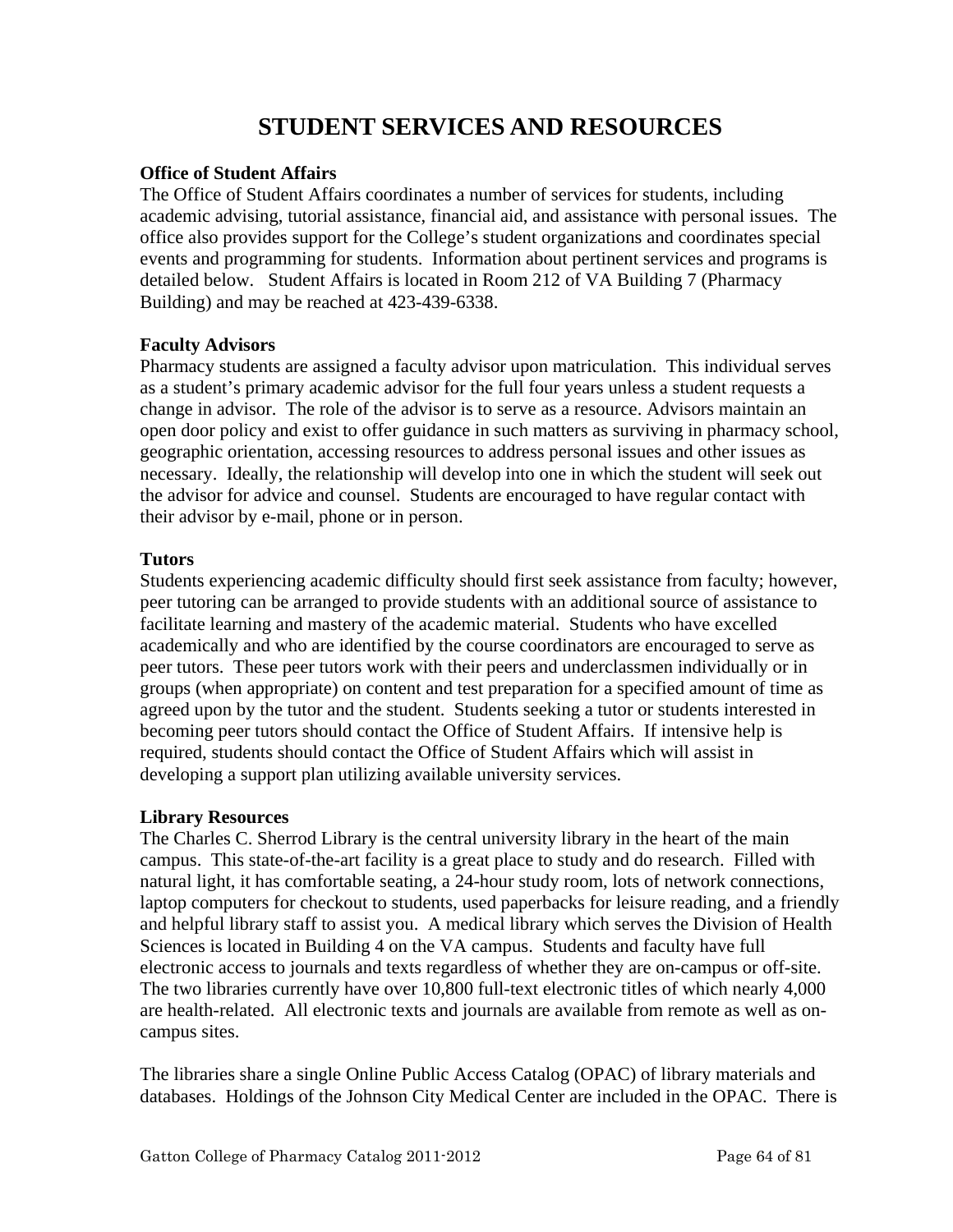an agreement through the Sherrod Library to share all library holdings and database subscriptions with all university-affiliated personnel. Anyone with an ETSU e-mail address may access this information through the Medical Library World Wide Web portal. The portal offers faculty, staff, and students the opportunity to personalize the Library web page for their own most efficient use. Users may contribute to the content of the page, which enable them to share useful web sites and other resources with their colleagues.

A consortium, which includes the Medical Library, Mountain States Health Alliance in Johnson City and the Wellmont Health Systems in Bristol/Kingsport, enables faculty, staff, and students of all three institutions to share MD Consult, a full-text peer-reviewed online database of textbooks and journals. The Medical Library is also a member of a state-wide resource-sharing group called TennShare. Members of the TennShare may access the following publications

- Science Direct, one of the world's largest providers of scientific, technical, and medical literature;
- Interscience, the John Wiley & Sons electronic database access to full-text journals;
- StatRefl, full-text medical and drug information for healthcare professionals available online, on CD-ROM and PDA; and
- Tennessee Electronic Library (TEL) that gives member libraries access to 16 electronic databases.

As a member of the Consortium of Southern Biomedical Libraries (CONBLS) the Medical Library provides and receives interlibrary loan services from member institutions at no charge. The Medical Library is a member of the National Library of Medicine's Regional Library System. This affiliation gives the users (both on campus and in remote locations) access to the Loansome Doc system to enable them to order articles from MEDLINE. ETSU is also a member of the OCLC Online Computer Library Center, Inc., through which the university has access to more than 49 million cataloging records created by libraries around the world.

Study rooms in the Medical Library are available for use during regular library hours.

# **ID Card and College of Pharmacy Name Badge**

All students admitted to the Gatton College of Pharmacy are expected to obtain an ETSU Student ID card and a Gatton College of Pharmacy ID name badge. Cards and badges are available during Orientation or any time after registering for classes. Lost, stolen, misplaced or abused cards may be replaced at the ID Services Office at a cost to the student of \$10. The ID Services Office is located on the 2nd level of the D.P. Culp Center (423-439-8316; office hours M-TH 8 a.m. - 7 p.m. and Friday 8 a.m. - 4:30 p.m.).

The ID card provides students with access to university facilities and services, and can be used to create a debit account called ID BUC\$ which may be used to pay for a variety of university services including many vending machines. The ID card is also used to access the College of Pharmacy building outside normal business hours. Students are expected to wear their College name badge at all times and are required to do so while at experiential education sites.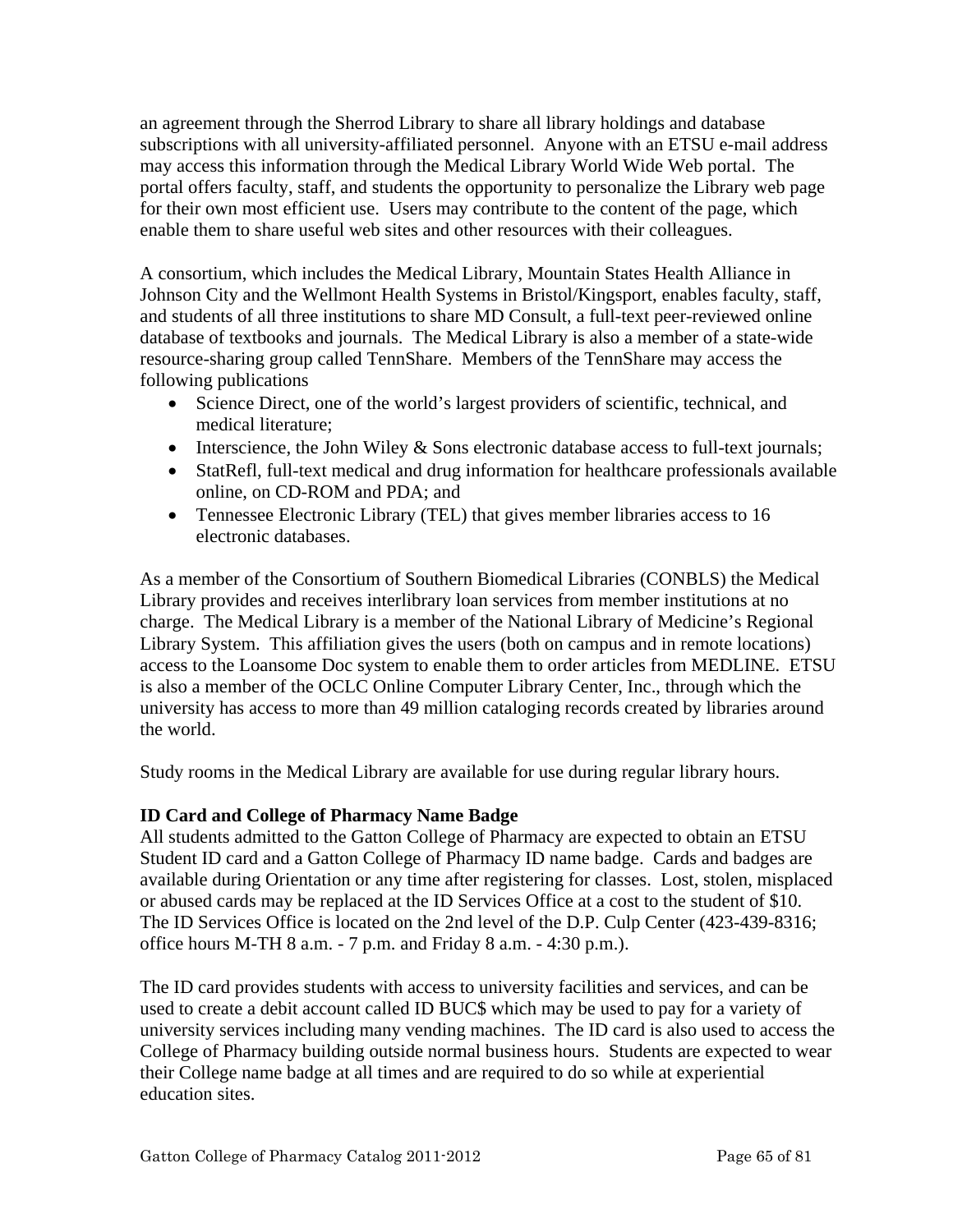## **Student Engagement and Leadership**

## *Class Officers*

Each class of students elects officers on an annual basis. In addition to providing general leadership for the class, the officers serve as the official representatives of the class to the administration of the College. Elections are conducted under the general guidance of the Office of Student Affairs.

## *College Committees*

Student pharmacists are provided numerous opportunities to participate in the operation and leadership of the College through inclusion in the College's committee structure. Standing committees that include student membership are: the Admissions Committee, Assessment Committee, Curriculum Committee, Dean's Student Advisory Committee, Honor Code Committee, Library Committee, Student-Faculty Relations Committee, Student Organization Coordinating Committee and the Technology Committee. Complete descriptions of the above committees are found in the Gatton College of Pharmacy Student Handbook found on the web at [www.etsupharmacy.com.](http://www.etsu.edu/pharmacy)

## *Student Organizations*

The Gatton College of Pharmacy encourages students to become involved in professional organizations and fraternities. The following represents the organizations and fraternities that exist within the College.

- American Pharmacists Association-Academy of Student Pharmacists (APhA-ASP) <http://www.aphanet.org/students>
- Student Society of Health-System Pharmacists (SSHP) [http://www.ashp.org](http://www.ashp.org/)
- Christian Pharmacists Fellowship International (CPFI) [http://www.cpfi.org](http://www.cpfi.org/)
- International Society for Pharmaceutical Engineering (ISPE) [http://www.ispe.org](http://www.ispe.org/)
- National Community Pharmacists Association (NCPA) [http://www.ncpanet.org](http://www.ncpanet.org/)
- Kappa Epsilon ([www.kappaepsilon.org](http://www.kappaepsilon.org/)),
- Kappa Psi Pharmaceutical Fraternity [\(www.kappapsi.org\)](http://www.kappapsi.org/)
- Phi Delta Chi [\(www.phideltachi.org\)](http://www.phideltachi.org/)
- The Rho Chi Society (honor society) [www.rhochi.org/](http://www.rhochi.org/)

Descriptions of these organizations as well as information about establishing additional student organizations can be found in the Gatton College of Pharmacy Student Handbook found on the web at [www.etsupharmacy.com.](http://www.etsu.edu/pharmacy)

# **Alumni Association**

The ETSU Office of University Alumni is the campus contact for University graduates and former students, who upon graduation become members of the ETSU Alumni Association. Alumni may participate in a variety of activities, such as regional chapter activities, constituent societies, special alumni programs, alumni student recruitment, reunions, Homecoming and various events that support ETSU. Many alumni are chosen to participate in the popular "Alumni Return to the Classroom" program, which features alumni as "Professors for a Day" sharing their professional experiences with students during Homecoming week. Alumni also participate in the "Buc Connection" career development network or support student recruitment through the Alumni Admissions Council.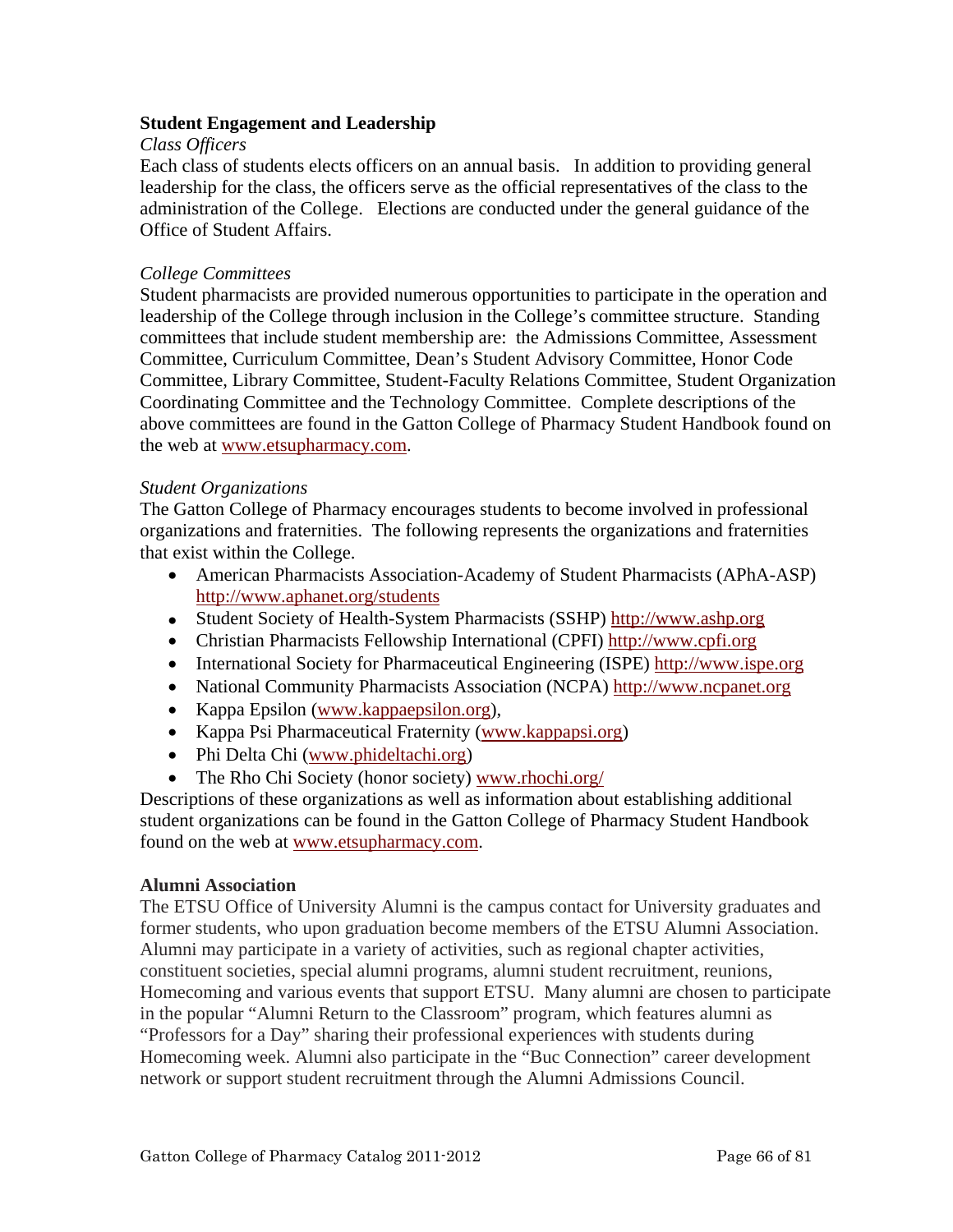ETSU's Alumni Association, in cooperation with the ETSU Foundation, also supports scholarships for academically outstanding students. The Alumni Association Office is located on campus in room 303 of Burgin E. Dossett Hall, phone (423) 439-4218 [www.etsu.edu/alumni/index.asp](http://www.etsu.edu/alumni/index.asp).

# **Athletic Events**

East Tennessee State University is a member of the NCAA Division I Atlantic Sun Conference and fields teams in men's baseball, basketball, cross country, golf, tennis, soccer, and track and field. The women participate in basketball, cross country, golf, soccer, softball, tennis, track and field and volleyball. Full-time students are admitted free with a valid student ID to all university sponsored athletic events. One additional companion ticket may be purchased at a discounted rate for all men's basketball games. For information on ticket prices for non-students, please contact the Athletic Ticket Office located on the west side of the Mini-Dome. Office hours are 8:30 a.m. to 4:30 p.m. Monday through Friday. The phone number is 439-5371. Complete information and schedules for the ETSU teams are available on the ETSU athletics web site at [http://www.etsubucs.com/.](http://www.etsubucs.com/)

## **Banking**

The Tennessee Teachers Credit Union, located in the University Bookstore, provides fullservice banking for students. There is also an ATM machine in the Culp University Center.

#### **Bookstore**

The University Bookstore is located in the middle of the D.P. Culp Center. It is open fall and spring semester Monday – Thursday 7:45 a.m. to 6 p.m. and Friday 7:45 a.m. to 5 p.m. You may reach the store by phone at (423) 439-4436. A medical bookstore dedicated to the needs of health science students (i.e., medical, pharmacy and physical therapy) is located on the VA campus. Hours for the medical bookstore are 8:00 a.m. to 4:30 p.m. The phone for the medical bookstore is (423) 439-8016.

# **Buctainment**

Comprised of students, Buctainment plans major campus events such as concerts, movies, lectures, comedy shows, and Homecoming. Students can be involved with Buctainment as a member or programmer, or by attending a show as an audience member. It is a great opportunity to learn the technical, business, and marketing side of the entertainment industry. Buctainment is located in the Center for Community Engagement, Learning, and Leadership, D.P. Culp University Center, lower level, phone (423) 439-6828 or e-mail [etsufun@etsu.edu](mailto:etsufun@etsu.edu).

#### **Campus Recreation**

Campus Recreation offers a wide variety of physical activities and recreational sports for the entire ETSU community - students, faculty, and staff. Programs are offered in five areas: fitness, intramurals, non-credit instruction, outdoor adventure, and sports clubs. The Center for Physical Activity (CPA) and Basler Challenge Course serve as the foundation for these programs.

The CPA contains an indoor climbing wall, weight room, aerobic/martial arts studio, indoor swimming pool, three basketball courts, two racquetball courts, 1/8th mile track, locker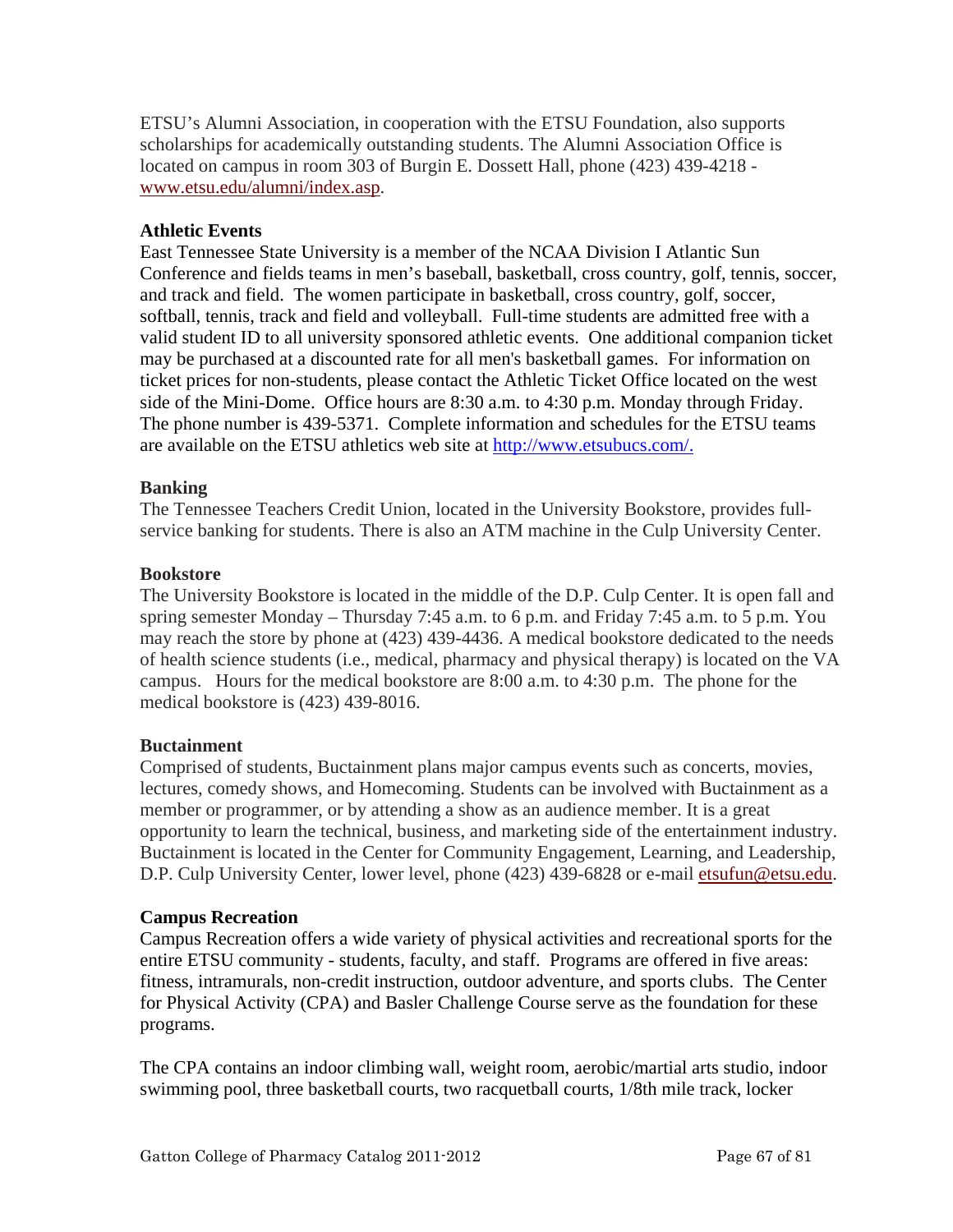rooms, and equipment rental center. Campus Recreation also offers a personal training service that includes a weight room orientation, fitness testing, exercise prescription, and supervised workouts. Hours of operation for basic building services during the fall and spring semesters are 7 a.m.-10 p.m., Monday-Friday, Saturday 10 a.m. - 4 p.m., and Sunday 4 p.m.- 6 p.m. Pool hours are 7 a.m. - 9 a.m., 11 a.m. - 1 p.m., 4 p.m. - 7 p.m. Mondays through Fridays; Saturday 10 a.m. - 4 p.m.; Sunday 4 p.m. - 6 p.m. Hours are subject to change during breaks and holidays.

To obtain more information on Campus Recreation's program and services call 439-7980, or visit <http://etsu.edu/students/intramur>. Other campus opportunities can be explored on the campus web site at [http://www.etsu.edu/etsu/campuslife.asp.](http://www.etsu.edu/etsu/campuslife.asp)

# **Student Organization Resource Center**

The Student Organization Resource Center serves as the resource center for all registered student organizations. It provides services and information, such as registration of organizations, assistance with event planning, maintenance of student activity calendar of events, and leadership training for student organizations. There are approximately 150 registered student organizations on the campus of ETSU, representing the diverse interests of our student population. Student organizations at ETSU are categorized into one of the following areas which best describes their general purpose: Academic, Community Service, Governance, Greek, Honors, Religious, Residence Life, University Programs, and Special Interest. Contact the Student Organization Resource Center at (423) 439-6633 or visit the web at [www.etsu.edu/sorc](http://www.etsu.edu/sorc) for more information.

# **Counseling Center**

The University Counseling Center provides an array of counseling and mental health services to ETSU students, including personal counseling, career counseling and assessment, educational programming, psychiatric services, and consultative services. The staff is comprised of psychologists, an outreach coordinator, psychiatric residents, graduate assistants, and support staff. The Center is also responsible for the Campus Alcohol and Other Drug Program and the Campus Advocates Against Sexual Violence Program. We provide our career services through the Peer Career Center, located in the Advisement, Resources, and Career (ARC) Center. Counseling services are confidential and free to all ETSU students. For more information about our services, contact our main number (423) 439-4841 or contact the Peer Career Center (423) 439-8651 [www.etsu.edu/students/counsel/counsel.htm.](http://www.etsu.edu/students/counsel/counsel.htm)

#### **Computing Resources**

ETSU provides a wide range of computer resources in support of instruction, research, and public service. The Office of Information Technology maintains four computer labs on the main campus that contain Dell PCs and Macintosh computers. The labs are located in the D.P. Culp Center, Sherrod Library, Sam Wilson Hall and Rogers-Stout Hall. A number of additional labs that are maintained by specific departments, including the Medical Library on the VA campus, are located throughout the campus. A listing of computer labs can be found at [www.etsu.edu/oit](http://www.etsu.edu/oit). The labs provide students with access to a variety of popular and software including Microsoft Office, Microsoft Visual Studio.net, SAS, SPSS, and Minitab,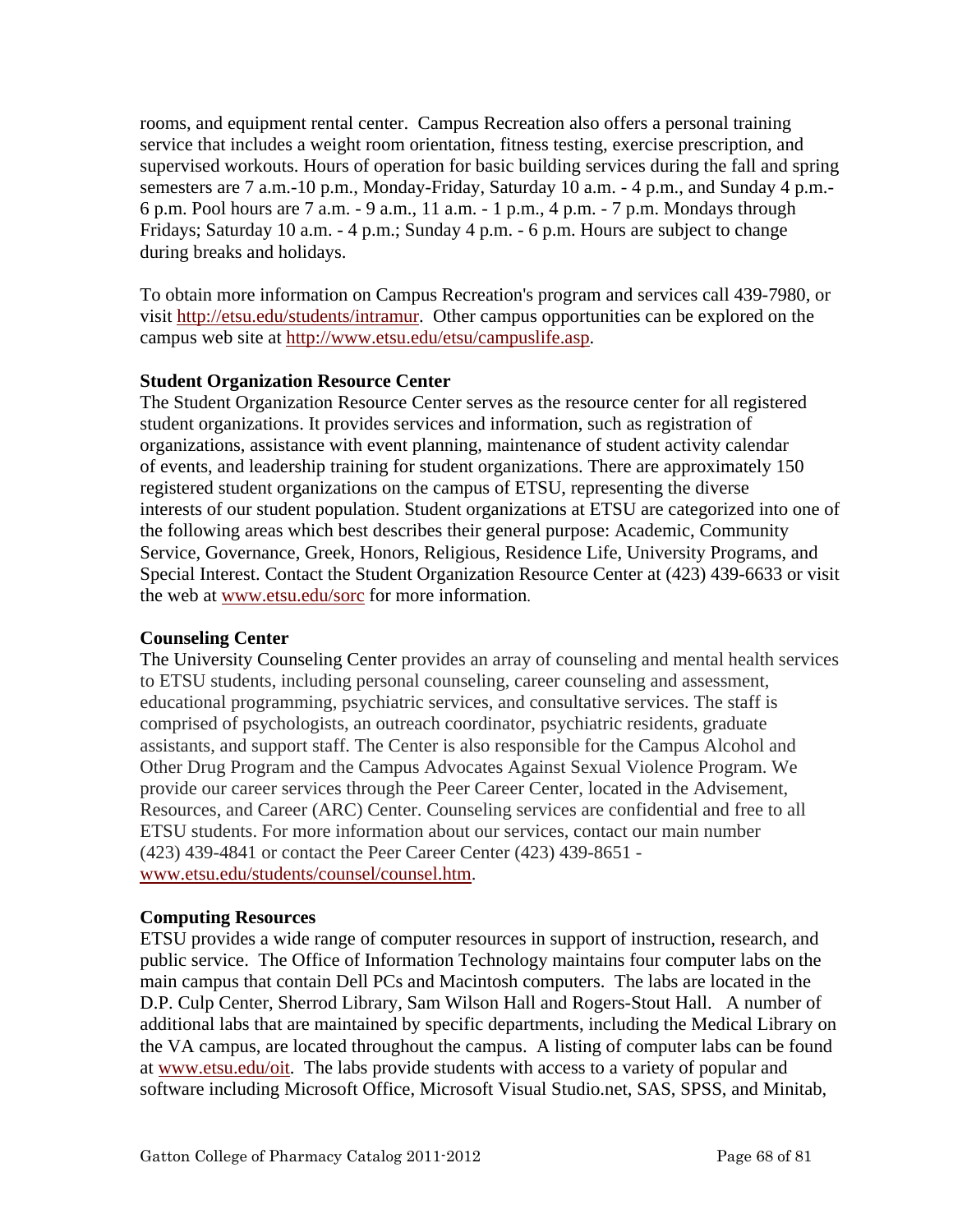Photoshop, PageMaker, QuarkXpress, and Macromedia Freehand. When not in use as classrooms, computer labs are available for walk-in use by any registered student. The OIT computer labs are staffed by Lab Monitors (student workers) at all times. While the lab monitors can provide assistance, they are not tutors in the use of the computers and software.

All students are provided with Internet access and an e-mail address that will be active for the duration of their stay at ETSU. Students are able to register for classes and even pay fees online via *Goldlink* on ETSU's web page.

# **Computer Resources Code of Ethics**

All users of any institutionally maintained electronic data, data files, software, and networks are expected to handle the resource in a responsible and ethical manner. A user's interest ceases when it invades the right of personal and/or institutional privacy; results in the destruction of personal and/or institutional property; demonstrates a potential for loss, embarrassment, litigation to the individual and/or institution; or causes a limited resource to be used in a wasteful or careless manner.

All information processed through Computer Services is considered sensitive and/or confidential. The responsibility for the release or discussion of data is assigned to the official custodian of the data file(s). Access to information is based on a legitimate "need to know" and directly related to assigned duties.

University electronically maintained data, data files, software, and networks will be used for authorized purposes only. Users are responsible for the security of the resources.

Any use of the resource deemed irresponsible or unethical (as defined in the Faculty Handbook section 1.10.1) will result in the immediate denial of use of the resource. The violation will be referred to the proper authorities for disciplinary and/or legal action including, but not limited to, restitution, restriction, reprimand, suspension, probation, expulsion, termination, and, if necessary, legal action. Appeals will be handled through due process channels (APA) already established for students and/or staff. Student violations will be referred to the Vice President for Student Affairs and/or Vice President for Health Affairs; faculty violations will be referred to the Vice President for Academic Affairs and/or the Vice President for Health Affairs; and staff violations will be referred to the Vice President for Administration and Development. The following examples attempt to convey the intent of irresponsible and/or unethical use: violation of Federal/State copyright laws; violation of the Family Educational Rights and Privacy Act of 1974; use of the resource for obscene material; deliberate wasteful use of the resource, unauthorized altering of hardware, software, or data; piracy of data or software belonging to another person; or careless use of the resource which may result in the release of restricted information.

# **Computer Network and Internet Access: Privileges & Responsibilities**

East Tennessee State University (ETSU) operates a wide-area network that interconnects local area networks in academic and administrative offices, student computer labs, and in the future dormitory rooms. The university maintains connections into the Tennessee Education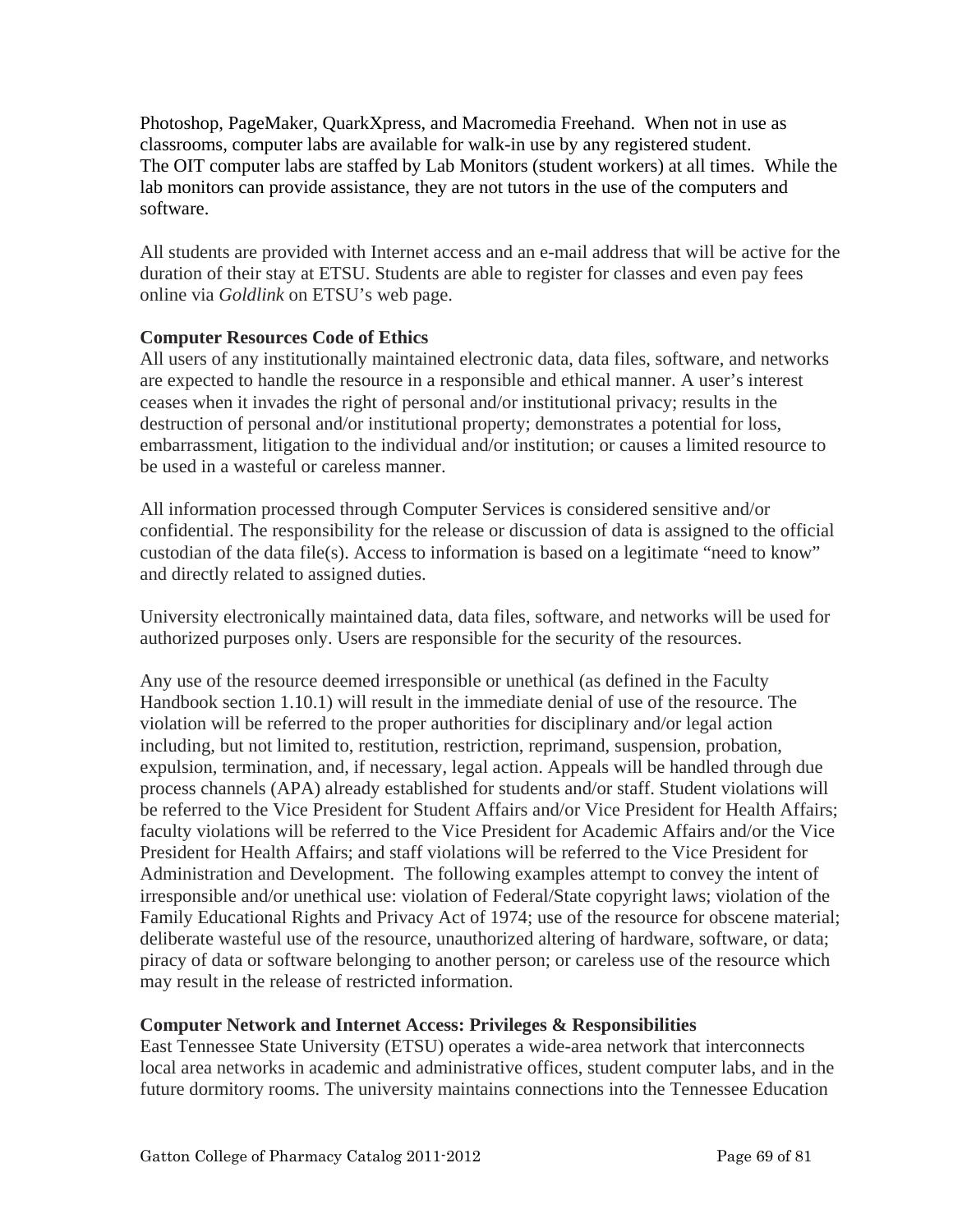Cooperative Network (TECnet), the Internet and the World Wide Web. Thus, the university's network is a part of the global network that provides access to information and information processing technologies. By having access to the university's network and its resources, students, faculty, and staff can communicate and collaborate among themselves and their counterparts throughout the world. This privilege carries with it responsibilities with which all users must comply.

Everyone within the ETSU community who uses networked computing and communications facilities has the responsibility to use them in an ethical, professional and legal manner, and to abide by TECnet policies. Users should respect the privacy rights of others. ETSU's facilities and network access capabilities should never be used for purposes intended to incite crime. Communications which violate Tennessee, federal, or international law are not acceptable. For example, the use of ETSU's computer and network resources to threaten or harass others or the misrepresentation of one's identity in electronic communications for the purpose of illegal or unauthorized actions or activities will not be tolerated.

These statements concerning responsibility are not meant to be exhaustive. Any questionable use should be considered "not acceptable." Serious or repeated instances of abuse will be referred to the proper authority for disciplinary or legal action.

\*\*WARNING\*\* Any person who knowingly brings on campus, has in their possession or distributes any virus without the authorization and written permission of the Division of Information Resources, will be considered to be in violation of the above and will be vigorously prosecuted. \*\*Campus\*\* is defined to include any property owned, leased, maintained or controlled by ETSU and includes any site or area where any system owned, leased, operated and/or maintained by ETSU is housed.

NOTICE TO USERS: It is the policy of East Tennessee State University to protect all institutional computing resources including, but not limited to, hardware and software, consisting of the actual equipment being supplied by the university as well as the programs and related materials used in conjunction therewith. In accordance with local, state, and federal law, indiscriminate examination of individual user's files is not permitted, nonetheless as a means of maintaining the integrity and security of those aforementioned resources.

East Tennessee State University retains the right to inspect individual accounts and files stored on any system owned, maintained and/or leased by said university. While no prior authorization by individual users is required to inspect those files and accounts, the user is, by virtue of accepting the account offered by ETSU and "logging" on to its computing equipment, granting to the university prior unrestricted permission, subject to university policy, to review, examine and/or otherwise view, by any method at the sole discretion of the university and without any additional advance notice to said user, any account and/or file stored on university computer resources.

Should such a review take place, the user will be given notice, as a courtesy only, of the results of said review within a reasonable time after the review is completed. While use of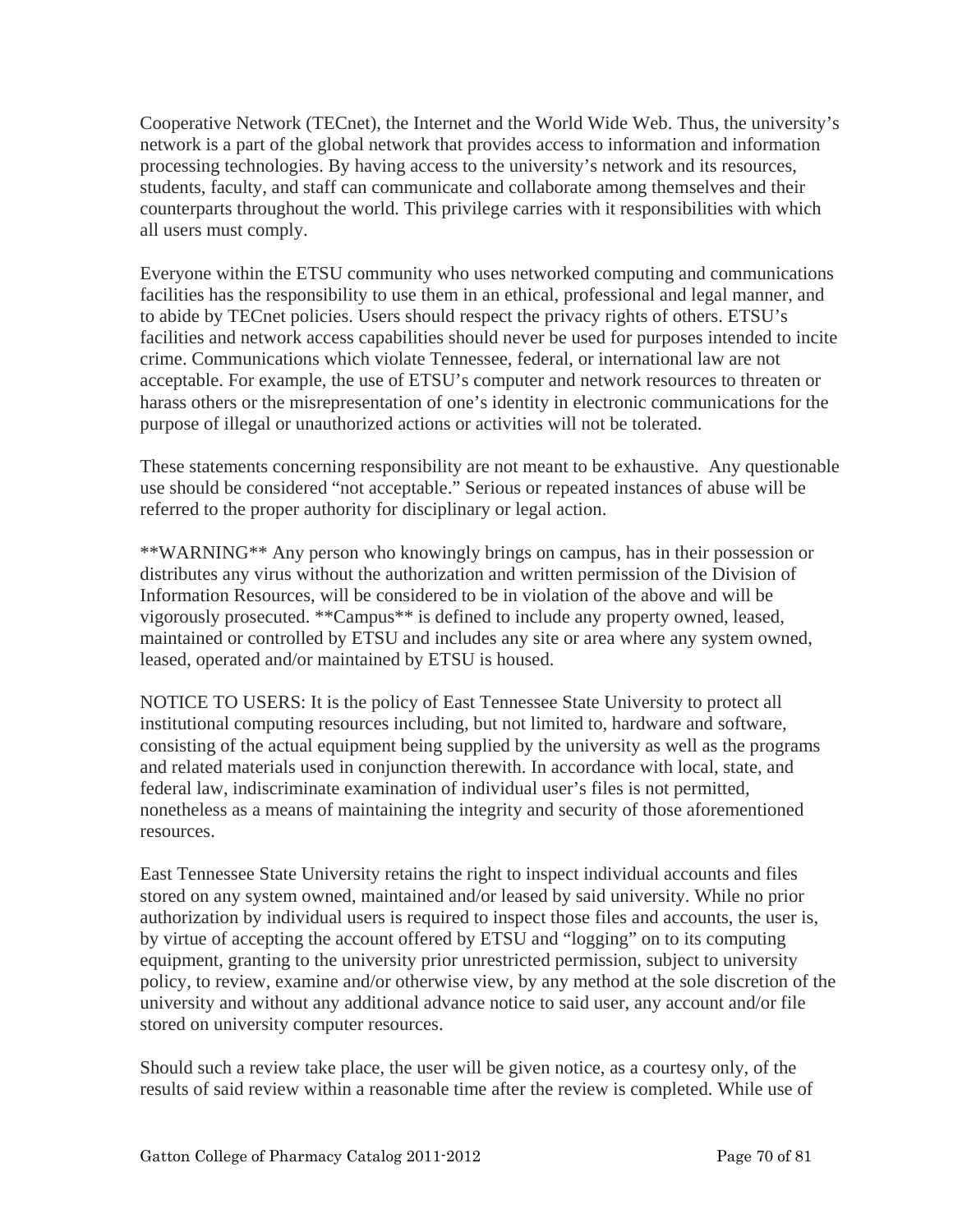university computing resources for personal use is strictly forbidden, should the user have materials for which he/she has any reasonable expectation of privacy or which the user considers to be confidential for any reason, the user should retain those materials on a disk which can be secured as would any other personal items or materials which one consider private in nature.

For such a policy to work, it is essential that users observe responsible and ethical behavior in the use of the resources. In an effort to assist the user community in effective use of the limited computer resources, it seems reasonable to highlight some specific responsibilities and types of behavior that represent abuse of a user's privilege. The examples do not constitute a complete list but are intended to convey the intent of the code.

Users should not damage or attempt to damage computer equipment or to modify or attempt to modify equipment so that it does not function as originally intended. It is equally wrong to damage or modify or attempt to damage or modify the software components: operating systems, compilers, utility routines, etc.

Users should not use or attempt to use an account without authorization from the owner of that account. Users have the responsibility of protecting their accounts through the proper use of passwords, but the fact that an account is unprotected does not imply permission for an unauthorized person to use it. Further, accounts are to be used only for the purposes for which they have been established. [Only the individual owner of an account is authorized to use that account. Providing passwords or in any way permitting or making it possible for anyone other than the authorized owner of the account to use computer resources is not authorized and may be a violation of Tennessee Law. Under this condition both the owner and the unauthorized user may be subject to legal action if determined to be appropriate by ETSU legal counsel.] Additionally, it is wrong to use a university-sponsored account for funded research, personal business, or consulting activities. There are special accounts for such purposes.

Users should not use private files without authorization. Owners of such files should take precautions and use the security mechanisms available. However, the fact that a file is not protected does not make it right for anyone to access it, unless it is specifically designed as a public access file. It is equally wrong for anyone to change or delete a file that belongs to anyone else without authorization. Violation of property rights and copyrights covering data, computer programs, and documentation is also wrong. In the event of accidental access of private files, confidentiality of those files must be maintained.

Any deliberate wasteful use of resources is irresponsible; it encroaches on others' use of facilities and deprives them of resources. Printing of large unnecessary listings and the playing of games solely for entertainment are examples of such abuse. Users are expected to be aware of the resources they are using and to make reasonable efforts to use these resources efficiently.

All state and federal copyright laws will be abided by at all times. Users must not copy any part of a copyrighted program or its documentation which would be in violation of the law or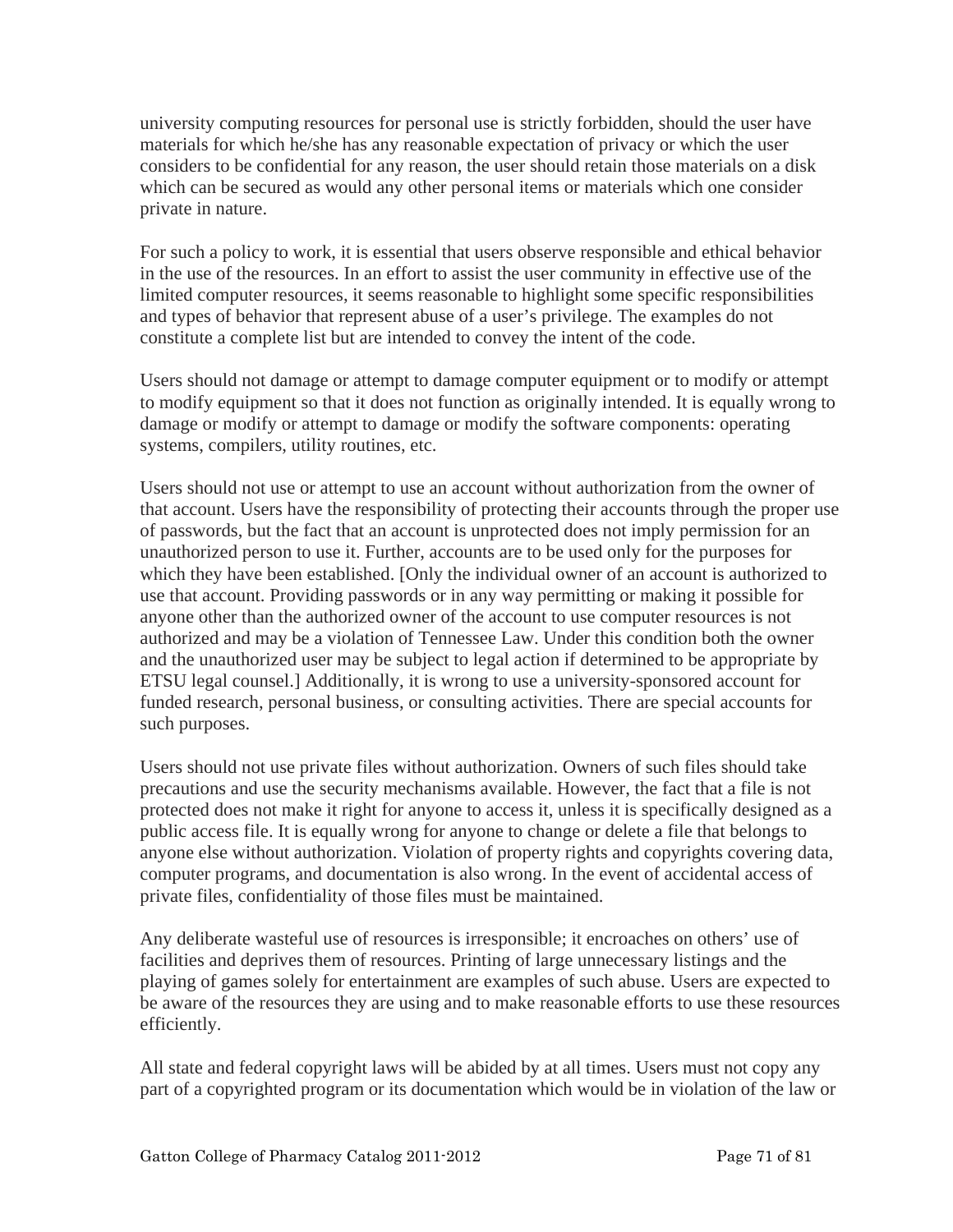the licensing agreement without written and specific permissions of the copyright holder. Serious or repeated instances of abuse of computer facilities and resources will be referred to the proper authorities for disciplinary or legal action including, but not limited to, restitution, restrictions, reprimand, suspension, probation, expulsion, or termination.

# **Disability Services**

In compliance with federal regulations outlined in Section 504 of the Rehabilitation Act of 1973 and the Americans with Disabilities Act of 1990, East Tennessee State University makes accommodations, course substitutions, and other academic adjustments when necessary to ensure equal access for students with disabilities. While all students with disabilities are protected from discrimination, some students may not be eligible for all of the services coordinated by Disability Services. Classroom and testing accommodations are made on an individual case-by-case basis. Students who wish may request an accommodation or academic adjustment because of a disability by completing the intake process with Disability Services self-identity.

During the intake process, Disability Services informs students of procedures surrounding the accommodation process, student responsibilities, as well as ETSU responsibilities. Eligibility for classroom and testing accommodations and other support services coordinated by Disability Services is based on the review of student's documentation of disability. Intake applications are not complete until Disability Services has received and reviewed current documentation of disability. Individualized education plans (IEP) cannot be used as documentation; however, information included in an IEP may be helpful when identifying the services a student may utilize while at ETSU.

In order to establish eligibility, the documentation provided should follow the established guidelines and include:

- Statement of diagnosis, date of most recent evaluation, and when available, date of original diagnosis by an impartial professional,
- Description of diagnostic criteria and/or diagnostic tests used,
- Description of the current impact of the disability in an academic environment,
- Credentials of the diagnosing professional,
- Documentation of attention deficit disorders should be no more than three years old, and
- Documentation of learning disabilities should be no more than five years old with results based on an adult measurement scale.

The diagnosing professional must have specific training and expertise in a field related to the type of disability being diagnosed. For example, a psychologist, psychiatrist, or educational examiner must make a learning disability diagnosis. Documentation not including the information outlined above or from a professional whose credentials are not generally indicative of expertise in the specific disability being diagnosed can not be used to establish eligibility for services. ETSU does not provide any type of learning disabilities evaluations; however, Disability Services maintains a list of professionals in private practice that can evaluate learning disabilities.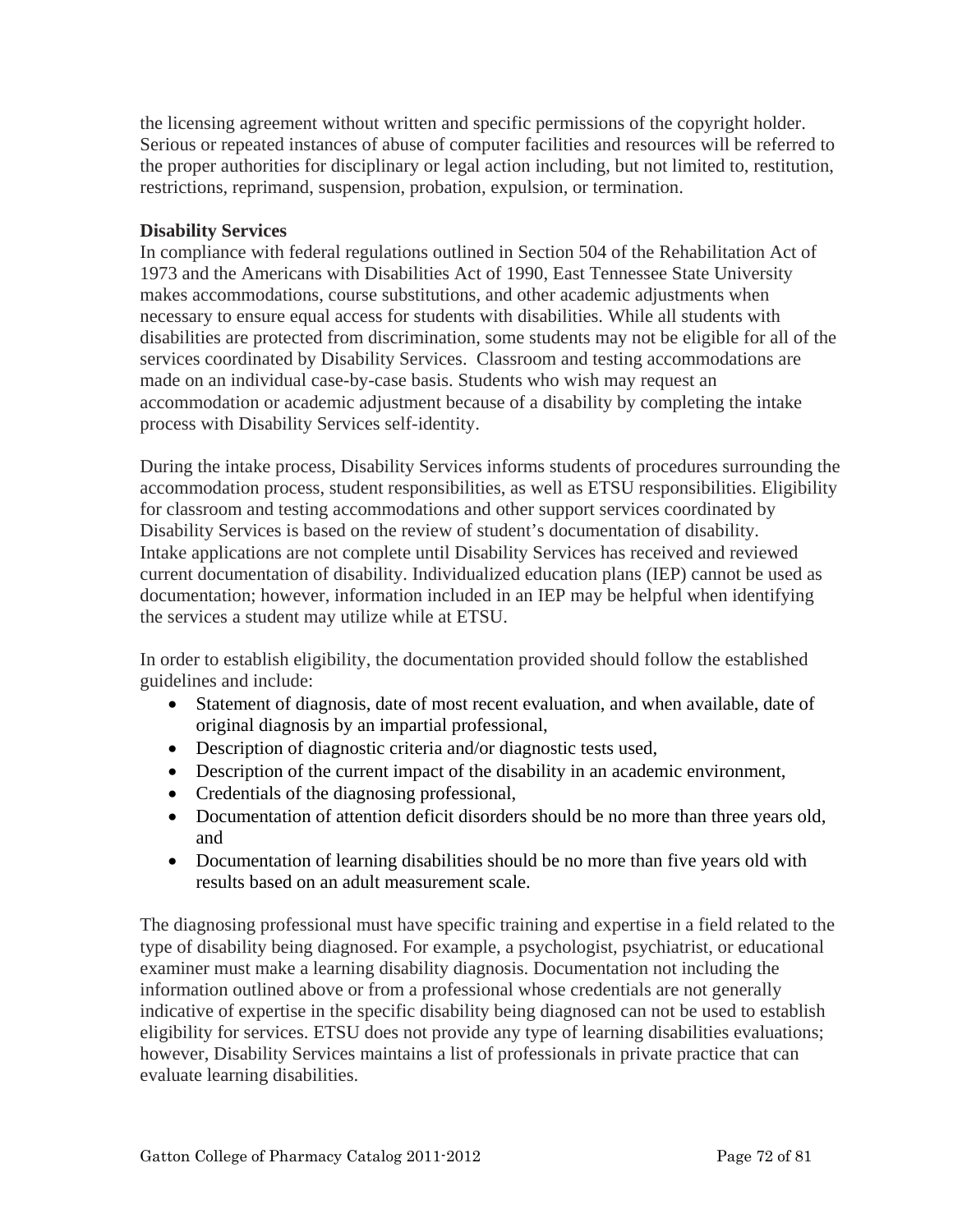Disability Services is located in the D.P. Culp Center, on J. L. Seehorn, Jr. Road (v/tdd) (423) 439-8346, (tdd) (423) 439-8370 - [www.etsu.edu/students/disable/disable.htm.](http://www.etsu.edu/students/disable/disable.htm)

## **Early Childhood Learning and Development**

The Center for Early Childhood Learning and Development operates programs to serve the needs of young children and their families. Some of these programs offer child care services for families. The Infant-Toddler programs serve children ages three months to three years in a full-year, full-day program. The Early Learning Program, Child Study Center, serves children ages three through five years of age in a full-year, full-day program. Students who are interested in enrolling their children in either of the programs can obtain more information by calling (423) 439-7555. Enrollment is on a limited basis. [http://child.etsu.edu.](http://child.etsu.edu/)

A child care program, Little Buccaneers Student Child Care Center, specifically designed to meet the needs of ETSU students, opened in June 1997. ETSU students can enroll their children for blocks of time each semester that would accommodate their child care needs while attending classes and during study times. This program is supported by the Student Activities Allocation Committee and ETSU. Information for this program can be obtained by calling 439-7549.

# **Housing and Residence Life**

Student pharmacists who want to live on campus will probably find the following residences more conducive for professional studies. Buccaneer Ridge has fully furnished 2 and 4 bedroom units. Buccaneer Village has efficiencies, one bedroom, and two bedroom units for families. Detailed information on university housing, including costs, is available at <http://www.etsu.edu/students/housing/housing.htm>.

### *Buccaneer Village*

Apartments are available for married or single parents or single graduate and professional students. These include one and two bedroom apartments for married or single parents and a limited number of private efficiency apartments for graduate students. Rent, which includes water, telephone (except for long-distance calls), data access, and cable TV hookup, is payable on a per semester basis. Electric bills are payable by the month.

# *Buccaneer Ridge Apartments*

Two and four single occupancy bedroom apartment units are available. Each apartment contains a furnished living area, single bedrooms with double bed, closet, desk, and chest of drawers; kitchen facilities, including full-sized refrigerator, stove, microwave, and garbage disposal; washer and dryer; patio or balcony; and two bathrooms. Each bedroom is provided with an alarm system; telephone, cable TV and data jack; and individual locks. Residents enjoy a clubhouse with copier and fax availability; lounging pool; volleyball and basketball courts; exercise room; access gate; and individual leases with no connection fees.

### *Application Procedure*

An application for housing may be obtained by contacting the Department of Housing and Residence Life. Early application, preferably before April 1, for fall semester and October 1 for spring semester is encouraged. Assignments for fall semester begin in April and mid-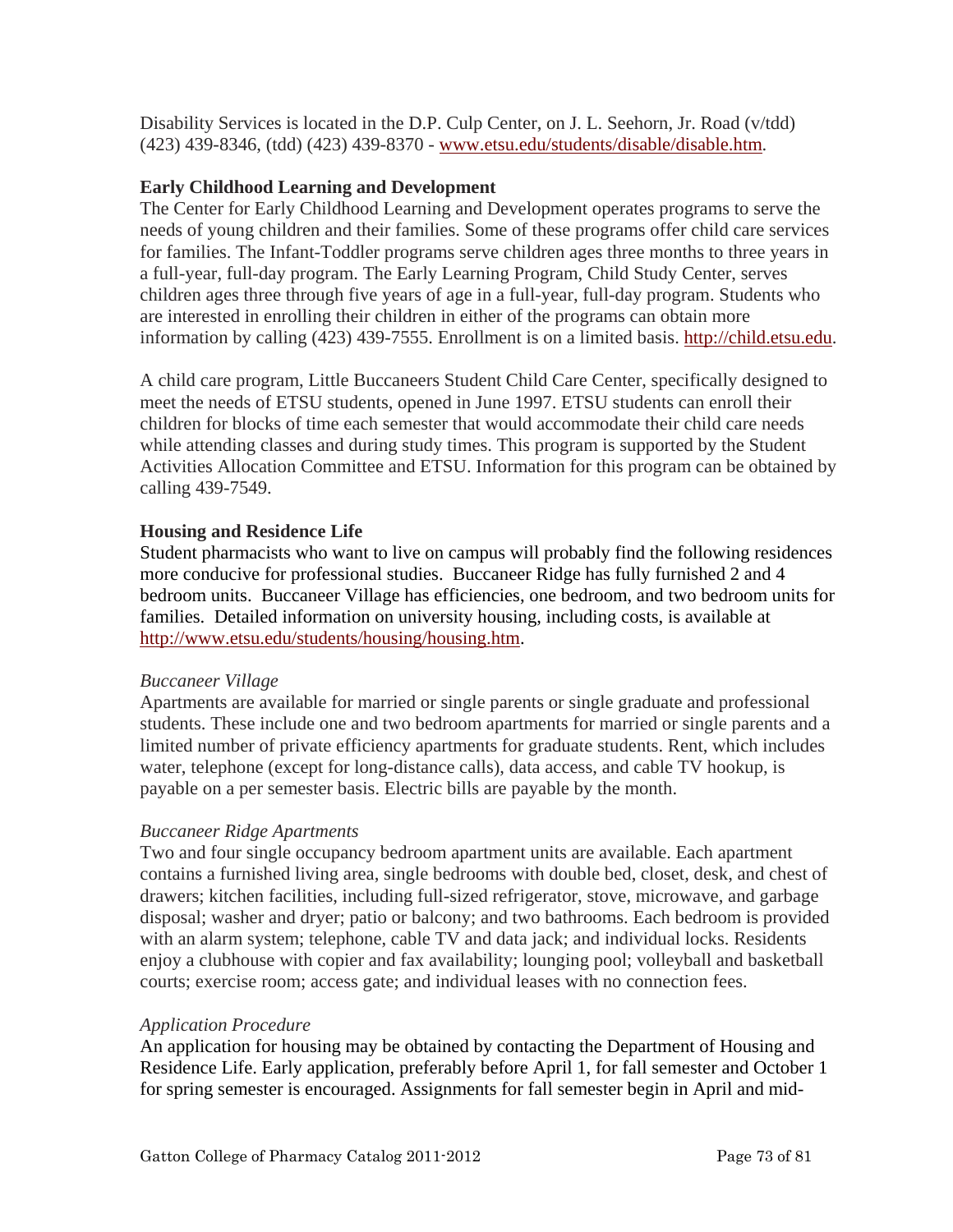December for spring. A completed application and a \$100/\$150 reservation/damage deposit is required and accepted at any time. Detailed information about on-campus housing may be obtained by contacting the Department of Housing and Residence Life at (423) 439-4446 or on the web at [www.etsu.edu/housing/housing.htm](http://www.etsu.edu/housing/housing.htm).

Off-campus housing in the Johnson City area is plentiful. Additional off-campus housing information is available at the [Adult, Commuter, and Transfer Services web site](http://www.etsu.edu/students/acts/off_campus_housing.asp). ([http://www.etsu.edu/students/acts/off\\_campus\\_housing.asp](http://www.etsu.edu/students/acts/off_campus_housing.asp))

### **International Programs and Services**

The International Programs and Services Office, located on the first floor of Yoakley Hall, serves the international community of visiting international students and scholars from more than 60 countries who attend or visit ETSU. Programming, advising, immigration paperwork, community outreach and the Friendship Family Program are among the many services offered by the office. [\(www.etsu.edu/honors/international\)](http://www.etsu.edu/honors/international)

### **Public Safety**

The Public Safety Building is located at the entrance of the university on University Parkway and has personnel on duty 24 hours a day for assistance. The emergency telephone number is 911. The public safety staff is composed of 21 state-certified sworn police officers who are also trained firefighters. Public safety is a full-service police department encompassing traffic and parking enforcement, uniformed patrol, criminal investigations, and crime prevention education. Public Safety also provides these services: an escort service, engravers, booster cables, and battery booster packs. The non-emergency telephone number is (423) 439-4480. The number for the administrative offices is (423) 439-6900.

# **Student Government Association**

The Student Government Association (SGA) strives to represent the opinions of the students on every aspect of campus academic and extracurricular life. Its members work closely with students, faculty, and administration to provide advice and information and a strong voice in the governance of the university. The SGA office is located near the Center for Community Engagement, Learning, and Leadership on the lower level of the D.P. Culp University Center, phone (423) 439-4253.

### **Student Health Services**

The Student Health Clinic is part of the College of Nursing Faculty Practice Network. Clinic services are available to all enrolled students. The professional staff includes nurse practitioners, physicians, registered nurses, and a health educator. Services include: Management of acute, episodic illnesses and injuries, Referrals for assistance in managing chronic disorders, Immunizations, Women's health program and assistance with family planning, Men's health program, Allergy clinic for those receiving allergy injections, Patient education programs on a variety of topics. The Student Health Clinic is located in room 160 Nicks Hall. Please call (423) 439-4225 for further information.

The Dental Hygiene Clinic offers comprehensive preventive therapeutic procedures such as scaling and polishing teeth, pit and fissure sealants, nutritional counseling, periodontal therapy, patient education and exposing and developing radiographs. All treatment is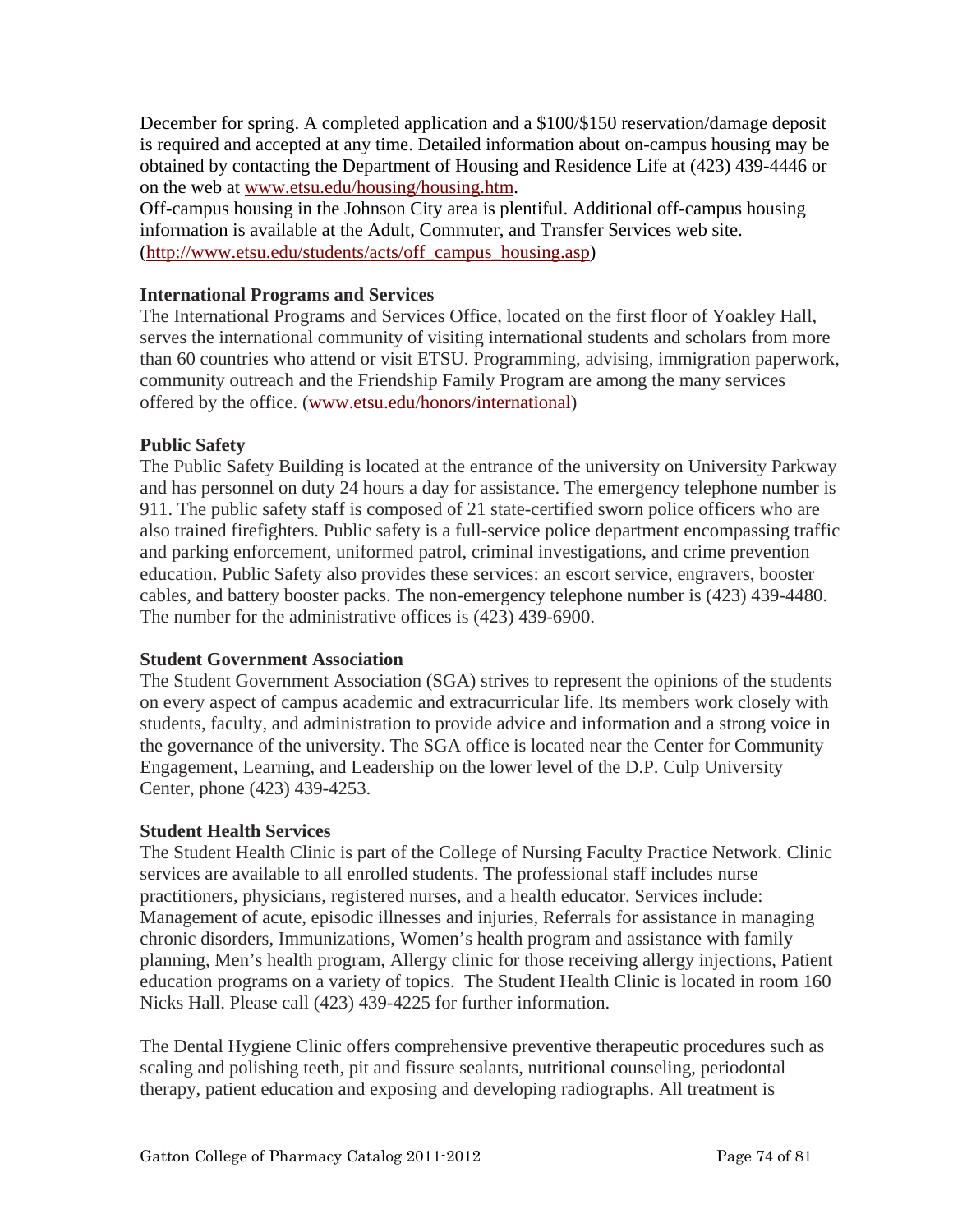performed, for a modest fee, by dental hygiene students under the supervision of the licensed dentist and dental hygiene faculty. Services are open to all students, university employees, and the general public. Appointments may be obtained by contacting the Dental Hygiene Clinic at 439-4514 in Lamb Hall, room 71.

The Speech-Language-Hearing Clinic, a component of the Department of Communicative Disorders, provides professional speech-language pathology and audiology services to students, faculty, and the general public. The service is provided by speech-language pathology and audiology graduate students under the direct supervision of licensed Speech-Language Pathologists and Audiologists. The areas of service include speech and hearing evaluation, hearing aid evaluation, and treatment of speech and hearing disorders through therapy. Intervention may be available for deficits in articulation, phonology, language, voice, and fluency. The clinic is located in Room 204 of Lamb Hall. Please call (423) 439- 4355 for appointments or information.

# **University Center, D.P. Culp**

The D.P. Culp University Center is a modern architecturally designed student center conveniently located in the heart of campus. The specific purpose of the Culp Center is to serve students as an integral part of their educational life. The Culp University Center provides a wide variety of services, entertainment, and social activities for the campus community. The Culp Center houses five separate food service areas, the bookstore, the post office, a mini-market, a computer lab, a variety of administrative offices, meeting rooms and conference facilities, a ballroom, and an auditorium/theater. For information regarding the use and reservation of these facilities, contact the Culp Center office at (423) 439-4286.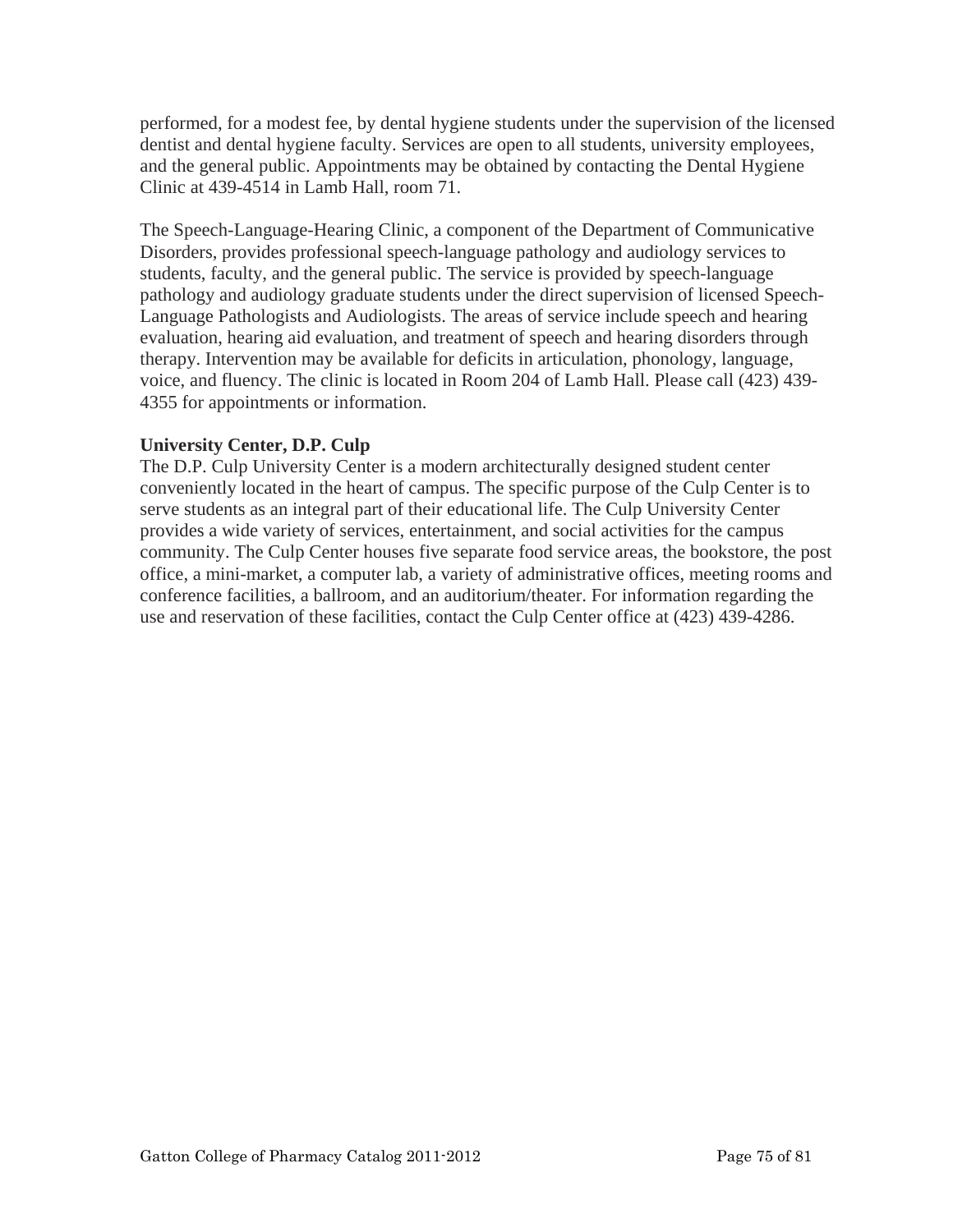### **ADMINISTRATIVE LISTING** *Tennessee Board of Regents*

**Bill Haslam,** Chair Governor of Tennessee

**John Morgan**  Chancellor

**Richard Rhoda**  Tennessee Higher Education Commission

**Julius Johnson**  Commissioner of Agriculture

**Kevin S. Huffman**  Commissioner of Education

**Vacant**   $(7<sup>th</sup> District)$ 

**John S. Copeland**  Cookeville  $6<sup>th</sup>$  District)

**Gregory Duckett,** Vice Chair Memphis  $(9<sup>th</sup> District)$ 

**Danni B. Varlan**  Knoxville  $(2<sup>nd</sup> District)$ 

**John Farris**  Memphis (At-large West Tennessee) **Barry Gidcomb**  Columbia (Faculty Regent)

**Tom Griscom**  Chattanooga (3rd District)

**Jonas Kisber**  Jackson  $(8<sup>th</sup> District)$ 

**Fran F. Marcum**  Tullahoma  $(4<sup>th</sup> District)$ 

**Casey McCullum**  Athens (Student Regent)

**Paul Montgomery**  Kingsport  $(1<sup>st</sup> District)$ 

**Howard W. Roddy**  Hixson (At-large East Tennessee)

**Emily J. Reynolds**  Nashville (At-large Middle Tennessee)

**Robert P. Thomas** Nashville  $(5<sup>th</sup> District)$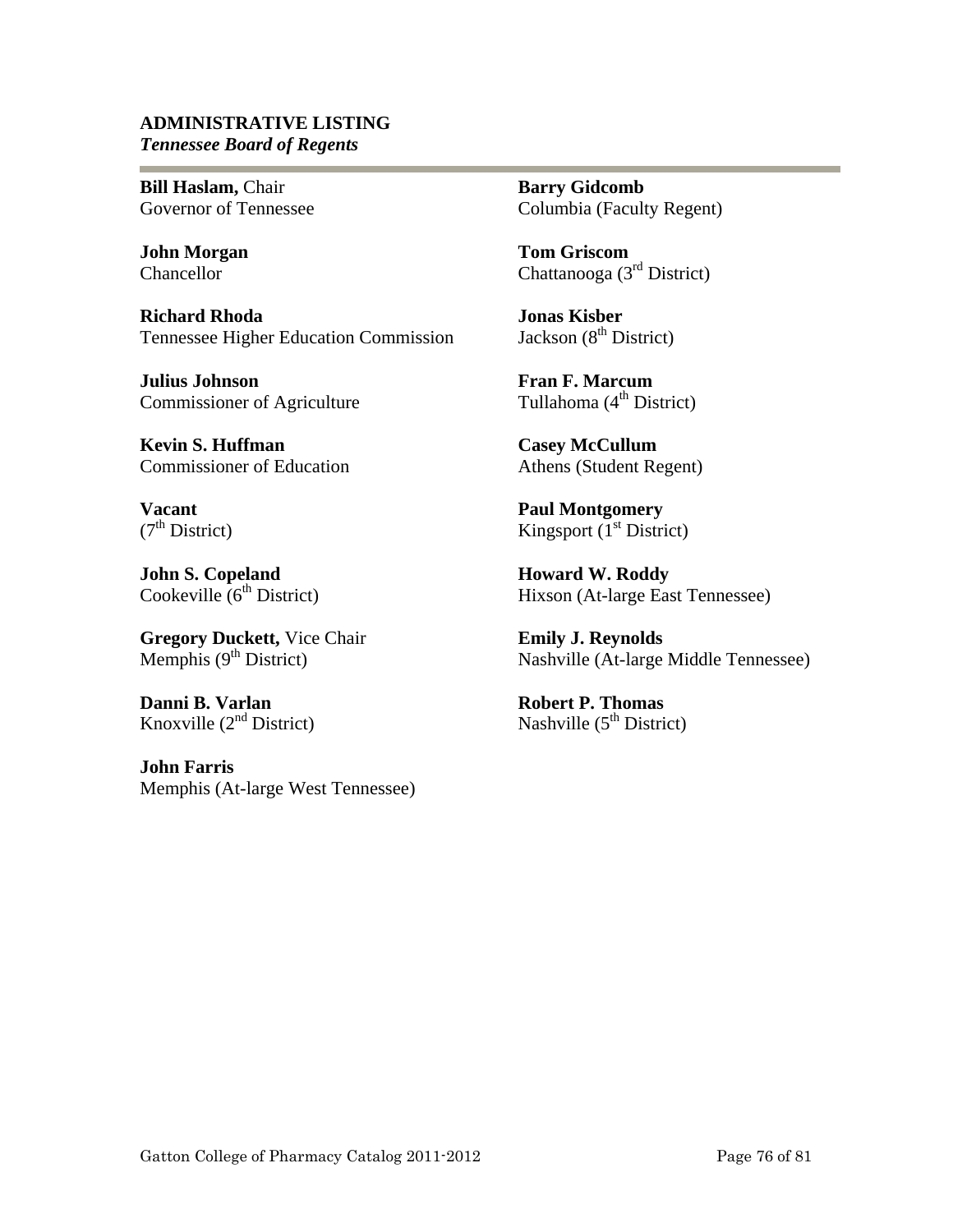#### *ETSU Administration*

**Paul E. Stanton, Jr.**, M.D. President

**Bert C. Bach**, Ph.D. Provost and Vice President, Academic Affairs

**Wilsie S. Bishop**, D.P.A. Vice President, Heath Affairs and University Chief Operating Officer **David Collins**, Ed.D, CPA Vice President for Finance and Administration

**Richard A. Manahan**, Ed.D, CPA Vice President for University Advancement and President, ETSU Foundation

#### *Gatton College of Pharmacy Administration*

**Larry D. Calhoun**, PharmD Dean and Professor

**Sherry Armitage**, M.A. Executive Assistant to the Dean

**Cheri W. Clavier,** M.S. Director of Academic Affairs and Assessment

**Michael A. Crouch, PharmD**  Associate Dean for Professional Education and Academic Affairs

**Steve C. Ellis**, M.S. Assistant Dean for Student Affairs and Director of Enrollment and Student **Services** 

**Robin M. Henry**, PharmD Director, Experiential Experience

**Ralph A. Lugo**, PharmD Chair, Pharmacy Practice

**David S. Roane**, Ph.D. Chair, Pharmaceutical Sciences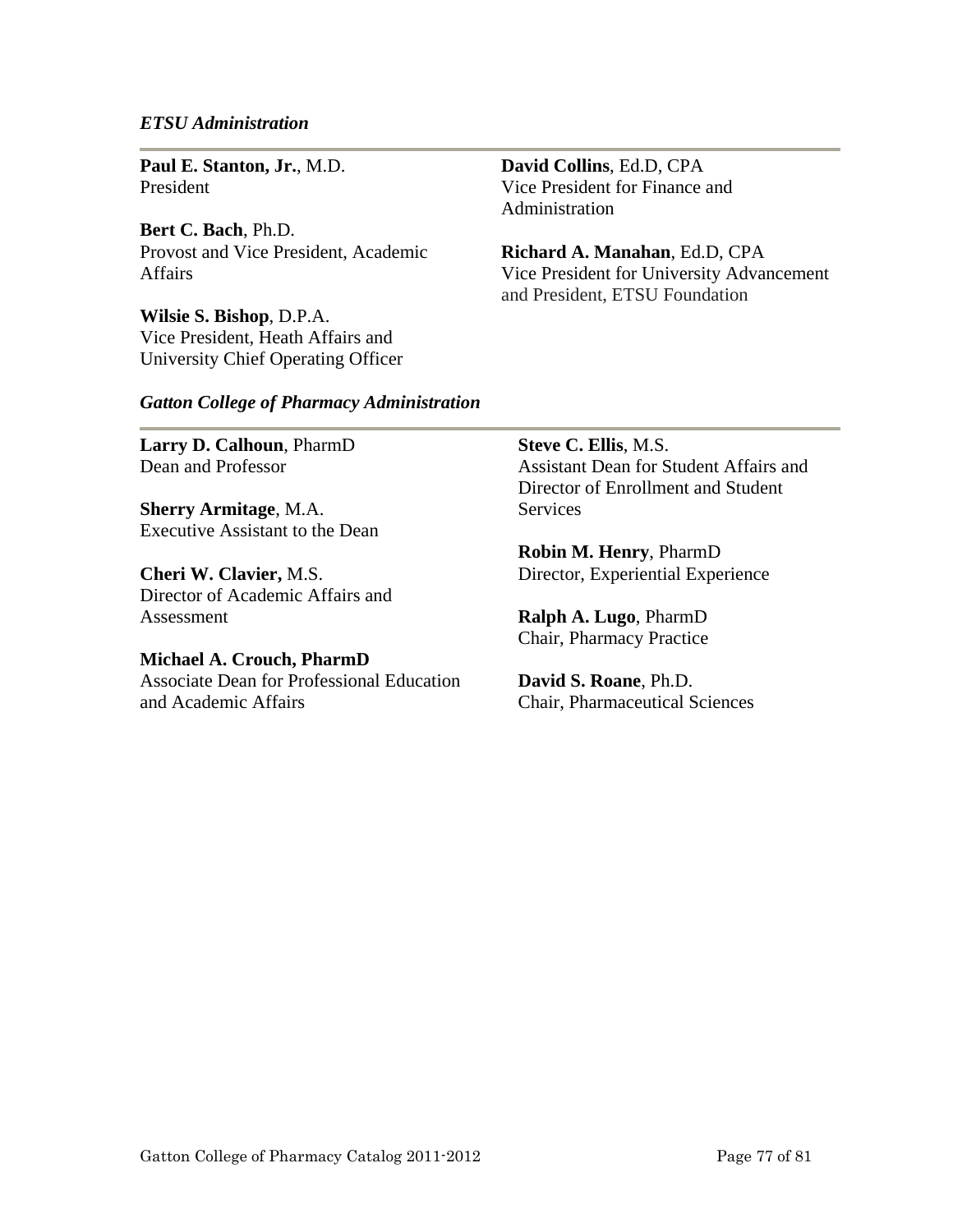### **FACULTY LISTING**

### *Department of Pharmacy Practice*

**Lugo, Ralph A. (2006)** Professor Chair B.S. in Pharmacy (1988) Rutgers University PharmD (1991) University of North Carolina Eshelman School of Pharmacy **Cross, Leonard B. (2011)** Associate Professor Vice-Chair B.S. in Pharmacy (1991) West Virginia University PharmD (2000) University of Tennessee Health Sciences Center College of Pharmacy **Bossaer, John B. (2009)** Assistant Professor PharmD (2007) Purdue University College of Pharmacy and Pharmaceutical Sciences **Bossaer, Larissa N. (2009)** Assistant Professor PharmD (2007) Virginia Commonwealth University School of Pharmacy **Calhoun, Larry D. (2005)** Professor B.S. in Pharmacy (1972) University of Tennessee Health Sciences Center College of Pharmacy PharmD (1973) University of Tennessee Health Sciences Center College of Pharmacy **Cluck, David (2011)** Assistant Professor PharmD (2009) Auburn University **Creekmore, Jr., Freddy M. (2007)** Associate Professor B.S. in Pharmacy (1989) University of Kentucky College of Pharmacy PharmD (1990) University of Kentucky College of Pharmacy **Creekmore, Kathryn A. (2007)** Assistant Professor B.S. in Pharmacy (1989) University of Minnesota College of Pharmacy PharmD (1990) University of Minnesota College of Pharmacy **Crouch, Michael A. (2011)** Professor

B.S. in Pharmacy (1992) University of North Carolina Eshelman School of Pharmacy PharmD (1995) Medical University of South Carolina

**Flores, Emily K. (2008)** Assistant Professor PharmD (2006) Medical University of South Carolina

**Stacy Eon (2011)** Assistant Professor PharmD (2008) Purdue University College of Pharmacy and Pharmaceutical Sciences

**Gentry, Chad K. (2009)** Assistant Professor PharmD (2008) University of Tennessee Health Sciences Center College of Pharmacy

**Gray, Jeffrey A. (2008)** Assistant Professor PharmD (1996) Mercer University Southern School of Pharmacy

Gatton College of Pharmacy Catalog 2011-11 Page 78 of 81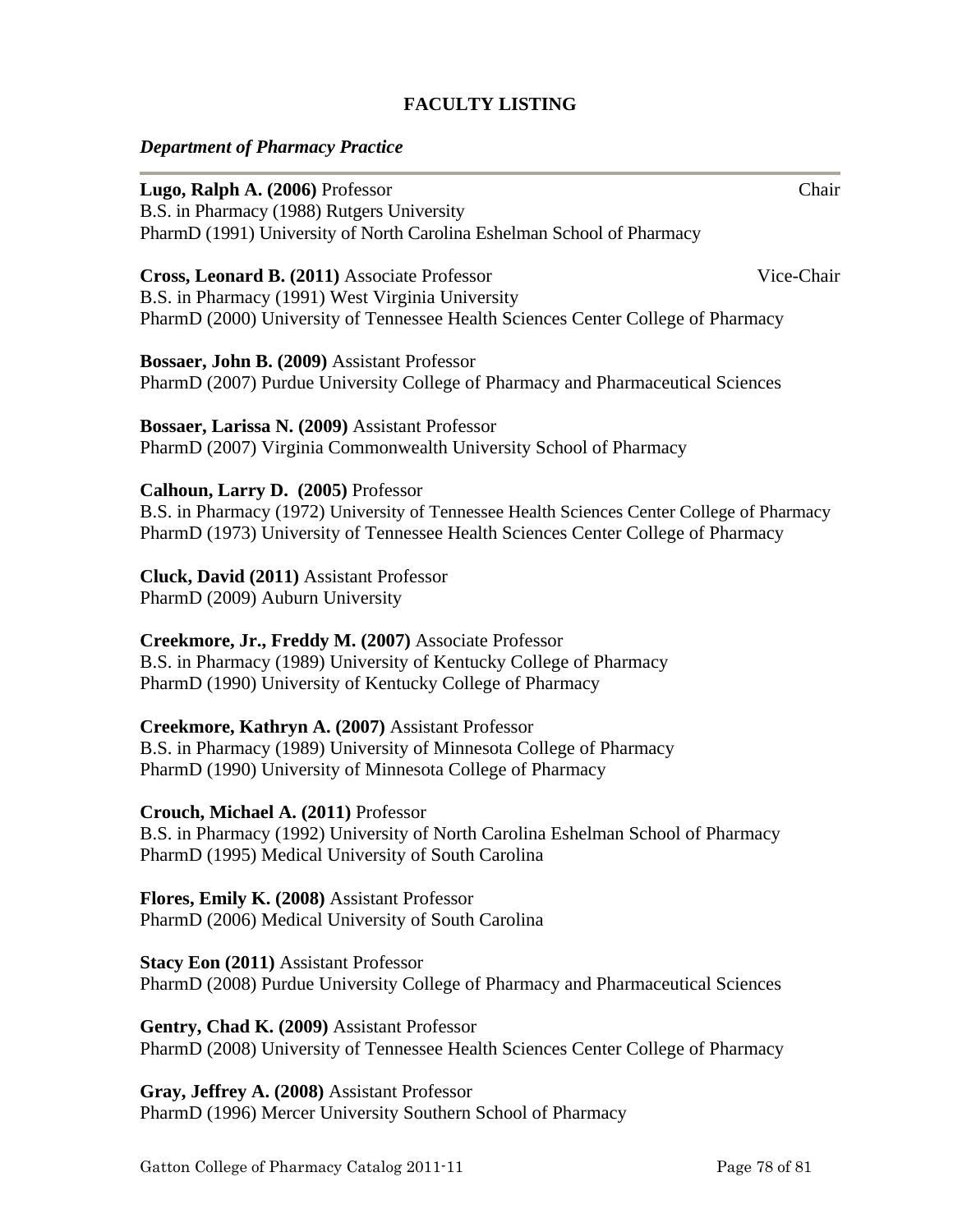# **Hagemeier, Nicholas (2011)** Assistant Professor

PharmD (2003) Purdue University PhD (2011) Purdue University

## **Hess, Jr., Richard A. (2007)** Assistant Professor

B.S. (1992) University of South Florida PharmD (1998) Mercer University Southern School of Pharmacy

### **Odle, Brian L. (2007)** Assistant Professor

B.S. (1990) Middle Tennessee State University PharmD (1994) University of Tennessee Health Sciences Center College of Pharmacy

**Stewart, David W. (2007)** Assistant Professor PharmD (2003) Campbell University School of Pharmacy

### *Department of Pharmaceutical Sciences*

**Roane, David S. (2006)** Professor Chair B.A. in Journalism (1979) Drake University B.S. in Zoology (1984) Louisiana Tech University Ph.D. (1987) Louisiana State University Medical Center

**Hurley, David L. (2007)** Associate Professor Vice Chair B.S. in Biology & Physics (1979) Guilford College M.S. (1982) Pennsylvania State University Ph.D. (1986) Pennsylvania State University

**Brown, Stacy D. (2007)** Assistant Professor B.S. (1998) University of Tennessee at Chattanooga Ph.D. (2002) University of Georgia College of Pharmacy

**Collins, Charles C. (2006)** Professor B.S. in Pharmacy (1977) West Virginia University Ph.D. (1984) West Virginia University

**Harirforoosh, Saeidreza (2007)** Assistant Professor PharmD (1991) Tehran University Ph.D. in Pharmaceutical Sciences (2005) University of Alberta

**Panus, Peter C. (2007)** Associate Professor B.A. (1979) Huntingdon College B.S. (1981) University of South Alabama B.S. in Physical Therapy (1994) University of South Alabama Ph.D. (1985) University of South Alabama

**Pond, Brooks B. (2007)** Assistant Professor B.S. (2000) Centre College

Gatton College of Pharmacy Catalog 2011-11 Page 79 of 81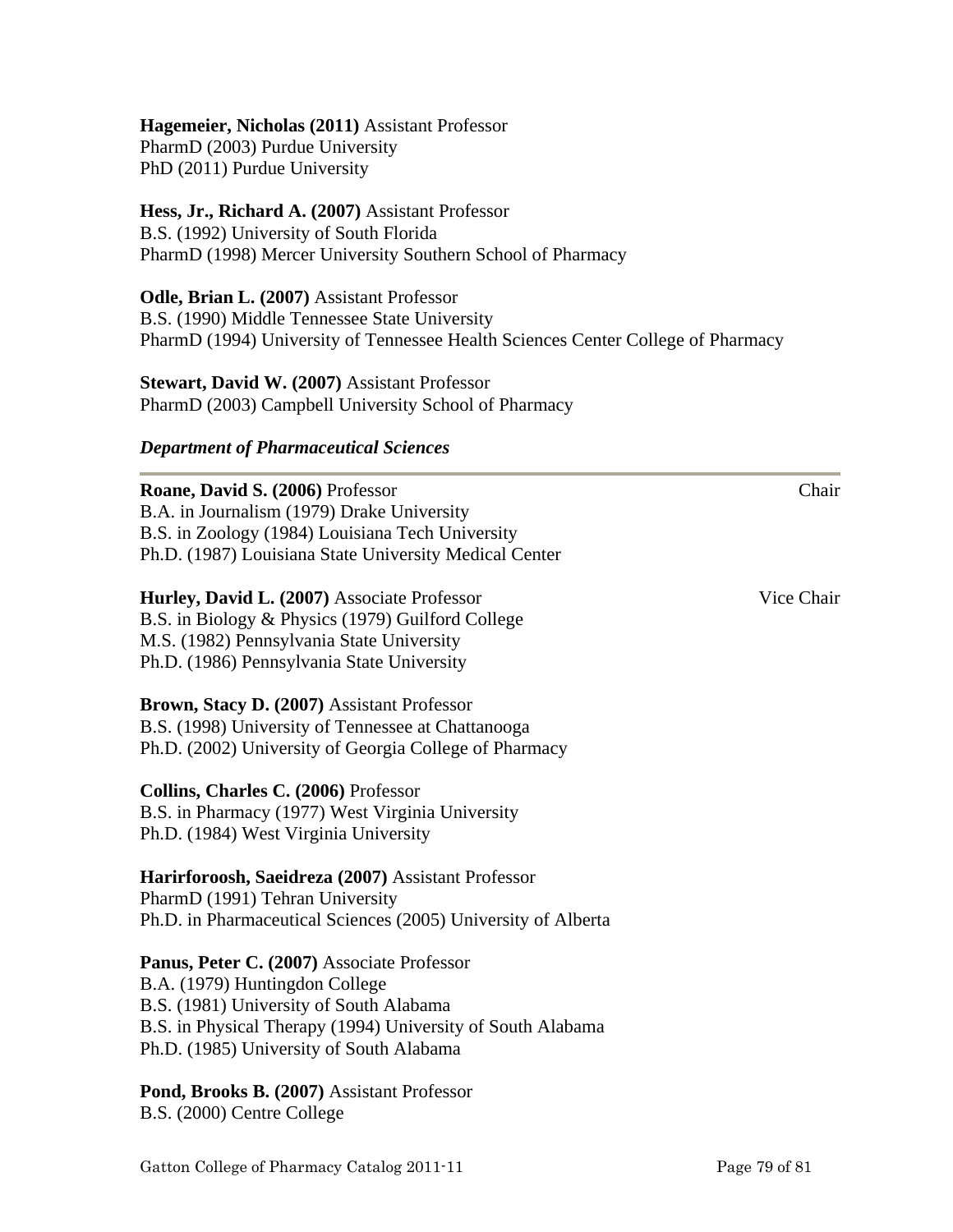Ph.D. (2004) Duke University Medical Center

**Ramsauer, Victoria Palau (2007)** Assistant Professor B.A. (1979) Pontificia Universidad Javeriana Ph.D. (1999) Florida International University

Walls, Zachary (2011) Assistant Professor B.S. (2001) Tulane University Ph.D. (2007) UCLA School of Medicine

# *Faculty Affiliates*

# *College of Medicine*

**Duffourc, Michelle M. (1998)** Associate Professor, Pharmacology B.S. (1985) University of South Alabama. Ph.D. (1993) University of South Alabama

**Ordway, Greg A. (2005)** Professor and Chair, Pharmacology B.S. (1980) Ohio State University Ph.D. (1985) Ohio State University

**Robinson, Mitchell E. (1985)** Professor, Biochemistry and Molecular Biology and Associate Dean for Graduate Studies; Adjunct Faculty, Biological Sciences B.S. (1976) University of North Carolina, Chapel Hill M.S. (1978) Western Carolina University Ph.D. (1983) Wake Forest University Bowman Gray School of Medicine

**Rusinol, Antonio E. (1996)** Assistant Professor, Biochemistry and Molecular Biology B.Sc. (1983) National University of Tucuman, Tucuman, Argentina Ph.D. (1990) National University of Tucuman, Tucuman, Argentina

**Thewke, Douglas P. (1996)** Associate Professor, Biochemistry and Molecular Biology M.Sc. (1990) Central University of Pondicherry M.Phil. (1992) Central University of Hyderabad Ph.D. (1995) Central University of Hyderabad

# *College of Public Health*

**Chakraborty, Ranjan N. (2001)** Associate Professor and Chair, Health Sciences B.S. (1979) Gujarat University, India M.S. (1981) University of Baroda, India Ph.D. (2003) Sardar Patel University, India

**Mustain, Eric L. (1990)** Associate Professor, Health Sciences B.A. (1974) University of Missouri-Columbia Ph.D. (1984) University of Colorado Health Sciences Center